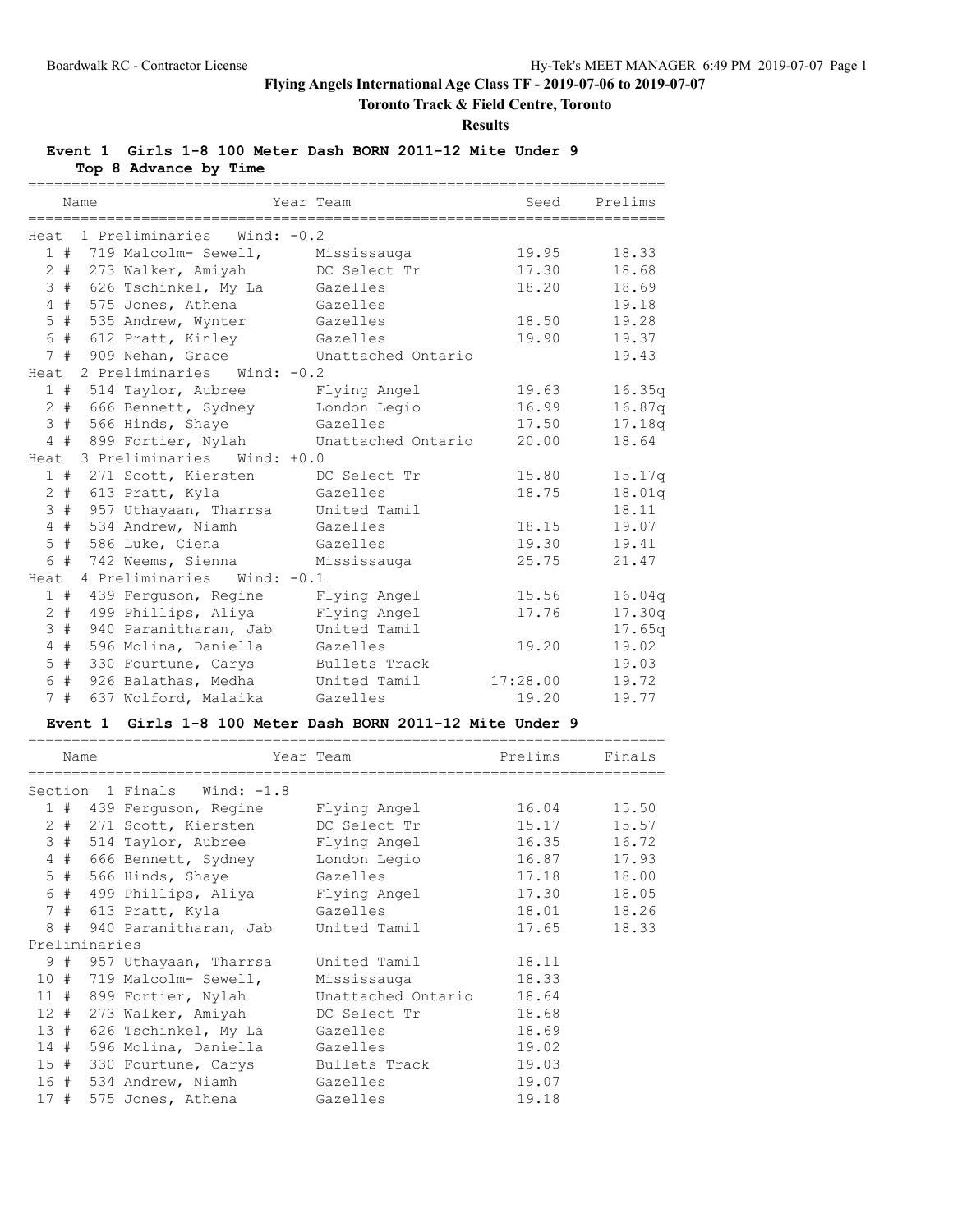**Toronto Track & Field Centre, Toronto**

**Results**

# **....Event 1 Girls 1-8 100 Meter Dash BORN 2011-12 Mite Under 9**

| 18 # 535 Andrew, Wynter   | Gazelles           | 19.28 |
|---------------------------|--------------------|-------|
| 19 # 612 Pratt, Kinley    | Gazelles           | 19.37 |
| 20 # 586 Luke, Ciena      | Gazelles           | 19.41 |
| 21 # 909 Nehan, Grace     | Unattached Ontario | 19.43 |
| 22 # 926 Balathas, Medha  | United Tamil       | 19.72 |
| 23 # 637 Wolford, Malaika | Gazelles           | 19.77 |
| 24 # 742 Weems, Sienna    | Mississauga        | 21.47 |

# **Event 2 Boys 1-8 100 Meter Dash BORN 2011-12 Mite Under 9**

### **Top 8 Advance by Time**

|                | Name |                                 | Year Team                        | Seed     | Prelims |
|----------------|------|---------------------------------|----------------------------------|----------|---------|
|                |      |                                 | ________________________________ |          |         |
| Heat.          |      | 1 Preliminaries<br>Wind: 0.1    |                                  |          |         |
|                |      | 1 # 398 Akinduro, Tobi          | Flying Angel                     | 15.82    | 15.77q  |
| $2 +$          |      | 344 Williams, Michael           | Durham Legio                     | 15.90    | 16.49q  |
| 3#             |      | 934 Jeyanathan, Natha           | United Tamil                     |          | 18.36   |
| $4$ #          |      | 521 Williams, Isaiah            | Flying Angel                     |          | 18.47   |
|                | 5#   | 571 John, Kingsley              | Gazelles                         | 19.90    | 19.66   |
| Heat           |      | 2 Preliminaries<br>Wind: 0.1    |                                  |          |         |
|                |      | 1 # 831 Ihunaegbo, Raphae       | St Christy a                     | 15.10    | 15.10q  |
| $2 +$          |      | 901 John, Aiden                 | Unattached Ontario               | 15.90    | 16.03q  |
| 3#             |      | 403 Alleyne-Adams, Zh           | Flying Angel                     |          | 17.14q  |
| 4#             |      | 591 Mack, Dailen                | Gazelles                         | 19.00    | 19.05   |
| $5$ #          |      | 633 Webbly, Carsyn              | Gazelles                         | 21.00    | 19.44   |
| 6 #            |      | 170 Sampson, Eli                | Blue Devils                      |          | 20.61   |
| Heat           |      | 3 Preliminaries<br>Wind: $-0.2$ |                                  |          |         |
| 1#             |      | 749 Stevens, Jermain            | New York Sta                     | 15.09    | 15.98q  |
| $2 +$          |      | 777 Senthilnathan, Na           | Shahph Puma SC                   |          | 18.33   |
| 3#             |      | 908 Nehan, David                | Unattached Ontario               |          | 20.21   |
| $4$ #          |      | 580 Knights, Israel-R           | Gazelles                         | 22.00    | 34.10   |
| Heat           |      | 4 Preliminaries Wind: -0.2      |                                  |          |         |
| 1#             |      | 741 Watson, Jelani              | Mississauga                      | 15.00    | 15.09q  |
| $2 +$          |      | 212 Francis, Nathan             | Brampton Rac                     | 16:44.00 | 16.13q  |
| 3#             |      | 417 Bowry, Jaxson               | Flying Angel                     |          | 17.39   |
| 4#             |      | 543 Buchanan, Chase             | Gazelles                         | 18.00    | 18.57   |
| 5              | #    | 411 Bagatto, Gabriel            | Flying Angel                     |          | 19.29   |
| 6 #            |      | 878 Hyman, Elijah               | Toronto Tornadoes                |          | 21.01   |
| Heat           |      | 5 Preliminaries Wind: -0.2      |                                  |          |         |
| 1#             |      | 758 Pearce, Jayce               | Rising Stars                     | 16.40    | 17.54   |
| $2 +$          |      | 695 Anegbe, David               | Mississauga                      | 17.65    | 17.70   |
| 3              | #    | 907 Medkov, Zarion              | Unattached Ontario               |          | 18.14   |
| $\overline{4}$ | #    | 109 Esmie, Nehemiah             | Airblastoff Lions                | 17.50    | 20.18   |
| 5              | #    | 431 Chernet-Akalehiyw           | Flying Angel                     |          | 20.22   |
| 6 #            |      | 906 Medkov, Jasan               | Unattached Ontario               |          | 20.69   |

# **Event 2 Boys 1-8 100 Meter Dash BORN 2011-12 Mite Under 9**

| Name |                             | Year Team    | Prelims | Finals |
|------|-----------------------------|--------------|---------|--------|
|      |                             |              |         |        |
|      | Section 1 Finals Wind: -2.3 |              |         |        |
|      | 1 # 741 Watson, Jelani      | Mississauga  | 15.09   | 15.05  |
|      | 2 # 831 Ihunaeqbo, Raphae   | St Christy a | 15.10   | 15.05  |
|      | 3 # 398 Akinduro, Tobi      | Flying Angel | 15.77   | 15.88  |
|      | 4 # 749 Stevens, Jermain    | New York Sta | 15.98   | 16.42  |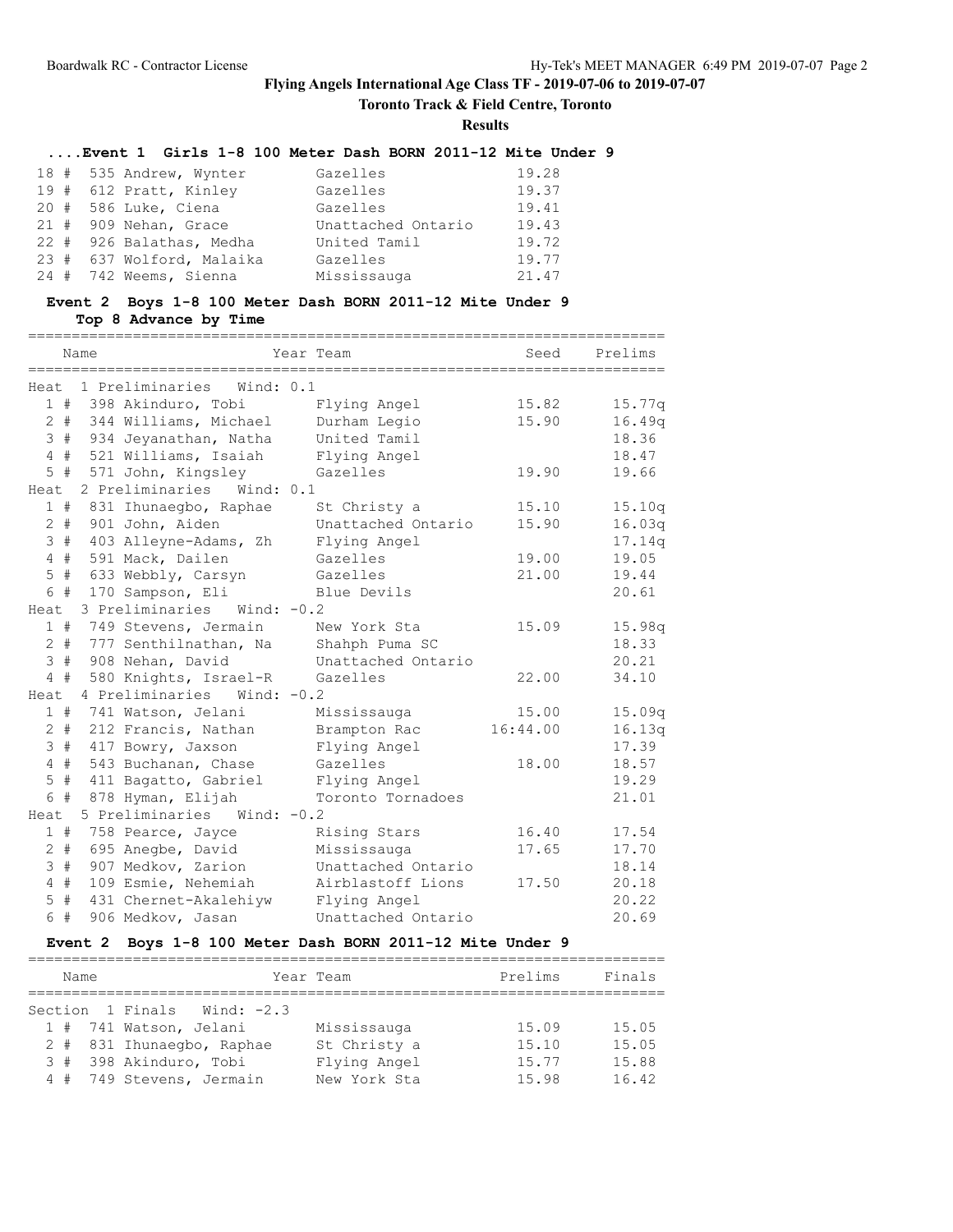**Toronto Track & Field Centre, Toronto**

**Results**

|     |               |                         | Event 2 Boys 1-8 100 Meter Dash BORN 2011-12 Mite Under 9                   |             |       |
|-----|---------------|-------------------------|-----------------------------------------------------------------------------|-------------|-------|
|     |               | 5 # 212 Francis, Nathan | Brampton Rac                                                                | 16.13       | 16.46 |
|     |               |                         | 6 # 901 John, Aiden Unattached Ontario                                      | 16.03       | 16.56 |
|     |               |                         | 7 # 344 Williams, Michael Durham Legio 16.49 17.36                          |             |       |
|     |               |                         | 8 # 403 Alleyne-Adams, Zh Flying Angel                                      | 17.14 17.84 |       |
|     | Preliminaries |                         |                                                                             |             |       |
|     |               |                         | 9 # 417 Bowry, Jaxson Flying Angel 17.39                                    |             |       |
|     |               |                         | 10 # 758 Pearce, Jayce Rising Stars 17.54                                   |             |       |
|     |               |                         | 11 # 695 Anegbe, David Mississauga 17.70                                    |             |       |
|     |               |                         | 12 # 907 Medkov, Zarion Unattached Ontario 18.14                            |             |       |
|     |               |                         | 13 # 777 Senthilnathan, Na Shahph Puma SC                                   | 18.33       |       |
|     |               |                         | 14 # 934 Jeyanathan, Natha United Tamil 18.36                               |             |       |
|     |               |                         | 15 # 521 Williams, Isaiah Flying Angel<br>16 # 543 Buchanan, Chase Gazelles | 18.47       |       |
|     |               |                         |                                                                             | 18.57       |       |
|     |               |                         | 17 # 591 Mack, Dailen Gazelles 19.05                                        |             |       |
|     |               |                         | 18 # 411 Bagatto, Gabriel Flying Angel 19.29                                |             |       |
|     |               |                         | 19 # 633 Webbly, Carsyn Gazelles 19.44                                      |             |       |
|     |               |                         | 20 # 571 John, Kingsley Gazelles 19.66                                      |             |       |
|     |               |                         | 21 # 109 Esmie, Nehemiah Mirblastoff Lions 20.18                            |             |       |
|     |               |                         | 22 # 908 Nehan, David Unattached Ontario 20.21                              |             |       |
|     |               |                         | 23 # 431 Chernet-Akalehiyw Flying Angel 20.22                               |             |       |
|     |               |                         | 24 # 170 Sampson, Eli Blue Devils 20.61                                     |             |       |
|     |               |                         | 25 # 906 Medkov, Jasan Unattached Ontario 20.69                             |             |       |
|     |               |                         | 26 # 878 Hyman, Elijah Toronto Tornadoes 21.01                              |             |       |
| 27# |               |                         | 580 Knights, Israel-R Gazelles                                              | 34.10       |       |

### **Event 3 Girls 9-10 100 Meter Dash BORN 2009-10 Tyke Under 11 Top 8 Advance by Time**

========================================================================= Name Seed Prelims ========================================================================= Heat 1 Preliminaries Wind: -0.1 1 # 592 McDonald-Scarlett Gazelles 14.20 15.71 2 # 593 McGann, Chenai Gazelles 16.00 16.32 3 # 931 Gumarathas, Kirth United Tamil 16.50 4 # 787 Ing, Sofia South Simcoe 16.67 5 # 739 Warwick Booth, Ta Mississauga 16.00 16.99 6 # 597 Molina, Ella Mari Gazelles 19.30 17.06 7 # 538 Baldwin, Paige Gazelles 18.10 18.72 Heat 2 Preliminaries Wind: -0.2 1 # 134 Dill, Day'asha Bermuda Pacers 14.54 15.15q 2 # 951 Suresh, Oviya United Tamil 13:00.00 15.26q 3 # 733 Soloman, Abegigel Mississauga 15.95 15.53 4 # 423 Burbick, Saige Flying Angel 16.41 16.45 5 # 1002 Bullets, Kellis Bullets Track 17.45 6 # 452 Gray, Casey Flying Angel 17.64 Heat 3 Preliminaries Wind: -0.5 1 # 238 Williams, Malia Brampton Rac 14:25.00 14.22q 2 # 155 Smith-Daniels, Sh Bermuda Pacers 14.54 14.66q 3 # 572 John, Olivia Gazelles 14.15 14.89q 4 # 491 Ollivierre, Aneci Flying Angel 15.83 16.08 5 # 420 Brumwell, Abriann Flying Angel 16.61 16.68 6 # 346 Eddy, Amiah Eclipse Trac 17.10 17.07 7 # 446 Gammage, Nathalie Flying Angel 17.80 8 # 518 Vigod, Teona Flying Angel 18.24 Heat 4 Preliminaries Wind: -0.2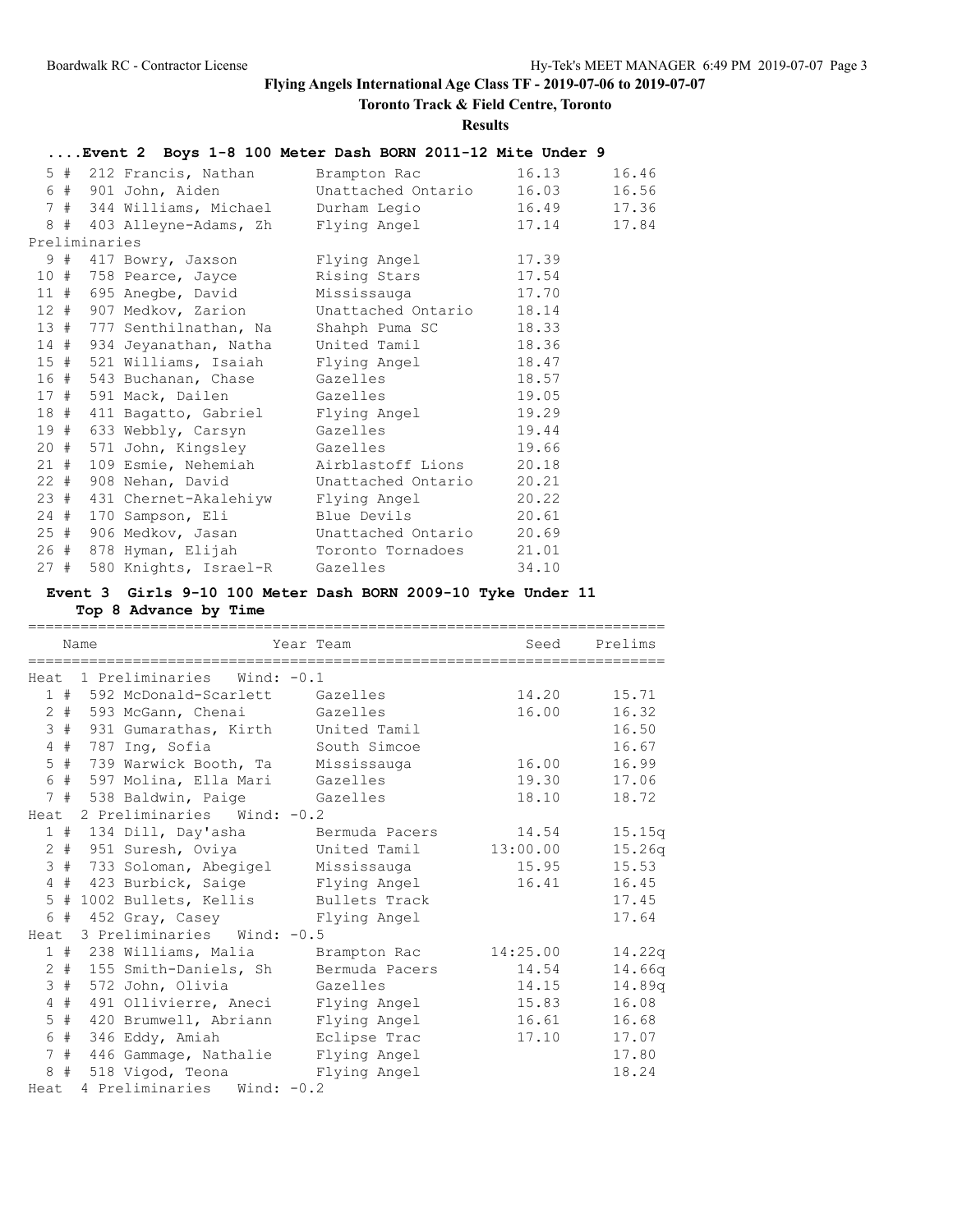# **Toronto Track & Field Centre, Toronto**

**Results**

|      |       | Event 3 Girls 9-10 100 Meter Dash BORN 2009-10 Tyke Under 11 |                |          |        |
|------|-------|--------------------------------------------------------------|----------------|----------|--------|
|      | 1#    | 248 Jones, Alexia                                            | Bullets Track  | 13.91    | 14.68g |
|      |       | 2 # 945 Sangarathas, Arth                                    | United Tamil   | 15.29    | 15.43q |
|      |       | 3 # 578 Kangudie, Madison                                    | Gazelles       |          | 16.40  |
|      | 4#    | 434 Danso, Jaliyah                                           | Flying Angel   | 16.81    | 16.48  |
| Heat |       | 5 Preliminaries Wind: -0.3                                   |                |          |        |
|      |       | $1$ # 236 Webb, Kalea                                        | Brampton Rac   | 15:33.00 | 15.16q |
|      | $2 +$ | 524 Wilson, Laila                                            | Flying Angel   |          | 15.56  |
|      |       | 3 # 127 Barclay, Nai'lah                                     | Bermuda Pacers | 14.78    | 15.85  |
|      | 4#    | 156 Trott, Miyari                                            | Bermuda Pacers | 15.00    | 16.16  |
|      | 5#    | 494 Onapajo, Ruth                                            | Flying Angel   |          | 16.94  |
|      | 6#    | 435 Danso, Janaya                                            | Flying Angel   | 16.96    | 16.99  |
|      | 7#    | 617 Robinson, Naomi                                          | Gazelles       | 17.00    | 17.52  |
|      |       |                                                              |                |          |        |

# **Event 3 Girls 9-10 100 Meter Dash BORN 2009-10 Tyke Under 11**

|        |       |               | ============================ |                | ================================= |        |
|--------|-------|---------------|------------------------------|----------------|-----------------------------------|--------|
|        |       | Name          |                              | Year Team      | Prelims                           | Finals |
|        |       |               | Section 1 Finals Wind: -0.7  |                |                                   |        |
|        |       |               | 1 # 248 Jones, Alexia        | Bullets Track  | 14.68                             | 14.30  |
|        |       |               | 2 # 238 Williams, Malia      | Brampton Rac   | 14.22                             | 14.43  |
|        |       |               | 3 # 572 John, Olivia         | Gazelles       | 14.89                             | 14.78  |
|        | 4#    |               | 155 Smith-Daniels, Sh        | Bermuda Pacers | 14.66                             | 14.89  |
|        | $5$ # |               | 236 Webb, Kalea              | Brampton Rac   | 15.16                             | 15.18  |
|        | 6 #   |               | 945 Sangarathas, Arth        | United Tamil   | 15.43                             | 15.26  |
|        |       |               | 7 # 134 Dill, Day'asha       | Bermuda Pacers | 15.15                             | 15.49  |
| 8      | #     |               | 951 Suresh, Oviya            | United Tamil   | 15.26                             | 15.61  |
|        |       | Preliminaries |                              |                |                                   |        |
|        |       |               | 9 # 733 Soloman, Abegigel    | Mississauga    | 15.53                             |        |
| 10#    |       |               | 524 Wilson, Laila            | Flying Angel   | 15.56                             |        |
| 11#    |       |               | 592 McDonald-Scarlett        | Gazelles       | 15.71                             |        |
| 12#    |       |               | 127 Barclay, Nai'lah         | Bermuda Pacers | 15.85                             |        |
| 13#    |       |               | 491 Ollivierre, Aneci        | Flying Angel   | 16.08                             |        |
| 14#    |       |               | 156 Trott, Miyari            | Bermuda Pacers | 16.16                             |        |
| $15$ # |       |               | 593 McGann, Chenai           | Gazelles       | 16.32                             |        |
| 16 #   |       |               | 578 Kangudie, Madison        | Gazelles       | 16.40                             |        |
| 17#    |       |               | 423 Burbick, Saige           | Flying Angel   | 16.45                             |        |
| 18#    |       |               | 434 Danso, Jaliyah           | Flying Angel   | 16.48                             |        |
| 19#    |       |               | 931 Gumarathas, Kirth        | United Tamil   | 16.50                             |        |
| 20#    |       |               | 787 Ing, Sofia               | South Simcoe   | 16.67                             |        |
| 21#    |       |               | 420 Brumwell, Abriann        | Flying Angel   | 16.68                             |        |
| $22 +$ |       |               | 494 Onapajo, Ruth            | Flying Angel   | 16.94                             |        |
| 23#    |       |               | 739 Warwick Booth, Ta        | Mississauga    | 16.99                             |        |
| 23#    |       |               | 435 Danso, Janaya            | Flying Angel   | 16.99                             |        |
| 25#    |       |               | 597 Molina, Ella Mari        | Gazelles       | 17.06                             |        |
| 26 #   |       |               | 346 Eddy, Amiah              | Eclipse Trac   | 17.07                             |        |
|        |       |               | 27 # 1002 Bullets, Kellis    | Bullets Track  | 17.45                             |        |
|        |       |               | 28 # 617 Robinson, Naomi     | Gazelles       | 17.52                             |        |
|        |       |               | 29 # 452 Gray, Casey         | Flying Angel   | 17.64                             |        |
| 30#    |       |               | 446 Gammage, Nathalie        | Flying Angel   | 17.80                             |        |
| 31#    |       |               | 518 Vigod, Teona             | Flying Angel   | 18.24                             |        |
| $32 +$ |       |               | 538 Baldwin, Paige           | Gazelles       | 18.72                             |        |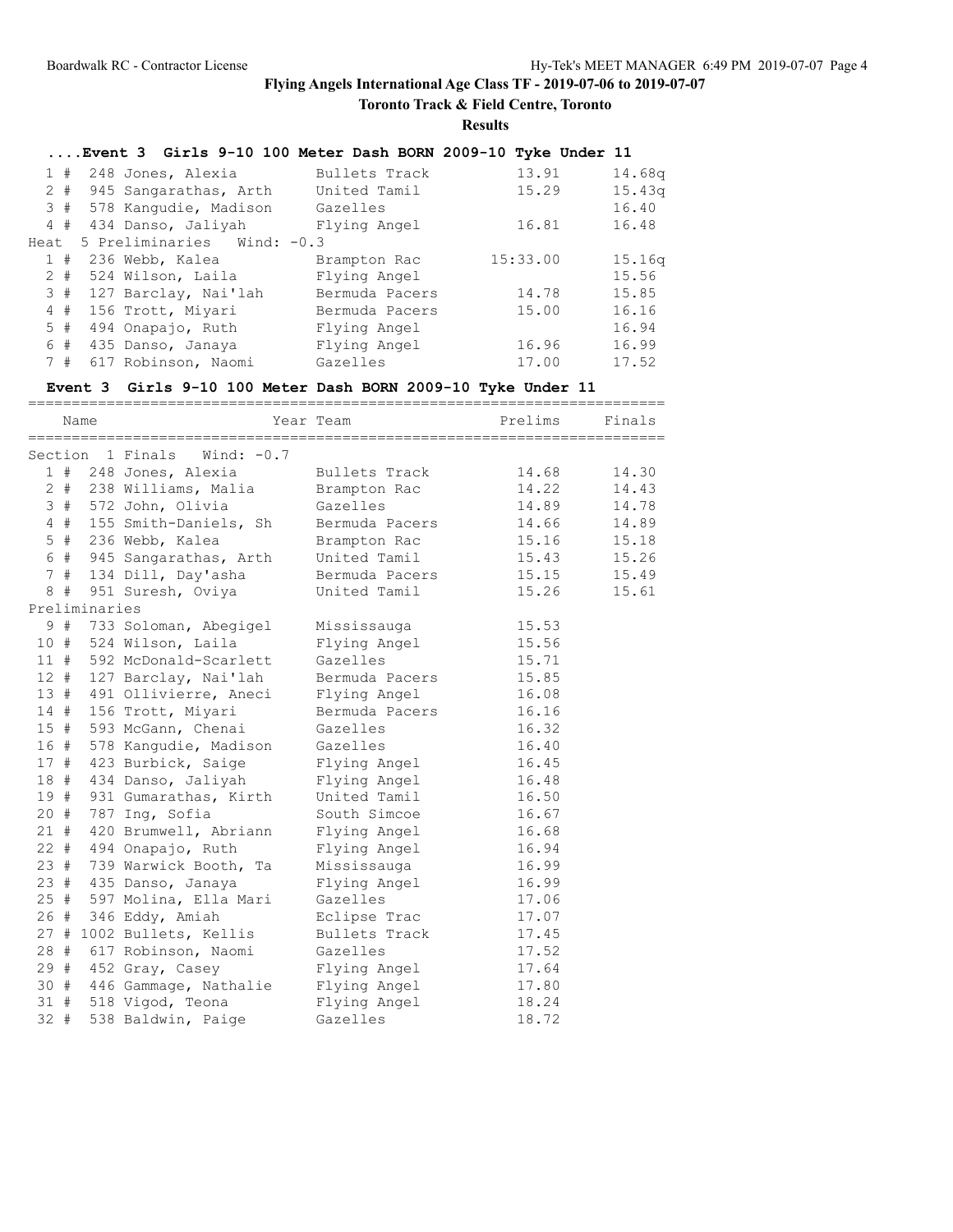# **Toronto Track & Field Centre, Toronto**

**Results**

**Event 4 Boys 9-10 100 Meter Dash BORN 2009-10 Tyke Under 11**

**Top 8 Advance by Time**

|                      | Name |                                        | Year Team                        | Seed     | Prelims |
|----------------------|------|----------------------------------------|----------------------------------|----------|---------|
|                      |      |                                        | -------------------------------- |          |         |
|                      |      | Heat 1 Preliminaries Wind: -0.2        |                                  |          |         |
|                      |      | 1 # 142 Iris, Kruz Bermuda Pacers      |                                  | 14.56    | 14.49q  |
|                      |      | 2 # 441 Fletcher-Riley, X Flying Angel |                                  |          | 14.84q  |
|                      |      | 3 # 111 Odaiskey, Gillis               | Airblastoff Lions                | 14.58    | 15.23   |
| 4#                   |      | 476 Love, Akio                         | Flying Angel                     |          | 15.79   |
|                      |      | 5 # 713 Lewis, Jah'vaiye               | Mississauga                      | 16.63    | 16.87   |
|                      |      | 6 # 693 Alvarado, Justin               | Mississauga                      | 16.00    | 17.01   |
| Heat                 |      | 2 Preliminaries Wind: -0.1             |                                  |          |         |
|                      |      | 1 # 228 Phinn, Anthony                 | Brampton Rac                     | 14:10.00 | 14.76q  |
|                      |      | 2 # 424 Burrell, Rashaud               | Flying Angel                     | 14.94    | 15.17q  |
| 3#                   |      | 532 Anadebe, Aaron                     | Gazelles                         |          | 16.29   |
| #<br>$\overline{4}$  |      | 738 Warwick, Cahjay                    | Mississauga                      | 15.85    | 16.29   |
| 5<br>#               |      | 863 Baker, Gavin                       | Timmins Porc                     | 14.30    | 16.29   |
|                      |      | 6 # 225 Malcolm, Tayshawn              | Brampton Rac                     | 16:41.00 | 16.31   |
|                      |      | 7 # 165 MacDonald, Rhodes              | Blue Devils                      |          | 16.83   |
| Heat                 |      | 3 Preliminaries Wind: 0.2              |                                  |          |         |
|                      |      | 1 # 556 France, Theodore               | Gazelles                         | 12.90    | 13.61q  |
| $\overline{2}$       |      | # 232 Stubbs, Jaylen                   | Brampton Rac                     | 15:31.00 | 14.57q  |
| 3#                   |      | 215 Henry, Deshawn                     | Brampton Rac                     | 15:26.00 | 15.12q  |
| #<br>4               |      | 883 Winkle Jr, Keith                   | Toronto Tornadoes                | 15.28    | 15.22q  |
| $5$ #                |      | 880 Smith, Shahiem                     | Toronto Tornadoes                | 15.17    | 15.61   |
| 6                    |      | # 413 Bantin, Jaleel                   | Flying Angel                     |          | 16.72   |
| #<br>$7\phantom{.0}$ |      | 185 Winkler, Sullivan                  | Boardwalk RC                     |          | 16.93   |
|                      |      | 8 # 1003 Bullets, Autumn               | Bullets Track                    |          | 18.86   |

# **Event 4 Boys 9-10 100 Meter Dash BORN 2009-10 Tyke Under 11**

|     | Name          |                                                    | Year Team <b>Prelims</b> |       | Finals |
|-----|---------------|----------------------------------------------------|--------------------------|-------|--------|
|     |               |                                                    |                          |       |        |
|     |               | Section 1 Finals Wind: -1.1                        |                          |       |        |
|     |               | 1 # 556 France, Theodore Gazelles 13.61 13.61      |                          |       |        |
|     |               | 2 # 228 Phinn, Anthony Brampton Rac 14.76 14.30    |                          |       |        |
|     |               | 3 # 142 Iris, Kruz Bermuda Pacers 14.49 14.47      |                          |       |        |
|     |               | 4 # 441 Fletcher-Riley, X Flying Angel 14.84 14.55 |                          |       |        |
|     |               | 5 # 232 Stubbs, Jaylen Brampton Rac 14.57 14.74    |                          |       |        |
|     |               | 6 # 424 Burrell, Rashaud                           | Flying Angel 15.17 14.79 |       |        |
|     |               | 7 # 215 Henry, Deshawn Brampton Rac 15.12 15.26    |                          |       |        |
|     |               | 8 # 883 Winkle Jr, Keith Toronto Tornadoes         |                          | 15.22 | 15.30  |
|     | Preliminaries |                                                    |                          |       |        |
|     |               | 9 # 111 Odaiskey, Gillis                           | Airblastoff Lions 15.23  |       |        |
|     |               | 10 # 880 Smith, Shahiem                            | Toronto Tornadoes 15.61  |       |        |
|     |               | 11 # 476 Love, Akio                                | Flying Angel 15.79       |       |        |
|     |               | 12 # 532 Anadebe, Aaron                            | Gazelles 16.29           |       |        |
|     |               | 13 # 738 Warwick, Cahjay                           | Mississauga 16.29        |       |        |
| 14# |               | 863 Baker, Gavin                                   | Timmins Porc 16.29       |       |        |
|     |               | 15 # 225 Malcolm, Tayshawn                         | Brampton Rac 16.31       |       |        |
|     |               | 16 # 413 Bantin, Jaleel                            | Flying Angel             | 16.72 |        |
| 17# |               | 165 MacDonald, Rhodes                              | Blue Devils 16.83        |       |        |
|     |               | 18 # 713 Lewis, Jah'vaiye Mississauga 16.87        |                          |       |        |
|     |               | 19 # 185 Winkler, Sullivan                         | Boardwalk RC 16.93       |       |        |
|     |               | 20 # 693 Alvarado, Justin Mississauga 17.01        |                          |       |        |
|     |               | 21 # 1003 Bullets, Autumn                          | Bullets Track            | 18.86 |        |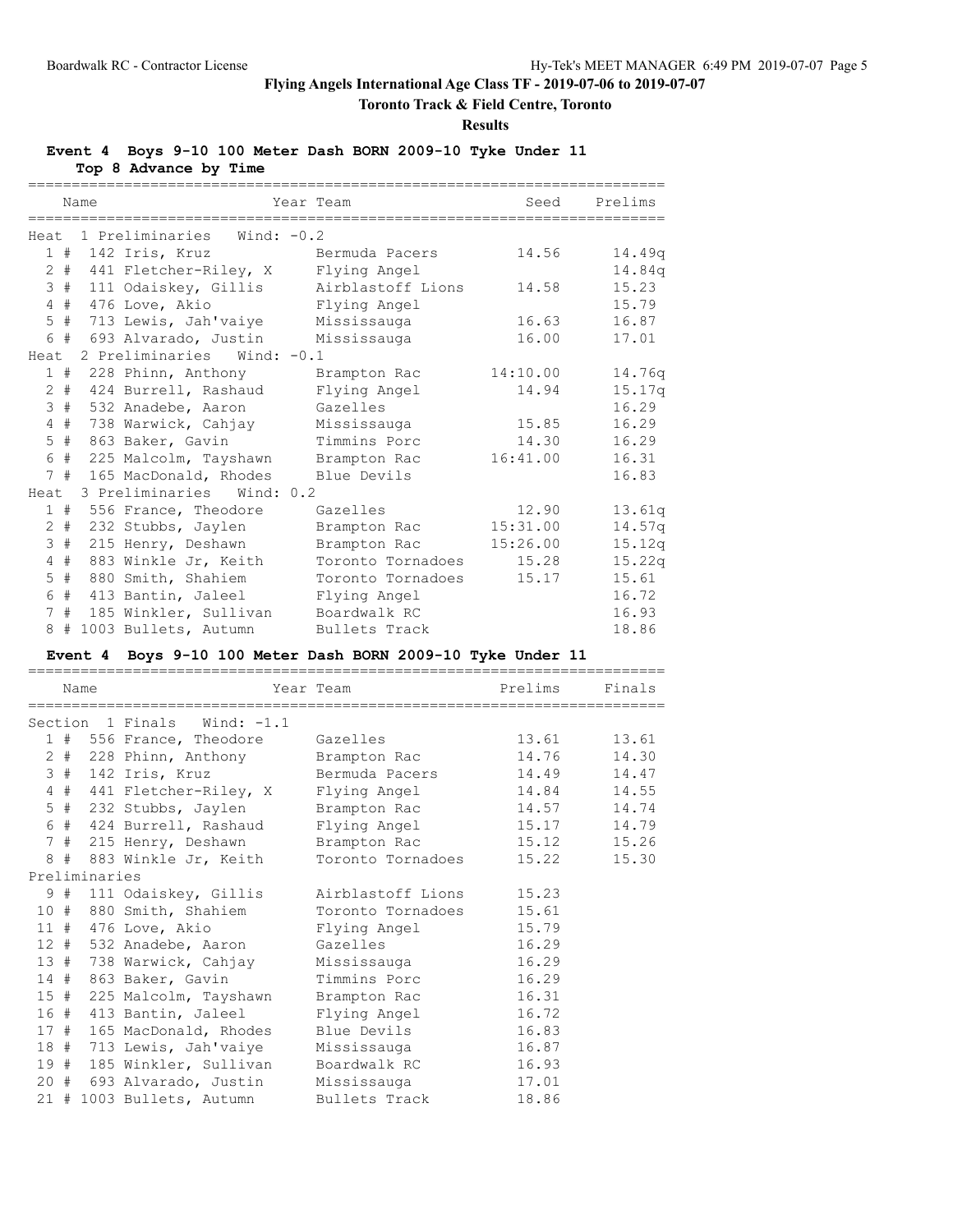**Toronto Track & Field Centre, Toronto**

**Results**

# **Event 5 Girls 11-12 100 Meter Dash BORN 2007-08 Atom Under 13**

**Top 8 Advance by Time**

| Name                                    | Year Team<br>----------- | Seed  | Prelims |
|-----------------------------------------|--------------------------|-------|---------|
| 1 Preliminaries<br>Wind: $-0.1$<br>Heat |                          |       |         |
| 1#<br>599 Monah, Tyashia                | Gazelles                 | 13.20 | 13.05q  |
| $2 +$<br>587 Luke, Keeara               | Gazelles                 | 13.10 | 14.16   |
| 3#<br>130 Best, Ayah                    | Bermuda Pacers           | 14.00 | 14.51   |
| 4#<br>418 Bronte-Tinkew, Mi             | Flying Angel             | 14.07 | 14.83   |
| $5$ #<br>724 Nash, Meadow               | Mississauga              | 14.95 | 15.13   |
| 6#<br>487 Newsome-Dawes, Ga             | Flying Angel             |       | 15.17   |
| 7#<br>198 Palmer-St. Kitts,             | Boost Athlet             |       | 15.38   |
| $8 +$<br>110 Odaiskey, Cameron          | Airblastoff Lions        | 15.15 | 15.44   |
| 2 Preliminaries<br>Wind: $-0.2$<br>Heat |                          |       |         |
| 1#<br>507 Roberts, Kayla                | Flying Angel             | 13.22 | 13.18q  |
| $2 +$<br>614 Reid, Savanah              | Gazelles                 | 14.10 | 14.31   |
| 3#<br>725 Nelson, Sabra                 | Mississauga              | 15.30 | 14.55   |
| $4$ #<br>131 Brooks, Karis              | Bermuda Pacers           | 14.00 | 14.97   |
| $5$ #<br>911 Ruiz, Ana Sofia            | Mexico                   |       | 15.09   |
| 6 #<br>496 Osmond, Caia                 | Flying Angel             | 14.78 | 15.48   |
| 7#<br>450 Gill, Mehtaj                  | Flying Angel             |       | 15.76   |
| 3 Preliminaries<br>Heat<br>Wind: -0.2   |                          |       |         |
| 1#<br>780 Cornforth, Holly              | South Simcoe             | 13.31 | 13.13q  |
| $2 +$<br>309 Gaynor, Bryana             | Durham Drago             | 13.00 | 13.29q  |
| 3#<br>404 Alleyne-Joseph, J             | Flying Angel             | 14.17 | 13.95   |
| 433 Cross, Shiloh<br>4#                 | Flying Angel             | 14.59 | 14.45   |
| $5$ #<br>226 Malcolm, Tiana             | Brampton Rac             |       | 14.54   |
| 6 #<br>428 Cephas, Ariel                | Flying Angel             | 13.86 | 14.64   |
| $7^{\circ}$<br>#<br>263 Hawkins, Jewel  | DC Select Tr             | 16.00 | 15.43   |
| 4 Preliminaries Wind: -0.1<br>Heat      |                          |       |         |
| 1#<br>310 Gaynor, Kayla                 | Durham Drago             | 13.00 | 13.23q  |
| $2 +$<br>485 Munro, Kora-Lee            | Flying Angel             | 13.45 | 13.41q  |
| 632 Walker, Shavannah<br>3#             | Gazelles                 | 13.80 | 13.58   |
| 4#<br>138 Graham, Amari                 | Bermuda Pacers           | 14.54 | 14.87   |
| $5$ #<br>231 Singh, Nevaeh              | Brampton Rac             |       | 14.92   |
| 6 #<br>864 Baker, Raven                 | Timmins Porc             | 14.20 | 14.99   |
| 7#<br>335 Whyte, Aliyah                 | Etobicoke Tr             |       | 15.43   |
| 8#<br>402 Alleyne-Adams, Se             | Flying Angel             | 16.74 | 16.43   |
| 5 Preliminaries<br>Wind: $-0.2$<br>Heat |                          |       |         |
| 326 Thompson, Shadae<br>1#              | Durham Drago             | 12.94 | 13.01q  |
| $2 +$<br>343 Telemaque, Tianna          | Durham Legio             | 13.80 | 13.63   |
| 3#<br>158 Turner, Arima                 | Bermuda Pacers           | 13.54 | 13.66   |
| 559 Hamilton, Alysia<br>4#              | Gazelles                 | 14.20 | 15.00   |
| #<br>495 Onapano, Phoebe<br>5           | Flying Angel             |       | 15.62   |
| 6 # 1004 Bullets, Noar                  | Bullets Track            |       | 15.81   |
| 7#<br>723 Murray, Jayleene              | Mississauga              | 16.87 | 17.05   |
| 6 Preliminaries<br>Heat<br>$Wind: +0.0$ |                          |       |         |
| 1#<br>171 Svab, Jennifer                | Blue Devils              |       | 13.56q  |
| $2 +$<br>680 Lugogo, Celeste            | London Legio             |       | 13.93   |
| 128 Barclay, Nevaeh<br>3#               | Bermuda Pacers           | 13.78 | 14.27   |
| 488 Njie, Haddy<br>4<br>#               | Flying Angel             | 14.26 | 14.53   |
| $5$ #<br>266 Kyle, Ava                  | DC Select Tr             | 17.50 | 17.33   |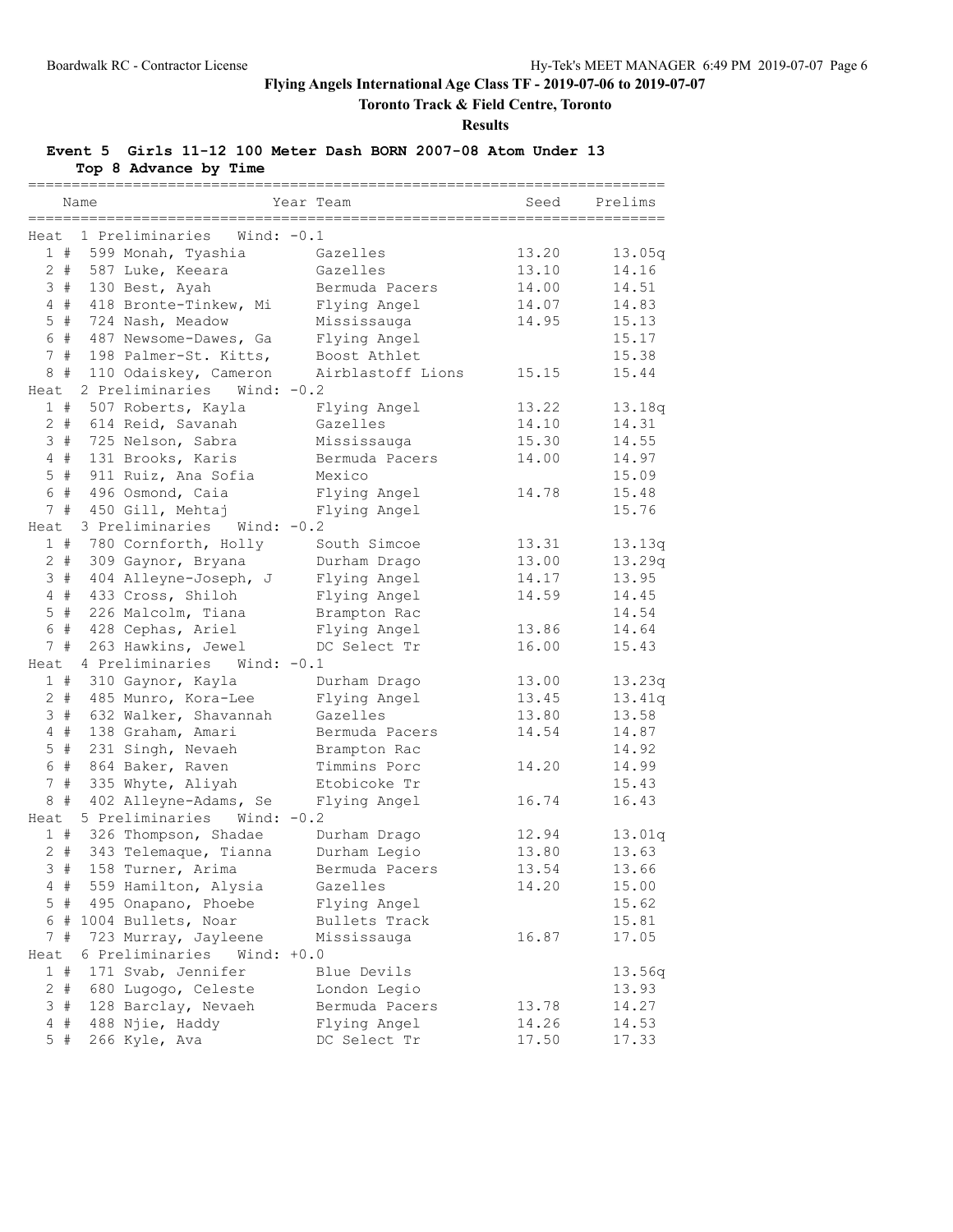# **Toronto Track & Field Centre, Toronto**

**Results**

### **Event 5 Girls 11-12 100 Meter Dash BORN 2007-08 Atom Under 13**

|         |       | Name          |                          | Year Team         | Prelims | Finals |
|---------|-------|---------------|--------------------------|-------------------|---------|--------|
| Section |       |               | 1 Finals<br>Wind: $-2.4$ |                   |         |        |
|         | 1#    |               | 599 Monah, Tyashia       | Gazelles          | 13.05   | 13.00  |
|         | $2 +$ |               | 780 Cornforth, Holly     | South Simcoe      | 13.13   | 13.10  |
|         |       |               | 3 # 326 Thompson, Shadae | Durham Drago      | 13.01   | 13.20  |
|         | 4#    |               | 507 Roberts, Kayla       | Flying Angel      | 13.18   | 13.33  |
|         | $5$ # |               | 309 Gaynor, Bryana       | Durham Drago      | 13.29   | 13.60  |
|         | 6 #   |               | 310 Gaynor, Kayla        | Durham Drago      | 13.23   | 13.61  |
|         | 7#    |               | 485 Munro, Kora-Lee      | Flying Angel      | 13.41   | 13.65  |
|         | 8#    |               | 171 Svab, Jennifer       | Blue Devils       | 13.56   | 13.65  |
|         |       | Preliminaries |                          |                   |         |        |
|         | 9#    |               | 632 Walker, Shavannah    | Gazelles          | 13.58   |        |
| 10#     |       |               | 343 Telemaque, Tianna    | Durham Legio      | 13.63   |        |
| 11#     |       |               | 158 Turner, Arima        | Bermuda Pacers    | 13.66   |        |
| 12#     |       |               | 680 Lugogo, Celeste      | London Legio      | 13.93   |        |
| 13#     |       |               | 404 Alleyne-Joseph, J    | Flying Angel      | 13.95   |        |
| 14#     |       |               | 587 Luke, Keeara         | Gazelles          | 14.16   |        |
| 15#     |       |               | 128 Barclay, Nevaeh      | Bermuda Pacers    | 14.27   |        |
| 16 #    |       |               | 614 Reid, Savanah        | Gazelles          | 14.31   |        |
| 17#     |       |               | 433 Cross, Shiloh        | Flying Angel      | 14.45   |        |
| 18 #    |       |               | 130 Best, Ayah           | Bermuda Pacers    | 14.51   |        |
| 19#     |       |               | 488 Njie, Haddy          | Flying Angel      | 14.53   |        |
| 20#     |       |               | 226 Malcolm, Tiana       | Brampton Rac      | 14.54   |        |
| $21 +$  |       |               | 725 Nelson, Sabra        | Mississauga       | 14.55   |        |
| $22 +$  |       |               | 428 Cephas, Ariel        | Flying Angel      | 14.64   |        |
| 23#     |       |               | 418 Bronte-Tinkew, Mi    | Flying Angel      | 14.83   |        |
| $24 +$  |       |               | 138 Graham, Amari        | Bermuda Pacers    | 14.87   |        |
| $25$ #  |       |               | 231 Singh, Nevaeh        | Brampton Rac      | 14.92   |        |
| 26#     |       |               | 131 Brooks, Karis        | Bermuda Pacers    | 14.97   |        |
| 27#     |       |               | 864 Baker, Raven         | Timmins Porc      | 14.99   |        |
| 28 #    |       |               | 559 Hamilton, Alysia     | Gazelles          | 15.00   |        |
| 29#     |       |               | 911 Ruiz, Ana Sofia      | Mexico            | 15.09   |        |
| 30#     |       |               | 724 Nash, Meadow         | Mississauga       | 15.13   |        |
| 31#     |       |               | 487 Newsome-Dawes, Ga    | Flying Angel      | 15.17   |        |
| $32 +$  |       |               | 198 Palmer-St. Kitts,    | Boost Athlet      | 15.38   |        |
| 33#     |       |               | 335 Whyte, Aliyah        | Etobicoke Tr      | 15.43   |        |
| 34 #    |       |               | 263 Hawkins, Jewel       | DC Select Tr      | 15.43   |        |
| 35#     |       |               | 110 Odaiskey, Cameron    | Airblastoff Lions | 15.44   |        |
| 36#     |       |               | 496 Osmond, Caia         | Flying Angel      | 15.48   |        |
| 37#     |       |               | 495 Onapano, Phoebe      | Flying Angel      | 15.62   |        |
| 38 #    |       |               | 450 Gill, Mehtaj         | Flying Angel      | 15.76   |        |
|         |       |               | 39 # 1004 Bullets, Noar  | Bullets Track     | 15.81   |        |
| 40 #    |       |               | 402 Alleyne-Adams, Se    | Flying Angel      | 16.43   |        |
| 41#     |       |               | 723 Murray, Jayleene     | Mississauga       | 17.05   |        |
| $42 +$  |       |               | 266 Kyle, Ava            | DC Select Tr      | 17.33   |        |

# **Event 6 Boys 11-12 100 Meter Dash BORN 2007-08 Atom Under 13**

**Top 8 Advance by Time**

| Name                           | Year Team       | Seed  | Prelims |
|--------------------------------|-----------------|-------|---------|
|                                |                 |       |         |
| Heat 1 Preliminaries Wind: 0.1 |                 |       |         |
| $1$ # 253 East, Santiago       | Centro Scuol    | 13.01 | 12.72q  |
| 2 # 126 Smythe, Johan-Rom      | Atlethico Union | 13.01 | 13.93   |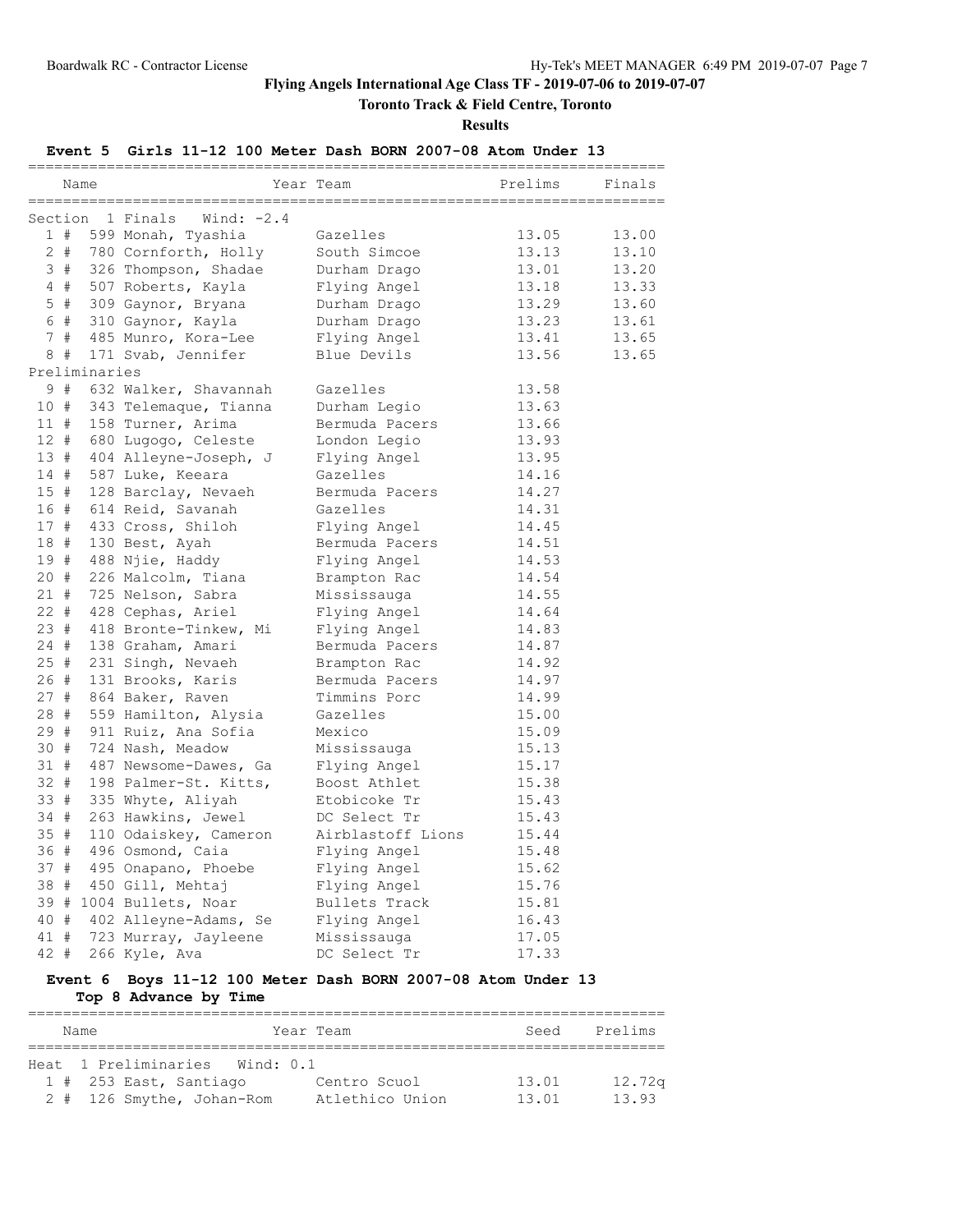# **Toronto Track & Field Centre, Toronto**

**Results**

|                |       | Event 6 Boys 11-12 100 Meter Dash BORN 2007-08 Atom Under 13 |                   |          |        |
|----------------|-------|--------------------------------------------------------------|-------------------|----------|--------|
|                | 3#    | 735 Walker, Jordan                                           | Mississauga       | 14.00    | 14.77  |
|                | 4#    | 146 Lugo, Aaron                                              | Bermuda Pacers    | 13.90    | 14.95  |
|                | $5$ # | 520 Wiersma, Percy                                           | Flying Angel      |          | 15.18  |
|                | 6 #   | 826 Satheesh, Seyon                                          | Speed City TC     |          | 15.30  |
|                | 7#    | 616 Richards, Anthony                                        | Gazelles          | 15.10    | 15.55  |
| 8              | #     | 168 Oliveria, Ezekiel                                        | Blue Devils       | 15.00    | 16.71  |
| Heat           |       | 2 Preliminaries<br>Wind: 0.2                                 |                   |          |        |
|                | 1#    | 512 Somerville, Natha                                        | Flying Angel      | 13.19    | 12.87q |
|                | $2$ # | 458 Hall, Nahshon                                            | Flying Angel      | 14.08    | 12.89q |
|                | 3#    | 457 Haley, Jahleel                                           | Flying Angel      |          | 13.63q |
|                | $4$ # | 755 Gill, Ephraim                                            | Rising Stars      | 13.86    | 13.65  |
|                | $5$ # | 639 Wonnacott, Reid                                          | Gazelles          | 12.90    | 14.24  |
|                | 6 #   | 1005 Brown, Henry                                            | Durham Legio      |          | 14.35  |
|                | 7#    | 785 Griffin, Levi                                            | South Simcoe      | 14.87    | 14.57  |
| Heat           |       | 3 Preliminaries Wind: 0.2                                    |                   |          |        |
|                | 1#    | 246 Ellison, Jelani                                          | Bullets Track     | 12.69    | 13.38q |
|                |       | 2 # 763 Trotman, Ashan                                       | Rising Stars      | 13.79    | 13.63q |
|                | 3#    | 548 Colquhoun, Cooper                                        | Gazelles          | 13.20    | 14.46  |
|                | 4#    | 357 Nicolas, Joshua                                          | Eclipse Trac      | 14.85    | 14.91  |
|                | $5$ # | 605 Oliveira, Dylan                                          | Gazelles          | 14.20    | 14.98  |
|                | 6#    | 120 Boogle, Rashaun                                          | Atlethico Union   |          | 15.96  |
| Heat           |       | 4 Preliminaries<br>Wind: 0.2                                 |                   |          |        |
|                | 1#    | 753 Alleyne, Rico                                            | Rising Stars      | 12.64    | 12.65q |
|                | $2 +$ | 227 Nembhard, Kj                                             | Brampton Rac      | 13:44.00 | 13.78  |
|                | 3#    | 698 Caswell, Declan                                          | Mississauga       | 13.20    | 14.05  |
|                | 4#    | 881 Smith, Shamar                                            | Toronto Tornadoes | 13.75    | 14.08  |
|                | $5$ # | 924 Arulrajan, Sayant                                        | United Tamil      |          | 14.10  |
| 6              | #     | 747 Morgan, Joshua                                           | Morgan Chiro      | 15.85    | 14.57  |
| Heat           |       | 5 Preliminaries<br>Wind: $0.3$                               |                   |          |        |
|                | 1#    | 553 Falobi, Demilade                                         | Gazelles          | 12.50    | 13.19q |
|                | $2 +$ | 153 Scott, Daylen                                            | Bermuda Pacers    | 13.23    | 13.68  |
| 3              | #     | 352 Johnson, Caleb                                           | Eclipse Trac      | 14.30    | 14.38  |
| $\overline{4}$ | #     | 668 Bothwell, Mason                                          | London Legio      | 14.36    | 14.67  |
|                | $5$ # | 574 Johnson, Ryan                                            | Gazelles          | 13.50    | 15.24  |
| $\epsilon$     | #     | 341 Hamilton, Jalen                                          | Durham Legio      | 15.90    | 16.11  |
| $\overline{7}$ | #     | 956 Uthayaan, Laksh                                          | United Tamil      |          | 16.39  |
| 8              | #     | 569 James, Kaleel                                            | Gazelles          | 18.30    | 17.84  |

# **Event 6 Boys 11-12 100 Meter Dash BORN 2007-08 Atom Under 13**

| Name          |                             | Year Team      | Prelims | Finals |
|---------------|-----------------------------|----------------|---------|--------|
|               | Section 1 Finals Wind: -1.7 |                |         |        |
| 1#            | 753 Alleyne, Rico           | Rising Stars   | 12.65   | 12.66  |
| $2 +$         | 253 East, Santiago          | Centro Scuol   | 12.72   | 12.70  |
| 3#            | 512 Somerville, Natha       | Flying Angel   | 12.87   | 13.03  |
| 4#            | 458 Hall, Nahshon           | Flying Angel   | 12.89   | 13.08  |
| 5#            | 246 Ellison, Jelani         | Bullets Track  | 13.38   | 13.35  |
|               | 6 # 553 Falobi, Demilade    | Gazelles       | 13.19   | 13.45  |
|               | 7 # 457 Haley, Jahleel      | Flying Angel   | 13.63   | 13.79  |
| 8<br>#        | 763 Trotman, Ashan          | Rising Stars   | 13.63   | 13.98  |
| Preliminaries |                             |                |         |        |
| #<br>9        | 755 Gill, Ephraim           | Rising Stars   | 13.65   |        |
| 10#           | 153 Scott, Daylen           | Bermuda Pacers | 13.68   |        |
| 11#           | 227 Nembhard, Ki            | Brampton Rac   | 13.78   |        |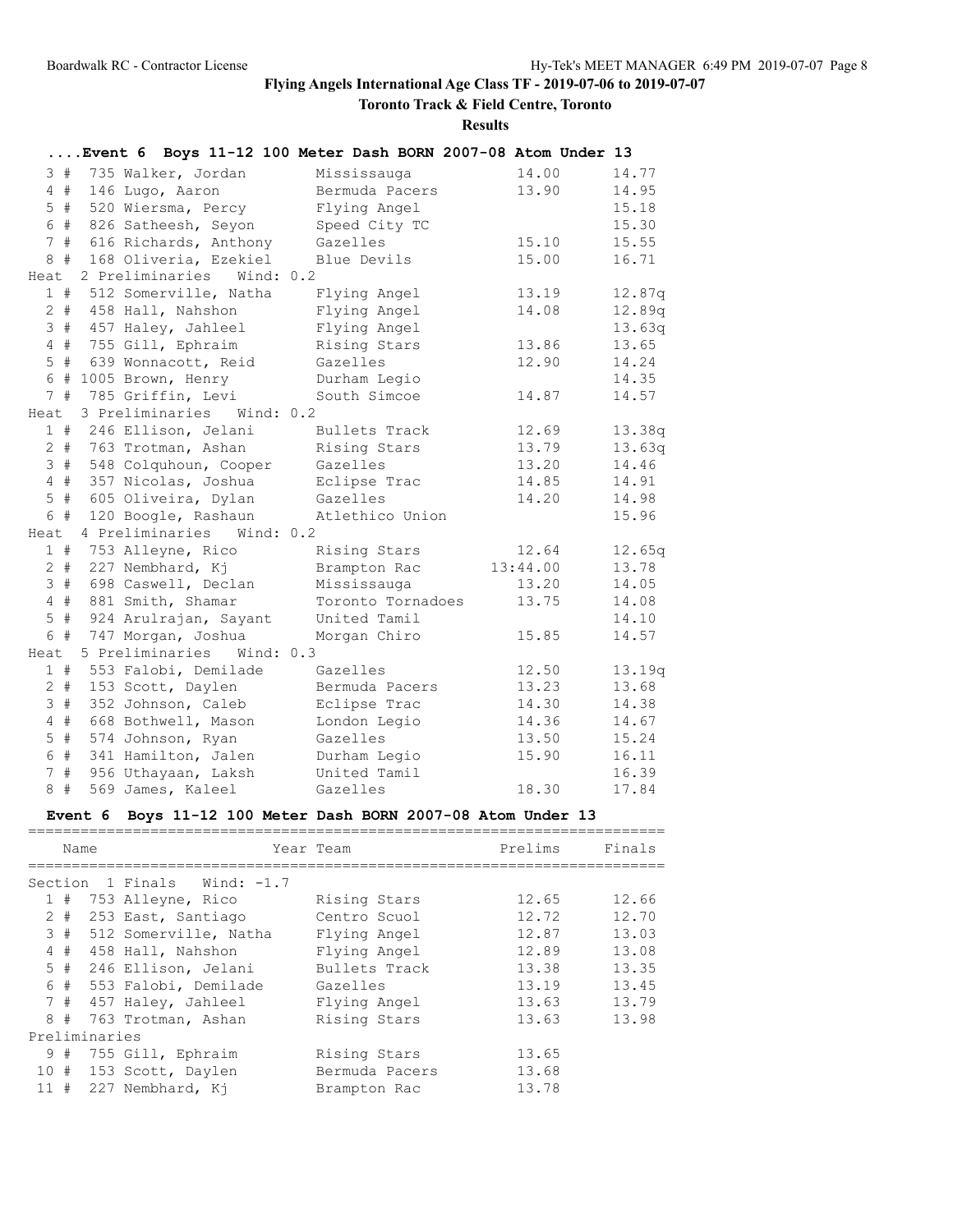**Toronto Track & Field Centre, Toronto**

### **Results**

# **....Event 6 Boys 11-12 100 Meter Dash BORN 2007-08 Atom Under 13**

|        | 12 # 126 Smythe, Johan-Rom            | Atlethico Union   | 13.93 |
|--------|---------------------------------------|-------------------|-------|
|        | 13 # 698 Caswell, Declan              | Mississauga       | 14.05 |
|        | 14 # 881 Smith, Shamar                | Toronto Tornadoes | 14.08 |
|        | 15 # 924 Arulrajan, Sayant            | United Tamil      | 14.10 |
|        | 16 # 639 Wonnacott, Reid              | Gazelles          | 14.24 |
|        | 17 # 1005 Brown, Henry                | Durham Legio      | 14.35 |
|        | 18 # 352 Johnson, Caleb Eclipse Trac  |                   | 14.38 |
| 19 #   | 548 Colquhoun, Cooper                 | Gazelles          | 14.46 |
|        | 20 # 785 Griffin, Levi                | South Simcoe      | 14.57 |
| 21#    | 747 Morgan, Joshua                    | Morgan Chiro      | 14.57 |
| 22#    | 668 Bothwell, Mason                   | London Legio      | 14.67 |
|        | 23 # 735 Walker, Jordan               | Mississauga       | 14.77 |
| 24#    | 357 Nicolas, Joshua                   | Eclipse Trac      | 14.91 |
| 25#    | 146 Lugo, Aaron                       | Bermuda Pacers    | 14.95 |
|        | 26 # 605 Oliveira, Dylan              | Gazelles          | 14.98 |
| 27#    | 520 Wiersma, Percy Flying Angel       |                   | 15.18 |
| 28#    | 574 Johnson, Ryan                     | Gazelles          | 15.24 |
| 29#    | 826 Satheesh, Seyon Speed City TC     |                   | 15.30 |
| 30 #   | 616 Richards, Anthony                 | Gazelles          | 15.55 |
| 31#    | 120 Boogle, Rashaun                   | Atlethico Union   | 15.96 |
| $32 +$ | 341 Hamilton, Jalen Durham Legio      |                   | 16.11 |
|        | 33 # 956 Uthayaan, Laksh United Tamil |                   | 16.39 |
| 34#    | 168 Oliveria, Ezekiel Blue Devils     |                   | 16.71 |
| 35#    | 569 James, Kaleel                     | Gazelles          | 17.84 |

# **Event 7 Girls 13-14 100 Meter Dash BORN 2005-06 Senior Under 15 Top 8 Advance by Time**

|      |        | Name |                                          | Year Team      | Seed  | Prelims |
|------|--------|------|------------------------------------------|----------------|-------|---------|
|      |        |      | Heat 1 Preliminaries Wind: 1.9           |                |       |         |
|      |        |      | 1 # 743 Williams, Emily Mississauga      |                | 13.00 | 13.30q  |
|      |        |      | 2 # 338 Wolseley, Aliciya Flying Angel   |                |       | 13.35   |
|      | 3#     |      | 274 Ward, Alaya                          | DC Select Tr   | 13.10 | 13.70   |
|      | $4$ #  |      | 533 Anadebe, Sharon Gazelles             |                | 13.65 | 13.83   |
|      | $5$ #  |      | 564 Hermanstyne, Nair Gazelles           |                | 14.20 | 14.24   |
|      | 6 #    |      | 255 Moleiro, Amanda Centro Scuol         |                | 14.38 | 14.26   |
|      | 7#     |      | 205 Barton, Gabrielle Brampton Rac       |                |       | 14.28   |
|      |        |      | 8 # 141 Griffith, Jahzara Bermuda Pacers |                | 13.78 | 16.60   |
| Heat |        |      | 2 Preliminaries Wind: -1.3               |                |       |         |
|      |        |      | 1 # 506 Reid, Imani     Flying Angel     |                | 13.11 | 12.80q  |
|      | $2 \#$ |      | 401 Alleyne-Adams, Ka Flying Angel       |                | 13.79 | 13.48   |
|      | 3#     |      | 756 Maliah, Edwards                      | Rising Stars   | 14.15 | 13.64   |
|      | $4$ #  |      | 129 Bean, Maya                           | Bermuda Pacers | 13.54 | 13.86   |
|      | $5$ #  |      | 312 Haase, Sheriauna                     | Durham Drago   |       | 14.02   |
|      | 6#     |      | 385 Premru, Juliet                       | Etobicoke Tr   | 14.51 | 14.66   |
|      | 7#     |      | 953 Thavapalan, Nilaa                    | United Tamil   | 13.00 | 15.22   |
|      | 8#     |      | 689 Whyte, Keira                         | London Legio   |       | 15.28   |
| Heat |        |      | 3 Preliminaries Wind: -0.3               |                |       |         |
|      |        |      | 1 # 465 Jones, Raeanne Flying Angel      |                | 12.98 | 12.76q  |
|      | $2 +$  |      | 319 Larkan, Robyn                        | Durham Drago   | 13.53 | 12.91q  |
|      | 3#     |      | 498 Paul, Aliah Mangel Elying Angel      |                |       | 13.33q  |
|      | $4$ #  |      | 239 Williams, Samatha                    | Brampton Rac   |       | 13.49   |
|      | $5$ #  |      | 871 Murray, Keenyah                      | Timmins Porc   | 13.20 | 13.51   |
|      | 6#     |      | 728 Ross, Amanda                         | Mississauga    | 13.85 | 13.57   |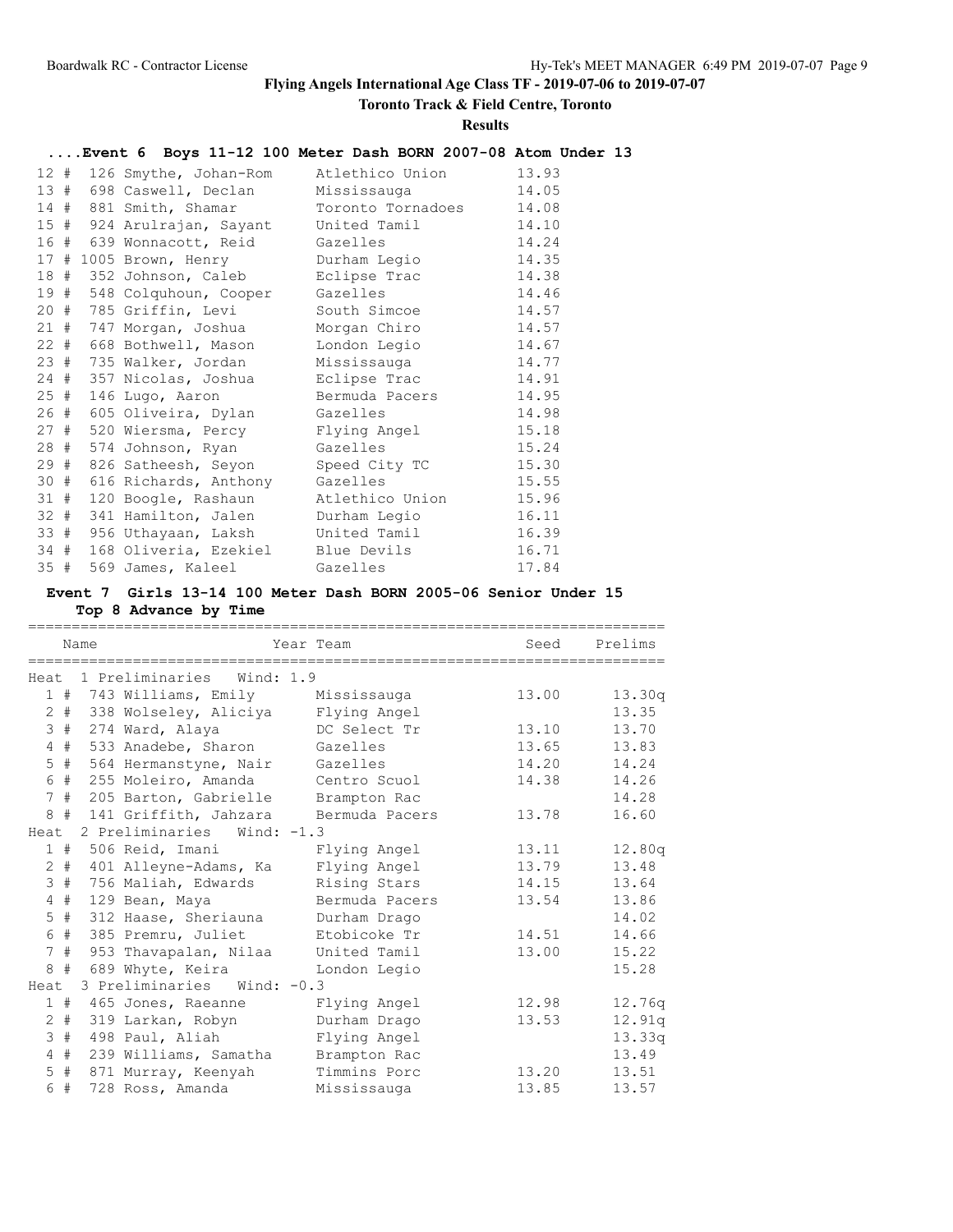# **Toronto Track & Field Centre, Toronto**

### **Results**

|                |           | Event 7 Girls 13-14 100 Meter Dash BORN 2005-06 Senior Under 15 |                   |          |        |
|----------------|-----------|-----------------------------------------------------------------|-------------------|----------|--------|
|                | 7#        | 762 Thorpe, Chatony Rising Stars                                |                   | 14.55    | 14.31  |
|                | 8#        | 554 Falobi, Kanyinsol Gazelles                                  |                   | 14.10    | 14.77  |
| Heat           |           | 4 Preliminaries Wind: 0.3                                       |                   |          |        |
|                | 1#        | 500 Phillips, Asia                                              | Flying Angel      |          | 13.38  |
|                | $2 +$     | 882 Winkle, Chelsea                                             | Toronto Tornadoes | 12.95    | 13.38  |
| 3              | #         | 567 Isaac, Sa-Nya                                               | Gazelles          | 13.20    | 13.47  |
| 4              | #         | 523 Williams-Barrett,                                           | Flying Angel      | 13.46    | 13.82  |
| 5              | #         | 711 Leslie, Serena                                              | Mississauga       | 14.00    | 13.93  |
| 6              | $\#$      | 250 Brugnano, Maya                                              | Centro Scuol      | 13.85    | 14.17  |
|                | 7#        | 539 Bedward-Wilson, D                                           | Gazelles          | 15.20    | 16.64  |
|                |           | 8 # 844 Whyte, Coline                                           | St Mary's College |          | 17.44  |
| Heat           |           | 5 Preliminaries Wind: -0.3                                      |                   |          |        |
|                | 1#        | 247 Fraser, Charlize                                            | Bullets Track     | 12.75    | 13.16q |
|                | $2 \pm 1$ | 325 Terrelonge, Maria                                           | Durham Drago      |          | 13.51  |
| 3              | #         | 968 Arnold, Keira                                               | 310 Running       | 13.87    | 13.61  |
| $\overline{4}$ | #         | 304 David, Ania                                                 | Durham Drago      | 13:57.00 | 13.67  |
| 5              | #         | 275 Wooten, Alisha                                              | DC Select Tr      | 13.20    | 13.77  |
| 6              | #         | 694 Anderson, Jianna                                            | Mississauga       | 14.00    | 13.85  |
| $7^{\circ}$    | #         | 842 Thompson, Tanniec                                           | St Mary's College | 13.44    | 13.92  |
|                | 8#        | 834 Castillo, Taiye                                             | St Mary's College |          | 14.57  |
| Heat           |           | 6 Preliminaries<br>Wind: $-2.1$                                 |                   |          |        |
|                | 1#        | 541 Brookes, Selah                                              | Gazelles          | 12.50    | 13.04q |
| 2              | #         | 107 Spadzinski, Maddi                                           | 310 Running       | 13.37    | 13.33q |
|                | 3#        | 167 McGrath, Maeve                                              | Blue Devils       | 13.22    | 13.56  |
| 4              | #         | 416 Bonilla, Alba                                               | Flying Angel      |          | 13.76  |
| 5              | #         | 415 Blackman, Shianne                                           | Flying Angel      | 13.88    | 13.89  |
| 6              | #         | 220 Housen, Ashna                                               | Brampton Rac      | 14:25.00 | 14.36  |
|                | 7#        | 207 Blades, Nya                                                 | Brampton Rac      | 14:55.00 | 14.39  |

### **Event 7 Girls 13-14 100 Meter Dash BORN 2005-06 Senior Under 15**

|        | Name  |               |                                                 | Year Team                 | Prelims | Finals      |
|--------|-------|---------------|-------------------------------------------------|---------------------------|---------|-------------|
|        |       |               |                                                 |                           |         |             |
|        |       |               | Section 1 Finals Wind: -3.4                     |                           |         |             |
|        |       |               | 1 # 465 Jones, Raeanne Flying Angel 12.76 12.90 |                           |         |             |
|        |       |               | 2 # 506 Reid, Imani                             | Flying Angel              |         | 12.80 13.04 |
|        |       |               | 3 # 319 Larkan, Robyn                           | Durham Drago 12.91 13.18  |         |             |
|        |       |               | 4 # 541 Brookes, Selah Gazelles 13.04 13.21     |                           |         |             |
|        | $5$ # |               | 107 Spadzinski, Maddi                           | 310 Running 13.33 13.66   |         |             |
|        |       |               | 6 # 743 Williams, Emily                         | Mississauga 13.30 13.73   |         |             |
|        |       |               | 7 # 247 Fraser, Charlize                        | Bullets Track 13.16 13.76 |         |             |
|        |       |               | 8 # 498 Paul, Aliah                             | Flying Angel              | 13.33   | 13.94       |
|        |       | Preliminaries |                                                 |                           |         |             |
|        |       |               | 9 # 338 Wolseley, Aliciya Flying Angel 13.35    |                           |         |             |
|        |       |               | 10 # 500 Phillips, Asia                         | Flying Angel 13.38        |         |             |
|        |       |               | 11 # 882 Winkle, Chelsea                        | Toronto Tornadoes 13.38   |         |             |
|        |       |               | 12 # 567 Isaac, Sa-Nya Gazelles                 | 13.47                     |         |             |
|        |       |               | 13 # 401 Alleyne-Adams, Ka                      | Flying Angel              | 13.48   |             |
|        |       |               | 14 # 239 Williams, Samatha                      | Brampton Rac              | 13.49   |             |
|        |       |               | 15 # 325 Terrelonge, Maria                      | Durham Drago 13.51        |         |             |
|        |       |               | 16 # 871 Murray, Keenyah                        | Timmins Porc 13.51        |         |             |
| 17#    |       |               | 167 McGrath, Maeve                              | Blue Devils 13.56         |         |             |
|        |       |               | 18 # 728 Ross, Amanda Mississauga 13.57         |                           |         |             |
|        |       |               | 19 # 968 Arnold, Keira                          | 310 Running 13.61         |         |             |
| $20 +$ |       |               | 756 Maliah, Edwards                             | Rising Stars              | 13.64   |             |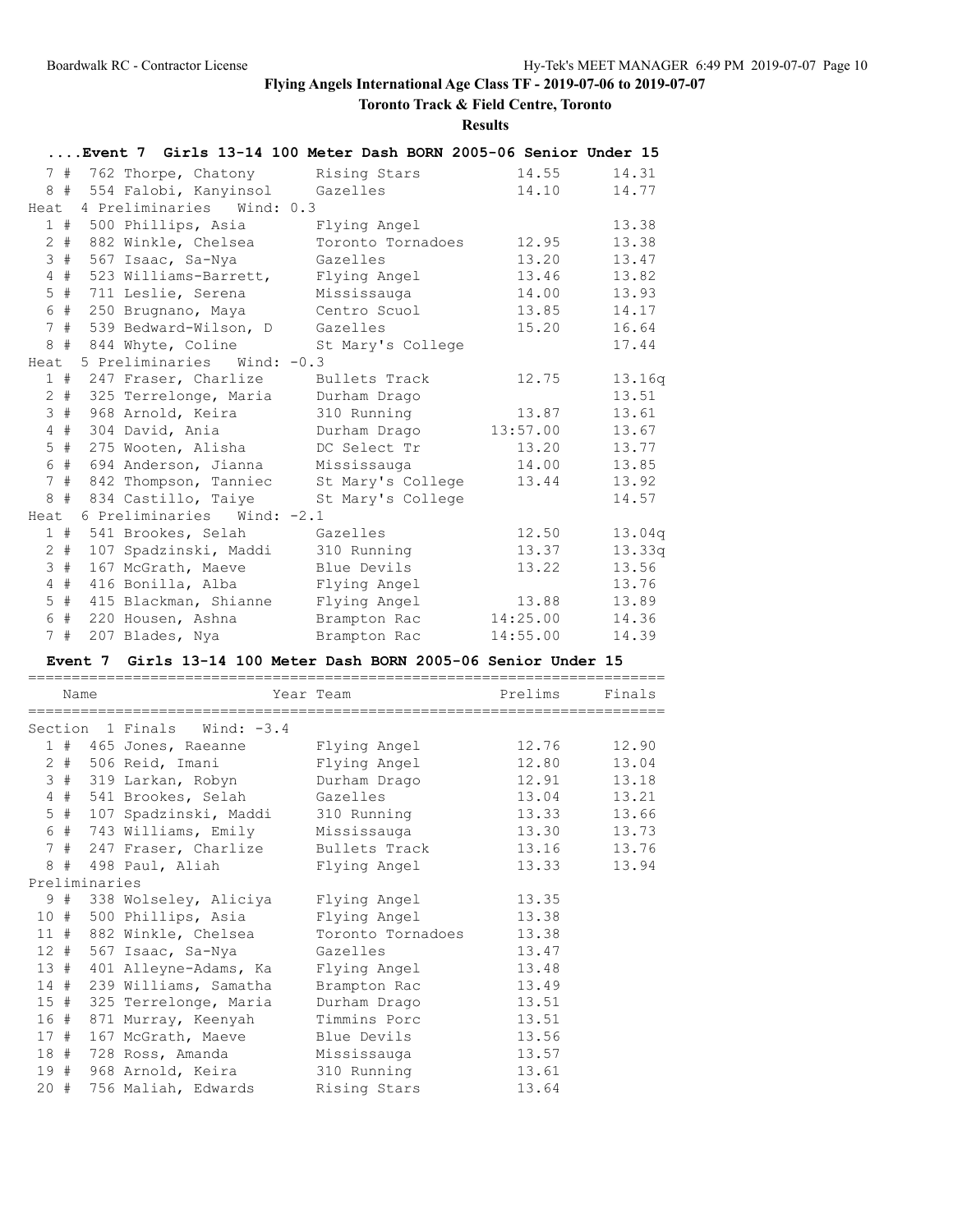**Toronto Track & Field Centre, Toronto**

### **Results**

# **....Event 7 Girls 13-14 100 Meter Dash BORN 2005-06 Senior Under 15**

|        | 21 # 304 David, Ania           | Durham Drago      | 13.67 |
|--------|--------------------------------|-------------------|-------|
| $22$ # | 274 Ward, Alaya                | DC Select Tr      | 13.70 |
| 23#    | 416 Bonilla, Alba              | Flying Angel      | 13.76 |
| 24 #   | 275 Wooten, Alisha             | DC Select Tr      | 13.77 |
| 25#    | 523 Williams-Barrett,          | Flying Angel      | 13.82 |
| 26 #   | 533 Anadebe, Sharon            | Gazelles          | 13.83 |
| 27#    | 694 Anderson, Jianna           | Mississauga       | 13.85 |
| 28#    | 129 Bean, Maya                 | Bermuda Pacers    | 13.86 |
| 29#    | 415 Blackman, Shianne          | Flying Angel      | 13.89 |
| 30#    | 842 Thompson, Tanniec          | St Mary's College | 13.92 |
| 31#    | 711 Leslie, Serena             | Mississauga       | 13.93 |
| $32 +$ | 312 Haase, Sheriauna           | Durham Drago      | 14.02 |
| 33#    | 250 Brugnano, Maya             | Centro Scuol      | 14.17 |
| 34 #   | 564 Hermanstyne, Nair          | Gazelles          | 14.24 |
| 35#    | 255 Moleiro, Amanda            | Centro Scuol      | 14.26 |
| 36#    | 205 Barton, Gabrielle          | Brampton Rac      | 14.28 |
| 37#    | 762 Thorpe, Chatony            | Rising Stars      | 14.31 |
| 38 #   | 220 Housen, Ashna              | Brampton Rac      | 14.36 |
| 39 #   | 207 Blades, Nya                | Brampton Rac      | 14.39 |
| 40 #   | 834 Castillo, Taiye            | St Mary's College | 14.57 |
| 41 #   | 385 Premru, Juliet             | Etobicoke Tr      | 14.66 |
| 42 #   | 554 Falobi, Kanyinsol          | Gazelles          | 14.77 |
| 43 #   | 953 Thavapalan, Nilaa          | United Tamil      | 15.22 |
| 44 #   | 689 Whyte, Keira               | London Legio      | 15.28 |
| 45#    | 141 Griffith, Jahzara          | Bermuda Pacers    | 16.60 |
| 46 #   | 539 Bedward-Wilson, D Gazelles |                   | 16.64 |
| 47#    | 844 Whyte, Coline              | St Mary's College | 17.44 |

# **Event 8 Boys 13-14 100 Meter Dash BORN 2005-06 Senior Under 15**

**Top 8 Advance by Time**

|      |                      | Name |                                    | Year Team                               | Seed     | Prelims |
|------|----------------------|------|------------------------------------|-----------------------------------------|----------|---------|
|      |                      |      |                                    |                                         |          |         |
|      |                      |      | Heat 1 Preliminaries Wind: 0.7     |                                         |          |         |
|      |                      |      |                                    | 1 # 493 Onapajo, Emmanuel Flying Angel  | 12.18    | 12.28q  |
|      | $\overline{2}$<br>#  |      |                                    | 918 Willson, William Unattached Ontario | 12.09    | 12.34   |
|      | 3#                   |      | 638 Wonnacott, Hayden Gazelles     |                                         | 12.60    | 12.38   |
|      | #<br>$4\overline{ }$ |      | 157 Tucker, Denver Bermuda Pacers  |                                         | 12.78    | 12.59   |
|      | $5$ #                |      | 333 Cena, Cholo                    | Bullets Track                           |          | 12.98   |
|      | $\#$<br>6            |      | 489 Noel-Charles, Tys Flying Angel |                                         | 13.66    | 14.06   |
|      |                      |      |                                    | 7 # 264 Howard, Merl DC Select Tr       | 13.90    | 15.00   |
| Heat |                      |      | 2 Preliminaries Wind: -0.1         |                                         |          |         |
|      |                      |      | 1 # 400 Allen, Ashton              | Flying Angel                            | 11.79    | 12.05q  |
|      | 2<br>#               |      | 759 Phillips, Shadayn              | Rising Stars                            | 12.25    | 12.10q  |
|      | 3#                   |      | 216 Henry, Shawn                   | Brampton Rac                            | 12:17.00 | 12.15q  |
|      | $\overline{4}$<br>#  |      | 720 Malcolm-Gay, Keva              | Mississauga                             | 12.55    | 12.35   |
|      | 5#                   |      | 836 Day, Davon                     | St Mary's College                       |          | 12.84   |
|      | 6 #                  |      | 296 Patten, Bostwick               | Delaware Eli                            | 12.80    | 12.90   |
|      |                      |      | 7 # 218 Hoggar, Edem               | Brampton Rac                            |          | 14.00   |
| Heat |                      |      | 3 Preliminaries Wind: -1.4         |                                         |          |         |
|      |                      |      | 1 # 716 Luke, Isaiah               | Mississauga                             | 11.30    | 11.55q  |
|      | $2 \pm$              |      | 345 Cagan, Myles                   | Eclipse Trac                            | 12.30    | 12.14q  |
|      | 3#                   |      | 701 Eng, Jordan                    | Mississauga                             | 12.81    | 12.64   |
|      | 4#                   |      | 245 Brown, Reshawn Bullets Track   |                                         | 12.50    | 12.96   |
|      | $5$ #                |      | 563 Hermanstyne, Juda              | Gazelles                                | 13.20    | 13.30   |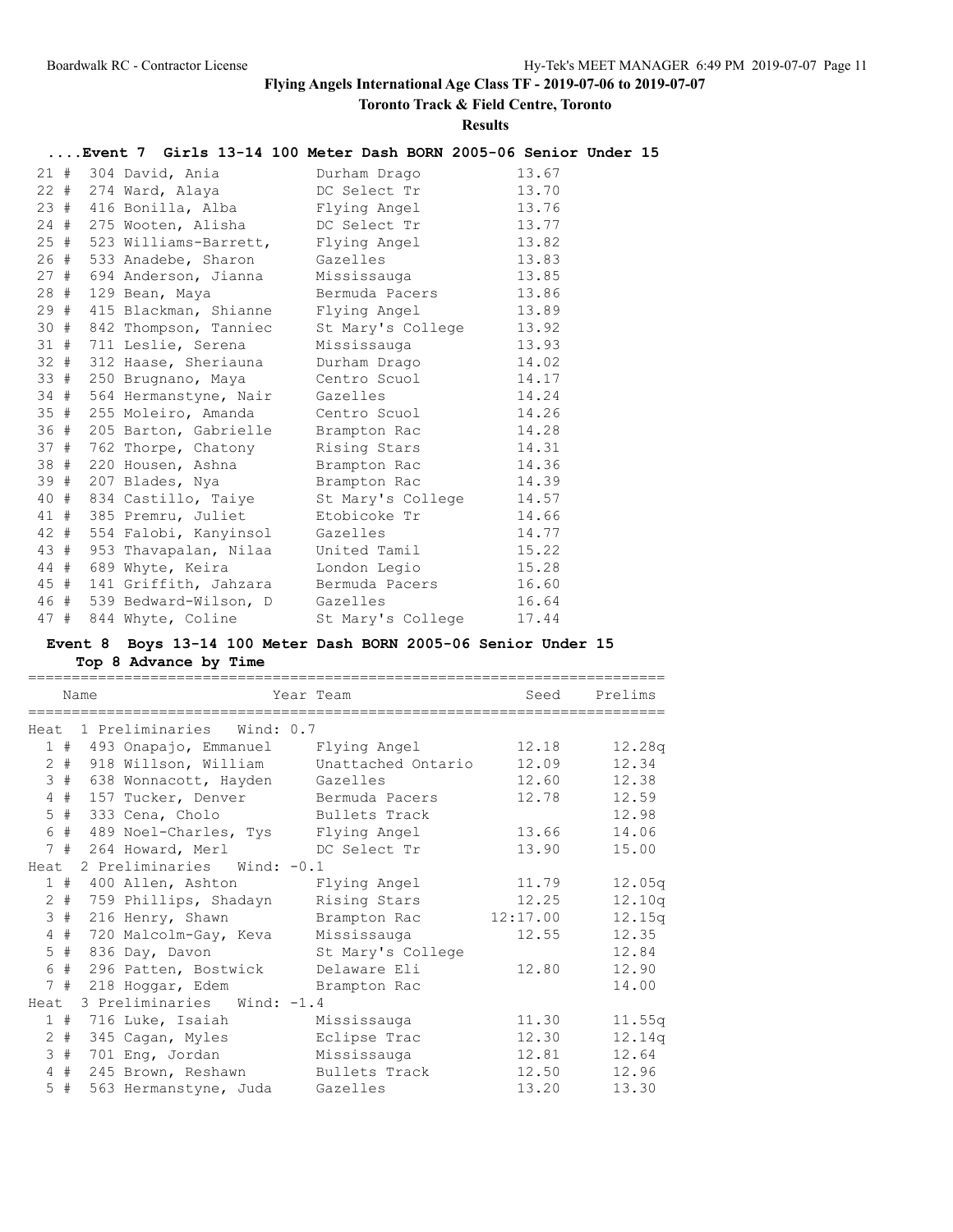**Toronto Track & Field Centre, Toronto**

**Results**

| Event 8 Boys 13-14 100 Meter Dash BORN 2005-06 Senior Under 15 |  |  |  |  |  |  |  |
|----------------------------------------------------------------|--|--|--|--|--|--|--|
|----------------------------------------------------------------|--|--|--|--|--|--|--|

|  | 6 # 840 Phillips, Michael St Mary's College |                   |          | 13.67  |
|--|---------------------------------------------|-------------------|----------|--------|
|  | Heat 4 Preliminaries Wind: -1.3             |                   |          |        |
|  | 1 # 121 Daley, Deandre                      | Atlethico Union   | 11.10    | 11.19q |
|  | 2 # 838 Hines, Damian                       | St Mary's College |          | 12.31q |
|  | 3 # 621 Smith, Keon                         | Gazelles          | 12.45    | 12.40  |
|  | 4 # 581 Lambert, Naythan                    | Gazelles          | 12.40    | 12.57  |
|  | 5 # 235 Walker-Lewin, Jud                   | Brampton Rac      | 12:50.00 | 12.67  |
|  | 6 # 244 Aiyepeku, Mathew                    | Bullets Track     |          | 13.52  |
|  | 7 # 853 Gibson, Tyrese                      | Thorold Elit      | 13.00    | 13.52  |
|  | $8$ # 560 Hay, Elijah                       | Gazelles          | 13.10    | 13.60  |

### **Event 8 Boys 13-14 100 Meter Dash BORN 2005-06 Senior Under 15**

| Year Team New Prelims Finals<br>Name<br>Section 1 Finals Wind: -3.1<br>1 # 121 Daley, Deandre Atlethico Union 11.19 11.48<br>2 # 716 Luke, Isaiah Mississauga 11.55 11.51<br>3 # 400 Allen, Ashton Flying Angel 12.05 12.19<br>4 # 345 Cagan, Myles Eclipse Trac 12.14 12.29<br>5 # 759 Phillips, Shadayn Rising Stars 12.10 12.34<br>6 # 838 Hines, Damian St Mary's College 12.31 12.52<br>7 # 216 Henry, Shawn Brampton Rac 12.15 12.57<br>8 # 493 Onapajo, Emmanuel Flying Angel<br>12.28 12.63<br>Preliminaries<br>9#<br>Unattached Ontario 12.34<br>918 Willson, William<br>10 # 720 Malcolm-Gay, Keva<br>Mississauga<br>12.35<br>12.38<br>11 # 638 Wonnacott, Hayden<br>Gazelles<br>12 # 621 Smith, Keon<br>Gazelles 12.40<br>13 # 581 Lambert, Naythan Gazelles 12.57<br>14 # 157 Tucker, Denver Bermuda Pacers 12.59<br>15 # 701 Eng, Jordan<br>Mississauga 12.64<br>16 #<br>235 Walker-Lewin, Jud<br>Brampton Rac 12.67<br>17 # 836 Day, Davon<br>St Mary's College 12.84<br>Delaware Eli 12.90<br>12.90<br>18 # 296 Patten, Bostwick<br>19 # 245 Brown, Reshawn<br>Bullets Track 12.96 |
|---------------------------------------------------------------------------------------------------------------------------------------------------------------------------------------------------------------------------------------------------------------------------------------------------------------------------------------------------------------------------------------------------------------------------------------------------------------------------------------------------------------------------------------------------------------------------------------------------------------------------------------------------------------------------------------------------------------------------------------------------------------------------------------------------------------------------------------------------------------------------------------------------------------------------------------------------------------------------------------------------------------------------------------------------------------------------------------------------|
|                                                                                                                                                                                                                                                                                                                                                                                                                                                                                                                                                                                                                                                                                                                                                                                                                                                                                                                                                                                                                                                                                                   |
|                                                                                                                                                                                                                                                                                                                                                                                                                                                                                                                                                                                                                                                                                                                                                                                                                                                                                                                                                                                                                                                                                                   |
|                                                                                                                                                                                                                                                                                                                                                                                                                                                                                                                                                                                                                                                                                                                                                                                                                                                                                                                                                                                                                                                                                                   |
|                                                                                                                                                                                                                                                                                                                                                                                                                                                                                                                                                                                                                                                                                                                                                                                                                                                                                                                                                                                                                                                                                                   |
|                                                                                                                                                                                                                                                                                                                                                                                                                                                                                                                                                                                                                                                                                                                                                                                                                                                                                                                                                                                                                                                                                                   |
|                                                                                                                                                                                                                                                                                                                                                                                                                                                                                                                                                                                                                                                                                                                                                                                                                                                                                                                                                                                                                                                                                                   |
|                                                                                                                                                                                                                                                                                                                                                                                                                                                                                                                                                                                                                                                                                                                                                                                                                                                                                                                                                                                                                                                                                                   |
|                                                                                                                                                                                                                                                                                                                                                                                                                                                                                                                                                                                                                                                                                                                                                                                                                                                                                                                                                                                                                                                                                                   |
|                                                                                                                                                                                                                                                                                                                                                                                                                                                                                                                                                                                                                                                                                                                                                                                                                                                                                                                                                                                                                                                                                                   |
|                                                                                                                                                                                                                                                                                                                                                                                                                                                                                                                                                                                                                                                                                                                                                                                                                                                                                                                                                                                                                                                                                                   |
|                                                                                                                                                                                                                                                                                                                                                                                                                                                                                                                                                                                                                                                                                                                                                                                                                                                                                                                                                                                                                                                                                                   |
|                                                                                                                                                                                                                                                                                                                                                                                                                                                                                                                                                                                                                                                                                                                                                                                                                                                                                                                                                                                                                                                                                                   |
|                                                                                                                                                                                                                                                                                                                                                                                                                                                                                                                                                                                                                                                                                                                                                                                                                                                                                                                                                                                                                                                                                                   |
|                                                                                                                                                                                                                                                                                                                                                                                                                                                                                                                                                                                                                                                                                                                                                                                                                                                                                                                                                                                                                                                                                                   |
|                                                                                                                                                                                                                                                                                                                                                                                                                                                                                                                                                                                                                                                                                                                                                                                                                                                                                                                                                                                                                                                                                                   |
|                                                                                                                                                                                                                                                                                                                                                                                                                                                                                                                                                                                                                                                                                                                                                                                                                                                                                                                                                                                                                                                                                                   |
|                                                                                                                                                                                                                                                                                                                                                                                                                                                                                                                                                                                                                                                                                                                                                                                                                                                                                                                                                                                                                                                                                                   |
|                                                                                                                                                                                                                                                                                                                                                                                                                                                                                                                                                                                                                                                                                                                                                                                                                                                                                                                                                                                                                                                                                                   |
|                                                                                                                                                                                                                                                                                                                                                                                                                                                                                                                                                                                                                                                                                                                                                                                                                                                                                                                                                                                                                                                                                                   |
|                                                                                                                                                                                                                                                                                                                                                                                                                                                                                                                                                                                                                                                                                                                                                                                                                                                                                                                                                                                                                                                                                                   |
|                                                                                                                                                                                                                                                                                                                                                                                                                                                                                                                                                                                                                                                                                                                                                                                                                                                                                                                                                                                                                                                                                                   |
|                                                                                                                                                                                                                                                                                                                                                                                                                                                                                                                                                                                                                                                                                                                                                                                                                                                                                                                                                                                                                                                                                                   |
|                                                                                                                                                                                                                                                                                                                                                                                                                                                                                                                                                                                                                                                                                                                                                                                                                                                                                                                                                                                                                                                                                                   |
| 20 # 333 Cena, Cholo<br>Bullets Track 12.98                                                                                                                                                                                                                                                                                                                                                                                                                                                                                                                                                                                                                                                                                                                                                                                                                                                                                                                                                                                                                                                       |
| 21 # 563 Hermanstyne, Juda Gazelles<br>13.30                                                                                                                                                                                                                                                                                                                                                                                                                                                                                                                                                                                                                                                                                                                                                                                                                                                                                                                                                                                                                                                      |
| 244 Aiyepeku, Mathew Bullets Track 13.52<br>$22 +$                                                                                                                                                                                                                                                                                                                                                                                                                                                                                                                                                                                                                                                                                                                                                                                                                                                                                                                                                                                                                                                |
| 23#<br>853 Gibson, Tyrese<br>Thorold Elit 13.52                                                                                                                                                                                                                                                                                                                                                                                                                                                                                                                                                                                                                                                                                                                                                                                                                                                                                                                                                                                                                                                   |
| 560 Hay, Elijah<br>13.60<br>24#<br>Gazelles                                                                                                                                                                                                                                                                                                                                                                                                                                                                                                                                                                                                                                                                                                                                                                                                                                                                                                                                                                                                                                                       |
| 25 # 840 Phillips, Michael St Mary's College 13.67                                                                                                                                                                                                                                                                                                                                                                                                                                                                                                                                                                                                                                                                                                                                                                                                                                                                                                                                                                                                                                                |
| 26 # 218 Hoggar, Edem Brampton Rac 14.00                                                                                                                                                                                                                                                                                                                                                                                                                                                                                                                                                                                                                                                                                                                                                                                                                                                                                                                                                                                                                                                          |
| 27 # 489 Noel-Charles, Tys Flying Angel 14.06                                                                                                                                                                                                                                                                                                                                                                                                                                                                                                                                                                                                                                                                                                                                                                                                                                                                                                                                                                                                                                                     |
| 28 # 264 Howard, Merl<br>DC Select Tr<br>15.00                                                                                                                                                                                                                                                                                                                                                                                                                                                                                                                                                                                                                                                                                                                                                                                                                                                                                                                                                                                                                                                    |

# **Event 9 Girls 15 Year Olds 100 Meter Dash BORN 2004 Midget Under 16 Top 8 Advance by Time**

| Name                                 | Year Team        | Seed  | Prelims |
|--------------------------------------|------------------|-------|---------|
|                                      |                  |       |         |
| Heat 1 Preliminaries<br>Wind: $-0.8$ |                  |       |         |
| $1$ # 813 Grose, Nia                 | Speed Academ     | 12.32 | 12.72q  |
| 2 # 478 Lugirthanathan, S            | Flying Angel     | 12.56 | 12.93q  |
| 3 # 243 Ma Pickard, Cynth            | Brantford T.F.C. | 13.30 | 13.72   |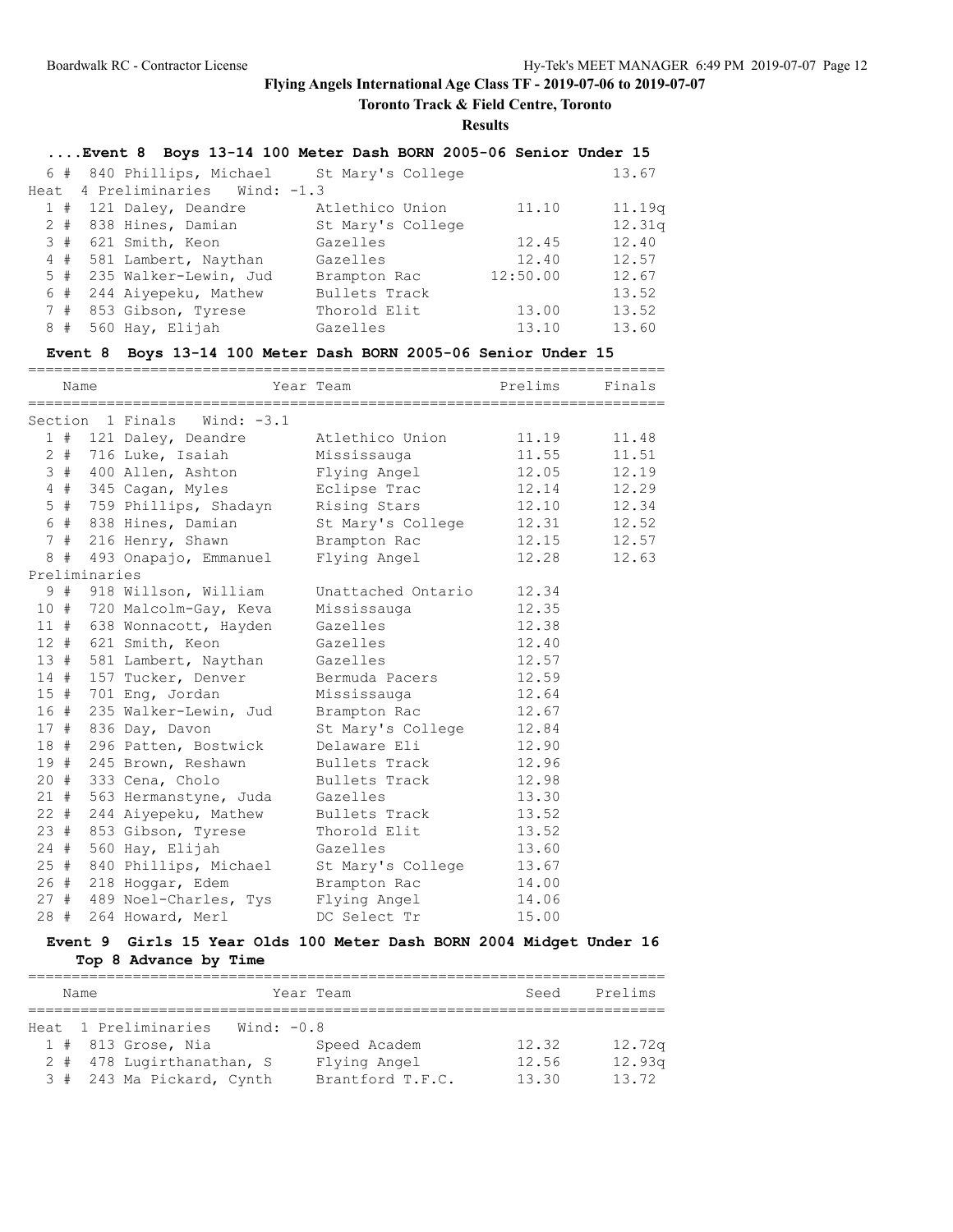# **Toronto Track & Field Centre, Toronto**

### **Results**

|       |                                        | Event 9 Girls 15 Year Olds 100 Meter Dash BORN 2004 Midget Under 16 |       |        |
|-------|----------------------------------------|---------------------------------------------------------------------|-------|--------|
|       | 4 # 513 Spence, Jade-Oshe Flying Angel |                                                                     |       | 13.77  |
| 5#    | 438 Elcock, Keyanna Flying Angel       |                                                                     | 14.01 | 14.21  |
|       | 6 # 197 Obodoechina, Ches Boost Athlet |                                                                     | 14.00 | 14.28  |
| Heat  | 2 Preliminaries Wind: 0.6              |                                                                     |       |        |
|       | 1 # 399 Akinduro, Tolulop              | Flying Angel                                                        | 12.20 | 12.53q |
|       | 2 # 715 Luke, Amber                    | Mississauga                                                         | 12.65 | 12.93q |
| 3#    | 426 Campbell, Jada                     | Flying Angel                                                        | 13.34 | 13.25q |
| 4#    | 280 Black, Ayonna                      | Delaware Eli                                                        | 13.20 | 13.56  |
| 5#    | 732 Smith, Melissa                     | Mississauga                                                         | 13.80 | 13.62  |
|       | 6 # 734 Walker, Dominique              | Mississauga                                                         | 14.25 | 14.62  |
|       | 7 # 419 Brown, Megan Flying Angel      |                                                                     |       | 15.27  |
| Heat  | 3 Preliminaries Wind: -0.4             |                                                                     |       |        |
| 1#    | 432 Cole, Gabrielle                    | Flying Angel                                                        | 12.12 | 12.73q |
| $2 +$ | 492 Omonzane, Peace                    | Flying Angel                                                        | 12.74 | 12.85q |
| 3#    | 456 Guy, Crystal                       | Flying Angel                                                        | 13.37 | 13.32q |
| 4#    | 468 Killingbeck, Dani                  | Flying Angel                                                        | 13.34 | 13.39  |
| $5$ # | 389 Snihura, Inessa                    | Etobicoke Tr                                                        | 12.70 | 13.77  |
| 6 #   | 490 O'Brien, Emma                      | Flying Angel                                                        |       | 13.91  |
| 7#    | 690 Whyte, Vanessa                     | London Legio                                                        |       | 14.04  |

### **Event 9 Girls 15 Year Olds 100 Meter Dash BORN 2004 Midget Under 16**

|                | Name  |               |                             | Year Team              | Prelims | Finals      |
|----------------|-------|---------------|-----------------------------|------------------------|---------|-------------|
|                |       |               | Section 1 Finals Wind: -2.4 |                        |         |             |
|                |       |               | 1 # 432 Cole, Gabrielle     | Flying Angel           |         | 12.73 12.56 |
| $\overline{2}$ | #     |               | 813 Grose, Nia              | Speed Academ           | 12.72   | 12.70       |
|                | 3#    |               | 399 Akinduro, Tolulop       | Flying Angel           |         | 12.53 12.72 |
|                | $4$ # |               | 492 Omonzane, Peace         | Flying Angel           |         | 12.85 12.78 |
|                | 5#    |               | 478 Lugirthanathan, S       | Flying Angel           |         | 12.93 13.16 |
|                |       |               | 6 # 715 Luke, Amber         | Mississauga 12.93      |         | 13.28       |
|                | 7#    |               | 426 Campbell, Jada          | Flying Angel 13.25     |         | 13.47       |
| 8              | #     |               | 456 Guy, Crystal            | Flying Angel           | 13.32   | 13.60       |
|                |       | Preliminaries |                             |                        |         |             |
|                | 9#    |               | 468 Killingbeck, Dani       | Flying Angel           | 13.39   |             |
|                |       |               | 10 # 280 Black, Ayonna      | Delaware Eli           | 13.56   |             |
|                |       |               | 11 # 732 Smith, Melissa     | Mississauga            | 13.62   |             |
| 12#            |       |               | 243 Ma Pickard, Cynth       | Brantford T.F.C. 13.72 |         |             |
| 13#            |       |               | 513 Spence, Jade-Oshe       | Flying Angel           | 13.77   |             |
| 14#            |       |               | 389 Snihura, Inessa         | Etobicoke Tr           | 13.77   |             |
| 15#            |       |               | 490 O'Brien, Emma           | Flying Angel           | 13.91   |             |
| 16 #           |       |               | 690 Whyte, Vanessa          | London Legio           | 14.04   |             |
| 17#            |       |               | 438 Elcock, Keyanna         | Flying Angel           | 14.21   |             |
| 18#            |       |               | 197 Obodoechina, Ches       | Boost Athlet           | 14.28   |             |
|                |       |               | 19 # 734 Walker, Dominique  | Mississauga            | 14.62   |             |
| 20#            |       |               | 419 Brown, Megan            | Flying Angel           | 15.27   |             |

# **Event 10 Boys 15 Year Olds 100 Meter Dash BORN 2004 Midget Under 16 Top 8 Advance by Time**

| Name |                                      | Year Team    | Seed  | Prelims            |  |  |  |  |
|------|--------------------------------------|--------------|-------|--------------------|--|--|--|--|
|      |                                      |              |       |                    |  |  |  |  |
|      | Heat 1 Preliminaries<br>$Wind: +0.0$ |              |       |                    |  |  |  |  |
|      | 1 # 757 Pearce, Jadon                | Rising Stars | 11.40 | 11.69 <sub>q</sub> |  |  |  |  |
|      | 2 # 630 Villegas, Joshua             | Gazelles     | 11.40 | 11.72q             |  |  |  |  |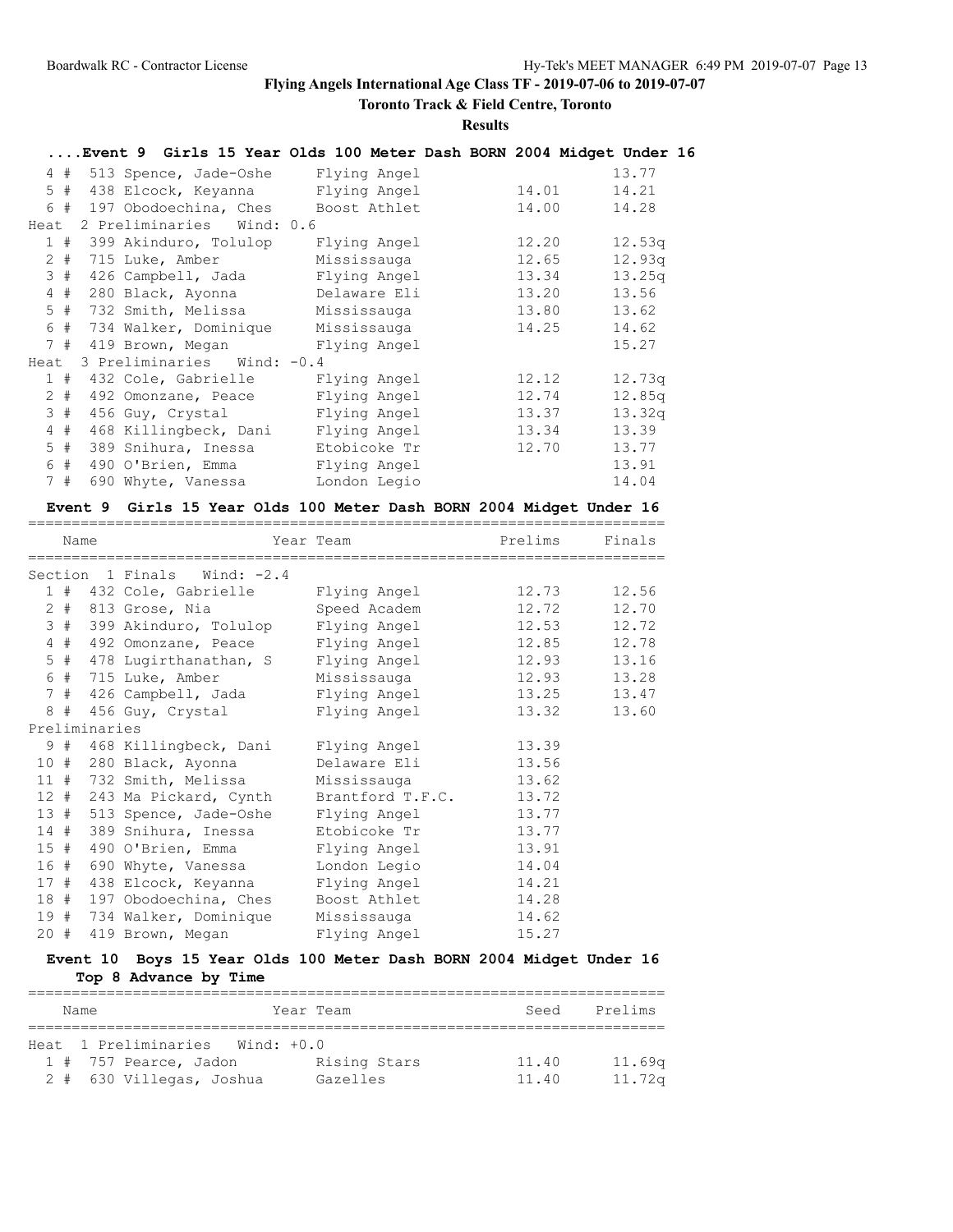# **Toronto Track & Field Centre, Toronto**

### **Results**

|      |       |                                   | Event 10 Boys 15 Year Olds 100 Meter Dash BORN 2004 Midget Under 16 |          |        |
|------|-------|-----------------------------------|---------------------------------------------------------------------|----------|--------|
|      |       | 3 # 717 Luke, Jayden              | Mississauga                                                         | 11.80    | 11.75q |
|      | 4#    | 619 Sammut, Quinten               | Gazelles                                                            | 12.60    | 12.21  |
|      |       | 5 # 359 Stevens, Jackson          | Eclipse Trac                                                        | 12.95    | 12.76  |
| Heat |       | 2 Preliminaries Wind: -0.2        |                                                                     |          |        |
|      |       | 1 # 823 Thurton, Bryce            | Speed Academ                                                        | 11.34    | 11.66q |
|      |       | 2 # 902 John-Dunslow, Cam         | Unattached Ontario                                                  |          | 11.67q |
|      | 3#    | 293 Mickle, Daymien               | Delaware Eli                                                        | 11.73    | 11.72q |
|      | 4#    | 289 Landry, Jayvion               | Delaware Eli                                                        | 11.62    | 11.78  |
|      |       | 5 # 221 Johnson, Aiden            | Brampton Rac                                                        | 12:10.00 | 12.17  |
|      |       | 6 # 583 Lindsay, Shakem           | Gazelles                                                            | 11.85    | 12.36  |
|      |       | 7 # 761 Thomas, Delano            | Rising Stars                                                        | 12.24    | 12.51  |
| Heat |       | 3 Preliminaries Wind: 0.9         |                                                                     |          |        |
|      | 1#    | 283 Carter, Demitri               | Delaware Eli                                                        | 11.70    | 11.49q |
|      | 2#    | 195 McIntosh Cundari,             | Boost Athlet                                                        | 11.30    | 11.53q |
|      | 3#    | 323 Stan, Robert                  | Durham Drago                                                        | 11.65    | 11.79  |
|      | 4#    | 368 Ayi-Bonte, Gerrad             | Etobicoke Tr                                                        | 11.90    | 11.91  |
|      | $5$ # | 429 Chang, Spencer                | Flying Angel                                                        |          | 12.07  |
|      | 6#    | 201 Andy, Lamontagne Brampton Rac |                                                                     | 12:12.00 | 12.13  |
|      | 7#    | 261 Hammiel, Raymond              | DC Select Tr                                                        | 12.10    | 12.71  |

# **Event 10 Boys 15 Year Olds 100 Meter Dash BORN 2004 Midget Under 16**

|     | Name |               |                             | Year Team                       | Prelims | Finals      |
|-----|------|---------------|-----------------------------|---------------------------------|---------|-------------|
|     |      |               | Section 1 Finals Wind: -1.7 |                                 |         |             |
|     |      |               | 1 # 283 Carter, Demitri     | Delaware Eli                    | 11.49   | 11.55       |
|     |      |               | 2 # 757 Pearce, Jadon       | Rising Stars                    | 11.69   | 11.59       |
|     |      |               | 3 # 823 Thurton, Bryce      | Speed Academ                    | 11.66   | 11.65       |
|     |      |               | 4 # 195 McIntosh Cundari,   | Boost Athlet 11.53 11.65        |         |             |
|     |      |               | 5 # 293 Mickle, Daymien     | Delaware Eli 11.72              |         | 11.84       |
|     |      |               | 6 # 902 John-Dunslow, Cam   | Unattached Ontario 11.67        |         | 11.92       |
|     |      |               | 7 # 717 Luke, Jayden        | Mississauga                     |         | 11.75 12.00 |
|     |      |               | 8 # 630 Villegas, Joshua    | Gazelles                        | 11.72   | 12.13       |
|     |      | Preliminaries |                             |                                 |         |             |
|     |      |               | 9 # 289 Landry, Jayvion     | Delaware Eli                    | 11.78   |             |
|     |      |               | 10 # 323 Stan, Robert       | Durham Drago                    | 11.79   |             |
|     | 11#  |               | 368 Ayi-Bonte, Gerrad       | Etobicoke Tr                    | 11.91   |             |
|     | 12#  |               | 429 Chang, Spencer          | Flying Angel 12.07              |         |             |
|     | 13#  |               | 201 Andy, Lamontagne        | Brampton Rac                    | 12.13   |             |
|     | 14#  |               | 221 Johnson, Aiden          | Brampton Rac                    | 12.17   |             |
|     | 15#  |               | 619 Sammut, Quinten         | Gazelles                        | 12.21   |             |
|     | 16 # |               | 583 Lindsay, Shakem         | Gazelles                        | 12.36   |             |
|     | 17#  |               |                             | 761 Thomas, Delano Rising Stars | 12.51   |             |
|     |      |               | 18 # 261 Hammiel, Raymond   | DC Select Tr                    | 12.71   |             |
| 19# |      |               | 359 Stevens, Jackson        | Eclipse Trac                    | 12.76   |             |

# **Event 11 Girls 16-17 100 Meter Dash BORN 2002-03 Youth Under 18 Top 8 Advance by Time**

| Name                                 | Year Team    | Seed  | Prelims |  |  |  |  |
|--------------------------------------|--------------|-------|---------|--|--|--|--|
|                                      |              |       |         |  |  |  |  |
| Heat 1 Preliminaries<br>Wind: $-0.6$ |              |       |         |  |  |  |  |
| 1 # 354 Maloney, Kyra                | Eclipse Trac | 13.00 | 12.76q  |  |  |  |  |
| 2 # 817 Logan, Aliyah                | Speed Academ | 12.33 | 12.82q  |  |  |  |  |
| 3 # 251 Di Biase, Karina             | Centro Scuol | 13.50 | 12.91   |  |  |  |  |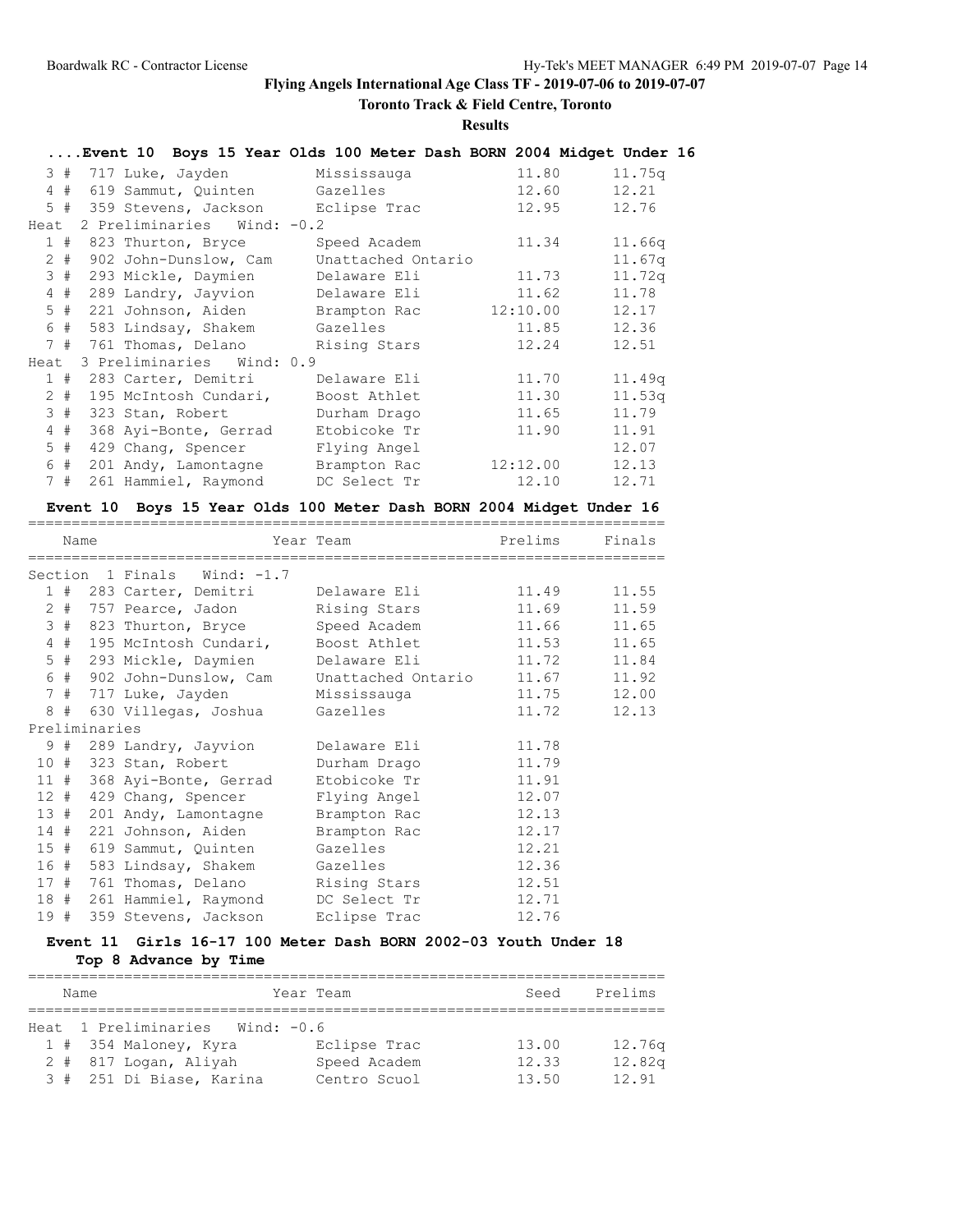# **Toronto Track & Field Centre, Toronto**

**Results**

|                 |                         | Event 11 Girls 16-17 100 Meter Dash BORN 2002-03 Youth Under 18 |                    |          |       |        |
|-----------------|-------------------------|-----------------------------------------------------------------|--------------------|----------|-------|--------|
|                 | $4$ #                   | 509 Sackey, Ekua Ewua                                           | Flying Angel       |          |       | 12.93  |
|                 | $5$ #                   | 731 Sijuade, Titilayo                                           | Mississauga        |          | 12.50 | 13.25  |
|                 | 6 #                     | 119 Tyrell, Kalise                                              | Athletiques        |          |       | 13.30  |
|                 | 7#                      | 856 Oladipo, Teju                                               | Thorold Elit       |          | 13.00 | 13.49  |
| Heat            |                         | 2 Preliminaries Wind: -0.2                                      |                    |          |       |        |
|                 | 1#                      | 579 Kidd, Jasmine                                               | Gazelles           |          | 12.30 | 12.50q |
|                 | $2 +$                   | 764 Waithe, Kiara                                               | Rising Stars       |          | 12.50 | 12.83q |
|                 | 3#                      | 194 Martin, Kaycee                                              | Boost Athlet       |          | 12.92 | 12.98  |
| $\overline{4}$  | #                       | 409 Apparicio, Nia Pa                                           | Flying Angel       |          | 13.58 | 13.16  |
| 5               | $\#$                    | 603 Nyarkoh, Priscill                                           | Gazelles           |          | 13.05 | 13.23  |
|                 | 6 #                     | 358 Stanley, Soleille                                           | Eclipse Trac       |          | 13.44 | 13.74  |
|                 | 7#                      | 479 Maraidas, Tatiana                                           | Flying Angel       |          |       | 13.99  |
| Heat            |                         | 3 Preliminaries Wind: 1.3                                       |                    |          |       |        |
|                 | 1#                      | 425 Cabezas, Ariana                                             | Flying Angel       |          | 12.03 | 12.58q |
|                 | $2$ #                   | 303 Bartlett, Samanth                                           | Durham Drago       |          | 12.56 | 12.85  |
|                 | 3#                      | 822 Somerville, Khali                                           | Speed Academ       |          | 12.88 | 13.07  |
|                 | $4$ #                   | 903 Juneja, Anjali                                              | Unattached Ontario |          | 13.29 | 13.28  |
| 5 <sup>5</sup>  | $\#$                    | 557 Garrell, Raine                                              | Gazelles           |          | 13.10 | 13.90  |
|                 | 6 #                     | 294 Miller, Tatiana                                             | Delaware Eli       |          | 13.96 | 13.91  |
|                 | 7#                      | 699 Edwards, Aliyah                                             | Mississauga        |          |       | 15.93  |
| Heat            |                         | 4 Preliminaries<br>Wind: $-1.5$                                 |                    |          |       |        |
|                 | 1#                      | 594 Miller, Trinity                                             | Gazelles           |          | 11.95 | 12.43q |
|                 | $2$ #                   | 410 Atem, Ivana                                                 | Flying Angel       |          | 12.80 | 12.60q |
|                 | 3#                      | 334 Acheampomg, Abiga                                           | Unattached Ontario |          |       | 13.11  |
|                 | $\#$<br>$4\overline{ }$ | 254 Gomes-John, Zaria                                           | Centro Scuol       |          | 13.22 | 13.20  |
| 5               | #                       | 718 Luke, Kyra                                                  | Mississauga        |          | 13.10 | 13.51  |
|                 | 6 #                     | 234 Walker-Lewin, Cus                                           | Brampton Rac       |          |       | 14.75  |
| Heat            |                         | 5 Preliminaries<br>Wind: $-1.7$                                 |                    |          |       |        |
|                 | 1#                      | 124 Moodie, Mickaell                                            | Atlethico Union    |          | 11.74 | 12.63q |
|                 | $2 +$                   | 646 Williams, Princes                                           | I Be Fast Tr       | 12:50.00 |       | 12.85  |
|                 | 3#                      | 279 Black, Aniyah                                               | Delaware Eli       |          | 12.60 | 12.91  |
| $\overline{4}$  | $\#$                    | 298 Small, Taylor                                               | Delaware Eli       |          | 12.67 | 13.04  |
| 5               | #                       | 347 Freeman, Natalie                                            | Eclipse Trac       |          | 13.20 | 13.17  |
|                 | 6 #                     | 1001 Hylton, Jenae                                              | Mississauga        |          |       | 13.27  |
| $7\phantom{.0}$ | #                       | 634 Wilson-Johnson, M                                           | Gazelles           |          | 13.20 | 13.28  |
| 8               | #                       | 526 Yabit-Tita, Agath                                           | Flying Angel       |          |       | 13.51  |

# **Event 11 Girls 16-17 100 Meter Dash BORN 2002-03 Youth Under 18**

|        | Name  |               |                             | Year Team       | Prelims | Finals |
|--------|-------|---------------|-----------------------------|-----------------|---------|--------|
|        |       |               | Section 1 Finals Wind: -1.4 |                 |         |        |
|        | 1#    |               | 594 Miller, Trinity         | Gazelles        | 12.43   | 12.42  |
|        | $2 +$ |               | 410 Atem, Ivana             | Flying Angel    | 12.60   | 12.60  |
|        | 3#    |               | 425 Cabezas, Ariana         | Flying Angel    | 12.58   | 12.66  |
|        |       |               | 4 # 124 Moodie, Mickaell    | Atlethico Union | 12.63   | 12.67  |
|        |       |               | 5 # 579 Kidd, Jasmine       | Gazelles        | 12.50   | 12.77  |
|        |       |               | 6 # 354 Maloney, Kyra       | Eclipse Trac    | 12.76   | 13.03  |
|        |       |               | 7 # 764 Waithe, Kiara       | Rising Stars    | 12.83   | 13.30  |
|        |       | Preliminaries |                             |                 |         |        |
|        | 7#    |               | 817 Logan, Aliyah           | Speed Academ    | 12.82   |        |
|        | 9#    |               | 646 Williams, Princes       | I Be Fast Tr    | 12.85   |        |
|        |       |               | 10 # 303 Bartlett, Samanth  | Durham Drago    | 12.85   |        |
| 11#    |       |               | 251 Di Biase, Karina        | Centro Scuol    | 12.91   |        |
| $12 +$ |       |               | 279 Black, Aniyah           | Delaware Eli    | 12.91   |        |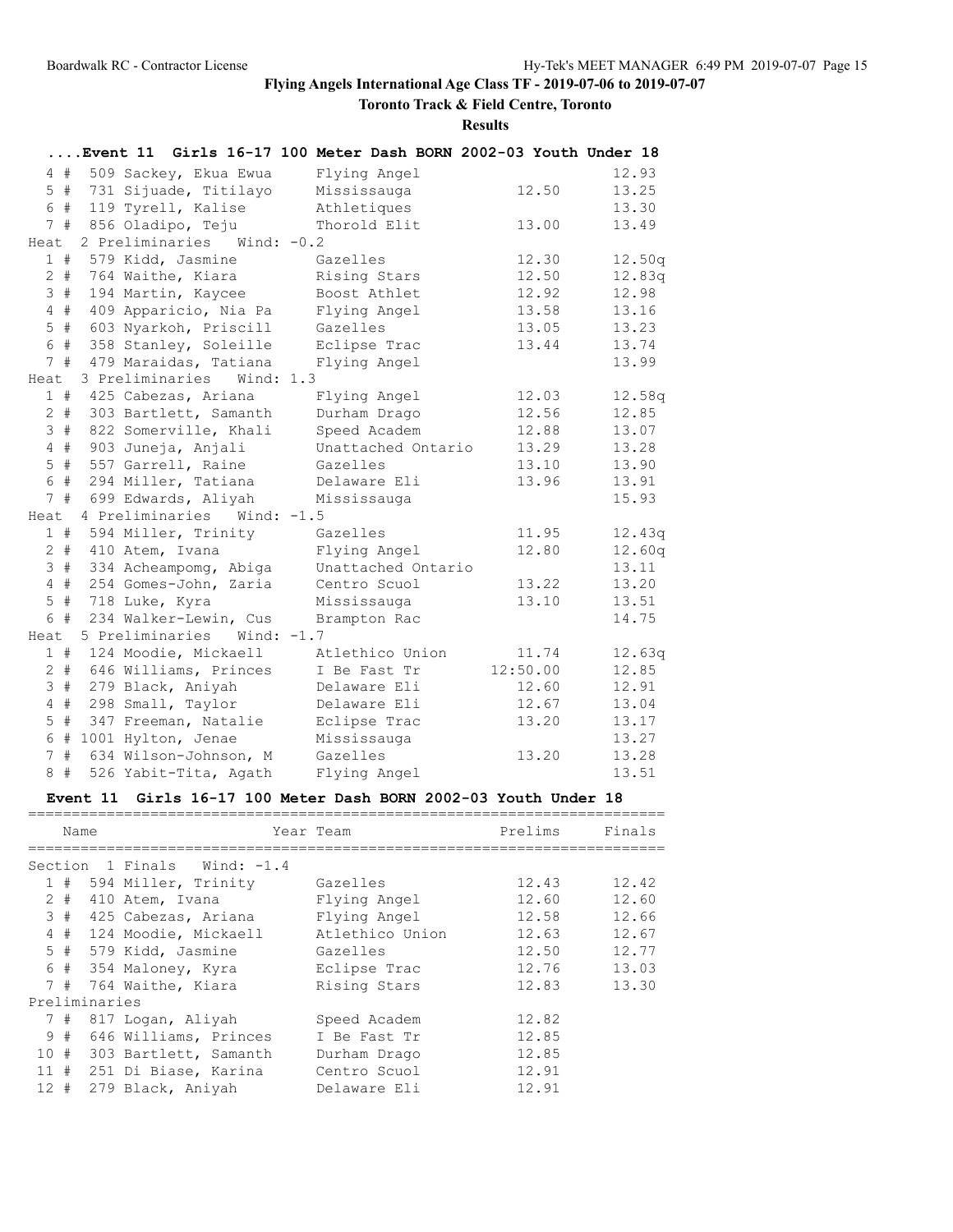# **Toronto Track & Field Centre, Toronto**

### **Results**

# **....Event 11 Girls 16-17 100 Meter Dash BORN 2002-03 Youth Under 18**

| 13#    |   | 509 Sackey, Ekua Ewua      | Flying Angel       | 12.93 |
|--------|---|----------------------------|--------------------|-------|
| 14#    |   | 194 Martin, Kaycee         | Boost Athlet       | 12.98 |
| 15#    |   | 298 Small, Taylor          | Delaware Eli       | 13.04 |
| 16     | # | 822 Somerville, Khali      | Speed Academ       | 13.07 |
| 17#    |   | 334 Acheampomg, Abiga      | Unattached Ontario | 13.11 |
| 18 #   |   | 409 Apparicio, Nia Pa      | Flying Angel       | 13.16 |
| 19     | # | 347 Freeman, Natalie       | Eclipse Trac       | 13.17 |
| 20#    |   | 254 Gomes-John, Zaria      | Centro Scuol       | 13.20 |
| 21#    |   | 603 Nyarkoh, Priscill      | Gazelles           | 13.23 |
|        |   | 22 # 731 Sijuade, Titilayo | Mississauga        | 13.25 |
|        |   | 23 # 1001 Hylton, Jenae    | Mississauga        | 13.27 |
|        |   | 24 # 903 Juneja, Anjali    | Unattached Ontario | 13.28 |
| 25#    |   | 634 Wilson-Johnson, M      | Gazelles           | 13.28 |
| 26 #   |   | 119 Tyrell, Kalise         | Athletiques        | 13.30 |
| 27#    |   | 856 Oladipo, Teju          | Thorold Elit       | 13.49 |
| 28 #   |   | 526 Yabit-Tita, Agath      | Flying Angel       | 13.51 |
| 29#    |   | 718 Luke, Kyra             | Mississauga        | 13.51 |
| 30#    |   | 358 Stanley, Soleille      | Eclipse Trac       | 13.74 |
| 31#    |   | 557 Garrell, Raine         | Gazelles           | 13.90 |
| $32 +$ |   | 294 Miller, Tatiana        | Delaware Eli       | 13.91 |
| 33#    |   | 479 Maraidas, Tatiana      | Flying Angel       | 13.99 |
| 34#    |   | 234 Walker-Lewin, Cus      | Brampton Rac       | 14.75 |
| 35#    |   | 699 Edwards, Aliyah        | Mississauga        | 15.93 |

# **Event 12 Boys 16-17 100 Meter Dash BORN 2002-03 Youth Under 18**

# **Top 8 Advance by Time**

|                 |       | Name |                                 | Year Team         | Seed     | Prelims |
|-----------------|-------|------|---------------------------------|-------------------|----------|---------|
|                 |       |      | Heat 1 Preliminaries Wind: -1.5 |                   |          |         |
|                 |       |      | 1 # 380 Kriznar, Nikola         | Etobicoke Tr      | 10.97    | 11.28q  |
|                 |       |      | 2 # 282 Reeves, Nigal           | Delaware Eli      | 12.34    | 11.29q  |
|                 | 3#    |      | 727 Rose, Jalon                 | Mississauga       | 10.97    | 11.30q  |
|                 | $4$ # |      | 525 Xuzhang, Jeffery            | Flying Angel      |          | 11.60q  |
|                 | $5$ # |      | 773 Hinsperger, Aiden           | Saugeen Trac      | 11.44    | 11.87   |
| 6               | #     |      | 391 Achot, Gorham               | Flying Angel      |          | 12.02   |
|                 | 7#    |      | 555 Fox, Matthew                | Gazelles          | 11.50    | 12.39   |
| Heat            |       |      | 2 Preliminaries Wind: -0.5      |                   |          |         |
|                 | 1#    |      | 122 Daley, Mark-Antho           | Atlethico Union   | 10.89    | 11.22q  |
|                 | $2$ # |      | 299 Smith, Devin                | Delaware Eli      | 11.13    | 11.33q  |
|                 | 3#    |      | 814 Joseph-Odwin, Jos           | Speed Academ      | 11.34    | 11.53q  |
| $\overline{4}$  | #     |      | 508 Roberts, Khaleel            | Flying Angel      |          | 11.68   |
| 5               | #     |      | 960 McPhaden, David             | University O      | 11.67    | 11.99   |
|                 | 6 #   |      | 229 Polius, Noah                | Brampton Rac      | 12:22.00 | 12.20   |
|                 | 7#    |      | 607 Phillips, Shamar            | Gazelles          | 12.30    | 12.22   |
| 8               | #     |      | 407 Anifowoshe, Batol           | Flying Angel      |          | 12.23   |
| Heat            |       |      | 3 Preliminaries Wind: -1.2      |                   |          |         |
|                 |       |      | 1 # 726 Rose, Jadon             | Mississauga       | 10.85    | 11.21q  |
|                 | $2 +$ |      | 370 Bayfield, Ethan             | Etobicoke Tr      | 11.33    | 11.64   |
| 3               | #     |      | 837 Duncan, Kyle                | St Mary's College |          | 12.06   |
| 4               | #     |      | 501 Phillips, Xavier            | Flying Angel      |          | 12.14   |
| 5               | #     |      | 628 Verboon, Dylan              | Gazelles          | 11.70    | 12.19   |
| 6               | #     |      | 213 Glashin, Calvin             | Brampton Rac      | 12:42.00 | 12.22   |
| $7\phantom{.0}$ | #     |      | 615 Rhoden, Julian              | Gazelles          | 12.20    | 12.66   |
| $--$ #          |       |      | 862 Teal, Carter                | Thorold Elit      | 11.18    | FS      |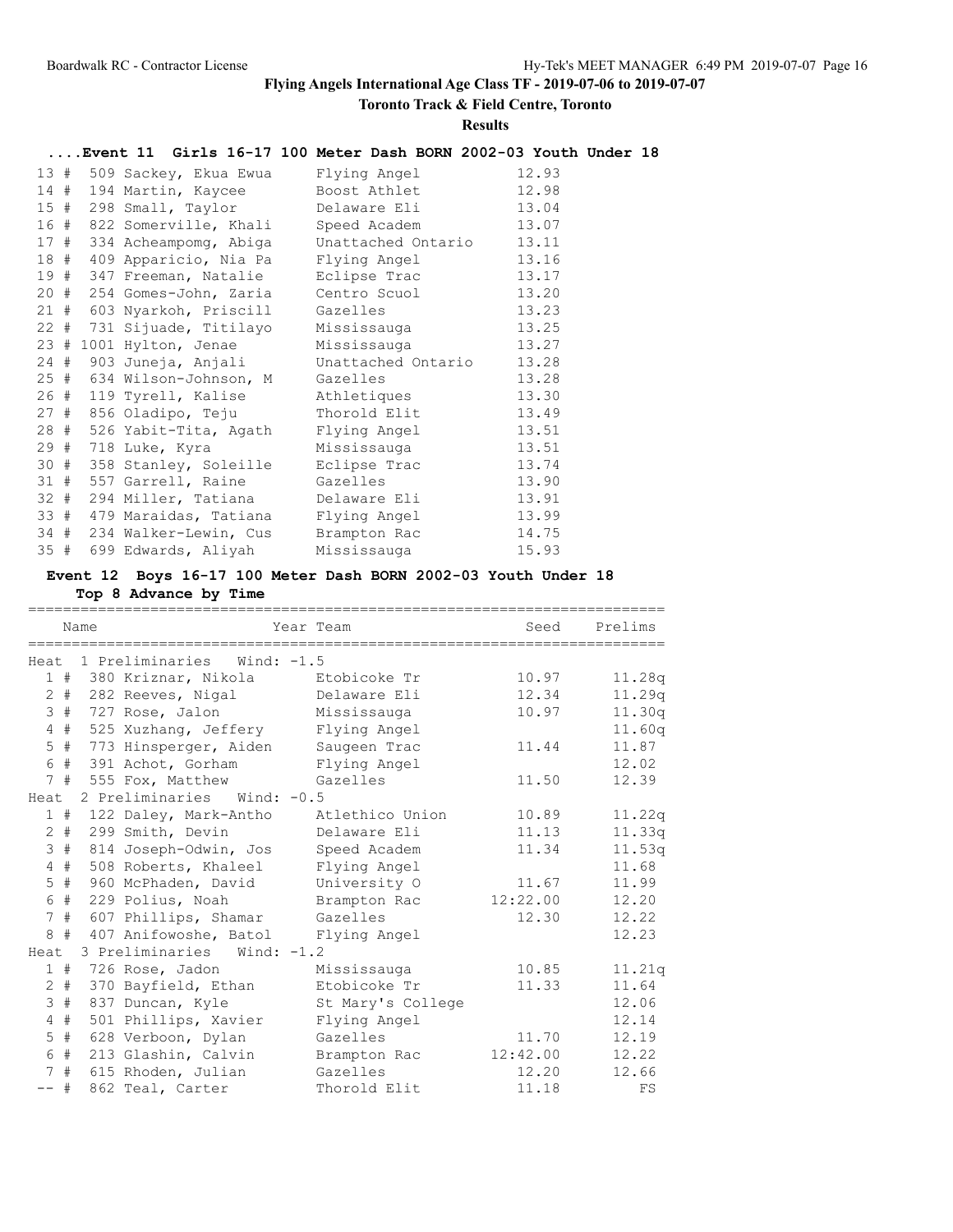# **Toronto Track & Field Centre, Toronto**

**Results**

# **Event 12 Boys 16-17 100 Meter Dash BORN 2002-03 Youth Under 18**

|        | Name |               |                                                    | Year Team                   | Prelims | Finals |
|--------|------|---------------|----------------------------------------------------|-----------------------------|---------|--------|
|        |      |               | Section 1 Finals Wind: -2.1                        |                             |         |        |
|        |      |               | 1 # 726 Rose, Jadon                                | Mississauga                 | 11.21   | 11.18  |
|        |      |               | 2 # 727 Rose, Jalon                                | Mississauga 11.30           |         | 11.18  |
|        |      |               | 3 # 282 Reeves, Nigal                              | Delaware Eli 11.29 11.33    |         |        |
|        |      |               | 4 # 380 Kriznar, Nikola                            | Etobicoke Tr and 11.28      |         | 11.36  |
|        |      |               | 5 # 299 Smith, Devin Delaware Eli 11.33 11.49      |                             |         |        |
|        |      |               | 6 # 122 Daley, Mark-Antho                          | Atlethico Union 11.22 11.59 |         |        |
|        |      |               | 7 # 814 Joseph-Odwin, Jos Speed Academ 11.53 11.60 |                             |         |        |
|        | 8#   |               | 525 Xuzhang, Jeffery     Flying Angel              |                             | 11.60   | 11.70  |
|        |      | Preliminaries |                                                    |                             |         |        |
|        |      |               | 9 # 370 Bayfield, Ethan                            | Etobicoke Tr                | 11.64   |        |
|        |      |               | 10 # 508 Roberts, Khaleel                          | Flying Angel 11.68          |         |        |
|        |      |               | 11 # 773 Hinsperger, Aiden                         | Saugeen Trac                | 11.87   |        |
|        |      |               | 12 # 960 McPhaden, David                           | University 0 11.99          |         |        |
|        |      |               | 13 # 391 Achot, Gorham                             | Flying Angel 12.02          |         |        |
|        |      |               | 14 # 837 Duncan, Kyle                              | St Mary's College 12.06     |         |        |
|        |      |               | 15 # 501 Phillips, Xavier                          | Flying Angel 12.14          |         |        |
| 16#    |      |               | 628 Verboon, Dylan                                 | Gazelles                    | 12.19   |        |
|        | 17#  |               | 229 Polius, Noah                                   | Brampton Rac 12.20          |         |        |
| 18 #   |      |               | 213 Glashin, Calvin                                | Brampton Rac                | 12.22   |        |
| 19#    |      |               | 607 Phillips, Shamar                               | Gazelles                    | 12.22   |        |
|        | 20 # |               | 407 Anifowoshe, Batol Flying Angel 12.23           |                             |         |        |
|        |      |               | 21 # 555 Fox, Matthew                              | Gazelles                    | 12.39   |        |
|        |      |               | 22 # 615 Rhoden, Julian Gazelles                   |                             | 12.66   |        |
| $--$ # |      |               | 862 Teal, Carter                                   | Thorold Elit                | FS      |        |

# **Event 13 Girls 18+ 100 Meter Dash BORN 2001+ Open Showcase Top 8 Advance by Time**

| Name |       | Year Team                 |                    | Seed     | Prelims |
|------|-------|---------------------------|--------------------|----------|---------|
| Heat |       | 1 Preliminaries Wind: 0.8 |                    |          |         |
|      |       | 1 # 482 Merrick, Sydonie  | Flying Angel       | 12.55    | 12.43q  |
|      | $2 +$ | 904 Laylor, Tatiyana      | Unattached Ontario | 12:30.00 | 12.48q  |
|      | 3#    | 849 Witherspoon, Anna     | Speed Academ       | 12.08    | 12.49q  |
|      | 4#    | 811 Donaldson-Howden,     | Speed Academ       | 12.23    | 12.67q  |
|      | 5#    | 339 Belfon, Bianca        | Durham Legio       | 12.20    | 12.74q  |
|      | 6#    | 372 Carinci, Natalie      | Etobicoke Tr       | 12.40    | 13.16q  |
|      | 7#    | 173 Torrance, Megan       | Blue Devils        | 13.42    | 13.56q  |

# **Event 13 Girls 18+ 100 Meter Dash BORN 2001+ Open Showcase**

|         | Name  |                         | Year Team          | Prelims | Finals |
|---------|-------|-------------------------|--------------------|---------|--------|
| Section |       | 1 Finals<br>Wind: $0.1$ |                    |         |        |
|         | 1#    | 482 Merrick, Sydonie    | Flying Angel       | 12.43   | 12.43  |
|         | $2 +$ | 904 Laylor, Tatiyana    | Unattached Ontario | 12.48   | 12.48  |
|         | 3#    | 849 Witherspoon, Anna   | Speed Academ       | 12.49   | 12.49  |
|         | 4#    | 811 Donaldson-Howden,   | Speed Academ       | 12.67   | 12.67  |
|         | 5#    | 339 Belfon, Bianca      | Durham Legio       | 12.74   | 12.74  |
|         | 6#    | 372 Carinci, Natalie    | Etobicoke Tr       | 13.16   | 13.16  |
|         | 7#    | 173 Torrance, Megan     | Blue Devils        | 13.56   | 13.56  |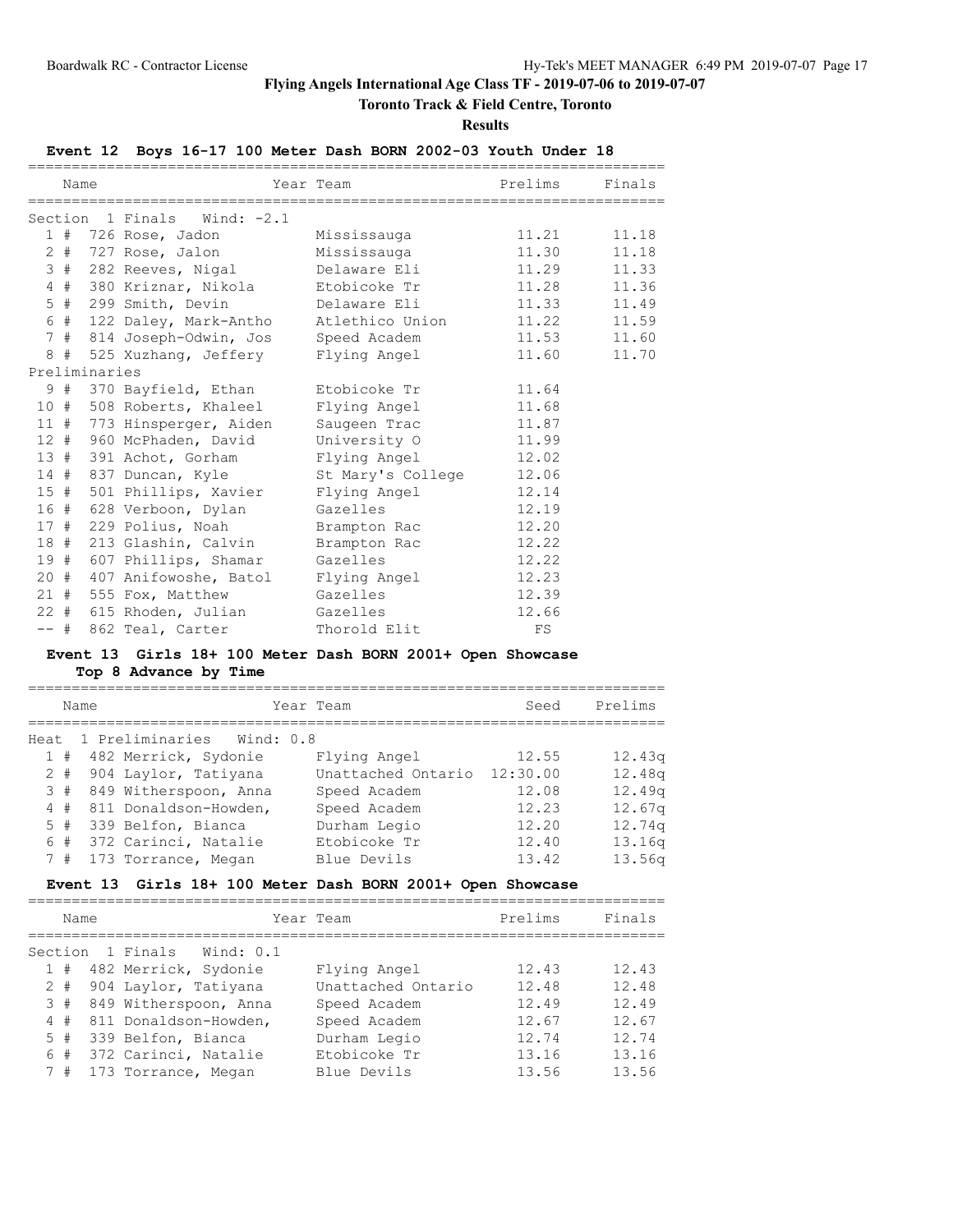# **Toronto Track & Field Centre, Toronto**

#### **Results**

**Event 14 Boys 18+ 100 Meter Dash BORN 2001+ Open Showcase**

**Top 8 Advance by Time**

|      |       | Name |                                        | Year Team                                            |       | Seed Prelims |
|------|-------|------|----------------------------------------|------------------------------------------------------|-------|--------------|
|      |       |      |                                        |                                                      |       |              |
|      |       |      | Heat 1 Preliminaries Wind: -1.8        |                                                      |       |              |
|      |       |      |                                        | 1 # 894 Boateng, Bismark Unattached Ontario 10:14.00 |       | 10.88q       |
|      |       |      | 2 # 516 Ugoh, Oluchi                   | Flying Angel                                         | 11.15 | 11.17q       |
|      |       |      | 3 # 824 Trought, Josh                  | Speed Academ                                         | 10.85 | 11.20q       |
|      |       |      | 4 # 558 Hall, Jared Gazelles           |                                                      | 10.90 | 11.68        |
|      |       |      | Heat 2 Preliminaries Wind: -1.6        |                                                      |       |              |
|      |       |      | 1 # 765 Weekes, Antonio                | Rising Stars                                         | 10.74 | 11.07q       |
|      |       |      | 2 # 820 Reyes, Cameron                 | Speed Academ                                         | 11.10 | 11.33q       |
|      |       |      | 3 # 900 Jackson, Kejean                | Unattached Ontario                                   | 10.91 | 11.47        |
|      |       |      | 4 # 288 Keaton, Jared                  | Delaware Eli                                         | 11.20 | 12.43        |
|      |       |      | 5 # 412 Ballenetyne- Camp Flying Angel |                                                      |       | 12.47        |
|      |       |      | 6 # 652 Lee Foon, Mike                 | Jamcan Inter                                         | 12.40 | 13.15        |
| Heat |       |      | 3 Preliminaries Wind: -1.4             |                                                      |       |              |
|      |       |      | 1 # 387 Sheriff, Javon Btobicoke Tr    |                                                      | 10.96 | 11.44        |
|      |       |      | 2 # 390 Jones, Logan Extreme Velo      |                                                      | 11.10 | 11.45        |
|      |       |      | 3 # 397 Akinduro, Olorunf Flying Angel |                                                      |       | 11.89        |
|      |       |      | Heat 4 Preliminaries Wind: 0.4         |                                                      |       |              |
|      |       |      | 1 # 905 Letts, Brandon                 | Unattached Ontario                                   | 10.50 | 10.89q       |
|      |       |      | 2 # 483 Miller, Jordan                 | Flying Angel                                         | 10.99 | 11.29q       |
|      |       |      | 3 # 821 Shokour, Brandon               | Speed Academ                                         | 11.00 | 11.30q       |
|      | $4$ # |      | 964 Demelo-Knapp, Dan                  | Woodstock Le                                         | 11.33 | 11.38        |
|      | $5$ # |      | 688 Van Den Driessche                  | London Legio                                         | 11.49 | 11.87        |
|      | 6 #   |      | 602 Njai, Kebba                        | Gazelles                                             | 17.50 | 16.07        |

# **Event 14 Boys 18+ 100 Meter Dash BORN 2001+ Open Showcase**

|     | Name |               |                                                             | Year Team                | Prelims | Finals |  |  |
|-----|------|---------------|-------------------------------------------------------------|--------------------------|---------|--------|--|--|
|     |      |               | Section 1 Finals Wind: -2.5                                 |                          |         |        |  |  |
|     |      |               | 1 # 905 Letts, Brandon Unattached Ontario 10.89 10.76       |                          |         |        |  |  |
|     |      |               | 2 # 516 Ugoh, Oluchi     Flying Angel       11.17     11.09 |                          |         |        |  |  |
|     |      |               | 3 # 765 Weekes, Antonio                                     | Rising Stars 11.07 11.17 |         |        |  |  |
|     |      |               | 4 # 824 Trought, Josh                                       | Speed Academ 11.20 11.19 |         |        |  |  |
|     |      |               | 5 # 820 Reyes, Cameron Speed Academ 11.33 11.41             |                          |         |        |  |  |
|     |      |               | 6 # 483 Miller, Jordan Flying Angel 11.29 11.42             |                          |         |        |  |  |
|     |      |               | 7 # 821 Shokour, Brandon                                    | Speed Academ 11.30 11.48 |         |        |  |  |
|     |      |               | -- # 894 Boateng, Bismark                                   | Unattached Ontario       | 10.88   | NΤ     |  |  |
|     |      | Preliminaries |                                                             |                          |         |        |  |  |
|     |      |               | 9 # 964 Demelo-Knapp, Dan Woodstock Le                      |                          | 11.38   |        |  |  |
|     |      |               | 10 # 387 Sheriff, Javon Btobicoke Tr 11.44                  |                          |         |        |  |  |
|     |      |               | 11 # 390 Jones, Logan Extreme Velo 11.45                    |                          |         |        |  |  |
|     |      |               | 12 # 900 Jackson, Kejean Unattached Ontario 11.47           |                          |         |        |  |  |
|     |      |               | 13 # 558 Hall, Jared Gazelles                               | 11.68                    |         |        |  |  |
|     |      |               | 14 # 688 Van Den Driessche                                  | London Legio             | 11.87   |        |  |  |
|     |      |               | 15 # 397 Akinduro, Olorunf                                  | Flying Angel 11.89       |         |        |  |  |
|     |      |               | 16 # 288 Keaton, Jared                                      | Delaware Eli 12.43       |         |        |  |  |
|     |      |               | 17 # 412 Ballenetyne- Camp                                  | Flying Angel 12.47       |         |        |  |  |
|     |      |               | 18 # 652 Lee Foon, Mike                                     | Jamcan Inter             | 13.15   |        |  |  |
| 19# |      |               | 602 Njai, Kebba                                             | Gazelles                 | 16.07   |        |  |  |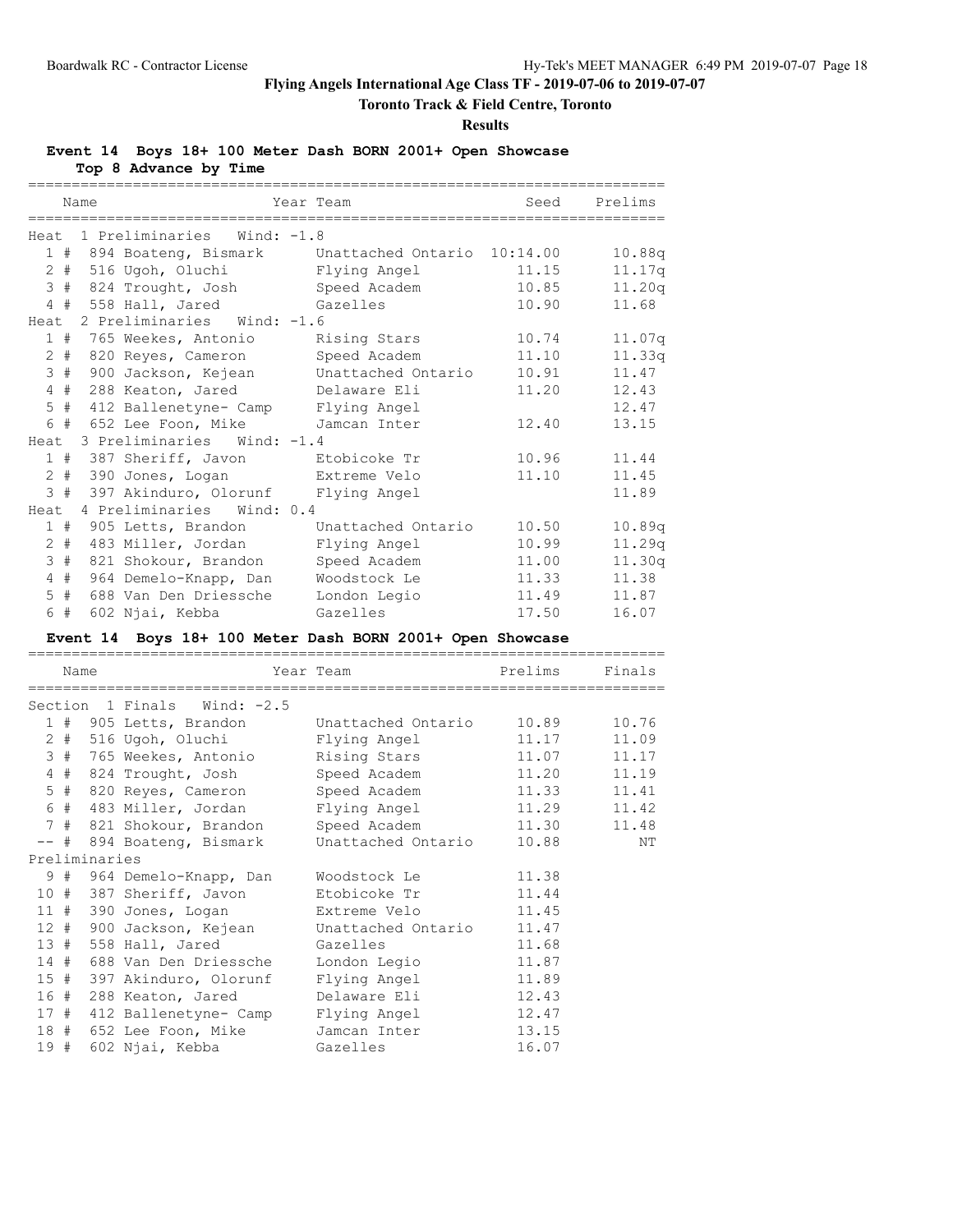# **Toronto Track & Field Centre, Toronto**

**Results**

# **Event 17 Girls 1-8 200 Meter Dash BORN 2011-12 Mite Under 9**

|                | Name   |           |                           | Year Team                            | Seed  | Finals      |
|----------------|--------|-----------|---------------------------|--------------------------------------|-------|-------------|
|                |        |           |                           | ==================================== |       |             |
|                |        |           | Section 1 Wind: -2.8      |                                      |       |             |
|                |        |           | 1 # 514 Taylor, Aubree    | Flying Angel                         |       | 36.32       |
|                |        |           | 2 # 940 Paranitharan, Jab | United Tamil                         |       | 40.63       |
|                | 3#     |           | 518 Vigod, Teona          | Flying Angel                         |       | 41.12       |
|                | $4$ #  |           | 330 Fourtune, Carys       | Bullets Track                        |       | 43.67       |
|                | $5$ #  |           | 575 Jones, Athena         | Gazelles                             |       | 44.61       |
|                | 6#     |           | 685 Norman, Kate          | London Legio                         |       | 45.69       |
|                |        | Section 2 | Wind: -3.2                |                                      |       |             |
|                |        |           | 1 # 566 Hinds, Shaye      | Gazelles                             | 38.40 | 38.26       |
|                | $2 \#$ |           | 613 Pratt, Kyla           | Gazelles                             | 39.10 | 38.84       |
|                | 3#     |           | 631 Vishnuwardhana, S     | Gazelles                             | 38.90 | 39.78       |
| $\overline{4}$ | #      |           | 719 Malcolm- Sewell,      | Mississauga                          | 40.00 | 41.18       |
|                | $5$ #  |           | 899 Fortier, Nylah        | Unattached Ontario                   | 50.00 | 42.01       |
|                | 6 #    |           | 596 Molina, Daniella      | Gazelles                             | 39.50 | 42.14       |
|                | 7#     |           | 637 Wolford, Malaika      | Gazelles                             | 37.50 | 43.92       |
|                | 8#     |           | 660 Kulker, Kaitlyn       | Kitchener Wa                         | 44.52 | 46.52       |
|                |        | Section 3 | Wind: $-2.7$              |                                      |       |             |
|                |        |           | 1 # 439 Ferguson, Regine  | Flying Angel                         | 33.84 | 34.35       |
| $\mathbf{2}$   | #      |           | 640 Yorke, Saniyah        | Gazelles                             | 35.90 | 40.08       |
|                | 3#     |           | 626 Tschinkel, My La      | Gazelles                             | 36.20 | 41.35       |
| $\overline{4}$ | #      |           | 586 Luke, Ciena           | Gazelles                             | 36.10 | 43.27       |
| 5              | #      |           | 534 Andrew, Niamh         | Gazelles                             |       | 35.00 47.16 |
|                | 6 #    |           | 535 Andrew, Wynter        | Gazelles                             | 36.00 | 47.23       |

# **Event 18 Boys 1-8 200 Meter Dash BORN 2011-12 Mite Under 9**

|             | Name      |                      |                           | Year Team          | Seed  | Finals |
|-------------|-----------|----------------------|---------------------------|--------------------|-------|--------|
|             |           |                      | Section $1$ Wind: $-2.6$  |                    |       |        |
|             |           |                      | 1 # 145 Kelly, Kaden      | Bermuda Pacers     |       | 34.12  |
|             | $2 +$     |                      | 480 Marlor, Lucas         | Flying Angel       |       | 36.80  |
|             | 3#        |                      | 693 Alvarado, Justin      | Mississauga        |       | 36.90  |
|             |           |                      | 4 # 521 Williams, Isaiah  | Flying Angel       |       | 41.94  |
|             |           |                      | 5 # 906 Medkov, Jasan     | Unattached Ontario |       | 48.94  |
|             |           | Section <sub>2</sub> | Wind: $-2.7$              |                    |       |        |
|             |           |                      | 1 # 150 Robinson, Legend  | Bermuda Pacers     |       | 34.71  |
|             | $2 +$     |                      | 403 Alleyne-Adams, Zh     | Flying Angel       |       | 38.43  |
|             | 3#        |                      | 907 Medkov, Zarion        | Unattached Ontario |       | 38.91  |
|             | 4#        |                      | 161 Gustafsson, Leif      | Blue Devils        |       | 39.03  |
| $5^{\circ}$ | #         |                      | 431 Chernet-Akalehiyw     | Flying Angel       |       | 45.08  |
|             |           | Section 3            | Wind: 0.9                 |                    |       |        |
|             |           |                      | 1 # 398 Akinduro, Tobi    | Flying Angel       | 37.90 | 33.95  |
|             | $2 +$     |                      | 344 Williams, Michael     | Durham Legio       | 35.50 | 35.87  |
|             | 3#        |                      | 901 John, Aiden           | Unattached Ontario | 35.50 | 36.56  |
|             | $4$ #     |                      | 758 Pearce, Jayce         | Rising Stars       | 36.01 | 37.14  |
|             | $5$ #     |                      | 591 Mack, Dailen          | Gazelles           | 40.50 | 41.27  |
|             | 6 #       |                      | 109 Esmie, Nehemiah       | Airblastoff Lions  | 41.00 | 41.29  |
|             | 7#        |                      | 633 Webbly, Carsyn        | Gazelles           | 43.00 | 42.65  |
|             | 8#        |                      | 112 Zito, Joe             | Airblastoff Lions  | 44.23 | 42.84  |
|             |           | Section 4            | Wind: $-1.8$              |                    |       |        |
|             |           |                      | 1 # 831 Ihunaegbo, Raphae | St Christy a       | 30.23 | 30.78  |
|             | $2 \pm 1$ |                      | 741 Watson, Jelani        | Mississauga        | 30.95 | 30.79  |
|             | 3#        |                      | 577 Kanqudie, Jonah       | Gazelles           | 30.50 | 33.10  |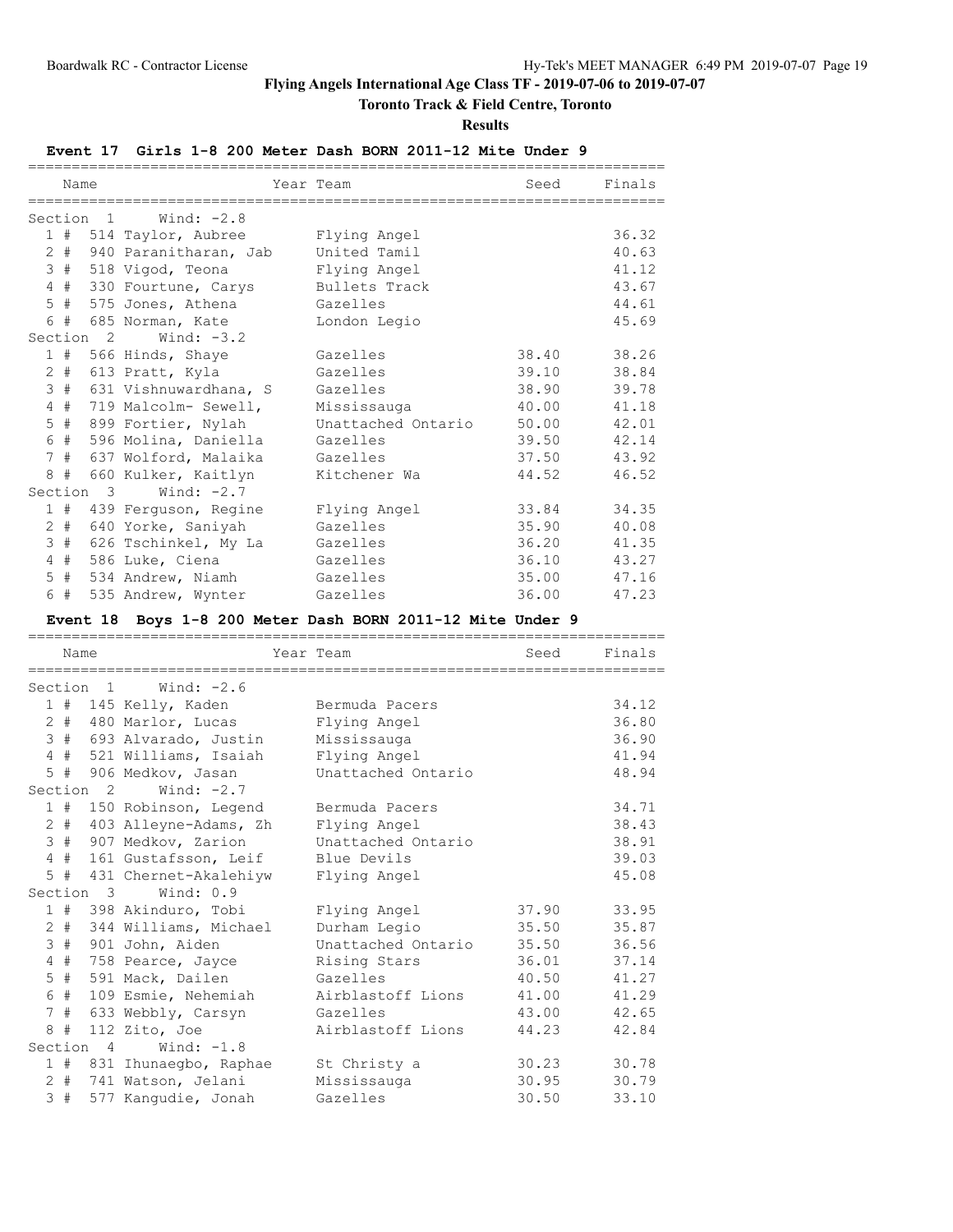# **Toronto Track & Field Centre, Toronto**

#### **Results**

# **....Event 18 Boys 1-8 200 Meter Dash BORN 2011-12 Mite Under 9**

| 4 # 749 Stevens, Jermain  | New York Sta | 33.11 | 33.48 |
|---------------------------|--------------|-------|-------|
| 5 # 704 Hayes-Weekes, Cru | Mississauga  | 35.00 | 34.43 |
| 6 # 848 Zubyck, Kohen     | Temiskaming  | 33.32 | 34.54 |

#### **Event 19 Girls 9-10 200 Meter Dash BORN 2009-10 Tyke Under 11**

|             | Name<br>============ |                      | Year Team             |                | Seed     | Finals |
|-------------|----------------------|----------------------|-----------------------|----------------|----------|--------|
| Section     |                      | $\mathbf{1}$         | Wind: $-2.3$          |                |          |        |
|             | 1#                   |                      | 524 Wilson, Laila     | Flying Angel   |          | 33.34  |
|             | $2 +$                |                      | 494 Onapajo, Ruth     | Flying Angel   |          | 36.38  |
|             | 3#                   |                      | 367 Agres, Maeve      | Etobicoke Tr   |          | 36.52  |
|             | 4#                   |                      | 346 Eddy, Amiah       | Eclipse Trac   |          | 37.11  |
| 5           | #                    |                      | 858 Orr, Leah         | Thorold Elit   |          | 37.38  |
|             | 6 #                  |                      | 452 Gray, Casey       | Flying Angel   |          | 37.80  |
|             |                      | Section <sub>2</sub> | Wind: $-2.1$          |                |          |        |
|             | 1#                   |                      | 236 Webb, Kalea       | Brampton Rac   | 32:24.00 | 31.15  |
|             | 2#                   |                      | 578 Kangudie, Madison | Gazelles       |          | 35.37  |
|             | 3#                   |                      | 941 Paranitharan, Leb | United Tamil   |          | 35.57  |
|             | 4#                   |                      | 477 Love, Aoki        | Flying Angel   |          | 35.62  |
| 5           | #                    |                      | 446 Gammage, Nathalie | Flying Angel   |          | 38.79  |
|             |                      | Section 3            | Wind: $-1.2$          |                |          |        |
|             | 1#                   |                      | 238 Williams, Malia   | Brampton Rac   | 30:58.00 | 30.14  |
|             | $2 +$                |                      | 434 Danso, Jaliyah    | Flying Angel   | 36.68    | 34.99  |
|             | 3#                   |                      | 705 Hayes-Weekes, Lon | Mississauga    | 38.35    | 35.54  |
|             | 4#                   |                      | 597 Molina, Ella Mari | Gazelles       | 39.00    | 35.68  |
| 5           | #                    |                      | 712 Lewis, Jah'vaiyah | Mississauga    | 38.50    | 37.74  |
|             | 6 #                  |                      | 538 Baldwin, Paige    | Gazelles       | 37.20    | 41.34  |
|             |                      | Section 4            | Wind: $-3.0$          |                |          |        |
|             | 1#                   |                      | 491 Ollivierre, Aneci | Flying Angel   | 33.78    | 32.89  |
|             | $2 +$                |                      | 423 Burbick, Saige    | Flying Angel   | 35.88    | 35.07  |
| 3           | #                    |                      | 617 Robinson, Naomi   | Gazelles       | 34.20    | 35.58  |
|             | 4#                   |                      | 435 Danso, Janaya     | Flying Angel   | 35.96    | 36.06  |
|             | $5$ #                |                      | 256 Moleiro, Sabrina  | Centro Scuol   | 36.55    | 37.60  |
|             | 6 #                  |                      | 295 Norwood, Tamiyah  | Delaware Eli   | 34.00    | 37.66  |
|             | 7#                   |                      | 868 Daigle, Brooklyn  | Timmins Porc   | 35.00    | 37.78  |
|             |                      | Section 5            | Wind: $-0.3$          |                |          |        |
|             | 1#                   |                      | 155 Smith-Daniels, Sh | Bermuda Pacers | 32.45    | 32.38  |
|             | $2 +$                |                      | 134 Dill, Day'asha    | Bermuda Pacers | 32.45    | 32.40  |
|             | 3#                   |                      | 702 Gooden, Shiloh-Re | Mississauga    | 32.50    | 32.91  |
|             | 4#                   |                      | 127 Barclay, Nai'lah  | Bermuda Pacers | 32.12    | 33.88  |
|             | $5$ #                |                      | 156 Trott, Miyari     | Bermuda Pacers | 33.45    | 33.98  |
| 6           | $\#$                 |                      | 154 Simons-Duque, Ram | Bermuda Pacers | 33.54    | 34.22  |
| $7^{\circ}$ | #                    |                      | 286 Earnest, Monea    | Delaware Eli   | 32.75    | 34.46  |
| Section     |                      | 6                    | Wind: $-1.6$          |                |          |        |
|             | 1#                   |                      | 248 Jones, Alexia     | Bullets Track  | 29.00    | 29.49  |
|             | $2 +$                |                      | 590 Macaulay, Kiarra  | Gazelles       | 29.20    | 29.73  |
| 3           | #                    |                      | 572 John, Olivia      | Gazelles       | 29.00    | 30.72  |
| 4           | #                    |                      | 589 Macaulay, Kianna  | Gazelles       | 31.50    | 31.16  |
| 5           | #                    |                      | 159 Blondie, Bronwyn  | Blue Devils    | 31.00    | 32.14  |
| 6           | $\#$                 |                      | 546 Carnegie, Evaya   | Gazelles       | 29.60    | 32.26  |
| 7           | #                    |                      | 733 Soloman, Abegigel | Mississauga    | 28.80    | 32.41  |
|             | $8 +$                |                      | 593 McGann, Chenai    | Gazelles       | 30.30    | 33.72  |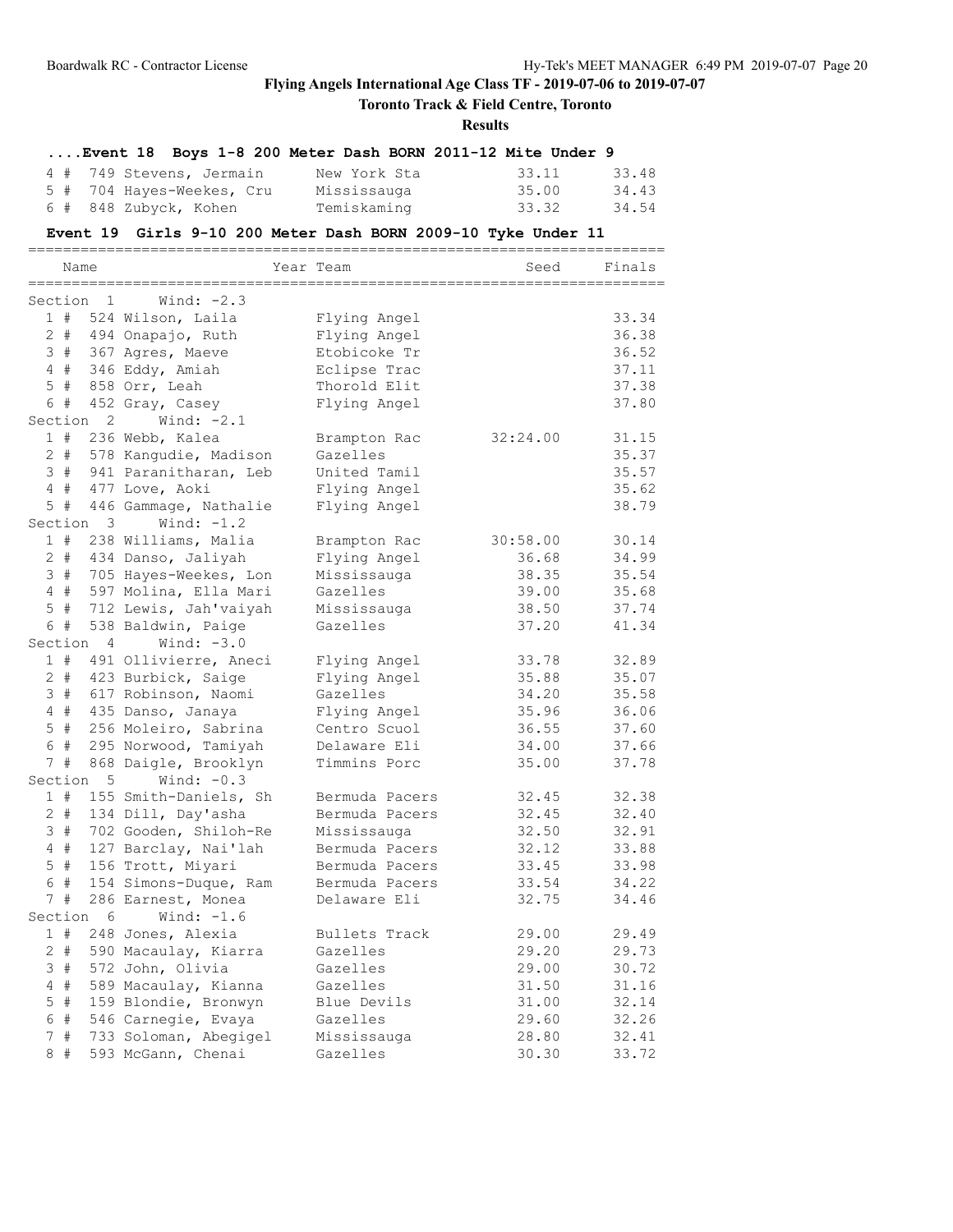# **Toronto Track & Field Centre, Toronto**

**Results**

# **Event 20 Boys 9-10 200 Meter Dash BORN 2009-10 Tyke Under 11**

|   | Name  |           |                          | Year Team         | Seed     | Finals |
|---|-------|-----------|--------------------------|-------------------|----------|--------|
|   |       | Section 1 | Wind: -2.2               |                   |          |        |
|   | 1#    |           | 473 Liu, Jaden           | Flying Angel      |          | 31.24  |
|   | $2 +$ |           | 215 Henry, Deshawn       | Brampton Rac      | 32:55.00 | 31.28  |
|   | 3#    |           | 424 Burrell, Rashaud     | Flying Angel      | 32.53    | 32.28  |
|   | 4#    |           | 224 Lindsay, Isaac       | Brampton Rac      | 34:08.00 | 34.06  |
|   | 5#    |           | 532 Anadebe, Aaron       | Gazelles          |          | 34.45  |
|   |       | Section 3 | Wind: -3.2               |                   |          |        |
|   |       |           | 1 # 556 France, Theodore | Gazelles          | 27.90    | 28.18  |
|   | $2 +$ |           | 635 Wolford, Brand       | Gazelles          | 31.50    | 31.04  |
|   | 3#    |           | 142 Iris, Kruz           | Bermuda Pacers    | 31.12    | 31.09  |
|   | 4#    |           | 111 Odaiskey, Gillis     | Airblastoff Lions | 30.78    | 31.16  |
|   | 5#    |           | 624 Sookram, Isaiah      | Gazelles          | 32.00    | 32.33  |
| 6 | #     |           | 920 Arulananthan, Ari    | United Tamil      | 29.00    | 32.34  |
|   | 7#    |           | 510 Samuel, Amari        | Flying Angel      | 32.20    | 32.46  |
|   | 8#    |           | 147 Morris, David        | Bermuda Pacers    | 32.00    | 33.42  |

# **Event 21 Girls 11-12 200 Meter Dash BORN 2007-08 Atom Under 13**

|                 |       | ===========          |                       |                   |          |        |
|-----------------|-------|----------------------|-----------------------|-------------------|----------|--------|
|                 | Name  |                      |                       | Year Team         | Seed     | Finals |
| Section         |       | $\overline{1}$       | Wind: $-2.1$          |                   |          |        |
|                 | 1#    |                      | 680 Lugogo, Celeste   | London Legio      |          | 29.42  |
| $\mathbf{2}$    | #     |                      | 488 Njie, Haddy       | Flying Angel      |          | 29.60  |
| $\mathcal{S}$   | #     |                      | 311 Geddes, Gabrielle | Durham Drago      |          | 32.27  |
| $\overline{4}$  | #     |                      | 335 Whyte, Aliyah     | Etobicoke Tr      |          | 32.75  |
| 5               | #     |                      | 402 Alleyne-Adams, Se | Flying Angel      |          | 33.98  |
|                 | 6 #   |                      | 682 Marsh-Lansard, Si | London Legio      |          | 38.78  |
|                 |       | Section <sub>2</sub> | Wind: $-0.9$          |                   |          |        |
|                 | 1#    |                      | 208 Broomes, Teja     | Brampton Rac      | 31:01.00 | 29.49  |
|                 | $2 +$ |                      | 226 Malcolm, Tiana    | Brampton Rac      | 31:11.00 | 29.68  |
|                 | 3#    |                      | 202 Baker, Tamiera    | Brampton Rac      | 30:39.00 | 30.59  |
|                 | $4$ # |                      | 911 Ruiz, Ana Sofia   | Mexico            |          | 30.85  |
| 5               | $\#$  |                      | 231 Singh, Nevaeh     | Brampton Rac      | 33:14.00 | 31.08  |
| 6               | #     |                      | 487 Newsome-Dawes, Ga | Flying Angel      |          | 31.87  |
| 7 <sup>7</sup>  | $\#$  |                      | 700 Emery, Michaela   | Mississauga       | 42.29    | 33.91  |
| Section         |       | 3                    | Wind: $-1.9$          |                   |          |        |
|                 | 1#    |                      | 864 Baker, Raven      | Timmins Porc      | 32.90    | 30.71  |
|                 | $2 +$ |                      | 405 Alleyne-Joseph, M | Flying Angel      | 34.60    | 30.90  |
| 3               | #     |                      | 451 Glen, Allyanna    | Flying Angel      | 34.60    | 32.35  |
| $4\overline{ }$ | #     |                      | 313 Harrylal, Rachel  | Durham Drago      | 34.09    | 32.58  |
| 5               | #     |                      | 800 Pereira, Hannah   | South Simcoe      | 34.09    | 36.24  |
| 6               | $\#$  |                      | 723 Murray, Jayleene  | Mississauga       | 35.75    | 36.36  |
| $7\overline{ }$ | $\#$  |                      | 921 Arulananthan, Kav | United Tamil      | 32.50    | 36.76  |
| Section         |       | $\overline{4}$       | Wind: $-1.8$          |                   |          |        |
|                 | 1#    |                      | 496 Osmond, Caia      | Flying Angel      | 30.78    | 30.53  |
| $\overline{2}$  | #     |                      | 131 Brooks, Karis     | Bermuda Pacers    | 30.45    | 31.03  |
| 3               | #     |                      | 138 Graham, Amari     | Bermuda Pacers    | 32.12    | 31.29  |
| $\overline{4}$  | #     |                      | 108 Tichy, Maryn      | 310 Running       | 31.18    | 31.38  |
| 5               | $\#$  |                      | 724 Nash, Meadow      | Mississauga       | 31.40    | 32.22  |
| 6               | $\#$  |                      | 625 Sookram, Summer   | Gazelles          | 30.20    | 32.45  |
| 7               | #     |                      | 110 Odaiskey, Cameron | Airblastoff Lions | 32.06    | 32.70  |
| 8               | #     |                      | 356 McCarney, Bridget | Eclipse Trac      | 31.00    | 33.44  |
| Section         |       | 5                    | Wind: $-2.4$          |                   |          |        |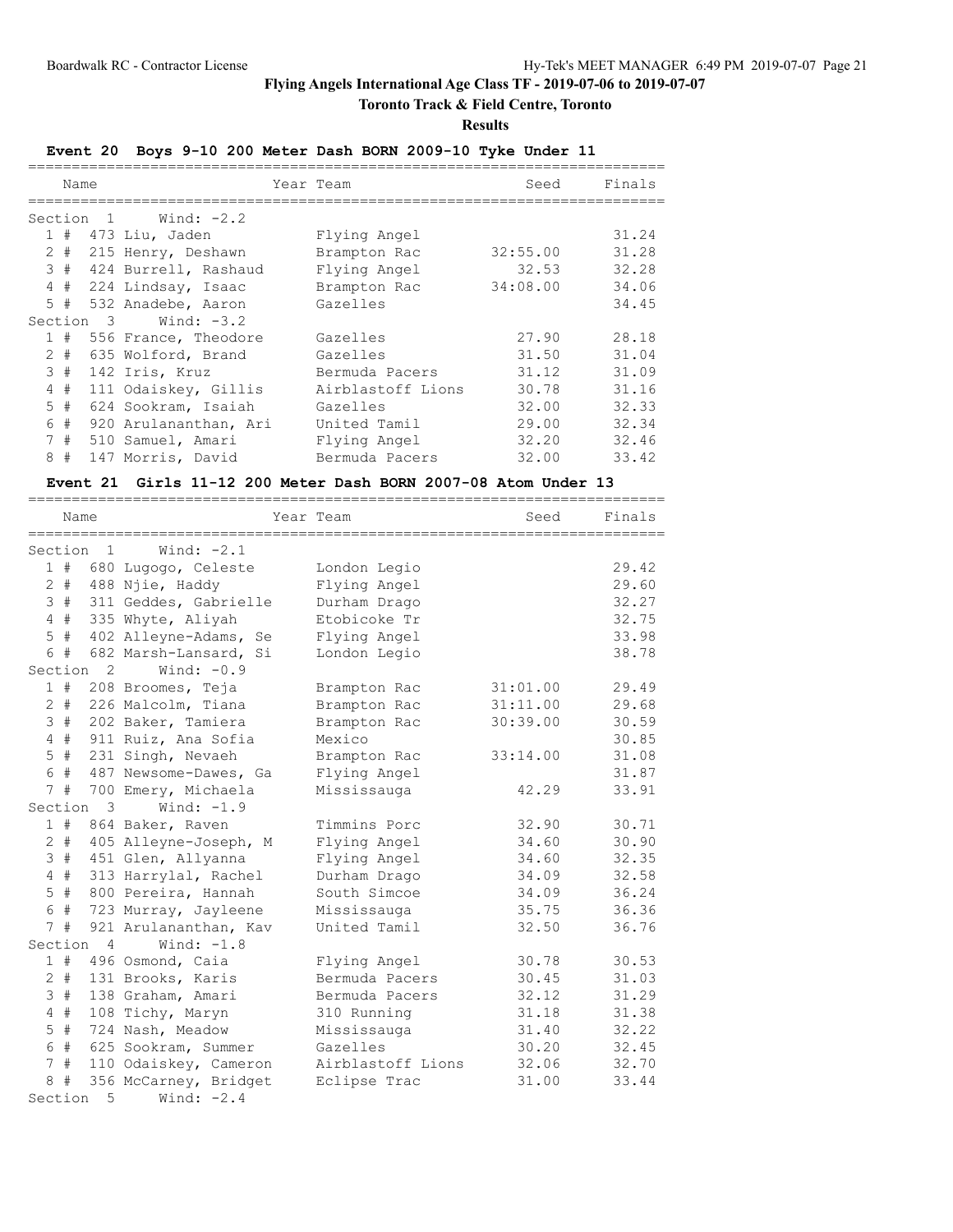# **Toronto Track & Field Centre, Toronto**

**Results**

|   |         |           | Event 21 Girls 11-12 200 Meter Dash BORN 2007-08 Atom Under 13 |                |       |       |
|---|---------|-----------|----------------------------------------------------------------|----------------|-------|-------|
|   |         |           | 1 # 522 Williams, Mariah                                       | Flying Angel   | 29.28 | 29.40 |
|   | $2 \pm$ |           | 433 Cross, Shiloh                                              | Flying Angel   | 29.80 | 29.96 |
|   | 3#      |           | 614 Reid, Savanah                                              | Gazelles       | 30.20 | 30.08 |
|   | $4$ #   |           | 130 Best, Ayah                                                 | Bermuda Pacers | 29.23 | 30.14 |
|   | $5$ #   |           | 128 Barclay, Nevaeh                                            | Bermuda Pacers | 29.12 | 30.58 |
|   | 6 #     |           | 149 Robinson, Century                                          | Bermuda Pacers | 29.23 | 30.69 |
|   |         |           | 7 # 559 Hamilton, Alysia                                       | Gazelles       | 29.00 | 31.33 |
|   |         | Section 6 | Wind: $-1.4$                                                   |                |       |       |
|   |         |           | 1 # 780 Cornforth, Holly                                       | South Simcoe   | 28.10 | 26.94 |
|   | $2$ #   |           | 485 Munro, Kora-Lee                                            | Flying Angel   | 28.12 | 28.05 |
|   | 3#      |           | 158 Turner, Arima                                              | Bermuda Pacers | 28.12 | 28.45 |
|   | 4#      |           | 343 Telemaque, Tianna                                          | Durham Legio   | 28.90 | 28.89 |
|   | $5$ #   |           | 708 Joseph, Makenzie                                           | Mississauga    | 28.80 | 29.57 |
|   | 6 #     |           | 428 Cephas, Ariel                                              | Flying Angel   | 28.86 | 29.58 |
|   |         |           | 7 # 536 Arokium, Malaika                                       | Gazelles       | 28.30 | 29.68 |
|   |         | Section 7 | Wind: $-1.5$                                                   |                |       |       |
|   |         |           | 1 # 326 Thompson, Shadae                                       | Durham Drago   | 27.78 | 26.53 |
| 2 | #       |           | 599 Monah, Tyashia                                             | Gazelles       | 26.90 | 26.88 |
|   | 3#      |           | 310 Gaynor, Kayla                                              | Durham Drago   | 27.40 | 27.59 |
|   | 4#      |           | 309 Gaynor, Bryana                                             | Durham Drago   | 27.40 | 27.90 |
|   | 5 #     |           | 632 Walker, Shavannah                                          | Gazelles       | 27.75 | 28.15 |
|   | 6#      |           | 587 Luke, Keeara                                               | Gazelles       | 27.80 | 29.00 |
|   | 7#      |           | 404 Alleyne-Joseph, J                                          | Flying Angel   | 27.91 | 29.36 |

# **Event 22 Boys 11-12 200 Meter Dash BORN 2007-08 Atom Under 13**

| Name                |                           | Year Team       | Seed     | Finals |
|---------------------|---------------------------|-----------------|----------|--------|
| Section 1           | Wind: $-0.6$              |                 |          |        |
|                     | 1 # 458 Hall, Nahshon     | Flying Angel    |          | 27.15  |
|                     | 2 # 454 Green, Ethan      | Flying Angel    |          | 29.14  |
|                     | 3 # 1005 Brown, Henry     | Durham Legio    |          | 30.18  |
|                     | 4 # 441 Fletcher-Riley, X | Flying Angel    |          | 30.79  |
|                     | 5 # 219 Hoggar, Kwame     | Brampton Rac    |          | 32.04  |
| Section 2           | Wind: 0.5                 |                 |          |        |
|                     | 1 # 457 Haley, Jahleel    | Flying Angel    |          | 27.39  |
| $2 +$               | 227 Nembhard, Kj          | Brampton Rac    | 28:24.00 | 28.54  |
|                     | 3 # 656 Castro, Matias    | Kitchener Wa    |          | 29.76  |
| 4#                  | 223 Knight, Justin        | Brampton Rac    | 32:52.00 | 30.33  |
| #<br>5              | 657 Hache, Logan          | Kitchener Wa    | 32.07    | 31.86  |
| 6 #                 | 790 Kennedy, Ziya         | South Simcoe    | 32.58    | 32.21  |
| Section 3           | Wind: $-0.1$              |                 |          |        |
|                     | 1 # 735 Walker, Jordan    | Mississauga     | 30.10    | 29.90  |
|                     | 2 # 316 Hou, Braeden      | Durham Drago    | 30.55    | 30.09  |
| 3#                  | 595 Molina, Cruz          | Gazelles        | 30.20    | 31.03  |
| 4#                  | 357 Nicolas, Joshua       | Eclipse Trac    | 31.25    | 31.20  |
|                     | 5 # 545 Carnegie, Elijah  | Gazelles        | 30.20    | 32.76  |
| 6 #                 | 168 Oliveria, Ezekiel     | Blue Devils     | 31.00    | 34.50  |
| Section 4           | Wind: $-1.6$              |                 |          |        |
|                     | 1 # 512 Somerville, Natha | Flying Angel    | 28.08    | 26.62  |
| $2 +$               | 126 Smythe, Johan-Rom     | Atlethico Union | 27.45    | 27.85  |
| 3#                  | 755 Gill, Ephraim         | Rising Stars    | 27.94    | 28.45  |
| #<br>$\overline{4}$ | 698 Caswell, Declan       | Mississauga     | 28.95    | 29.44  |
| 5#                  | 605 Oliveira, Dylan       | Gazelles        | 28.20    | 30.77  |
| 6 #                 | 146 Lugo, Aaron           | Bermuda Pacers  | 29.23    | 31.93  |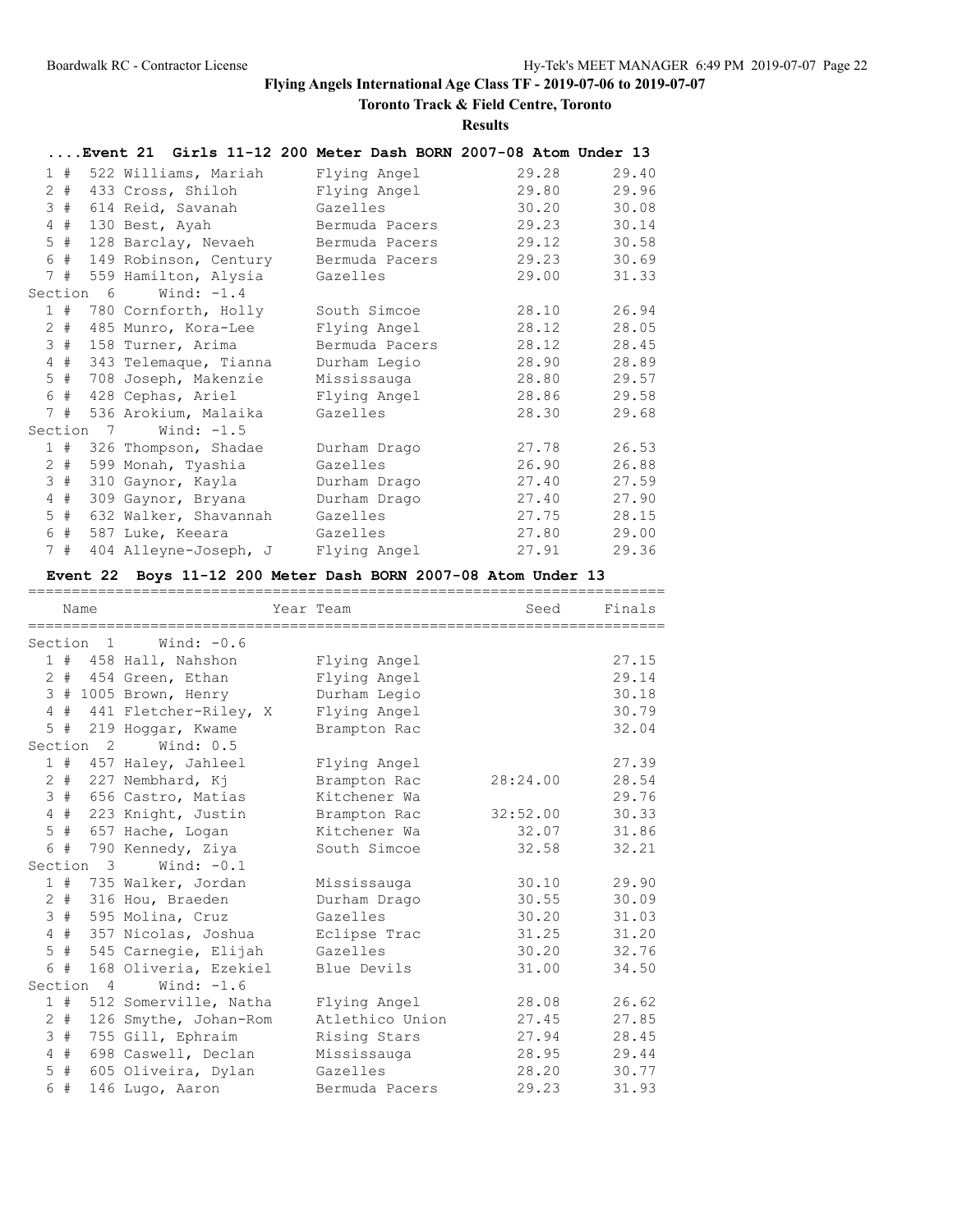**Toronto Track & Field Centre, Toronto**

**Results**

# **....Event 22 Boys 11-12 200 Meter Dash BORN 2007-08 Atom Under 13**

|  | Section 5 Wind: -0.5      |                |       |       |
|--|---------------------------|----------------|-------|-------|
|  | 1 # 753 Alleyne, Rico     | Rising Stars   | 25.19 | 25.82 |
|  | 2 # 253 East, Santiago    | Centro Scuol   | 26.77 | 25.86 |
|  | 3 # 548 Colquhoun, Cooper | Gazelles       | 27.00 | 27.67 |
|  | 4 # 437 Edwards, Malachi  | Flying Angel   | 27.36 | 27.89 |
|  | 5 # 153 Scott, Daylen     | Bermuda Pacers | 27.45 | 28.29 |
|  | 6 # 574 Johnson, Ryan     | Gazelles       | 27.30 | 31.77 |
|  | 7 # 553 Falobi, Demilade  | Gazelles       | 26.00 | 45.00 |
|  | -- # 246 Ellison, Jelani  | Bullets Track  | 25.92 | DO    |

#### **Event 23 Girls 13-14 200 Meter Dash BORN 2005-06 Senior Under 15**

|                | Name  |                      |                       | Year Team      | Seed     | Finals |
|----------------|-------|----------------------|-----------------------|----------------|----------|--------|
|                |       | Section 1            | Wind: $-1.9$          |                |          |        |
|                | 1#    |                      | 455 Green, Riana      | Flying Angel   |          | 26.07  |
|                | $2$ # |                      | 338 Wolseley, Aliciya | Flying Angel   |          | 27.93  |
|                | 3#    |                      | 498 Paul, Aliah       | Flying Angel   |          | 28.36  |
|                | 4#    |                      | 312 Haase, Sheriauna  | Durham Drago   |          | 29.26  |
|                | $5$ # |                      | 415 Blackman, Shianne | Flying Angel   |          | 29.66  |
|                | 6 #   |                      | 802 Vanderschee, Sall | South Simcoe   |          | 30.24  |
|                | 7#    |                      | 220 Housen, Ashna     | Brampton Rac   | 31:48.00 | 30.76  |
|                |       | Section <sub>2</sub> | Wind: $-0.5$          |                |          |        |
|                | 1#    |                      | 237 Webb, Kiara       | Brampton Rac   | 26:32.00 | 26.07  |
|                | $2 +$ |                      | 239 Williams, Samatha | Brampton Rac   | 28:18.00 | 28.26  |
|                | 3#    |                      | 207 Blades, Nya       | Brampton Rac   | 31:37.00 | 29.85  |
|                | $4$ # |                      | 255 Moleiro, Amanda   | Centro Scuol   | 31.65    | 30.06  |
|                | $5$ # |                      | 233 Trenfield, Jenai  | Brampton Rac   | 30:06.00 | 30.92  |
|                | 6 #   |                      | 866 Charest, Lexie    | Timmins Porc   | 32.00    | 31.40  |
| 7 <sup>7</sup> | #     |                      | 539 Bedward-Wilson, D | Gazelles       | 31.00    | 36.36  |
|                |       | Section 3            | Wind: $-1.8$          |                |          |        |
|                | 1#    |                      | 743 Williams, Emily   | Mississauga    | 28.75    | 28.05  |
|                | $2 +$ |                      | 798 Olisa, Adaora     | South Simcoe   | 29.36    | 28.44  |
|                | 3#    |                      | 694 Anderson, Jianna  | Mississauga    | 28.80    | 28.56  |
|                | 4#    |                      | 711 Leslie, Serena    | Mississauga    | 28.70    | 28.83  |
|                | $5$ # |                      | 401 Alleyne-Adams, Ka | Flying Angel   | 29.04    | 29.44  |
|                | 6 #   |                      | 561 Henderson, Cora   | Gazelles       | 28.80    | 29.81  |
|                |       | Section 4            | Wind: $-1.4$          |                |          |        |
|                | 1#    |                      | 136 Golding, I'Aura   | Bermuda Pacers | 28.23    | 27.95  |
|                | $2 +$ |                      | 504 Rampulla, Sierra  | Flying Angel   | 28.09    | 28.17  |
|                | 3#    |                      | 871 Murray, Keenyah   | Timmins Porc   | 27.96    | 28.23  |
|                | 4#    |                      | 728 Ross, Amanda      | Mississauga    | 28.20    | 28.39  |
| 4              | #     |                      | 968 Arnold, Keira     | 310 Running    | 28.12    | 28.39  |
|                | 6 #   |                      | 129 Bean, Maya        | Bermuda Pacers | 28.45    | 30.16  |
|                |       | Section 5            | Wind: $-2.2$          |                |          |        |
|                | 1#    |                      | 570 James, Kaliyah    | Gazelles       | 27.20    | 27.50  |
|                | $2 +$ |                      | 416 Bonilla, Alba     | Flying Angel   | 27.89    | 27.81  |
|                | 3#    |                      | 188 Cuffy, Nyla       | Boost Athlet   | 27.60    | 28.04  |
|                | $4$ # |                      | 549 Davis, Dyana      | Gazelles       | 27.50    | 28.30  |
|                | $5$ # |                      | 275 Wooten, Alisha    | DC Select Tr   | 27.50    | 28.92  |
|                | 6 #   |                      | 274 Ward, Alaya       | DC Select Tr   | 27.40    | 29.04  |
|                | 7#    |                      | 533 Anadebe, Sharon   | Gazelles       | 27.90    | 29.37  |
|                |       | Section 6            | Wind: $-0.7$          |                |          |        |
|                | 1#    |                      | 465 Jones, Raeanne    | Flying Angel   | 26.44    | 25.87  |
|                | $2 +$ |                      | 506 Reid, Imani       | Flying Angel   | 26.54    | 26.78  |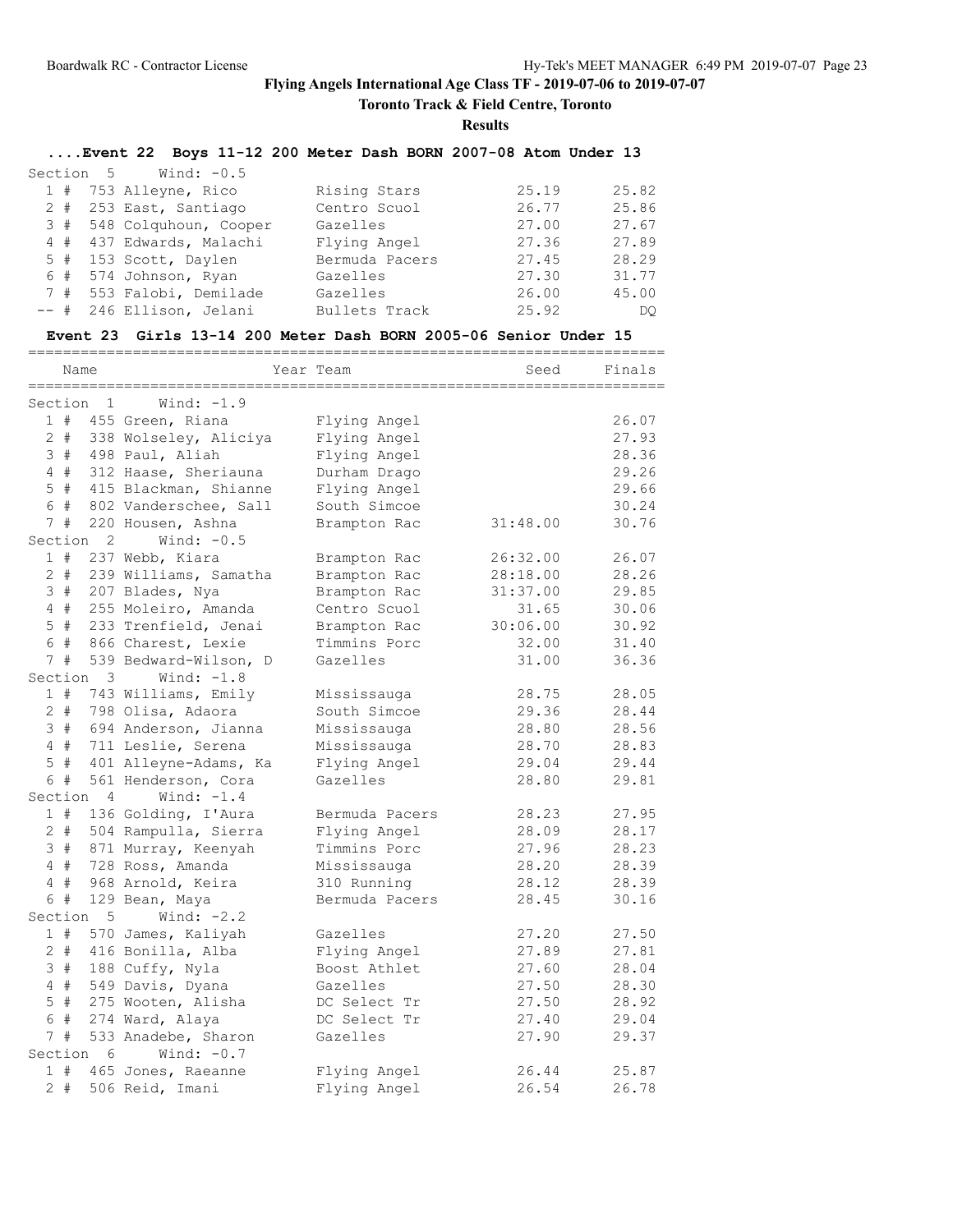**Toronto Track & Field Centre, Toronto**

**Results**

|  | Event 23 Girls 13-14 200 Meter Dash BORN 2005-06 Senior Under 15 |                   |       |       |
|--|------------------------------------------------------------------|-------------------|-------|-------|
|  | 3 # 448 George, Nailah                                           | Flying Angel      | 27.20 | 27.09 |
|  | 4 # 541 Brookes, Selah                                           | Gazelles          | 25.60 | 27.94 |
|  | $5$ # 567 Isaac, Sa-Nya                                          | Gazelles          | 27.15 | 28.05 |
|  | 6 # 284 Earnest, Mekiyah                                         | Delaware Eli      | 27.00 | 29.82 |
|  | 7 # 842 Thompson, Tanniec                                        | St Mary's College | 28.03 | 29.99 |
|  | 8 # 762 Thorpe, Chatony                                          | Rising Stars      | 27.10 | 30.14 |

# **Event 24 Boys 13-14 200 Meter Dash BORN 2005-06 Senior Under 15**

|                 |       | Name           |                        | Year Team         | Seed     | =======<br>Finals |
|-----------------|-------|----------------|------------------------|-------------------|----------|-------------------|
| Section         |       | 1              | Wind: $-2.0$           |                   |          |                   |
|                 | 1#    |                | 245 Brown, Reshawn     | Bullets Track     |          | 26.18             |
|                 | $2 +$ |                | 333 Cena, Cholo        | Bullets Track     |          | 26.91             |
| 3               | #     |                | 244 Aiyepeku, Mathew   | Bullets Track     |          | 28.24             |
|                 | 4#    |                | 218 Hoggar, Edem       | Brampton Rac      |          | 29.03             |
|                 |       |                | 5 # 1008 Bailey, Jaeon | Flying Angel      |          | 29.08             |
|                 | 6#    |                | 1007 Miyka-yorke, Myle | Flying Angel      |          | 32.92             |
| Section         |       | 2              | Wind: $-1.6$           |                   |          |                   |
|                 | 1#    |                | 216 Henry, Shawn       | Brampton Rac      | 25:12.00 | 24.87             |
|                 | $2 +$ |                | 235 Walker-Lewin, Jud  | Brampton Rac      | 25:27.00 | 25.69             |
|                 | 3#    |                | 324 Streeter, Josh     | Durham Drago      | 29.61    | 27.56             |
|                 | 4#    |                | 264 Howard, Merl       | DC Select Tr      | 32.00    | 30.57             |
|                 | $5$ # |                | 721 Malcolm-Nelson, K  | Mississauga       | 30.90    | 30.85             |
|                 |       | Section 3      | Wind: $-1.2$           |                   |          |                   |
|                 | 1#    |                | 629 Vialva, Eli        | Gazelles          | 27.40    | 25.59             |
|                 | $2 +$ |                | 701 Eng, Jordan        | Mississauga       | 27.15    | 26.05             |
| 3               | #     |                | 840 Phillips, Michael  | St Mary's College | 27.03    | 26.35             |
| $4\overline{ }$ | #     |                | 722 Murray, Jalen      | Mississauga       | 27.30    | 27.26             |
| 5               | $\#$  |                | 314 Hodgkinson, Rowan  | Durham Drago      | 28.50    | 27.69             |
| 6               | #     |                | 301 Woolbright, Kento  | Delaware Eli      | 27.15    | 28.01             |
| Section         |       | $\overline{4}$ | Wind: $-2.9$           |                   |          |                   |
|                 | 1#    |                | 581 Lambert, Naythan   | Gazelles          | 26.45    | 25.49             |
|                 | $2$ # |                | 720 Malcolm-Gay, Keva  | Mississauga       | 26.60    | 25.53             |
|                 | 3#    |                | 740 Watson, Darin      | Mississauga       | 25.95    | 26.38             |
| $4\overline{ }$ | #     |                | 697 Cassells-Watson,   | Mississauga       | 26.50    | 27.21             |
| 5               | $\#$  |                | 853 Gibson, Tyrese     | Thorold Elit      | 26.00    | 27.48             |
| 6               | #     |                | 560 Hay, Elijah        | Gazelles          | 26.90    | 28.58             |
| $7^{\circ}$     | #     |                | 729 Samuels, Kynu      | Mississauga       | 26.75    | 29.78             |
| Section         |       | 5              | Wind: $-0.2$           |                   |          |                   |
|                 | 1#    |                | 121 Daley, Deandre     | Atlethico Union   | 21.45    | 23.62             |
|                 | $2 +$ |                | 838 Hines, Damian      | St Mary's College | 24.46    | 25.09             |
| 3               | #     |                | 759 Phillips, Shadayn  | Rising Stars      | 24.76    | 25.18             |
| $\overline{4}$  | #     |                | 621 Smith, Keon        | Gazelles          | 25.20    | 26.03             |
| 5               | $\#$  |                | 296 Patten, Bostwick   | Delaware Eli      | 25.84    | 26.16             |
| 6               | #     |                | 157 Tucker, Denver     | Bermuda Pacers    | 25.45    | 26.29             |
| $7\overline{ }$ | #     |                | 493 Onapajo, Emmanuel  | Flying Angel      | 25.52    | 28.16             |

# **Event 25 Girls 15 Year Olds 200 Meter Dash BORN 2004 Midget Under 16 Top 8 Advance by Time**

| Name                    |            | Year Team    | Seed  | Prelims            |
|-------------------------|------------|--------------|-------|--------------------|
|                         |            |              |       |                    |
| Heat 1 Preliminaries    | Wind: -1.2 |              |       |                    |
| 1 # 492 Omonzane, Peace |            | Flying Angel | 26.26 | 26.52 <sub>q</sub> |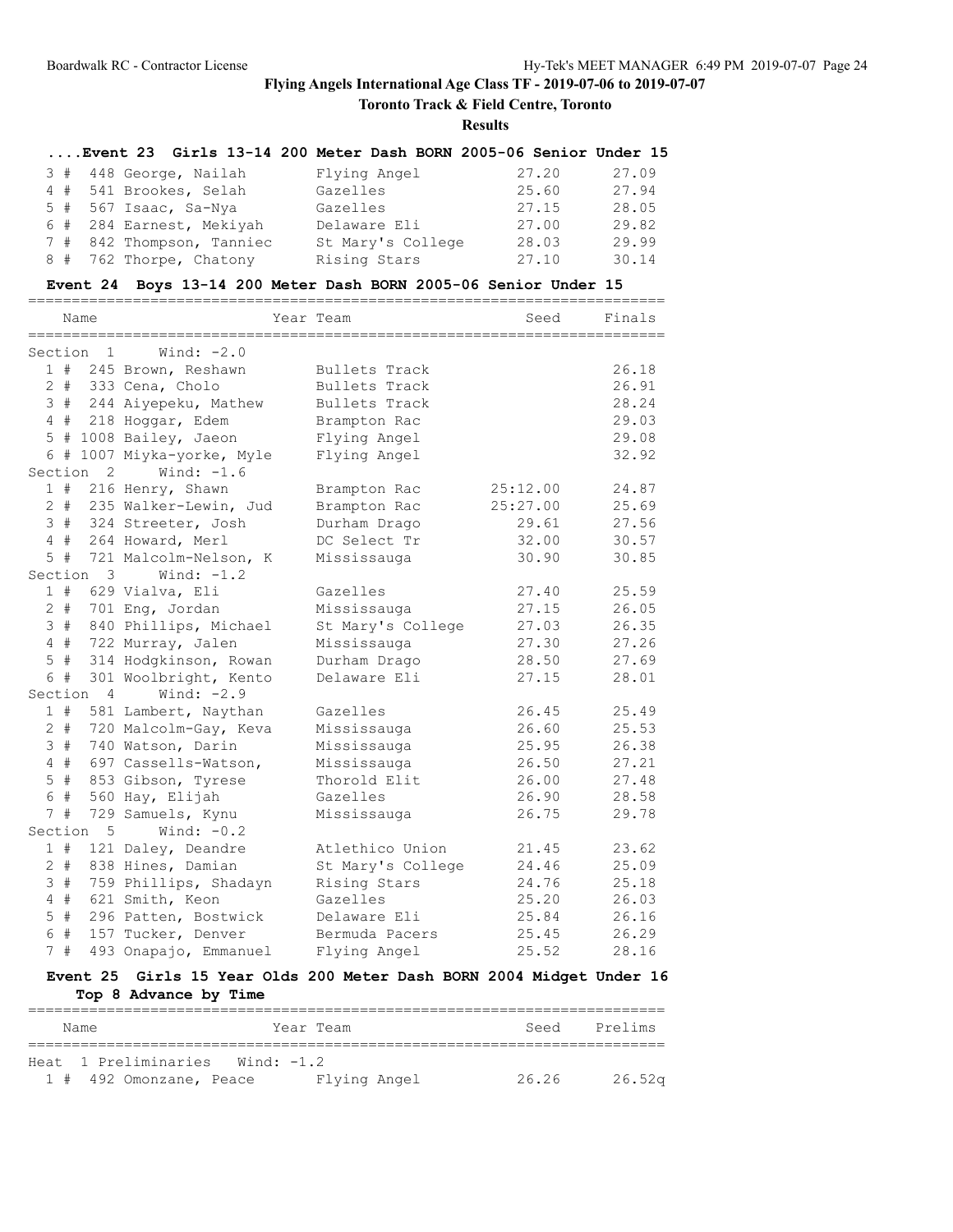**Toronto Track & Field Centre, Toronto**

**Results**

|       | Event 25 Girls 15 Year Olds 200 Meter Dash BORN 2004 Midget Under 16 |                  |       |             |
|-------|----------------------------------------------------------------------|------------------|-------|-------------|
|       | 2 # 783 Duncan, Sierra                                               | South Simcoe     | 28.98 | 29.54       |
|       | 3 # 258 Williamson, Jumei Centro Scuol                               |                  | 26.32 | 29.63       |
|       | 4 # 438 Elcock, Keyanna Flying Angel                                 |                  | 29.65 | 30.14       |
|       | Heat 2 Preliminaries Wind: -1.9                                      |                  |       |             |
|       | 1 # 443 Francis, Mckayla                                             | Flying Angel     | 26.11 | 25.96q      |
|       | 2 # 399 Akinduro, Tolulop                                            | Flying Angel     | 26.40 | 26.11q      |
| 3#    | 456 Guy, Crystal                                                     | Flying Angel     | 26.93 | 28.22       |
| 4#    | 707 Jackson, Chanel                                                  | Mississauga      |       | 27.50 29.38 |
|       | 5 # 734 Walker, Dominique                                            | Mississauga      | 30.00 | 31.67       |
| Heat  | 3 Preliminaries Wind: -1.0                                           |                  |       |             |
|       | 1 # 408 Antoine-Glen, Tri                                            | Flying Angel     | 26.00 | 27.14q      |
|       | 2 # 715 Luke, Amber                                                  | Mississauga      | 26.50 | 27.45q      |
| 3#    | 252 Drub, Precious                                                   | Centro Scuol     | 26.65 | 27.47       |
| 4#    | 665 Vangaalen, Imani                                                 | Kitchener Wa     | 27.56 | 27.90       |
| 5#    | 576 Kabongo, Kaylyne                                                 | Gazelles         | 27.90 | 29.32       |
| 6 #   | 217 Hoggar, Danielle                                                 | Brampton Rac     |       | 30.09       |
|       | 7 # 351 Holy, Claudia                                                | Eclipse Trac     | 30.71 | 30.87       |
| Heat  | 4 Preliminaries Wind: -1.0                                           |                  |       |             |
|       | 1 # 432 Cole, Gabrielle                                              | Flying Angel     | 25.05 | 26.28q      |
|       | 2 # 478 Lugirthanathan, S                                            | Flying Angel     | 26.54 | 27.18q      |
| 3#    | 193 Layne, Naomi                                                     | Boost Athlet     | 26.50 | 27.42q      |
| $4$ # | 472 Lee, Arianna                                                     | Flying Angel     | 27.78 | 27.83       |
| $5$ # | 243 Ma Pickard, Cynth                                                | Brantford T.F.C. | 27.75 | 28.26       |
|       | 6 # 426 Campbell, Jada                                               | Flying Angel     |       | 28.54       |
| 7#    | 513 Spence, Jade-Oshe                                                | Flying Angel     |       | 30.51       |

### **Event 25 Girls 15 Year Olds 200 Meter Dash BORN 2004 Midget Under 16**

|                | Name  |               |                             | Year Team                | Prelims | Finals |
|----------------|-------|---------------|-----------------------------|--------------------------|---------|--------|
|                |       |               | Section 1 Finals Wind: -1.3 |                          |         |        |
|                |       |               | 1 # 432 Cole, Gabrielle     | Flying Angel             | 26.28   | 25.71  |
| $\overline{2}$ | #     |               | 399 Akinduro, Tolulop       | Flying Angel             | 26.11   | 25.84  |
|                | 3#    |               | 492 Omonzane, Peace         | Flying Angel             | 26.52   | 26.79  |
|                | $4$ # |               | 408 Antoine-Glen, Tri       | Flying Angel             | 27.14   | 26.99  |
|                |       |               | 5 # 478 Lugirthanathan, S   | Flying Angel 27.18 27.15 |         |        |
|                |       |               | 6 # 715 Luke, Amber         | Mississauga 27.45 27.33  |         |        |
|                |       |               | 7 # 193 Layne, Naomi        | Boost Athlet             | 27.42   | 27.43  |
|                |       | Preliminaries |                             |                          |         |        |
|                |       |               | 1 # 443 Francis, Mckayla    | Flying Angel             | 25.96   |        |
|                |       |               | 9 # 252 Drub, Precious      | Centro Scuol             | 27.47   |        |
| 10#            |       |               | 472 Lee, Arianna            | Flying Angel 27.83       |         |        |
| $11$ #         |       |               | 665 Vangaalen, Imani        | Kitchener Wa 27.90       |         |        |
| 12#            |       |               | 456 Guy, Crystal            | Flying Angel             | 28.22   |        |
| 13#            |       |               | 243 Ma Pickard, Cynth       | Brantford T.F.C. 28.26   |         |        |
| 14#            |       |               | 426 Campbell, Jada          | Flying Angel             | 28.54   |        |
| 15#            |       |               | 576 Kabongo, Kaylyne        | Gazelles                 | 29.32   |        |
| 16#            |       |               | 707 Jackson, Chanel         | Mississauga              | 29.38   |        |
| 17#            |       |               | 783 Duncan, Sierra          | South Simcoe             | 29.54   |        |
| 18#            |       |               | 258 Williamson, Jumei       | Centro Scuol             | 29.63   |        |
| 19#            |       |               | 217 Hoqqar, Danielle        | Brampton Rac             | 30.09   |        |
| 20#            |       |               | 438 Elcock, Keyanna         | Flying Angel             | 30.14   |        |
| 21#            |       |               | 513 Spence, Jade-Oshe       | Flying Angel             | 30.51   |        |
| 22#            |       |               | 351 Holy, Claudia           | Eclipse Trac             | 30.87   |        |
| 23#            |       |               | 734 Walker, Dominique       | Mississauga              | 31.67   |        |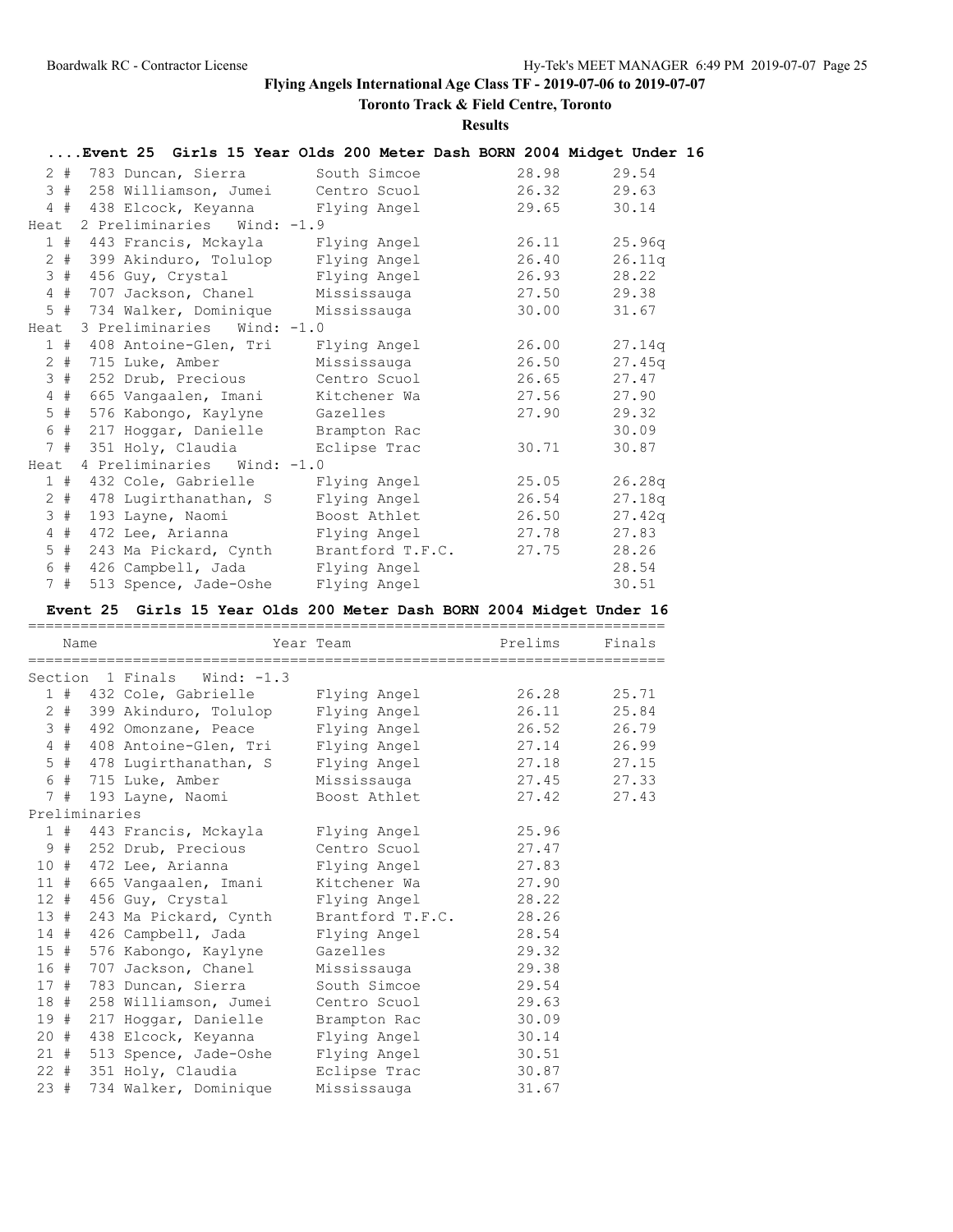# **Toronto Track & Field Centre, Toronto**

#### **Results**

### **Event 26 Boys 15 Year Olds 200 Meter Dash BORN 2004 Midget Under 16 Top 8 Advance by Time**

|                 |       | Name                                | Year Team          | Seed     | Prelims |
|-----------------|-------|-------------------------------------|--------------------|----------|---------|
|                 |       | Heat 1 Preliminaries Wind: -1.1     |                    |          |         |
|                 |       | 1 # 293 Mickle, Daymien             | Delaware Eli       | 23.06    | 23.95q  |
|                 |       | 2 # 221 Johnson, Aiden              | Brampton Rac       | 24:24.00 | 24.57   |
|                 | 3#    | 133 Dickinson, John                 | Bermuda Pacers     | 24.78    | 24.90   |
|                 | 4#    | 368 Ayi-Bonte, Gerrad               | Etobicoke Tr       | 23.50    | 25.50   |
|                 | $5$ # | 359 Stevens, Jackson                | Eclipse Trac       | 26.00    | 25.83   |
|                 | 6 #   | 336 Laing, Barrol                   | Mississauga        |          | 27.62   |
| Heat            |       | 2 Preliminaries Wind: -1.6          |                    |          |         |
|                 |       | 1 # 195 McIntosh Cundari,           | Boost Athlet       | 22.90    | 23.71q  |
|                 |       | 2 # 601 Nioras, Ahri                | Gazelles           | 23.60    | 24.68   |
| 3               |       | # 806 Woodland, Emmett South Simcoe |                    | 24.82    | 25.08   |
|                 |       | 4 # 505 Regis, Jalen                | Flying Angel       |          | 28.51   |
| Heat            |       | 3 Preliminaries Wind: -2.2          |                    |          |         |
|                 | 1#    | 283 Carter, Demitri                 | Delaware Eli       | 23.76    | 23.39q  |
|                 |       | 2 # 823 Thurton, Bryce              | Speed Academ       | 22.89    | 23.97q  |
| 3               | #     | 289 Landry, Jayvion                 | Delaware Eli       | 23.95    | 24.57q  |
|                 | 4#    | 517 Uy, Rhylaus                     | Flying Angel       |          | 25.74   |
| 5               | #     | 761 Thomas, Delano                  | Rising Stars       | 25.00    | 25.96   |
|                 |       | $6$ # 836 Day, Davon                | St Mary's College  | 25.90    | 26.92   |
| Heat            |       | 4 Preliminaries Wind: -3.6          |                    |          |         |
|                 | 1#    | 757 Pearce, Jadon                   | Rising Stars       | 22.79    | 24.18q  |
| $\mathbf{2}$    | #     | 902 John-Dunslow, Cam               | Unattached Ontario |          | 24.21q  |
| 3               | #     | 717 Luke, Jayden                    | Mississauga        | 23.80    | 24.22q  |
| $4\overline{ }$ | #     | 619 Sammut, Quinten                 | Gazelles           | 25.20    | 25.22   |
| 5               | #     | 429 Chang, Spencer                  | Flying Angel       |          | 25.33   |
|                 | 6 #   | 663 Nicolescu, Alex                 | Kitchener Wa       | 25.38    | 26.20   |

# **Event 26 Boys 15 Year Olds 200 Meter Dash BORN 2004 Midget Under 16**

|               | Name |  |                              |  | Year Team                                          | Prelims | Finals |  |
|---------------|------|--|------------------------------|--|----------------------------------------------------|---------|--------|--|
|               |      |  | Section 1 Finals Wind: -0.4  |  |                                                    |         |        |  |
|               |      |  |                              |  |                                                    |         |        |  |
|               |      |  |                              |  | 2 # 195 McIntosh Cundari, Boost Athlet 23.71 23.44 |         |        |  |
|               |      |  | 3 # 823 Thurton, Bryce       |  | Speed Academ 23.97 23.69                           |         |        |  |
|               |      |  |                              |  | 4 # 293 Mickle, Daymien belaware Eli (23.95 23.72  |         |        |  |
|               |      |  |                              |  | 5 # 757 Pearce, Jadon Rising Stars 24.18 23.78     |         |        |  |
|               |      |  |                              |  | 6 # 717 Luke, Jayden Mississauga 24.22 23.87       |         |        |  |
|               |      |  | 7 # 902 John-Dunslow, Cam    |  | Unattached Ontario 24.21 23.92                     |         |        |  |
|               |      |  | 8 # 289 Landry, Jayvion      |  | Delaware Eli                                       | 24.57   | 24.24  |  |
| Preliminaries |      |  |                              |  |                                                    |         |        |  |
|               |      |  |                              |  | 9 # 221 Johnson, Aiden Brampton Rac                | 24.57   |        |  |
|               |      |  | 10 # 601 Nioras, Ahri        |  | Gazelles                                           | 24.68   |        |  |
|               |      |  | 11 # 133 Dickinson, John     |  | Bermuda Pacers 24.90                               |         |        |  |
|               |      |  | 12 # 806 Woodland, Emmett    |  | South Simcoe 25.08                                 |         |        |  |
| 13#           |      |  | 619 Sammut, Quinten Gazelles |  | 25.22                                              |         |        |  |
|               |      |  | 14 # 429 Chang, Spencer      |  | Flying Angel 25.33                                 |         |        |  |
| 15#           |      |  |                              |  | 368 Ayi-Bonte, Gerrad Etobicoke Tr 25.50           |         |        |  |
|               | 16 # |  | 517 Uy, Rhylaus              |  | Flying Angel 25.74                                 |         |        |  |
|               |      |  | 17 # 359 Stevens, Jackson    |  | Eclipse Trac 25.83                                 |         |        |  |
|               |      |  | 18 # 761 Thomas, Delano      |  | Rising Stars 25.96                                 |         |        |  |
| 19#           |      |  | 663 Nicolescu, Alex          |  | Kitchener Wa                                       | 26.20   |        |  |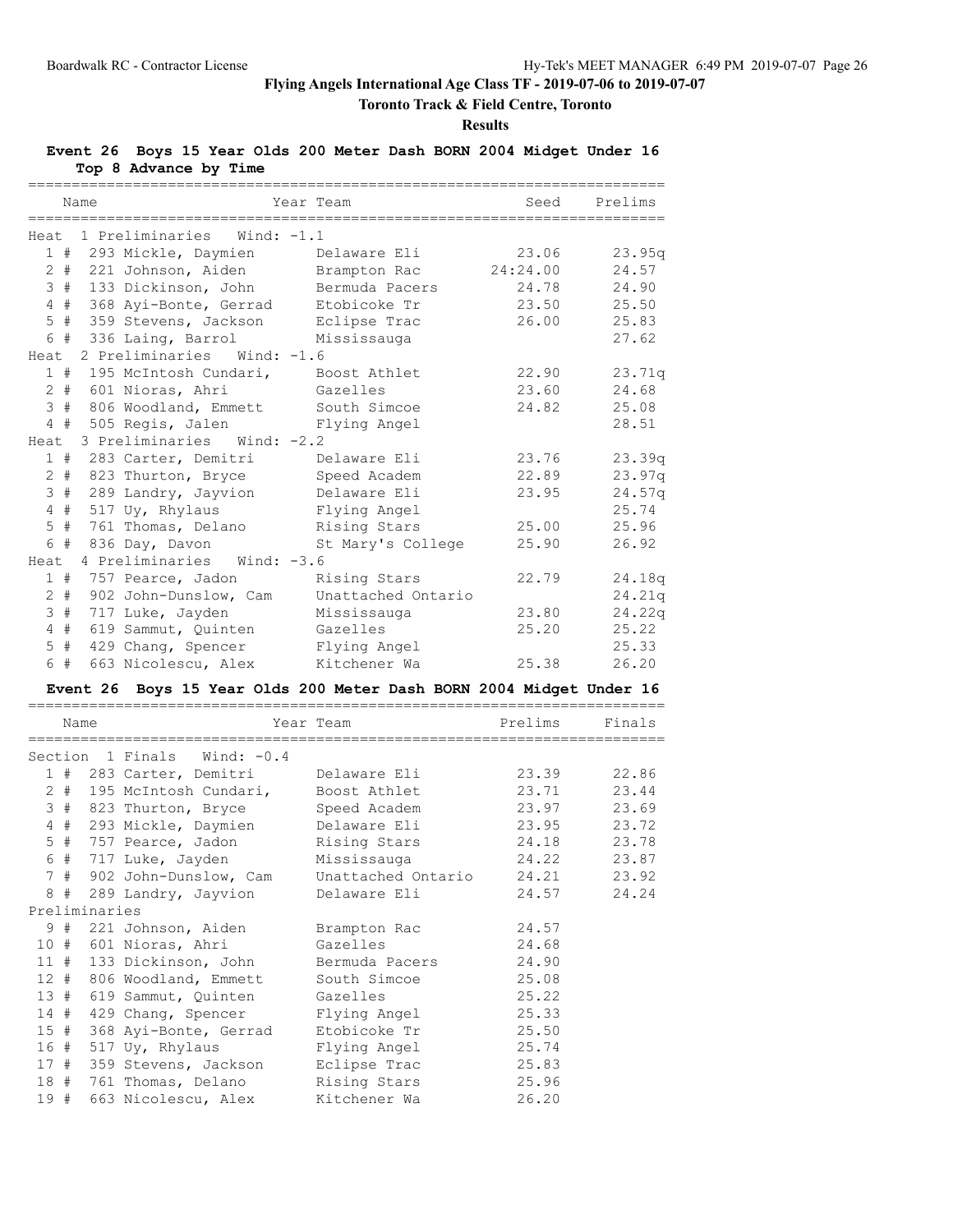**Toronto Track & Field Centre, Toronto**

### **Results**

|  |  |  |  |  | Event 26 Boys 15 Year Olds 200 Meter Dash BORN 2004 Midget Under 16 |  |
|--|--|--|--|--|---------------------------------------------------------------------|--|
|--|--|--|--|--|---------------------------------------------------------------------|--|

|  | 20 # 836 Day, Davon      | St Mary's College | 26.92 |
|--|--------------------------|-------------------|-------|
|  | $21$ # 336 Laing, Barrol | Mississauga       | 27.62 |
|  | 22 # 505 Regis, Jalen    | Flying Angel      | 28.51 |

### **Event 27 Girls 16-17 200 Meter Dash BORN 2002-03 Youth Under 18 Top 8 Advance by Time**

=========================================================================

|                  |       | Name         |                                 | Year Team          | Seed  | Prelims |
|------------------|-------|--------------|---------------------------------|--------------------|-------|---------|
|                  |       | ============ | Heat 1 Preliminaries Wind: -1.1 |                    |       |         |
|                  | 1#    |              | 579 Kidd, Jasmine               | Gazelles           | 24.90 | 25.84q  |
|                  | $2 +$ |              | 425 Cabezas, Ariana             | Flying Angel       | 25.23 | 26.51q  |
|                  | 3#    |              | 519 Watchorn, Lara              | Flying Angel       | 27.81 | 26.94   |
|                  | 4#    |              | 604 Olesinski, Emily            | Gazelles           | 26.80 | 27.32   |
| 5                |       |              | # 1001 Hylton, Jenae            | Mississauga        |       | 27.50   |
|                  | 6 #   |              | 192 Johnson, Katie              | Boost Athlet       | 27.80 | 28.70   |
|                  | 7#    |              | 699 Edwards, Aliyah             | Mississauga        |       | 33.66   |
| Heat             |       |              | 2 Preliminaries<br>Wind: 0.6    |                    |       |         |
|                  | 1#    |              | 196 McKenzie, Nicole            | Boost Athlet       | 24.80 | 25.59q  |
|                  | $2 +$ |              | 568 James, Jenna                | Gazelles           | 25.60 | 26.15q  |
|                  | 3#    |              | 279 Black, Aniyah               | Delaware Eli       | 26.33 | 26.43q  |
| 4                | #     |              | 634 Wilson-Johnson, M           | Gazelles           | 26.80 | 27.27   |
| 5                | #     |              | 530 Adderley Julien,            | Gazelles           | 25.90 | 27.70   |
| 6                | #     |              | 557 Garrell, Raine              | Gazelles           | 27.80 | 28.79   |
| 7 <sup>7</sup>   | #     |              | 479 Maraidas, Tatiana           | Flying Angel       |       | 30.97   |
| Heat             |       |              | 3 Preliminaries<br>Wind: $-1.5$ |                    |       |         |
|                  | 1#    |              | 410 Atem, Ivana                 | Flying Angel       | 25.81 | 25.96q  |
|                  | $2 +$ |              | 298 Small, Taylor               | Delaware Eli       | 26.07 | 26.57   |
|                  | 3#    |              | 764 Waithe, Kiara               | Rising Stars       | 24.76 | 27.76   |
| 4                | #     |              | 731 Sijuade, Titilayo           | Mississauga        | 27.50 | 28.43   |
| 5                | #     |              | 582 Lennon, Jaidyn              | Gazelles           | 28.50 | 30.38   |
|                  | 6 #   |              | 445 Gammage, Hiimaya            | Flying Angel       |       | 31.17   |
| Heat             |       |              | 4 Preliminaries<br>Wind: $-0.9$ |                    |       |         |
|                  | 1#    |              | 124 Moodie, Mickaell            | Atlethico Union    | 24.60 | 26.38q  |
|                  | $2 +$ |              | 552 Erotocritou, Andr           | Gazelles           | 25.90 | 26.56   |
| 3                | #     |              | 354 Maloney, Kyra               | Eclipse Trac       | 26.00 | 27.08   |
| $\overline{4}$   | $\#$  |              | 119 Tyrell, Kalise              | Athletiques        | 27.37 | 27.85   |
| 5                | $\#$  |              | 603 Nyarkoh, Priscill           | Gazelles           | 27.00 | 28.45   |
| $6 \overline{6}$ | #     |              | 234 Walker-Lewin, Cus           | Brampton Rac       |       | 31.38   |
| Heat             |       |              | Wind: $-2.1$<br>5 Preliminaries |                    |       |         |
|                  | 1#    |              | 594 Miller, Trinity             | Gazelles           | 24.50 | 25.80q  |
| $\overline{2}$   | $\#$  |              | 278 Bess, Kayla                 | Delaware Eli       | 25.91 | 26.71   |
| 3                | $\#$  |              | 509 Sackey, Ekua Ewua           | Flying Angel       |       | 27.47   |
| $\overline{4}$   | $\#$  |              | 903 Juneja, Anjali              | Unattached Ontario | 27.29 | 28.27   |
| 5                | #     |              | 409 Apparicio, Nia Pa           | Flying Angel       | 27.00 | 28.59   |

### **Event 27 Girls 16-17 200 Meter Dash BORN 2002-03 Youth Under 18**

| Name |  |                             | Year Team    | Prelims | Finals |  |  |  |  |  |
|------|--|-----------------------------|--------------|---------|--------|--|--|--|--|--|
|      |  |                             |              |         |        |  |  |  |  |  |
|      |  | Section 1 Finals Wind: -1.7 |              |         |        |  |  |  |  |  |
|      |  | 1 # 594 Miller, Trinity     | Gazelles     | 25.80   | 25.33  |  |  |  |  |  |
|      |  | 2 # 196 McKenzie, Nicole    | Boost Athlet | 25.59   | 25.56  |  |  |  |  |  |
|      |  | 3 # 579 Kidd, Jasmine       | Gazelles     | 25.84   | 25.92  |  |  |  |  |  |
|      |  | 4 # 568 James, Jenna        | Gazelles     | 26.15   | 26.28  |  |  |  |  |  |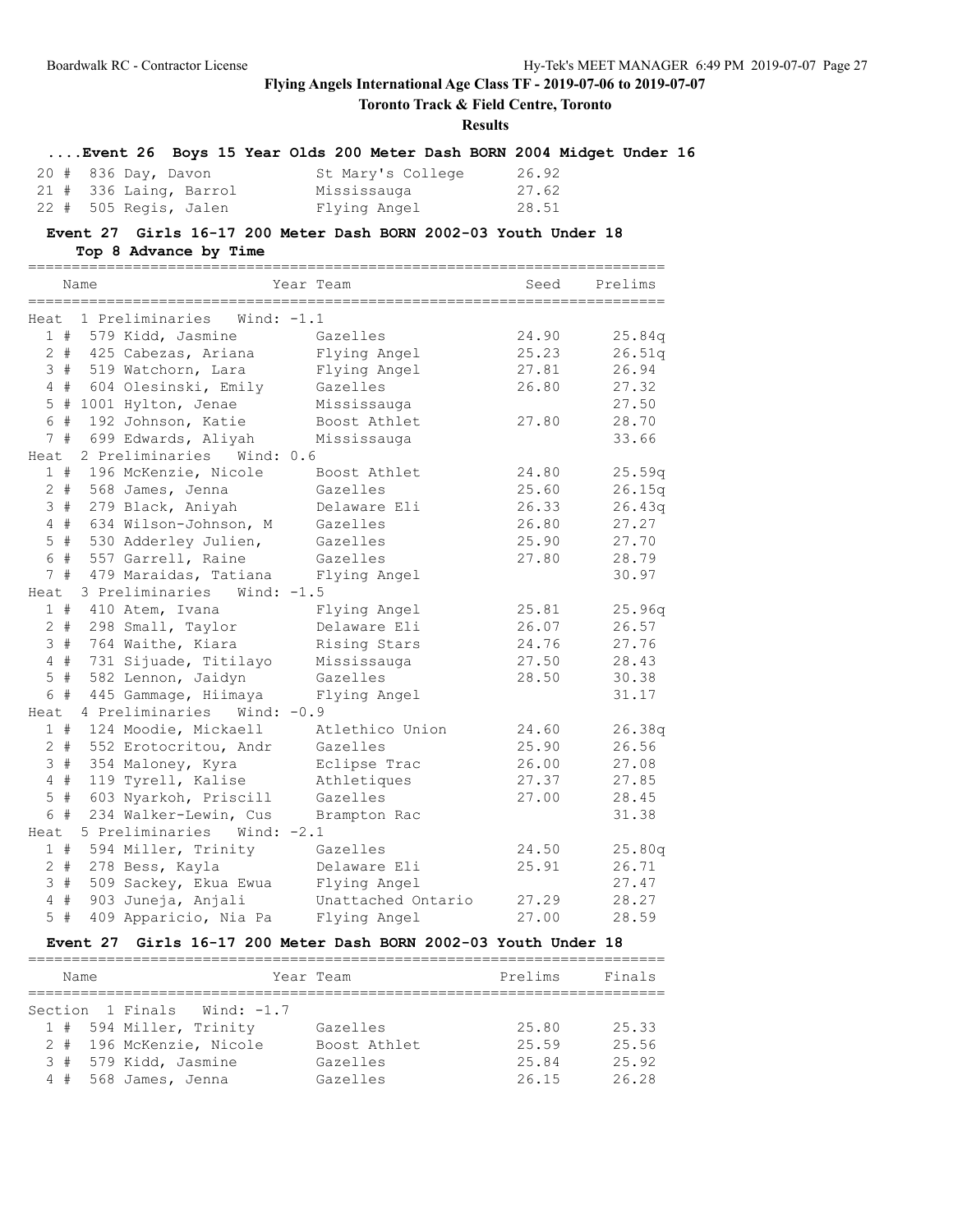# **Toronto Track & Field Centre, Toronto**

**Results**

|     |               | Event 27 Girls 16-17 200 Meter Dash BORN 2002-03 Youth Under 18 |                    |       |       |
|-----|---------------|-----------------------------------------------------------------|--------------------|-------|-------|
|     |               | 5 # 124 Moodie, Mickaell                                        | Atlethico Union    | 26.38 | 27.19 |
|     | Preliminaries |                                                                 |                    |       |       |
|     |               | 4 # 410 Atem, Ivana                                             | Flying Angel       | 25.96 |       |
|     |               | 7 # 279 Black, Aniyah                                           | Delaware Eli       | 26.43 |       |
|     |               | 8 # 425 Cabezas, Ariana                                         | Flying Angel       | 26.51 |       |
|     |               | 9 # 552 Erotocritou, Andr                                       | Gazelles           | 26.56 |       |
| 10# |               | 298 Small, Taylor                                               | Delaware Eli       | 26.57 |       |
|     |               | 11 # 278 Bess, Kayla                                            | Delaware Eli       | 26.71 |       |
|     |               | 12 # 519 Watchorn, Lara                                         | Flying Angel       | 26.94 |       |
|     |               | 13 # 354 Maloney, Kyra                                          | Eclipse Trac       | 27.08 |       |
|     |               | 14 # 634 Wilson-Johnson, M                                      | Gazelles           | 27.27 |       |
|     |               | 15 # 604 Olesinski, Emily                                       | Gazelles           | 27.32 |       |
|     |               | 16 # 509 Sackey, Ekua Ewua                                      | Flying Angel       | 27.47 |       |
|     |               | 17 # 1001 Hylton, Jenae                                         | Mississauga 27.50  |       |       |
|     |               | 18 # 530 Adderley Julien,                                       | Gazelles           | 27.70 |       |
|     |               | 19 # 764 Waithe, Kiara                                          | Rising Stars       | 27.76 |       |
|     |               | 20 # 119 Tyrell, Kalise                                         | Athletiques        | 27.85 |       |
| 21# |               | 903 Juneja, Anjali                                              | Unattached Ontario | 28.27 |       |
|     |               | 22 # 731 Sijuade, Titilayo                                      | Mississauga        | 28.43 |       |
|     |               | 23 # 603 Nyarkoh, Priscill                                      | Gazelles           | 28.45 |       |
|     |               | 24 # 409 Apparicio, Nia Pa                                      | Flying Angel       | 28.59 |       |
| 25# |               | 192 Johnson, Katie                                              | Boost Athlet       | 28.70 |       |
|     |               | 26 # 557 Garrell, Raine                                         | Gazelles           | 28.79 |       |
|     |               | 27 # 582 Lennon, Jaidyn                                         | Gazelles           | 30.38 |       |
|     |               | 28 # 479 Maraidas, Tatiana                                      | Flying Angel       | 30.97 |       |
|     |               | 29 # 445 Gammage, Hiimaya                                       | Flying Angel       | 31.17 |       |
|     |               | 30 # 234 Walker-Lewin, Cus                                      | Brampton Rac       | 31.38 |       |
| 31# |               | 699 Edwards, Aliyah                                             | Mississauga        | 33.66 |       |

# **Event 28 Boys 16-17 200 Meter Dash BORN 2002-03 Youth Under 18 Top 8 Advance by Time**

|                |           | Name |                                     | Year Team       | Seed     | Prelims |  |  |  |
|----------------|-----------|------|-------------------------------------|-----------------|----------|---------|--|--|--|
|                |           |      | Heat 1 Preliminaries Wind: -2.0     |                 |          |         |  |  |  |
|                |           |      | 1 # 726 Rose, Jadon Mississauga     |                 | 22.35    | 23.05q  |  |  |  |
|                | $2 \pm 1$ |      | 503 Pothemont, Sherma Flying Angel  |                 |          | 23.93   |  |  |  |
| $\mathcal{E}$  | #         |      | 421 Buckham, Davede Flying Angel    |                 |          | 24.10   |  |  |  |
|                | 4#        |      | 436 Duckman, Joshua Flying Angel    |                 | 23.74    | 24.11   |  |  |  |
|                |           |      | 5 # 659 Jyrkama, Isaac Kitchener Wa |                 | 26.88    | 26.94   |  |  |  |
| Heat           |           |      | 2 Preliminaries Wind: -0.7          |                 |          |         |  |  |  |
|                |           |      | 1 # 862 Teal, Carter                | Thorold Elit    | 22.33    | 22.45q  |  |  |  |
|                | $2$ #     |      | 706 Hurst Jr, David Mississauga     |                 | 22.50    | 23.08q  |  |  |  |
|                | 3#        |      | 960 McPhaden, David University O    |                 | 23.77    | 24.05   |  |  |  |
| $\overline{4}$ | #         |      | 501 Phillips, Xavier Flying Angel   |                 | 27.68    | 24.36   |  |  |  |
|                | $5$ #     |      | 407 Anifowoshe, Batol Flying Angel  |                 |          | 24.45   |  |  |  |
|                |           |      | 6 # 257 Mondonedo, Karl             | Centro Scuol    | 25.65    | 26.20   |  |  |  |
| Heat           |           |      | 3 Preliminaries Wind: -1.2          |                 |          |         |  |  |  |
|                |           |      | 1 # 727 Rose, Jalon Mississauga     |                 | 22.70    | 23.10q  |  |  |  |
|                | $2 +$     |      | 210 Daley, Norico                   | Brampton Rac    | 22:09.00 | 23.32q  |  |  |  |
|                | 3#        |      | 125 Reeves, Brandon S               | Atlethico Union | 21.89    | 23.55   |  |  |  |
| $\overline{4}$ | #         |      | 187 Amoroso, Jaden                  | Boost Athlet    | 23.30    | 23.66   |  |  |  |
|                | $5$ #     |      | 658 Jevremovic, Damie               | Kitchener Wa    | 23.91    | 24.22   |  |  |  |
| 6              | #         |      | 615 Rhoden, Julian                  | Gazelles        | 25.50    | 25.91   |  |  |  |
|                | 7#        |      | 406 Anglin, Seandre                 | Flying Angel    |          | 27.00   |  |  |  |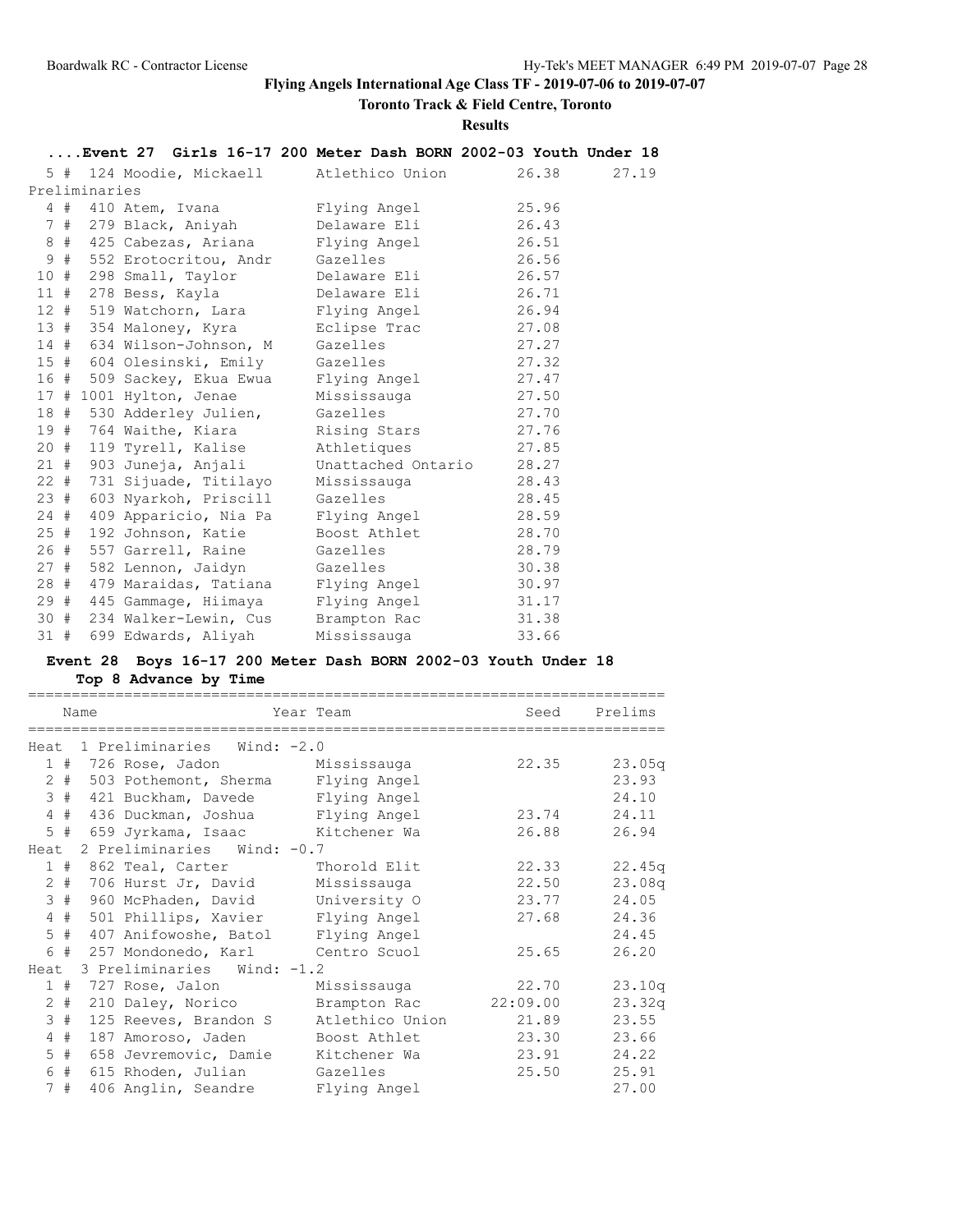**Toronto Track & Field Centre, Toronto**

### **Results**

# **....Event 28 Boys 16-17 200 Meter Dash BORN 2002-03 Youth Under 18**

| Heat 4 Preliminaries Wind: -1.6 |                   |       |                    |
|---------------------------------|-------------------|-------|--------------------|
| 1 # 122 Daley, Mark-Antho       | Atlethico Union   | 21.45 | 22.72q             |
| 2 # 282 Reeves, Nigal           | Delaware Eli      | 24.70 | 23.06 <sub>q</sub> |
| 3 # 511 Small, Almond           | Flying Angel      | 22.80 | 23.21q             |
| $4$ # 832 Bell, Syron           | St Mary's College |       | 24.65              |
| 5 # 837 Duncan, Kyle            | St Mary's College |       | 24.71              |

# **Event 28 Boys 16-17 200 Meter Dash BORN 2002-03 Youth Under 18**

|               | Name |                                          | Year Team                   | Prelims | Finals      |
|---------------|------|------------------------------------------|-----------------------------|---------|-------------|
|               |      | Section 1 Finals Wind: -0.6              |                             |         |             |
|               |      | 1 # 726 Rose, Jadon                      | Mississauga                 |         | 23.05 22.28 |
|               |      | 2 # 862 Teal, Carter                     | Thorold Elit 22.45 22.51    |         |             |
|               |      | 3 # 727 Rose, Jalon                      | Mississauga 23.10 22.55     |         |             |
|               |      | 4 # 122 Daley, Mark-Antho                | Atlethico Union 22.72 22.66 |         |             |
|               |      | 5 # 282 Reeves, Nigal                    | Delaware Eli 23.06 22.69    |         |             |
|               |      | 6 # 706 Hurst Jr, David                  | Mississauga 23.08 23.01     |         |             |
|               |      | 7 # 511 Small, Almond Flying Angel 23.21 |                             |         | 23.17       |
|               |      | 8 # 210 Daley, Norico                    | Brampton Rac                | 23.32   | 23.30       |
| Preliminaries |      |                                          |                             |         |             |
|               |      | 9 # 125 Reeves, Brandon S                | Atlethico Union             | 23.55   |             |
| 10 #          |      | 187 Amoroso, Jaden                       | Boost Athlet                | 23.66   |             |
|               |      | 11 # 503 Pothemont, Sherma               | Flying Angel 23.93          |         |             |
|               |      | 12 # 960 McPhaden, David                 | University O 24.05          |         |             |
| 13#           |      | 421 Buckham, Davede                      | Flying Angel 24.10          |         |             |
| 14#           |      | 436 Duckman, Joshua                      | Flying Angel 24.11          |         |             |
|               |      | 15 # 658 Jevremovic, Damie               | Kitchener Wa                | 24.22   |             |
| 16 #          |      | 501 Phillips, Xavier                     | Flying Angel 24.36          |         |             |
| 17#           |      | 407 Anifowoshe, Batol                    | Flying Angel 24.45          |         |             |
| 18 #          |      | 832 Bell, Syron                          | St Mary's College 24.65     |         |             |
| 19#           |      | 837 Duncan, Kyle                         | St Mary's College           | 24.71   |             |
| 20 #          |      | 615 Rhoden, Julian                       | Gazelles                    | 25.91   |             |
|               |      | 21 # 257 Mondonedo, Karl Centro Scuol    |                             | 26.20   |             |
| $22$ #        |      | 659 Jyrkama, Isaac                       | Kitchener Wa                | 26.94   |             |
| 23#           |      | 406 Anglin, Seandre Flying Angel         |                             | 27.00   |             |

# **Event 29 Girls 18+ 200 Meter Dash BORN 2001+ Open Showcase**

**Top 8 Advance by Time**

|      |       | Name |                            |  | Year Team          | Seed     | Prelims            |  |
|------|-------|------|----------------------------|--|--------------------|----------|--------------------|--|
| Heat |       |      | 1 Preliminaries Wind: -1.8 |  |                    |          |                    |  |
|      | 1#    |      | 691 Hall, Kaylyn           |  | London Weste       | 25.70    | 25.14 <sub>q</sub> |  |
|      | $2 +$ |      | 915 Steele, Shennae        |  | Unattached Ontario | 24.50    | 25.89 <sub>q</sub> |  |
|      | 3#    |      | 904 Laylor, Tatiyana       |  | Unattached Ontario | 25:30.00 | 26.03q             |  |
|      | 4#    |      | 339 Belfon, Bianca         |  | Durham Legio       | 25.98    | 26.65q             |  |
| Heat |       |      | 2 Preliminaries Wind: -1.9 |  |                    |          |                    |  |
|      | #     |      | 608 Pierre-Webster, M      |  | Gazelles           | 23.50    | 24.44 <sub>q</sub> |  |
|      | $2 +$ |      | 811 Donaldson-Howden,      |  | Speed Academ       | 25.34    | 26.05 <sub>q</sub> |  |
|      | 3#    |      | 482 Merrick, Sydonie       |  | Flying Angel       | 25.01    | 26.34q             |  |
|      | 4#    |      | 372 Carinci, Natalie       |  | Etobicoke Tr       | 26.20    | 28.25q             |  |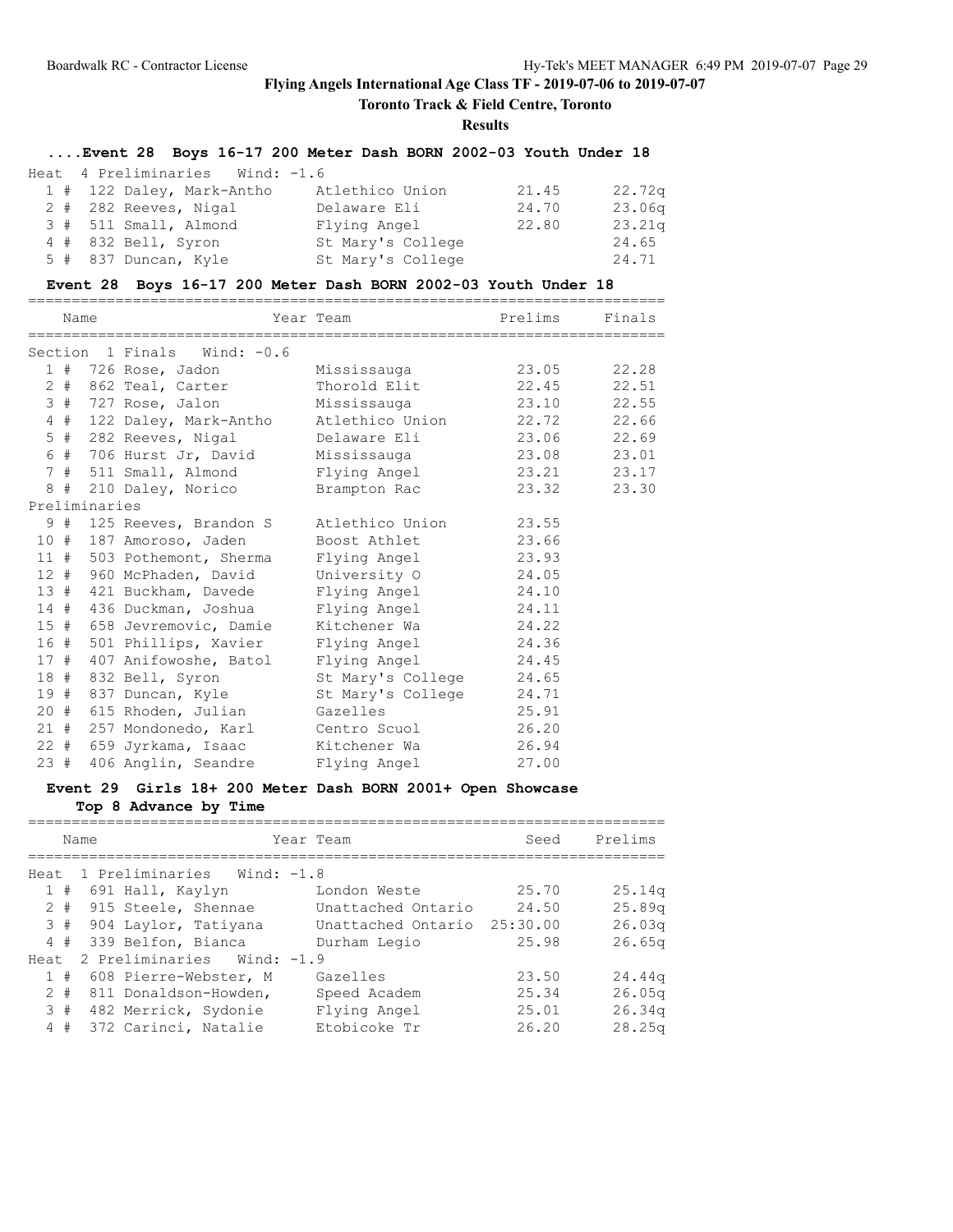# **Toronto Track & Field Centre, Toronto**

#### **Results**

### **Event 29 Girls 18+ 200 Meter Dash BORN 2001+ Open Showcase**

|                               | Name  |               |                         | Year Team          | Prelims | Finals |
|-------------------------------|-------|---------------|-------------------------|--------------------|---------|--------|
| Section 1 Finals Wind: $-2.9$ |       |               |                         |                    |         |        |
| $\mathbf{1}$                  | #     |               | 608 Pierre-Webster, M   | Gazelles           | 24.44   | 24.71  |
|                               | $2 +$ |               | 691 Hall, Kaylyn        | London Weste       | 25.14   | 25.63  |
|                               |       |               | 3 # 915 Steele, Shennae | Unattached Ontario | 25.89   | 25.78  |
|                               | 4#    |               | 811 Donaldson-Howden,   | Speed Academ       | 26.05   | 26.29  |
|                               |       | Preliminaries |                         |                    |         |        |
|                               | 4#    |               | 904 Laylor, Tatiyana    | Unattached Ontario | 26.03   |        |
|                               | 6 #   |               | 482 Merrick, Sydonie    | Flying Angel       | 26.34   |        |
|                               | 7#    |               | 339 Belfon, Bianca      | Durham Legio       | 26.65   |        |
| 8                             | #     |               | 372 Carinci, Natalie    | Etobicoke Tr       | 28.25   |        |
|                               |       |               |                         |                    |         |        |

**Event 30 Boys 18+ 200 Meter Dash BORN 2001+ Open Showcase Top 8 Advance by Time**

|                |       | Name<br>============ |                                   | ================================<br>Year Team<br>_________________________________ | Seed  | Prelims |
|----------------|-------|----------------------|-----------------------------------|------------------------------------------------------------------------------------|-------|---------|
|                |       |                      | Heat 1 Preliminaries Wind: $-0.2$ |                                                                                    |       |         |
|                |       |                      | 1 # 819 McKenzie, Jordan          | Speed Academ                                                                       | 21.35 | 22.04q  |
|                | $2 +$ |                      | 905 Letts, Brandon                | Unattached Ontario                                                                 | 21.44 | 22.28q  |
|                | 3#    |                      | 900 Jackson, Kejean               | Unattached Ontario                                                                 | 21.96 | 22.81   |
|                | $4$ # |                      | 390 Jones, Logan                  | Extreme Velo                                                                       | 22.00 | 23.26   |
|                | $5$ # |                      | 688 Van Den Driessche             | London Legio                                                                       | 23.19 | 24.12   |
|                | 6 #   |                      | 288 Keaton, Jared                 | Delaware Eli                                                                       | 22.90 | 25.52   |
| Heat           |       |                      | 2 Preliminaries Wind: -1.4        |                                                                                    |       |         |
|                | 1#    |                      | 891 Burke, Daniel                 | Ultimate Bod                                                                       | 21.53 | 22.16q  |
|                | $2 +$ |                      | 910 Palmer, Isaiah                | Unattached Ontario                                                                 | 21.80 | 22.65q  |
|                | 3#    |                      | 820 Reyes, Cameron                | Speed Academ                                                                       | 22.12 | 22.97   |
|                | 4#    |                      | 397 Akinduro, Olorunf             | Flying Angel                                                                       |       | 23.58   |
| 5              | #     |                      | 277 Allen, Krystjan               | Delaware Eli                                                                       | 22.90 | 24.09   |
| 6              | #     |                      | 650 John, Nigel                   | Jamcan Inter                                                                       | 23.26 | 24.11   |
|                | 7#    |                      | 649 Ashmeade, Milton              | Jamcan Inter                                                                       | 26.43 | 27.75   |
| Heat           |       |                      | 3 Preliminaries Wind: -1.2        |                                                                                    |       |         |
|                | 1#    |                      | 395 Ajiroba, Emmanuel             | Flying Angel                                                                       | 21.55 | 22.56q  |
|                | $2 +$ |                      | 766 Wickham, Dalano               | Rising Stars                                                                       | 21.30 | 22.97   |
| 3              | #     |                      | 754 Callender, Ondre              | Rising Stars                                                                       | 21.75 | 23.02   |
| 4              | #     |                      | 387 Sheriff, Javon                | Etobicoke Tr                                                                       | 22.40 | 23.50   |
| 5              | #     |                      | 964 Demelo-Knapp, Dan             | Woodstock Le                                                                       | 22.79 | 23.88   |
|                | 6 #   |                      | 652 Lee Foon, Mike                | Jamcan Inter                                                                       | 25.00 | 27.51   |
| Heat           |       |                      | 4 Preliminaries Wind: -0.5        |                                                                                    |       |         |
|                | 1#    |                      | 892 Cato, Roxroy                  | Ultimate Bod                                                                       | 21.28 | 21.85q  |
|                | $2 +$ |                      | 824 Trought, Josh                 | Speed Academ                                                                       | 21.65 | 22.36q  |
| 3              | #     |                      | 765 Weekes, Antonio               | Rising Stars                                                                       | 21.60 | 22.73q  |
| $\overline{4}$ | #     |                      | 527 Zenebe, Yonathan              | Flying Angel                                                                       | 22.50 | 23.01   |
| 5              | #     |                      | 529 King, Malcolm                 | Game Speed I                                                                       | 22.50 | 23.24   |
| 6              | #     |                      | 412 Ballenetyne- Camp             | Flying Angel                                                                       |       | 25.07   |
|                | 7#    |                      | 654 Reid, Richard                 | Jamcan Inter                                                                       | 24.75 | 25.23   |
|                |       | Event 30             |                                   | Boys 18+ 200 Meter Dash BORN 2001+ Open Showcase                                   |       |         |

| Name             |                        | Year Team    | Prelims | Finals |
|------------------|------------------------|--------------|---------|--------|
|                  |                        |              |         |        |
| Section 1 Finals | Wind: -1.7             |              |         |        |
|                  | $1$ # 892 Cato, Roxroy | Ultimate Bod | 2185    | 21 54  |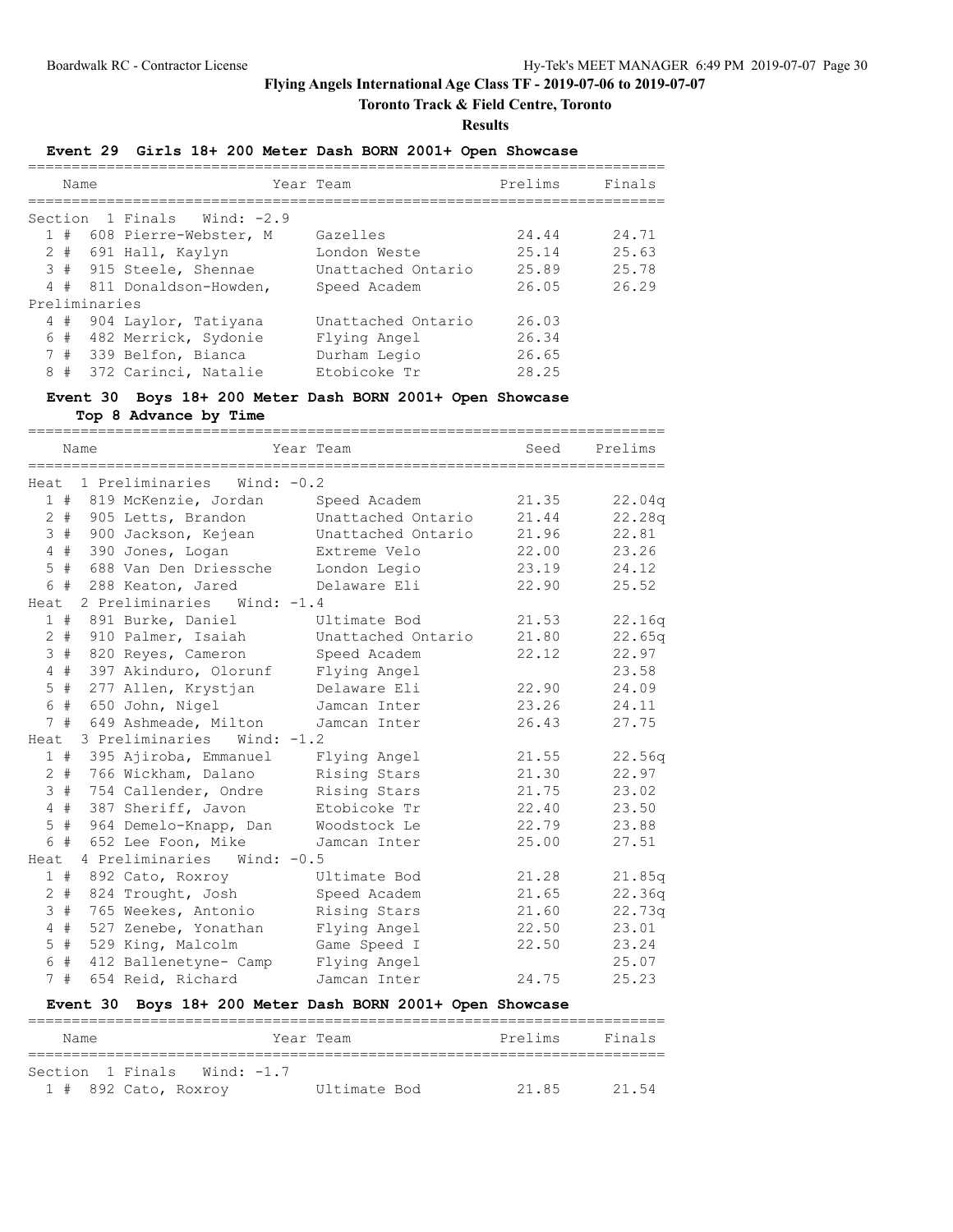# **Toronto Track & Field Centre, Toronto**

#### **Results**

|  |               |                            | Event 30 Boys 18+ 200 Meter Dash BORN 2001+ Open Showcase |       |       |
|--|---------------|----------------------------|-----------------------------------------------------------|-------|-------|
|  |               | 2 # 819 McKenzie, Jordan   | Speed Academ 22.04                                        |       | 21.84 |
|  |               |                            | 3 # 891 Burke, Daniel Ultimate Bod 22.16                  |       | 21.93 |
|  |               |                            | 4 # 395 Ajiroba, Emmanuel Flying Angel 22.56              |       | 21.95 |
|  |               |                            | 5 # 824 Trought, Josh Speed Academ 22.36                  |       | 22.49 |
|  |               |                            | 6 # 910 Palmer, Isaiah Unattached Ontario 22.65           |       | 22.92 |
|  |               |                            | 7 # 900 Jackson, Kejean Unattached Ontario 22.81          |       | 23.45 |
|  |               |                            |                                                           | 22.73 | 25.36 |
|  | Preliminaries |                            |                                                           |       |       |
|  |               |                            | 4 # 905 Letts, Brandon Unattached Ontario 22.28           |       |       |
|  |               |                            | 10 # 820 Reyes, Cameron Speed Academ 22.97                |       |       |
|  |               |                            | 11 # 766 Wickham, Dalano Rising Stars 22.97               |       |       |
|  |               |                            | 12 # 527 Zenebe, Yonathan Flying Angel 23.01              |       |       |
|  |               |                            | 13 # 754 Callender, Ondre Rising Stars 23.02              |       |       |
|  |               |                            | 14 # 529 King, Malcolm Game Speed I 23.24                 |       |       |
|  |               |                            | 15 # 390 Jones, Logan Extreme Velo 23.26                  |       |       |
|  |               |                            | 16 # 387 Sheriff, Javon Btobicoke Tr 23.50                |       |       |
|  |               |                            | 17 # 397 Akinduro, Olorunf Flying Angel 23.58             |       |       |
|  |               | 18 # 964 Demelo-Knapp, Dan | Woodstock Le 23.88                                        |       |       |
|  |               |                            | 19 # 277 Allen, Krystjan Delaware Eli 24.09               |       |       |
|  |               | 20 # 650 John, Nigel       | Jamcan Inter 24.11                                        |       |       |
|  |               | 21 # 688 Van Den Driessche | London Legio 24.12                                        |       |       |
|  |               |                            | 22 # 412 Ballenetyne- Camp Flying Angel 25.07             |       |       |
|  |               |                            | 23 # 654 Reid, Richard Jamcan Inter 25.23                 |       |       |
|  |               |                            | 24 # 288 Keaton, Jared Delaware Eli 25.52                 |       |       |
|  |               |                            | 25 # 652 Lee Foon, Mike Jamcan Inter 27.51                |       |       |
|  |               |                            | 26 # 649 Ashmeade, Milton Jamcan Inter                    | 27.75 |       |

# **Event 31 Girls 1-8 400 Meter Dash BORN 2011-12 Mite Under 9**

|   | Name    |  |                       |  | Year Team      |  | Seed    | Finals  |  |  |
|---|---------|--|-----------------------|--|----------------|--|---------|---------|--|--|
|   | Section |  |                       |  |                |  |         |         |  |  |
|   | 1#      |  | 271 Scott, Kiersten   |  | DC Select Tr   |  | 1:15.00 | 1:12.28 |  |  |
|   | $2 +$   |  | 152 Robinson, Riana   |  | Bermuda Pacers |  | 1:20.78 | 1:21.47 |  |  |
|   | 3#      |  | 952 Sureshwaran, News |  | United Tamil   |  | 1:23.00 | 1:22.72 |  |  |
|   | 4#      |  | 514 Taylor, Aubree    |  | Flying Angel   |  |         | 1:23.12 |  |  |
|   | 5#      |  | 666 Bennett, Sydney   |  | London Legio   |  | 1:28.56 | 1:29.61 |  |  |
|   | 6#      |  | 626 Tschinkel, My La  |  | Gazelles       |  |         | 1:30.96 |  |  |
|   | #       |  | 939 Pakeetharan, Niti |  | United Tamil   |  |         | 1:32.61 |  |  |
| 8 | #       |  | 637 Wolford, Malaika  |  | Gazelles       |  | 1:20.00 | 1:37.29 |  |  |

=========================================================================

# **Event 32 Boys 1-8 400 Meter Dash BORN 2011-12 Mite Under 9**

|   | Name  |                       | Year Team          | Seed    | Finals  |
|---|-------|-----------------------|--------------------|---------|---------|
|   | #     | 741 Watson, Jelani    | Mississauga        | 1:12.55 | 1:15.10 |
|   | $2 +$ | 150 Robinson, Legend  | Bermuda Pacers     | 1:25.12 | 1:19.45 |
| 3 | #     | 776 Chehal, Kabir     | Shahph Puma SC     |         | 1:21.60 |
| 4 | #     | 901 John, Aiden       | Unattached Ontario | 1:30.95 | 1:27.11 |
| 5 | #     | 622 Sookram, Caleb    | Gazelles           | 1:13.00 | 1:32.18 |
| 6 | #     | 112 Zito, Joe         | Airblastoff Lions  | 1:39.57 | 1:35.25 |
|   | 7#    | 934 Jevanathan, Natha | United Tamil       |         | 1:38.89 |
| 8 | #     | 170 Sampson, Eli      | Blue Devils        |         | 1:45.70 |
|   | 9#    | 948 Sriranjan, Komala | United Tamil       | 1:40.00 | 1:45.93 |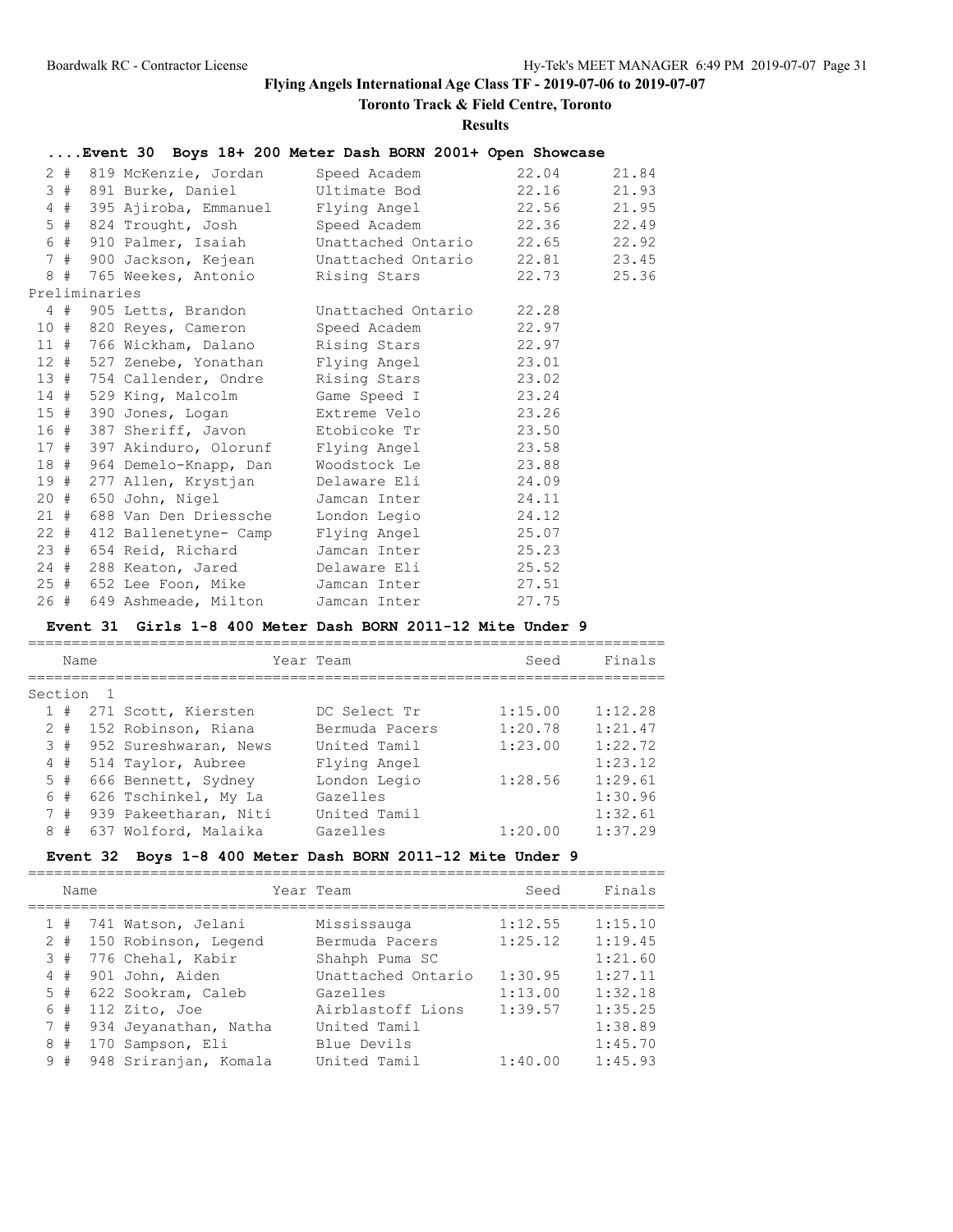# **Toronto Track & Field Centre, Toronto**

**Results**

# **Event 33 Girls 9-10 400 Meter Dash BORN 2009-10 Tyke Under 11**

|                 | Name |    |                       | Year Team      | Seed    | Finals  |
|-----------------|------|----|-----------------------|----------------|---------|---------|
|                 |      |    | 1 # 524 Wilson, Laila | Flying Angel   |         | 1:14.65 |
| 2               | #    |    | 941 Paranitharan, Leb | United Tamil   |         | 1:19.72 |
| 3               | #    |    | 933 Jeyanathan, Kezia | United Tamil   |         | 1:21.12 |
| $\overline{4}$  | #    |    | 827 Satheesh, Swaathi | Speed City TC  |         | 1:22.27 |
| 5               | #    |    | 712 Lewis, Jah'vaiyah | Mississauga    | 1:30.65 | 1:27.66 |
|                 | 6#   |    | 366 Abramowitz, Elois | Etobicoke Tr   |         | 1:47.15 |
| Section         |      | 2  |                       |                |         |         |
|                 | 1#   |    | 865 Charest, Kiana    | Timmins Porc   | 1:18.00 | 1:13.11 |
| $\overline{2}$  | #    |    | 376 Ellinas, Abby     | Etobicoke Tr   | 1:15.88 | 1:15.52 |
| 3               | #    |    | 702 Gooden, Shiloh-Re | Mississauga    | 1:25.00 | 1:18.12 |
| 4               | #    |    | 667 Bothwell, Charlot | London Legio   | 1:20.00 | 1:20.83 |
| 5               | #    |    | 154 Simons-Duque, Ram | Bermuda Pacers | 1:17.23 | 1:22.75 |
| 6               | #    |    | 295 Norwood, Tamiyah  | Delaware Eli   | 1:23.00 | 1:24.23 |
| $7\phantom{.0}$ | #    |    | 868 Daigle, Brooklyn  | Timmins Porc   | 1:20.00 | 1:28.37 |
| 8               | #    |    | 873 Picard, Sydney    | Timmins Porc   | 1:25.00 | 1:29.50 |
| Section         |      | -3 |                       |                |         |         |
|                 | 1#   |    | 238 Williams, Malia   | Brampton Rac   | 1:10.02 | 1:09.65 |
| $\overline{2}$  | #    |    | 611 Pratt, Kara       | Gazelles       | 1:09.00 | 1:13.69 |
| $\mathcal{S}$   | #    |    | 134 Dill, Day'asha    | Bermuda Pacers | 1:13.21 | 1:14.68 |
| 4               | #    |    | 148 Munya, Amaris     | Bermuda Pacers | 1:13.23 | 1:14.95 |
| 5               | #    |    | 159 Blondie, Bronwyn  | Blue Devils    | 1:08.00 | 1:18.16 |
| 6               | #    |    | 144 Jones, Azari      | Bermuda Pacers | 1:13.23 | 1:18.23 |
| 7               | #    |    | 669 Brosnan, Addyson  | London Legio   | 1:14.00 | 1:18.26 |
| 8               | #    |    | 286 Earnest, Monea    | Delaware Eli   | 1:15.00 | 1:23.16 |

# **Event 34 Boys 9-10 400 Meter Dash BORN 2009-10 Tyke Under 11**

|                 | Name    |                      |                       |  | Year Team         | Seed                | Finals  |  |
|-----------------|---------|----------------------|-----------------------|--|-------------------|---------------------|---------|--|
|                 |         |                      |                       |  |                   |                     |         |  |
| Section 1       |         |                      |                       |  |                   |                     |         |  |
|                 |         |                      | $1$ # 473 Liu, Jaden  |  | Flying Angel      |                     | 1:13.16 |  |
|                 | $2 \pm$ |                      | 778 Suresh, Avinesh   |  | Shahph Puma SC    |                     | 1:14.55 |  |
|                 | 3#      |                      | 510 Samuel, Amari     |  | Flying Angel      |                     | 1:16.63 |  |
|                 | $4$ #   |                      | 925 Athithan, Snegan  |  | United Tamil      |                     | 1:18.27 |  |
|                 | $5$ #   |                      | 938 Kumaran, Madhuran |  | United Tamil      |                     | 1:21.78 |  |
|                 | 6 #     |                      | 528 Zhai, Jerry       |  | Flying Angel      |                     | 1:32.58 |  |
|                 |         | Section <sub>2</sub> |                       |  |                   |                     |         |  |
|                 | 1#      |                      | 204 Barnett, Braxtton |  | Brampton Rac      | $1:39.81$ $1:08.81$ |         |  |
| $\overline{2}$  | #       |                      | 228 Phinn, Anthony    |  | Brampton Rac      |                     | 1:11.52 |  |
| 3               | #       |                      | 883 Winkle Jr, Keith  |  | Toronto Tornadoes |                     | 1:15.30 |  |
| $4\overline{ }$ | #       |                      | 880 Smith, Shahiem    |  | Toronto Tornadoes |                     | 1:20.22 |  |
|                 | $5$ #   |                      | 944 Rajakulathilakan, |  | United Tamil      | 1:19.25             | 1:23.28 |  |
|                 | 6#      |                      | 480 Marlor, Lucas     |  | Flying Angel      | 1:34.97             | 1:25.20 |  |
|                 |         | Section 3            |                       |  |                   |                     |         |  |
|                 | 1#      |                      | 635 Wolford, Brand    |  | Gazelles          | 1:08.00             | 1:08.78 |  |
| $\overline{2}$  | #       |                      | 111 Odaiskey, Gillis  |  | Airblastoff Lions | 1:18.00             | 1:10.10 |  |
| 3               | #       |                      | 920 Arulananthan, Ari |  | United Tamil      | 1:04.00             | 1:10.38 |  |
| $\overline{4}$  | #       |                      | 147 Morris, David     |  | Bermuda Pacers    | 1:14.45             | 1:14.50 |  |
| 5               | #       |                      | 137 Goodchild, Tobiah |  | Bermuda Pacers    | 1:19.23             | 1:18.04 |  |
|                 | 6#      |                      | 145 Kelly, Kaden      |  | Bermuda Pacers    | 1:18.45             | 1:18.76 |  |
| $7^{\circ}$     | #       |                      | 624 Sookram, Isaiah   |  | Gazelles          | 1:12.00             | 1:19.45 |  |
| 8               | #       |                      | 165 MacDonald, Rhodes |  | Blue Devils       | 1:16.00             | 1:23.70 |  |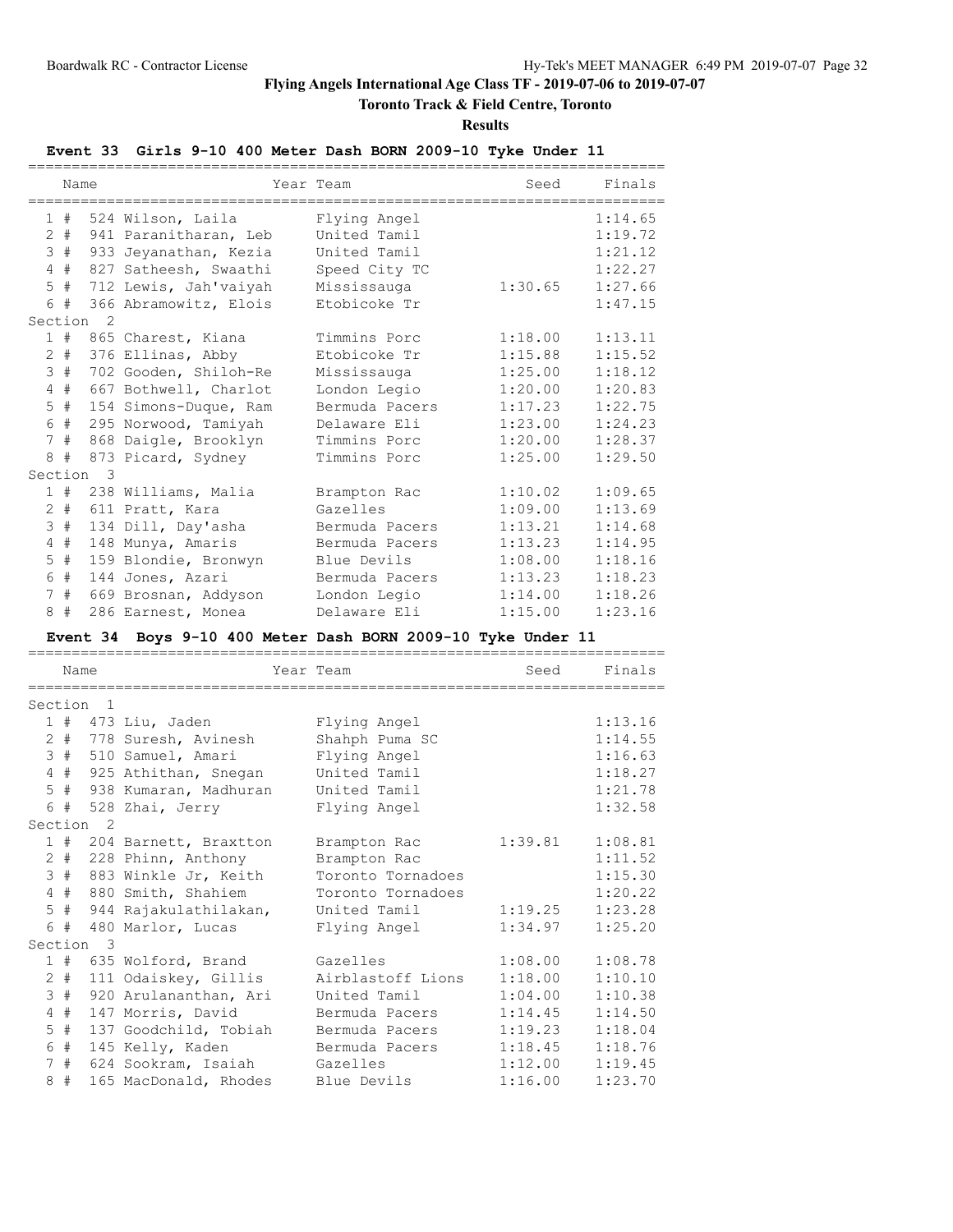# **Toronto Track & Field Centre, Toronto**

### **Results**

# **Event 35 Girls 11-12 400 Meter Dash BORN 2007-08 Atom Under 13**

|                |       |                      |                       | ,,,,,,,,,,,,,,,,,,,,,,,,,, |         |         |
|----------------|-------|----------------------|-----------------------|----------------------------|---------|---------|
|                | Name  |                      |                       | Year Team                  | Seed    | Finals  |
|                |       |                      |                       |                            |         |         |
| Section        |       | -1                   |                       |                            |         |         |
|                | 1#    |                      | 522 Williams, Mariah  | Flying Angel               |         | 1:04.80 |
| $\overline{2}$ | #     |                      | 311 Geddes, Gabrielle | Durham Drago               |         | 1:20.54 |
| 3              | #     |                      | 313 Harrylal, Rachel  | Durham Drago               |         | 1:20.99 |
| $\overline{4}$ | #     |                      | 382 McClement, Penelo | Etobicoke Tr               |         | 1:21.61 |
| 5              | #     |                      | 682 Marsh-Lansard, Si | London Legio               |         | 1:28.59 |
|                |       | Section <sub>2</sub> |                       |                            |         |         |
|                | 1#    |                      | 451 Glen, Allyanna    | Flying Angel               | 1:15.41 | 1:09.95 |
|                | $2$ # |                      | 405 Alleyne-Joseph, M | Flying Angel               | 1:15.19 | 1:12.10 |
| 3              | #     |                      | 231 Singh, Nevaeh     | Brampton Rac               | 1:18.27 | 1:15.54 |
| $\overline{4}$ | #     |                      | 801 Stevens, Rebekah  | South Simcoe               | 1:24.00 | 1:16.47 |
| $\mathsf S$    | $\#$  |                      | 700 Emery, Michaela   | Mississauga                | 1:21.24 | 1:18.31 |
|                | 6 #   |                      | 867 Daquerre, Jillian | Timmins Porc               | 1:20.00 | 1:26.70 |
| Section        |       | -3                   |                       |                            |         |         |
|                | 1#    |                      | 139 Grant, Jaeda      | Bermuda Pacers             | 1:09.00 | 1:08.26 |
|                | $2 +$ |                      | 308 Fernandes, Myanne | Durham Drago               | 1:09.00 | 1:08.28 |
| 3              | $\#$  |                      | 874 Therrien, Siena   | Timmins Porc               | 1:10.00 | 1:09.96 |
| 4              | $\#$  |                      | 208 Broomes, Teja     | Brampton Rac               | 1:08.38 | 1:10.49 |
| 5              | #     |                      | 864 Baker, Raven      | Timmins Porc               | 1:11.00 | 1:11.49 |
| 6              | $\#$  |                      | 356 McCarney, Bridget | Eclipse Trac               | 1:12.95 | 1:11.87 |
|                | 7#    |                      | 537 Baldwin, Brooke   | Gazelles                   | 1:15.00 | 1:16.19 |
|                |       | Section 4            |                       |                            |         |         |
|                | 1#    |                      | 132 Dickinson, Ellise | Bermuda Pacers             | 1:05.23 | 1:06.25 |
|                | $2 +$ |                      | 708 Joseph, Makenzie  | Mississauga                | 1:06.00 | 1:06.93 |
| 3              | $\#$  |                      | 610 Pratt, Kaley      | Gazelles                   | 1:07.00 | 1:07.23 |
| 4              | $\#$  |                      | 872 Picard, Julia     | Timmins Porc               | 1:07.10 | 1:10.84 |
| 5              | $\#$  |                      | 588 Lumsden, Megan    | Gazelles                   | 1:06.00 | 1:11.86 |
| 6              | #     |                      | 363 Twyne, Mckinnley  | Eclipse Trac               | 1:08.00 | 1:12.52 |
| 7              | $\#$  |                      | 625 Sookram, Summer   | Gazelles                   | 1:08.00 | 1:14.85 |
| 8              | #     |                      | 149 Robinson, Century | Bermuda Pacers             | 1:06.12 | 1:15.75 |

# **Event 36 Boys 11-12 400 Meter Dash BORN 2007-08 Atom Under 13**

| Name  |                      |                       | Year Team         | Seed    | Finals  |  |
|-------|----------------------|-----------------------|-------------------|---------|---------|--|
|       |                      |                       |                   |         |         |  |
|       | Section <sub>1</sub> |                       |                   |         |         |  |
|       |                      | 1 # 458 Hall, Nahshon | Flying Angel      |         | 1:03.54 |  |
| $2 +$ |                      | 457 Haley, Jahleel    | Flying Angel      |         | 1:05.00 |  |
| 3#    |                      | 281 Brooks, Robert    | Delaware Eli      |         | 1:06.30 |  |
| 4#    |                      | 881 Smith, Shamar     | Toronto Tornadoes |         | 1:08.66 |  |
| $5$ # |                      | 595 Molina, Cruz      | Gazelles          |         | 1:15.61 |  |
| 6#    |                      | 200 Akpokiniovo, Tega | Brampton Rac      |         | 1:20.70 |  |
|       | Section <sub>2</sub> |                       |                   |         |         |  |
| 1#    |                      | 512 Somerville, Natha | Flying Angel      |         | 1:00.99 |  |
| $2 +$ |                      | 670 Brosnan, Ashton   | London Legio      | 1:15.00 | 1:08.65 |  |
| 3#    |                      | 219 Hoqqar, Kwame     | Brampton Rac      |         | 1:11.27 |  |
| 4#    |                      | 870 Estabrooks, Braed | Timmins Porc      | 1:10.00 | 1:11.60 |  |
| $5$ # |                      | 211 Darnell, Green    | Brampton Rac      |         | 1:14.30 |  |
|       | Section 3            |                       |                   |         |         |  |
| 1#    |                      | 383 McLarnon, Lucas   | Etobicoke Tr      | 1:00.62 | 1:01.68 |  |
| $2 +$ |                      | 437 Edwards, Malachi  | Flying Angel      | 1:06.09 | 1:03.92 |  |
| 3#    |                      | 177 Adams, Aengus     | Boardwalk RC      | 1:04.61 | 1:03.93 |  |
| 4#    |                      | 747 Morgan, Joshua    | Morgan Chiro      | 1:08.42 | 1:05.78 |  |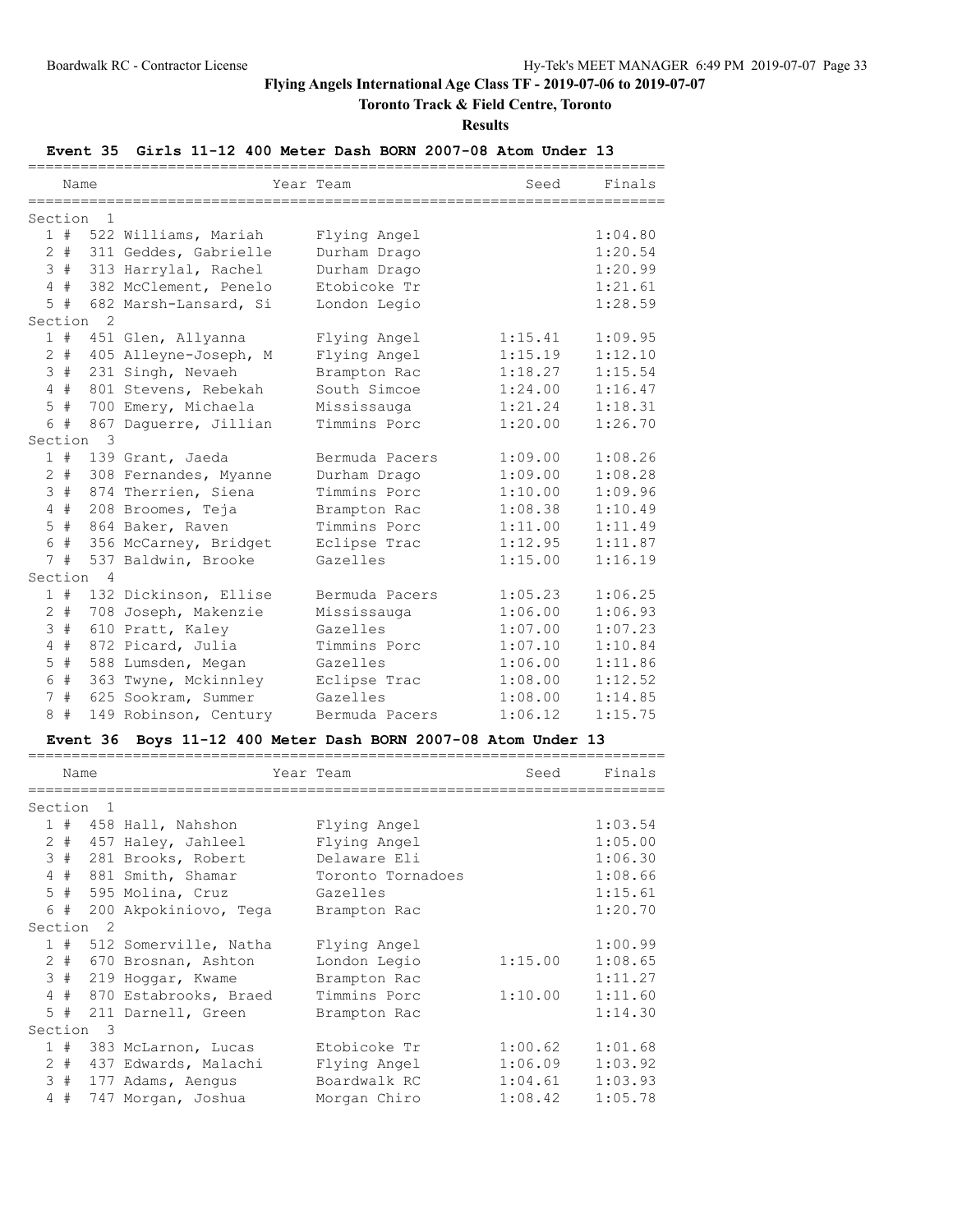# **Toronto Track & Field Centre, Toronto**

### **Results**

|  |                           | Event 36 Boys 11-12 400 Meter Dash BORN 2007-08 Atom Under 13 |         |         |
|--|---------------------------|---------------------------------------------------------------|---------|---------|
|  | 5 # 126 Smythe, Johan-Rom | Atlethico Union                                               | 59.30   | 1:06.06 |
|  | 6 # 605 Oliveira, Dylan   | Gazelles                                                      | 1:06.00 | 1:08.75 |
|  | 7 # 869 Daigle, Peyton    | Timmins Porc                                                  | 1:09.00 | 1:12.69 |
|  | 8 # 168 Oliveria, Ezekiel | Blue Devils                                                   | 1:10.00 | 1:15.59 |

### **Event 37 Girls 13-14 400 Meter Dash BORN 2005-06 Senior Under 15**

|                 | Name   |                      |                       | Year Team          | Seed    | Finals  |
|-----------------|--------|----------------------|-----------------------|--------------------|---------|---------|
| Section         |        | -1                   |                       |                    |         |         |
|                 | 1#     |                      | 325 Terrelonge, Maria | Durham Drago       |         | 1:04.32 |
|                 | $2 +$  |                      | 882 Winkle, Chelsea   | Toronto Tornadoes  |         | 1:05.56 |
|                 | 3#     |                      | 523 Williams-Barrett, | Flying Angel       |         | 1:06.56 |
|                 |        | Section <sub>2</sub> |                       |                    |         |         |
|                 | 1#     |                      | 365 Voqler, Kaylea    | Eclipse Trac       | 1:07.50 | 1:07.44 |
|                 | $2 \#$ |                      | 502 Pineiro, Lya      | Flying Angel       | 1:35.55 | 1:09.39 |
| $\mathcal{E}$   | #      |                      | 917 Tremain, Acadia   | Unattached Ontario | 1:09.50 | 1:11.57 |
| $\overline{4}$  | #      |                      | 730 Selvakumar, Sabir | Mississauga        | 1:10.00 | 1:13.50 |
| 5               | $\#$   |                      | 866 Charest, Lexie    | Timmins Porc       | 1:15.00 | 1:14.56 |
| 6               | #      |                      | 623 Sookram, Daylah   | Gazelles           | 1:16.00 | 1:16.37 |
| Section         |        | -3                   |                       |                    |         |         |
|                 | 1#     |                      | 504 Rampulla, Sierra  | Flying Angel       | 1:06.01 | 1:02.63 |
| $\mathbf{2}$    | #      |                      | 107 Spadzinski, Maddi | 310 Running        | 1:05.96 | 1:03.02 |
| 3               | #      |                      | 102 Jelaca, Katie     | 310 Running        | 1:04.05 | 1:04.09 |
| 4               | #      |                      | 284 Earnest, Mekiyah  | Delaware Eli       | 1:05.00 | 1:05.19 |
| 5               | #      |                      | 304 David, Ania       | Durham Drago       | 1:06.00 | 1:05.25 |
| 6               | #      |                      | 561 Henderson, Cora   | Gazelles           | 1:05.00 | 1:06.36 |
| $7^{\circ}$     | #      |                      | 188 Cuffy, Nyla       | Boost Athlet       | 1:04.50 | 1:11.41 |
| Section         |        | $\overline{4}$       |                       |                    |         |         |
|                 | 1#     |                      | 237 Webb, Kiara       | Brampton Rac       | 1:00.15 | 59.04   |
| 2               | #      |                      | 306 Dundas, Stephanie | Durham Drago       | 1:02.00 | 1:02.21 |
| 3               | #      |                      | 687 Phinnemore, Lorel | London Legio       | 1:01.28 | 1:02.36 |
| $\overline{4}$  | $\#$   |                      | 416 Bonilla, Alba     | Flying Angel       | 1:03.68 | 1:02.83 |
| 5               | #      |                      | 167 McGrath, Maeve    | Blue Devils        | 1:02.00 | 1:03.47 |
| 6               | $\#$   |                      | 570 James, Kaliyah    | Gazelles           | 1:02.00 | 1:03.54 |
| $7\phantom{.0}$ | $\#$   |                      | 136 Golding, I'Aura   | Bermuda Pacers     | 1:03.12 | 1:04.09 |
| 8               | #      |                      | 250 Brugnano, Maya    | Centro Scuol       | 1:03.05 | 1:12.12 |

# **Event 38 Boys 13-14 400 Meter Dash BORN 2005-06 Senior Under 15**

|         | Name  |     |                       | Year Team      | Seed    | Finals  |  |  |  |
|---------|-------|-----|-----------------------|----------------|---------|---------|--|--|--|
| Section |       |     |                       |                |         |         |  |  |  |
|         | 1#    |     | 317 King, Jackson     | Durham Drago   |         | 58.47   |  |  |  |
|         | $2 +$ |     | 314 Hodgkinson, Rowan | Durham Drago   |         | 1:04.62 |  |  |  |
|         | 3#    |     | 636 Wolford, Carl     | Gazelles       | 1:08.00 | 1:06.72 |  |  |  |
|         | 4#    |     | 721 Malcolm-Nelson, K | Mississauga    | 1:13.40 | 1:12.68 |  |  |  |
|         | $5$ # |     | 160 Doyle, James      | Blue Devils    | 1:07.00 | 1:14.40 |  |  |  |
|         | 6 #   |     | 737 Wang, Isaac       | Mississauga    |         | 1:15.87 |  |  |  |
| Section |       | - 2 |                       |                |         |         |  |  |  |
|         | 1#    |     | 414 Bantin, Josiah    | Flying Angel   | 1:00.00 | 58.54   |  |  |  |
|         | $2 +$ |     | 847 Dejong, Christian | Sundown Athl   | 1:00.67 | 58.86   |  |  |  |
|         | 3#    |     | 681 Marsh-Lansard, Ou | London Legio   | 1:00.00 | 1:01.71 |  |  |  |
|         | 4#    |     | 722 Murray, Jalen     | Mississauga    | 1:00.00 | 1:02.00 |  |  |  |
|         | $5$ # |     | 140 Grant, Jaelyn     | Bermuda Pacers | 1:02.23 | 1:02.00 |  |  |  |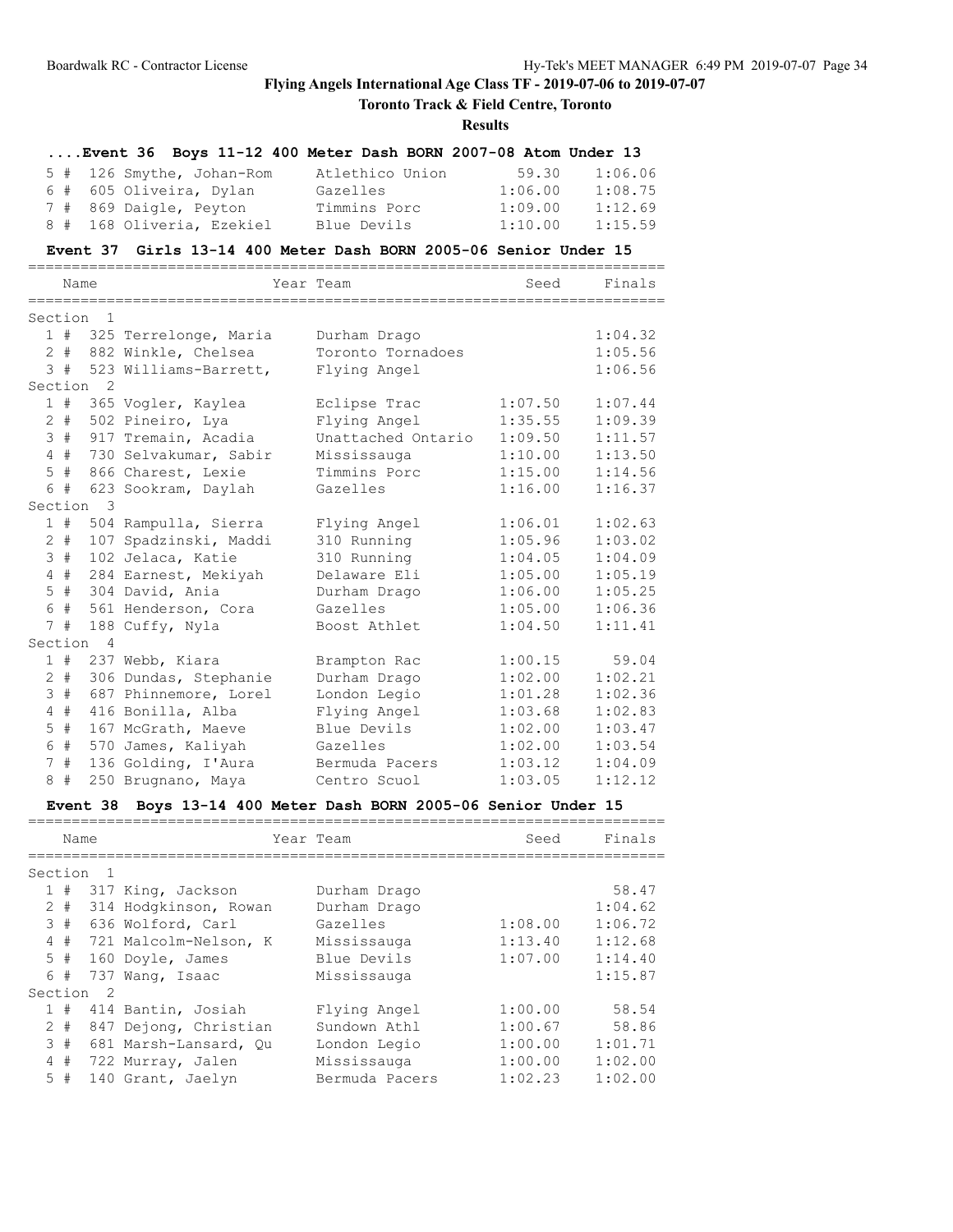**Toronto Track & Field Centre, Toronto**

**Results**

|       |           |                      |                           | Event 38 Boys 13-14 400 Meter Dash BORN 2005-06 Senior Under 15 |         |         |
|-------|-----------|----------------------|---------------------------|-----------------------------------------------------------------|---------|---------|
|       |           |                      | 6 # 301 Woolbright, Kento | Delaware Eli                                                    | 1:01.00 | 1:03.62 |
| 7#    |           | 470 Larmond, Moses   |                           | Flying Angel                                                    | 1:04.30 | 1:04.77 |
|       | Section 3 |                      |                           |                                                                 |         |         |
|       |           |                      | 1 # 638 Wonnacott, Hayden | Gazelles                                                        | 55.20   | 55.76   |
| $2 +$ |           | 114 Stone, Gavin     |                           | Athletics Niagara                                               | 54.91   | 56.07   |
|       |           | $3# 629$ Vialva, Eli |                           | Gazelles                                                        | 57.50   | 57.49   |
| 4#    |           |                      | 296 Patten, Bostwick      | Delaware Eli                                                    | 57.84   | 57.65   |
| 5#    |           | 740 Watson, Darin    |                           | Mississauga                                                     | 58.75   | 58.13   |
| 6#    |           | 267 Martin, Terrell  |                           | DC Select Tr                                                    | 59.50   | 1:01.39 |
|       |           |                      |                           |                                                                 |         |         |

### **Event 39 Girls 15 Year Olds 400 Meter Dash BORN 2004 Midget Under 16**

|                | Name    |                              |                                                            | Year Team                    | Seed           | Finals         |
|----------------|---------|------------------------------|------------------------------------------------------------|------------------------------|----------------|----------------|
|                | Section | 1                            |                                                            |                              |                |                |
|                | 1#      |                              | 803 Wadge, Kate                                            | South Simcoe                 | 1:08.00        | 1:04.25        |
| $\mathbf{2}$   | $\#$    |                              | 562 Henderson, Riley                                       | Gazelles                     | 1:08.00        | 1:04.98        |
|                | 3#      |                              | 217 Hoggar, Danielle                                       | Brampton Rac                 |                | 1:08.19        |
|                | $4$ #   |                              | 351 Holy, Claudia                                          | Eclipse Trac                 | 1:08.50        | 1:10.75        |
|                | $5$ #   |                              | 598 Molyneaux, Mikael                                      | Gazelles                     | 1:04.00        | 1:11.49        |
|                | Section | $\overline{2}$               |                                                            |                              |                |                |
|                | $1$ #   |                              | 443 Francis, Mckayla                                       | Flying Angel                 | 1:01.24        | 58.01          |
|                | $2 +$   |                              | 408 Antoine-Glen, Tri                                      | Flying Angel                 | 1:00.00        | 1:01.61        |
|                | 3#      |                              | 190 Hendrikx, Juliana                                      | Boost Athlet                 | 1:00.01        | 1:02.10        |
| 4              | #       |                              | 468 Killingbeck, Dani                                      | Flying Angel                 | 1:02.34        | 1:03.73        |
| 5              | #       |                              | 193 Layne, Naomi                                           | Boost Athlet                 | 1:01.86        | 1:04.00        |
| 6              | #       |                              | 620 Sandor, Maria                                          | Gazelles                     | 1:04.00        | 1:04.69        |
| 7              | #       |                              | 472 Lee, Arianna                                           | Flying Angel                 | 1:03.87        | 1:05.06        |
| 8              | #       |                              | 270 Scott, Kaia                                            | DC Select Tr                 | 1:02.00        | 1:05.23        |
|                |         | Event 40                     | Boys 15 Year Olds 400 Meter Dash BORN 2004 Midget Under 16 |                              |                |                |
|                |         |                              |                                                            |                              |                |                |
|                | Name    |                              |                                                            | Year Team                    | Seed           | Finals         |
|                | Section | ============<br>$\mathbf{1}$ |                                                            | ,,,,,,,,,,,,,,,,,,,,,,,,,    |                |                |
|                | 1#      |                              |                                                            |                              |                | 54.15          |
|                | $2 +$   |                              | 221 Johnson, Aiden                                         | Brampton Rac<br>Flying Angel |                | 57.16          |
|                | 3#      |                              | 517 Uy, Rhylaus<br>843 Walters, Ajani                      | St Mary's College            |                | 58.37          |
| $\overline{4}$ | #       |                              | 505 Regis, Jalen                                           | Flying Angel                 |                | 1:03.15        |
| 5              | #       |                              | 336 Laing, Barrol                                          | Mississauga                  |                | 1:03.55        |
|                | Section | $\overline{2}$               |                                                            |                              |                |                |
|                | 1#      |                              | 717 Luke, Jayden                                           | Mississauga                  | 57.00          | 54.01          |
|                | $2 +$   |                              | 442 Forrester, Jordan                                      | Flying Angel                 | 1:00.89        | 55.15          |
|                | 3#      |                              | 806 Woodland, Emmett                                       | South Simcoe                 | 57.11          | 55.25          |
| 4              | #       |                              | 269 Samuel, Andre                                          | DC Select Tr                 | 57.00          | 1:00.04        |
| 5              | #       |                              | 285 Earnest, Micah                                         | Delaware Eli                 | 1:01.00        | 1:00.87        |
|                | Section | 3                            |                                                            |                              |                |                |
|                | 1#      |                              | 283 Carter, Demitri                                        | Delaware Eli                 | 50.84          | 52.41          |
|                | $2 +$   |                              | 293 Mickle, Daymien                                        | Delaware Eli                 | 52.22          | 53.32          |
| 3              | #<br>4# |                              | 601 Nioras, Ahri<br>133 Dickinson, John                    | Gazelles<br>Bermuda Pacers   | 53.90<br>54.23 | 54.50<br>54.64 |

 5 # 683 McLean, Riley London Legio 55.27 56.35 6 # 839 Montague, Devaugh St Mary's College 54.21 57.44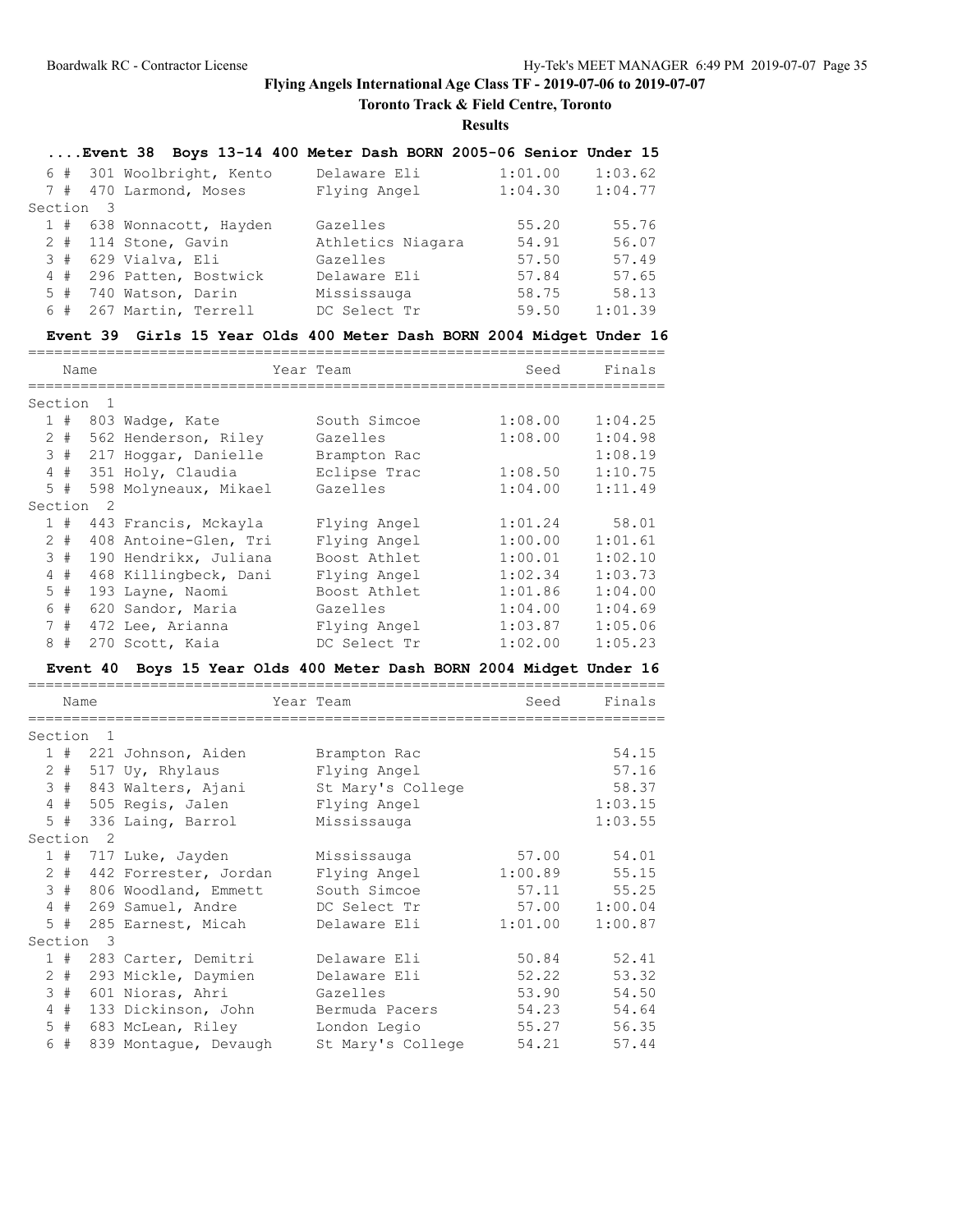# **Toronto Track & Field Centre, Toronto**

**Results**

### **Event 41 Girls 16-17 400 Meter Dash BORN 2002-03 Youth Under 18**

|         | Name  |     |                       | Year Team    | Seed    | Finals  |  |  |  |
|---------|-------|-----|-----------------------|--------------|---------|---------|--|--|--|
|         |       |     |                       |              |         |         |  |  |  |
| Section |       |     |                       |              |         |         |  |  |  |
|         | 1#    |     | 519 Watchorn, Lara    | Flying Angel | 1:03.31 | 1:00.89 |  |  |  |
| 2       | #     |     | 808 Brooks, Nayla     | Speed Academ | 1:04.20 | 1:06.38 |  |  |  |
|         | 3#    |     | 192 Johnson, Katie    | Boost Athlet | 1:05.00 | 1:07.12 |  |  |  |
| 4       | #     |     | 294 Miller, Tatiana   | Delaware Eli | 1:05.00 | 1:08.82 |  |  |  |
|         | $5$ # |     | 445 Gammage, Hiimaya  | Flying Angel |         | 1:11.41 |  |  |  |
| 6       | #     |     | 268 Matthews, Ayanna  | DC Select Tr | 1:09.00 | 1:12.65 |  |  |  |
| Section |       | - 2 |                       |              |         |         |  |  |  |
|         | 1#    |     | 568 James, Jenna      | Gazelles     | 56.10   | 57.54   |  |  |  |
| 2       | #     |     | 675 Ivanov, Alena     | London Legio | 57.41   | 57.83   |  |  |  |
| 3       | #     |     | 196 McKenzie, Nicole  | Boost Athlet | 55.99   | 59.03   |  |  |  |
| 4       | #     |     | 552 Erotocritou, Andr | Gazelles     | 57.90   | 59.21   |  |  |  |
| 5       | #     |     | 278 Bess, Kayla       | Delaware Eli | 59.59   | 1:01.34 |  |  |  |
| 6       | #     |     | 604 Olesinski, Emily  | Gazelles     | 59.20   | 1:02.06 |  |  |  |
| 7       | #     |     | 822 Somerville, Khali | Speed Academ | 1:02.10 | 1:02.60 |  |  |  |
| 8       | #     |     | 530 Adderley Julien,  | Gazelles     | 59.20   | 1:03.21 |  |  |  |

#### **Event 42 Boys 16-17 400 Meter Dash BORN 2002-03 Youth Under 18**

=========================================================================

|             | Name                 |                           | Year Team         | Seed     | Finals |
|-------------|----------------------|---------------------------|-------------------|----------|--------|
| Section     | $\overline{1}$       |                           |                   |          |        |
|             |                      | 1 # 210 Daley, Norico     | Brampton Rac      | 51:50.00 | 51.71  |
| $2 +$       |                      | 515 Trieu, Nickolas       | Flying Angel      | 54.96    | 51.81  |
| 3#          |                      | 486 Myers, Giovanni       | Flying Angel      | 57.51    | 55.33  |
| 4#          |                      | 796 Nicolle, Carter       | South Simcoe      | 1:00.00  | 57.02  |
|             |                      | 5 # 257 Mondonedo, Karl   | Centro Scuol      | 59.35    | 59.97  |
|             | Section <sub>2</sub> |                           |                   |          |        |
|             |                      | 1 # 511 Small, Almond     | Flying Angel      | 53.50    | 52.63  |
|             |                      | 2 # 1006 Derlis, Taylor   | South Simcoe      | 53.15    | 53.22  |
|             |                      | 3 # 291 Lynn, Demetrius   | Delaware Eli      |          | 54.16  |
| $4$ #       |                      | 832 Bell, Syron           | St Mary's College | 54.21    | 55.42  |
|             | 5#                   | 833 Burke, Jamall         | St Mary's College | 53.43    | 55.62  |
|             |                      | 6 # 175 Trifonidis, Trifo | Blue Devils       | 54.61    | 56.09  |
|             | Section 3            |                           |                   |          |        |
|             |                      | 1 # 862 Teal, Carter      | Thorold Elit      | 49.01    | 49.56  |
| $2 +$       |                      | 125 Reeves, Brandon S     | Atlethico Union   | 49.94    | 49.60  |
| 3#          |                      | 767 Williams, Shem        | Rising Stars      | 52.20    | 50.85  |
| $4$ #       |                      | 706 Hurst Jr, David       | Mississauga       | 51.30    | 50.93  |
| $5$ #       |                      | 436 Duckman, Joshua       | Flying Angel      | 50.06    | 51.57  |
| 6           | #                    | 122 Daley, Mark-Antho     | Atlethico Union   | 48.30    | 51.81  |
| $7^{\circ}$ | #                    | 187 Amoroso, Jaden        | Boost Athlet      | 51.00    | 52.47  |
| 8#          |                      | 628 Verboon, Dylan        | Gazelles          | 51.90    | 55.42  |

### **Event 43 Girls 18 Year Olds 400 Meter Dash BORN 2001 Open Showcase**

|           | Name |  |                           | Year Team    | Seed     | Finals  |  |  |  |  |
|-----------|------|--|---------------------------|--------------|----------|---------|--|--|--|--|
|           |      |  |                           |              |          |         |  |  |  |  |
| Section 1 |      |  |                           |              |          |         |  |  |  |  |
|           |      |  | 1 # 815 Lewis, Jazmyn     | Speed Academ | 56.00    | 56.99   |  |  |  |  |
|           |      |  | 2 # 825 Watson, Camille   | Speed Academ | 55.86    | 59.66   |  |  |  |  |
|           |      |  | 3 # 645 Broomfield, Aliya | I Be Fast Tr | 58:00.00 | 1:00.82 |  |  |  |  |
|           |      |  | 4 # 805 Wilson, Cora      | South Simcoe | 1:08.00  | 1:08.03 |  |  |  |  |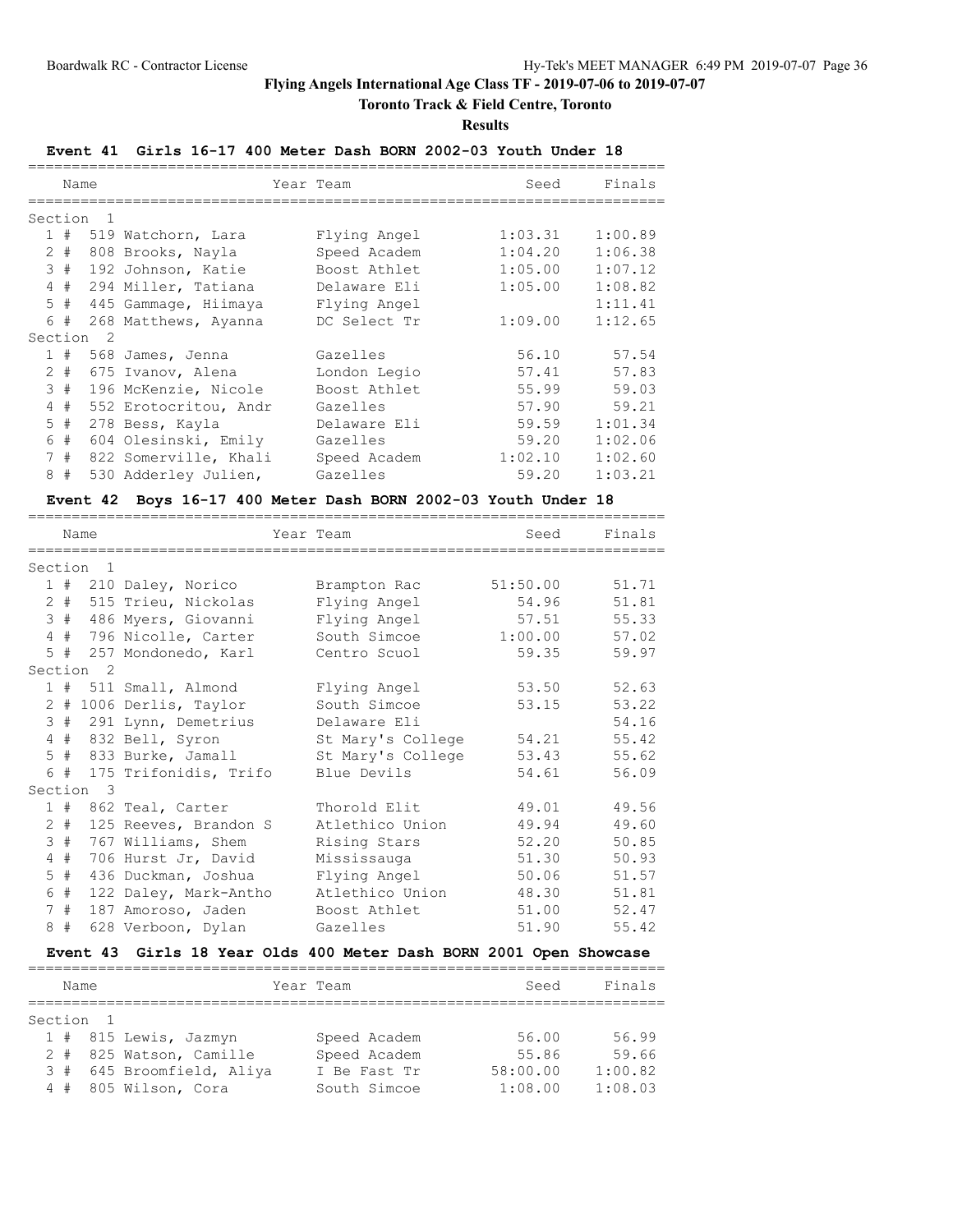# **Toronto Track & Field Centre, Toronto**

**Results**

# **Event 44 Boys 18 Year Olds 400 Meter Dash BORN 2001 Open Showcase**

|                | Name  |                         |                        | Year Team          | Seed  | Finals  |
|----------------|-------|-------------------------|------------------------|--------------------|-------|---------|
|                |       |                         |                        |                    |       |         |
|                | 1#    |                         | 249 Ellis, Micaiah     | Central Toro       |       | 52.10   |
|                | $2 +$ |                         | 835 Cunningham, Demou  | St Mary's College  | 51.34 | 52.21   |
|                | 3#    |                         | 297 Pitts, Terrell     | Delaware Eli       | 56.70 | 1:00.83 |
| Section        |       | $\overline{2}$          |                        |                    |       |         |
|                |       |                         | 1 # 967 Russell, Levar | York Univers       | 49.50 | 49.05   |
|                | $2 +$ |                         | 754 Callender, Ondre   | Rising Stars       | 50.78 | 50.63   |
|                | 3#    |                         | 527 Zenebe, Yonathan   | Flying Angel       | 49.90 | 51.47   |
|                | 4#    |                         | 962 Zigic, Jovan       | Westchester        | 50.40 | 51.86   |
|                | 5#    |                         | 818 Mahabir, Ryan      | Speed Academ       | 50.95 | 52.09   |
| 6              | #     |                         | 277 Allen, Krystjan    | Delaware Eli       | 50.89 | 52.42   |
|                | 7#    |                         | 355 Maloney, Kyron     | Eclipse Trac       | 51.00 | 54.70   |
| Section        |       | $\overline{\mathbf{3}}$ |                        |                    |       |         |
|                | 1#    |                         | 810 Cunningham, Joshu  | Speed Academ       | 46.00 | 47.11   |
|                | $2 +$ |                         | 807 Banfield, Myles    | Speed Academ       | 46.56 | 47.33   |
| 3              | #     |                         | 828 Hamilton, Josh     | Speed River        | 48.00 | 48.45   |
| $\overline{4}$ | #     |                         | 766 Wickham, Dalano    | Rising Stars       | 47.73 | 48.72   |
|                | $5$ # |                         | 910 Palmer, Isaiah     | Unattached Ontario | 48.28 | 49.06   |
|                | 6 #   |                         | 516 Ugoh, Oluchi       | Flying Angel       | 49.01 | 50.81   |

# **Event 45 Girls 1-8 800 Meter Run BORN 2011-12 Mite Under 9**

| Name      |    |  |                           | Year Team      | Seed    | Finals  |  |  |  |  |  |
|-----------|----|--|---------------------------|----------------|---------|---------|--|--|--|--|--|
|           |    |  |                           |                |         |         |  |  |  |  |  |
| Section 1 |    |  |                           |                |         |         |  |  |  |  |  |
|           |    |  | 1 # 271 Scott, Kiersten   | DC Select Tr   | 3:00.00 | 3:00.35 |  |  |  |  |  |
|           |    |  | 2 # 152 Robinson, Riana   | Bermuda Pacers | 3:10.45 | 3:08.44 |  |  |  |  |  |
|           |    |  | 3 # 952 Sureshwaran, News | United Tamil   |         | 3:17.38 |  |  |  |  |  |
|           |    |  | 4 # 637 Wolford, Malaika  | Gazelles       | 3:15.00 | 3:36.95 |  |  |  |  |  |
|           | 5# |  | 685 Norman, Kate          | London Legio   |         | 3:41.85 |  |  |  |  |  |

### **Event 46 Boys 1-8 800 Meter Run BORN 2011-12 Mite Under 9**

| Name |  |  |                                                                             |  | Year Team                                          | Seed               | Finals                        |  |  |  |  |  |  |
|------|--|--|-----------------------------------------------------------------------------|--|----------------------------------------------------|--------------------|-------------------------------|--|--|--|--|--|--|
|      |  |  | 1 # 150 Robinson, Legend<br>2 # 161 Gustafsson, Leif<br>$3$ # 112 Zito, Joe |  | Bermuda Pacers<br>Blue Devils<br>Airblastoff Lions | 3:10.21<br>3:36.75 | 3:03.21<br>3:24.15<br>3:39.52 |  |  |  |  |  |  |

### **Event 47 Girls 9-10 800 Meter Run BORN 2009-10 Tyke Under 11**

|     | Name  |  |                    |  | Year Team      | Seed    | Finals  |
|-----|-------|--|--------------------|--|----------------|---------|---------|
|     | 1#    |  | 865 Charest, Kiana |  | Timmins Porc   | 2:55.00 | 2:42.32 |
|     | $2 +$ |  | 611 Pratt, Kara    |  | Gazelles       | 2:50.00 | 2:45.37 |
|     | 3#    |  | 374 Codell, Kaylin |  | Etobicoke Tr   | 2:42.62 | 2:45.46 |
| 4   | #     |  | 315 Hollins, Lila  |  | Durham Drago   | 2:45.00 | 2:48.35 |
|     | 5#    |  | 376 Ellinas, Abby  |  | Etobicoke Tr   | 2:53.08 | 2:54.80 |
|     | 6#    |  | 148 Munya, Amaris  |  | Bermuda Pacers | 2:45.23 | 2:57.33 |
|     | 7#    |  | 144 Jones, Azari   |  | Bermuda Pacers | 2:50.12 | 2:58.03 |
|     | 8#    |  | 662 Kulker, Khloe  |  | Kitchener Wa   |         | 3:01.19 |
|     | 9#    |  | 286 Earnest, Monea |  | Delaware Eli   | 3:03.00 | 3:04.61 |
| 10# |       |  | 367 Agres, Maeve   |  | Etobicoke Tr   |         | 3:09.83 |
|     | #     |  | 873 Picard, Sydney |  | Timmins Porc   | 3:15.00 | 3:14.13 |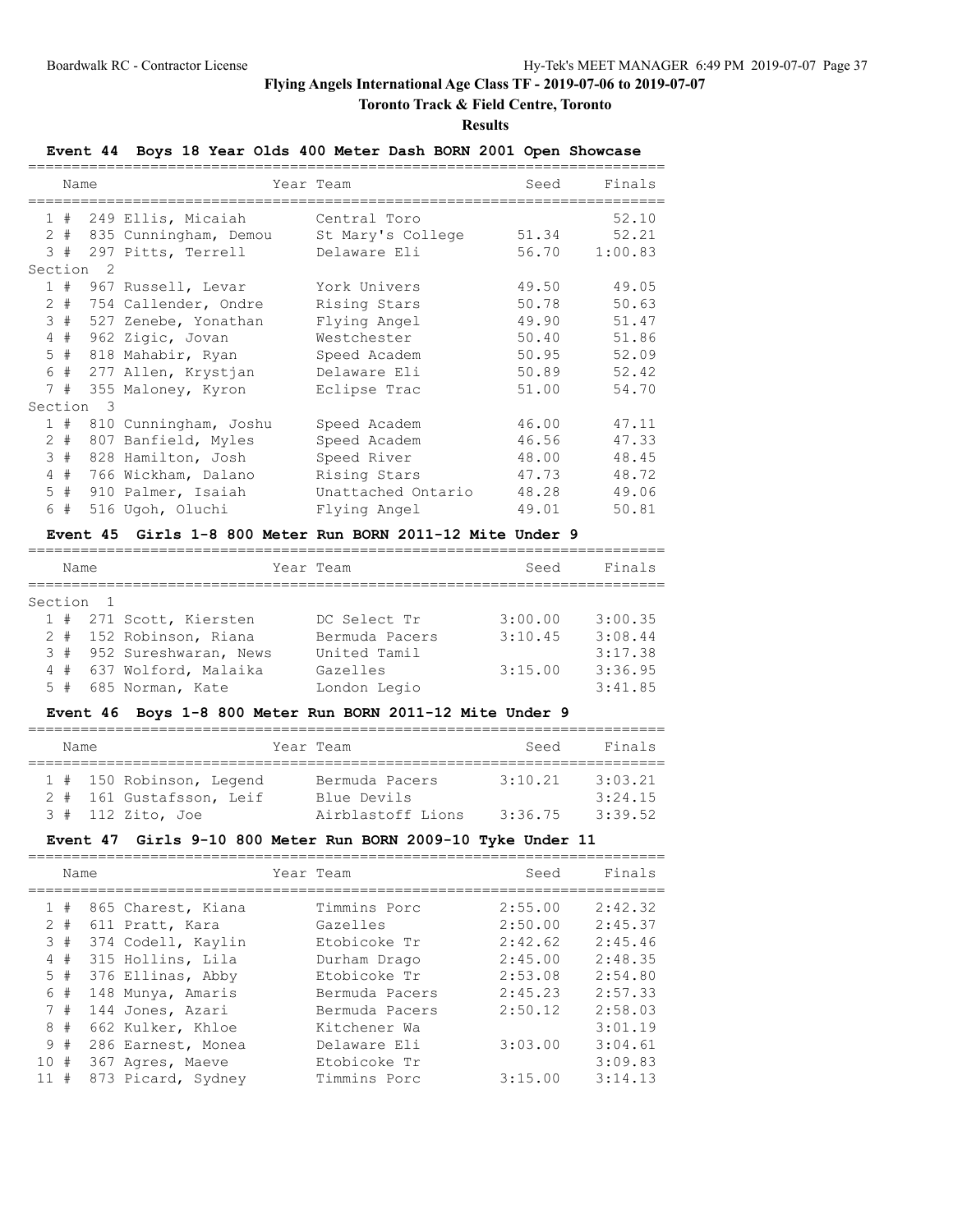# **Toronto Track & Field Centre, Toronto**

### **Results**

# **....Event 47 Girls 9-10 800 Meter Run BORN 2009-10 Tyke Under 11**

12 # 868 Daigle, Brooklyn Timmins Porc 3:20.00 3:17.17

# **Event 48 Boys 9-10 800 Meter Run BORN 2009-10 Tyke Under 11**

|   | Name  |  |                       | Year Team      | Seed    | Finals  |  |  |  |  |  |
|---|-------|--|-----------------------|----------------|---------|---------|--|--|--|--|--|
|   | #     |  | 635 Wolford, Brand    | Gazelles       | 2:35.00 | 2:39.55 |  |  |  |  |  |
|   | $2 +$ |  | 863 Baker, Gavin      | Timmins Porc   | 2:49.00 | 2:45.54 |  |  |  |  |  |
|   | 3#    |  | 375 Codell, Vance     | Etobicoke Tr   | 2:48.26 | 2:48.74 |  |  |  |  |  |
|   | 4#    |  | 473 Liu, Jaden        | Flying Angel   |         | 2:49.88 |  |  |  |  |  |
|   | 5#    |  | 137 Goodchild, Tobiah | Bermuda Pacers | 2:57.23 | 2:52.12 |  |  |  |  |  |
| 6 | #     |  | 778 Suresh, Avinesh   | Shahph Puma SC |         | 2:54.21 |  |  |  |  |  |
|   | 7#    |  | 169 Salo, Hunter      | Blue Devils    | 3:00.00 | 2:58.12 |  |  |  |  |  |
| 8 | #     |  | 573 Johns, Gavin      | Gazelles       | 2:45.00 | 3:02.12 |  |  |  |  |  |
| 9 | #     |  | 480 Marlor, Lucas     | Flying Angel   |         | 3:23.51 |  |  |  |  |  |

### **Event 49 Girls 11-12 800 Meter Run BORN 2007-08 Atom Under 13**

|                      | Name  |                       | Year Team      | Seed    | Finals  |
|----------------------|-------|-----------------------|----------------|---------|---------|
|                      | 1#    | 874 Therrien, Siena   | Timmins Porc   | 2:47.00 | 2:44.29 |
|                      | 1#    | 800 Pereira, Hannah   | South Simcoe   |         | 3:17.98 |
|                      | $2 +$ | 673 Haygarth, Kaitlyn | London Legio   | 2:48.00 | 2:51.67 |
|                      | 3#    | 367 Agres, Maeve      | Etobicoke Tr   |         | 2:52.48 |
|                      | 4#    | 876 Smuk, Raedyn      | Toronto Olym   | 2:55.00 | 2:56.87 |
|                      | $5$ # | 791 Khosla-Vucko, Zar | South Simcoe   |         | 3:01.07 |
|                      | 6 #   | 537 Baldwin, Brooke   | Gazelles       | 2:50.00 | 3:01.97 |
|                      | 7#    | 857 Orr, Cassie       | Thorold Elit   | 2:55.00 | 3:03.05 |
|                      | 8#    | 686 Norman, Kyla      | London Legio   | 2:47.00 | 3:05.65 |
|                      | 9#    | 867 Daquerre, Jillian | Timmins Porc   | 3:15.00 | 3:07.91 |
| 10#                  |       | 799 Pereira, Emma     | South Simcoe   |         | 3:08.66 |
| Section <sub>2</sub> |       |                       |                |         |         |
|                      | 3#    | 664 Reed, Elise       | Kitchener Wa   | 2:26.93 | 2:26.13 |
|                      | 3#    | 610 Pratt, Kaley      | Gazelles       | 2:27.00 | 2:32.99 |
|                      | 4#    | 565 Higgs, Jenna      | Gazelles       | 2:22.00 | 2:29.57 |
|                      | 4#    | 181 Mills, Alexandra  | Boardwalk RC   | 2:38.00 | 2:36.03 |
|                      | $5$ # | 132 Dickinson, Ellise | Bermuda Pacers | 2:32.23 | 2:37.23 |
|                      | 6 #   | 872 Picard, Julia     | Timmins Porc   | 2:40.00 | 2:37.26 |
|                      | 7#    | 678 Jaquith, Sarah    | London Legio   | 2:33.00 | 2:37.83 |
| 8                    | #     | 139 Grant, Jaeda      | Bermuda Pacers | 2:32.45 | 2:41.99 |
|                      | 9#    | 363 Twyne, Mckinnley  | Eclipse Trac   | 2:44.00 | 3:02.09 |

# **Event 50 Boys 11-12 800 Meter Run BORN 2007-08 Atom Under 13**

| Name    |       |     |                     |  | Year Team    | Seed    | Finals  |
|---------|-------|-----|---------------------|--|--------------|---------|---------|
| Section |       |     |                     |  |              |         |         |
|         | 1#    |     | 384 Ottey, Ben      |  | Etobicoke Tr | 2:32.03 | 2:27.00 |
|         | $2 +$ |     | 383 McLarnon, Lucas |  | Etobicoke Tr | 2:30.30 | 2:29.82 |
|         | 3#    |     | 786 Ing, Alexander  |  | South Simcoe | 2:28.00 | 2:31.08 |
|         | 4#    |     | 177 Adams, Aengus   |  | Boardwalk RC | 2:30.21 | 2:33.55 |
|         | 5#    |     | 869 Daigle, Peyton  |  | Timmins Porc | 2:35.00 | 2:34.13 |
|         | 6#    |     | 180 Machado, Ty     |  | Boardwalk RC | 2:35.00 | 2:38.25 |
|         | 7#    |     | 183 Scharf, William |  | Boardwalk RC | 2:37.04 | 2:39.23 |
| 8       | #     | 779 | Champ, Kenny        |  | South Simcoe | 2:33.00 | 2:39.64 |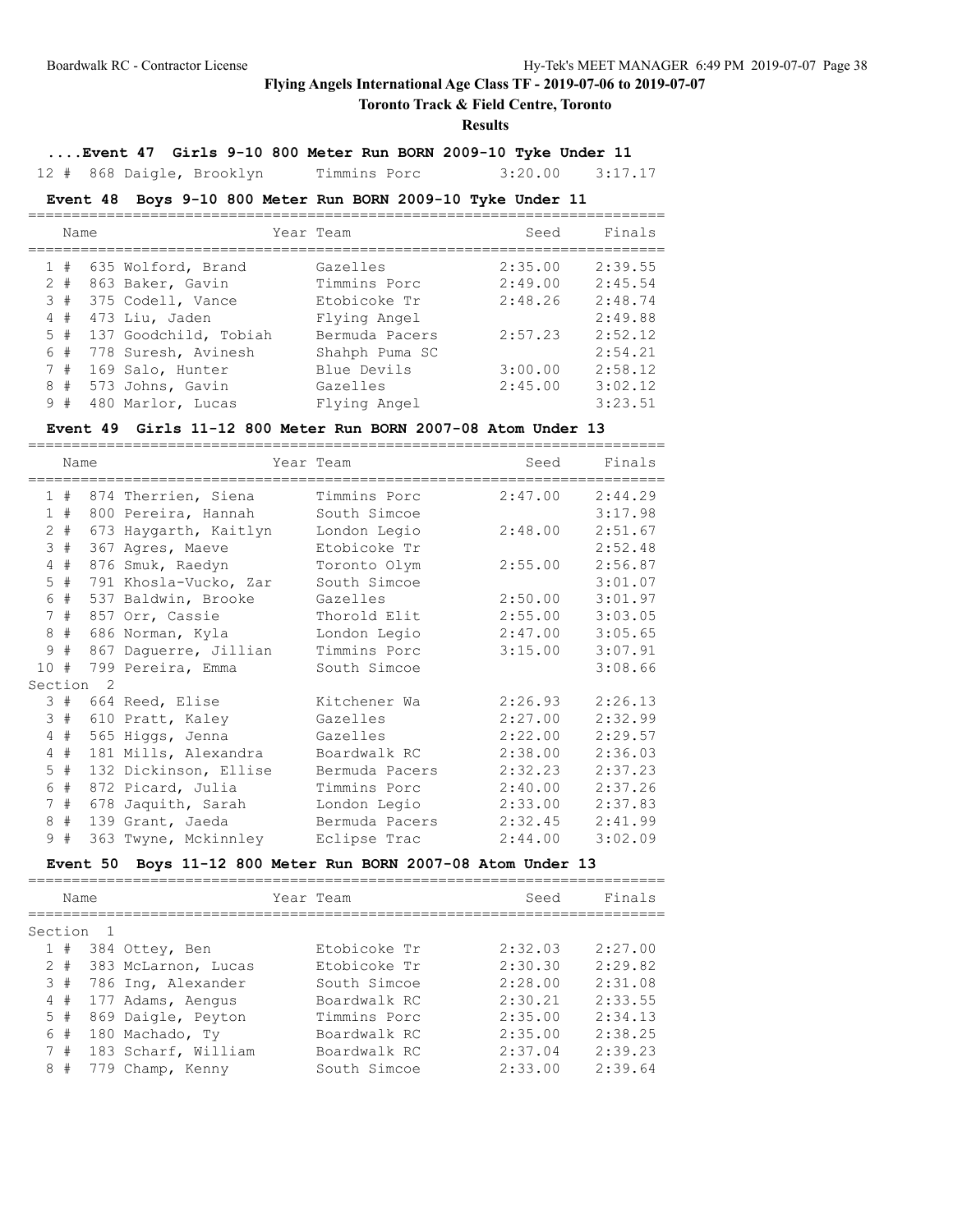# **Toronto Track & Field Centre, Toronto**

#### **Results**

# **....Event 50 Boys 11-12 800 Meter Run BORN 2007-08 Atom Under 13**

| 9 # 135 Donawa, Jace       | Bermuda Pacers  | 2:30.23 | 2:40.49 |
|----------------------------|-----------------|---------|---------|
| 10 # 870 Estabrooks, Braed | Timmins Porc    | 2:42.00 | 2:41.42 |
| $11$ # 186 Yates, James    | Boardwalk RC    | 2:36.64 | 2:43.47 |
| 12 # 126 Smythe, Johan-Rom | Atlethico Union |         | 2:53.41 |
| 13 # 520 Wiersma, Percy    | Flying Angel    | 3:02.15 | 3:14.74 |

### **Event 51 Girls 13-14 800 Meter Run BORN 2005-06 Senior Under 15**

|   | Name  |                       | Year Team    | Seed    | Finals  |
|---|-------|-----------------------|--------------|---------|---------|
|   | 1#    | 792 Koopmans, Grace   | South Simcoe | 2:27.00 | 2:26.85 |
|   | $2 +$ | 184 Sparkes, Ava      | Boardwalk RC | 2:35.82 | 2:37.86 |
|   | 3#    | 771 Dodd, Payton      | Saugeen Trac | 2:30.00 | 2:40.23 |
|   | 4#    | 802 Vanderschee, Sall | South Simcoe | 2:39.00 | 2:43.66 |
|   | 5#    | 794 McArthur, Sydney  | South Simcoe | 2:43.00 | 2:43.89 |
|   | 6#    | 265 Kyle, Asija       | DC Select Tr |         | 2:44.60 |
|   | 7#    | 284 Earnest, Mekiyah  | Delaware Eli | 2:45.00 | 2:47.03 |
| 8 | #     | 866 Charest, Lexie    | Timmins Porc | 3:00.00 | 3:00.64 |
|   | 9#    | 661 Kulker, Kaylee    | Kitchener Wa |         | 3:04.02 |

#### **Event 52 Boys 13-14 800 Meter Run BORN 2005-06 Senior Under 15**

|                      | Name |     |                       | Year Team         | Seed    | Finals  |  |  |  |  |  |
|----------------------|------|-----|-----------------------|-------------------|---------|---------|--|--|--|--|--|
| $\mathbf{1}$         | #    |     | 143 James, J'Auza     | Bermuda Pacers    | 2:25.54 | 2:16.11 |  |  |  |  |  |
| 2                    | #    |     | 392 Adebajo, Tolu     | Flying Angel      | 2:31.48 | 2:19.98 |  |  |  |  |  |
| 3                    | #    |     | 182 Mills, Charlie    | Boardwalk RC      | 2:25.00 | 2:24.14 |  |  |  |  |  |
| $\overline{4}$       | #    |     | 140 Grant, Jaelyn     | Bermuda Pacers    | 2:27.23 | 2:27.44 |  |  |  |  |  |
| 5                    | #    |     | 965 Cerqua, Antonio   | York Region       | 2:28.00 | 2:28.88 |  |  |  |  |  |
| 6                    | #    |     | 296 Patten, Bostwick  | Delaware Eli      | 2:30.00 | 2:31.57 |  |  |  |  |  |
| $7^{\circ}$          | #    |     | 301 Woolbright, Kento | Delaware Eli      | 2:25.00 | 2:32.02 |  |  |  |  |  |
| 8                    | #    | 729 | Samuels, Kynu         | Mississauga       | 2:35.00 | 2:32.90 |  |  |  |  |  |
| 9                    | #    | 788 | Ippolito, Lucas       | South Simcoe      | 2:52.47 | 2:33.86 |  |  |  |  |  |
| 10                   | #    | 737 | Wang, Isaac           | Mississauga       |         | 2:38.42 |  |  |  |  |  |
| $11$ #               |      |     | 160 Doyle, James      | Blue Devils       | 2:55.00 | 2:45.85 |  |  |  |  |  |
| Section <sub>2</sub> |      |     |                       |                   |         |         |  |  |  |  |  |
| $\mathbf{1}$         | #    |     | 114 Stone, Gavin      | Athletics Niagara | 2:07.90 | 2:09.63 |  |  |  |  |  |
| 2                    | #    |     | 627 Unger, Erik       | Gazelles          | 2:14.00 | 2:11.31 |  |  |  |  |  |
| 3                    | #    |     | 966 Scott, Brandon    | York Region       | 2:10.00 | 2:13.82 |  |  |  |  |  |
| 4                    | #    |     | 681 Marsh-Lansard, Qu | London Legio      | 2:17.73 | 2:16.94 |  |  |  |  |  |
| 5                    | #    |     | 373 Clarke, Devon     | Etobicoke Tr      | 2:15.00 | 2:21.16 |  |  |  |  |  |
| 6                    | $\#$ |     | 179 Machado, Illix    | Boardwalk RC      | 2:22.09 | 2:26.29 |  |  |  |  |  |
| $7\phantom{.0}$      | #    |     | 378 Galloway, Cameron | Etobicoke Tr      | 2:23.45 | 2:27.47 |  |  |  |  |  |
| 8                    | #    |     | 377 Ellinas, Lucas    | Etobicoke Tr      | 2:23.35 | 2:31.68 |  |  |  |  |  |
| 9                    | #    |     | 841 Taylor, Kevoy     | St Mary's College | 2:14.33 | 2:32.80 |  |  |  |  |  |

# **Event 53 Girls 15 Year Olds 800 Meter Run BORN 2004 Midget Under 16**

| Name      |                           | Year Team    | Seed    | Finals  |  |  |  |  |
|-----------|---------------------------|--------------|---------|---------|--|--|--|--|
|           |                           |              |         |         |  |  |  |  |
| Section 1 |                           |              |         |         |  |  |  |  |
|           | 1 # 877 Smuk, Rianna      | Toronto Olym | 2:22.00 | 2:21.30 |  |  |  |  |
|           | 2 # 620 Sandor, Maria     | Gazelles     | 2:22.00 | 2:21.94 |  |  |  |  |
|           | 3 # 562 Henderson, Riley  | Gazelles     | 2:25.00 | 2:27.07 |  |  |  |  |
|           | 4 # 190 Hendrikx, Juliana | Boost Athlet | 2:25.76 | 2:31.07 |  |  |  |  |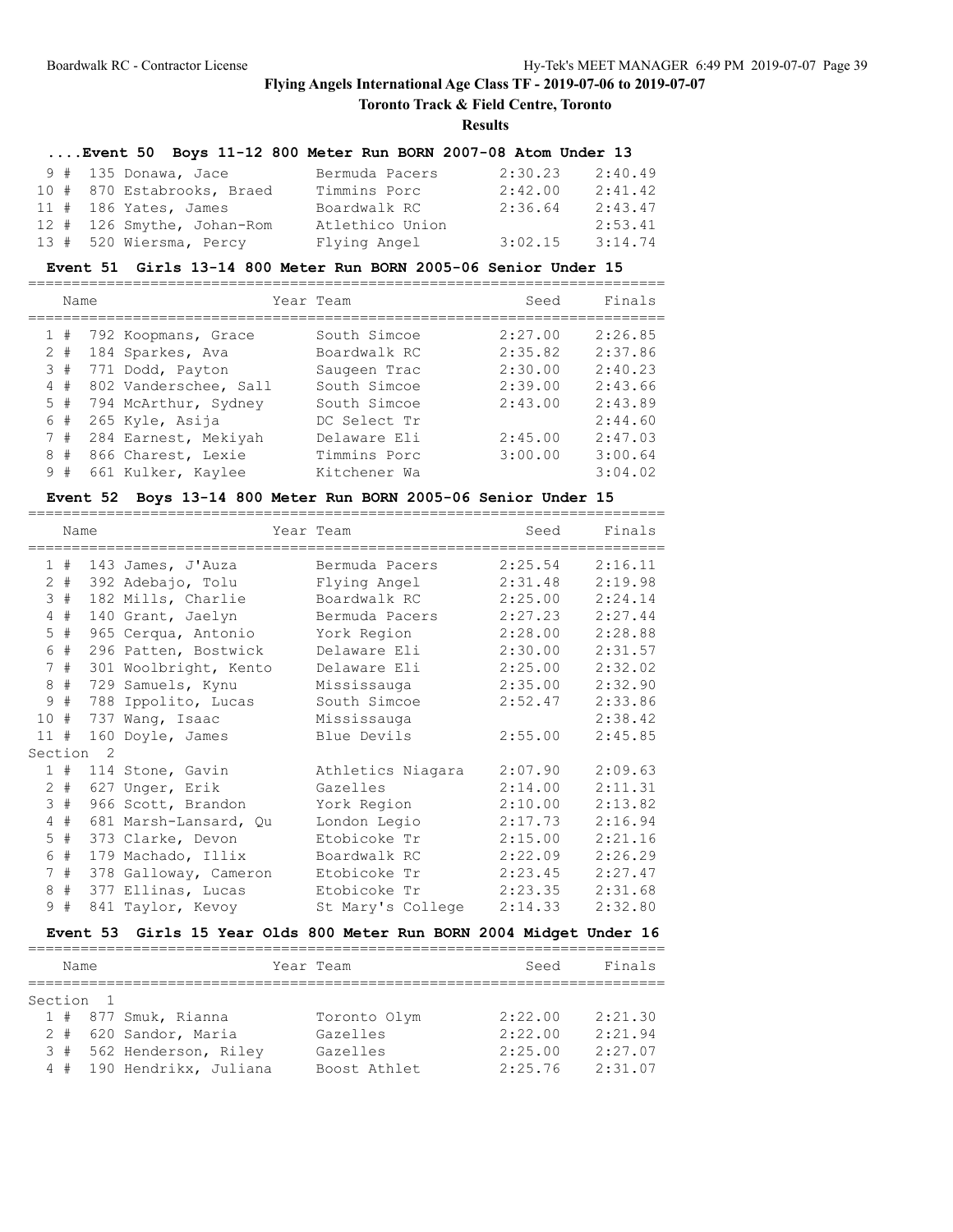# **Toronto Track & Field Centre, Toronto**

### **Results**

|  |  |                    |  |  |              |  | Event 53 Girls 15 Year Olds 800 Meter Run BORN 2004 Midget Under 16 |  |
|--|--|--------------------|--|--|--------------|--|---------------------------------------------------------------------|--|
|  |  | 5 # 803 Wadge Kate |  |  | South Simcoe |  | 2.35 00 2.34 18                                                     |  |

| J # 000 Wadde, Nate       | PONCH PINCOS |                 | 4:33.UU 4:34.IO |
|---------------------------|--------------|-----------------|-----------------|
| 6 #  270 Scott, Kaia      | DC Select Tr | 2:32.00 2:37.70 |                 |
| 7 # 598 Molyneaux, Mikael | Gazelles     | 2:36.00         | 2:44.92         |

#### **Event 54 Boys 15 Year Olds 800 Meter Run BORN 2004 Midget Under 16**

| Name |                           | Year Team         | Seed    | Finals  |
|------|---------------------------|-------------------|---------|---------|
|      |                           |                   |         |         |
|      | 1 # 442 Forrester, Jordan | Flying Angel      | 2:19.05 | 2:15.00 |
|      | 2 # 285 Earnest, Micah    | Delaware Eli      | 2:13.00 | 2:18.73 |
|      | 3 # 843 Walters, Ajani    | St Mary's College |         | 2:22.74 |
|      | 4 # 839 Montaque, Devaugh | St Mary's College | 2:12.06 | 2:24.45 |

### **Event 55 Girls 16-17 800 Meter Run BORN 2002-03 Youth Under 18**

| Name |                        | Year Team    | Seed    | Finals  |
|------|------------------------|--------------|---------|---------|
|      |                        |              |         |         |
|      | 1 # 672 Gilhuly, Emily | London Legio | 2:19.00 | 2:26.71 |
|      | 2 # 116 Kuszaj, Laura  | Athletiques  | 2:29.00 | 2:34.29 |
|      | 3 # 795 Needs, Macy    | South Simcoe | 2:35.00 | 2:35.32 |

### **Event 56 Boys 16-17 800 Meter Run BORN 2002-03 Youth Under 18**

|  | Name |                           | Year Team         | Seed    | Finals  |
|--|------|---------------------------|-------------------|---------|---------|
|  |      | 1 # 515 Trieu, Nickolas   | Flying Angel      |         | 2:01.41 |
|  |      | 2 # 1006 Derlis, Taylor   | South Simcoe      | 2:02.50 | 2:01.90 |
|  |      | 3 # 125 Reeves, Brandon S | Atlethico Union   | 2:00.00 | 2:03.02 |
|  |      | 4 # 812 Gifford, Nicholas | Speed Academ      | 2:00.00 | 2:04.34 |
|  |      | $5$ # 833 Burke, Jamall   | St Mary's College | 2:12.36 | 2:12.50 |
|  |      | $6$ # $618$ Sahai, Rishab | Gazelles          | 2:08.00 | 2:15.98 |

# **Event 57 Girls 18+ 800 Meter Run BORN 2001+ Open Showcase**

| Name |                        | Year Team    | Seed    | Finals  |
|------|------------------------|--------------|---------|---------|
|      |                        |              |         |         |
|      | $1$ # 703 Guga, Sandra | Mississauga  | 2:25.00 | 2:23.45 |
|      | 2 # 805 Wilson, Cora   | South Simcoe | 2:35.00 | 2:35.52 |
|      | 3 # 736 Wang, Austine  | Mississauga  | 2:45.00 | 2:44.12 |
|      | 4 # 750 Allen, Desiree | Newmarket Hu | 2:30.90 | 2:49.88 |

### **Event 58 Boys 18+ 800 Meter Run BORN 2001+ Open Showcase**

| Name                                                                                                                                                | Year Team                                                                                        | Seed                                                | Finals                                                         |
|-----------------------------------------------------------------------------------------------------------------------------------------------------|--------------------------------------------------------------------------------------------------|-----------------------------------------------------|----------------------------------------------------------------|
| $1$ # 797 Ohrling, Erik<br>2 # 962 Zigic, Jovan<br>3 # 781 Cumming, Sam<br>4 # 337 Hardy, Nickoi<br>5 # 300 Ward, Tahi<br>6 # 835 Cunningham, Demou | South Simcoe<br>Westchester<br>South Simcoe<br>Flying Angel<br>Delaware Eli<br>St Mary's College | 1:55.48<br>1:53.55<br>1:52.11<br>2:13.00<br>2:11.00 | 1:56.46<br>1:57.13<br>1:57.62<br>2:03.94<br>2:09.86<br>2:13.40 |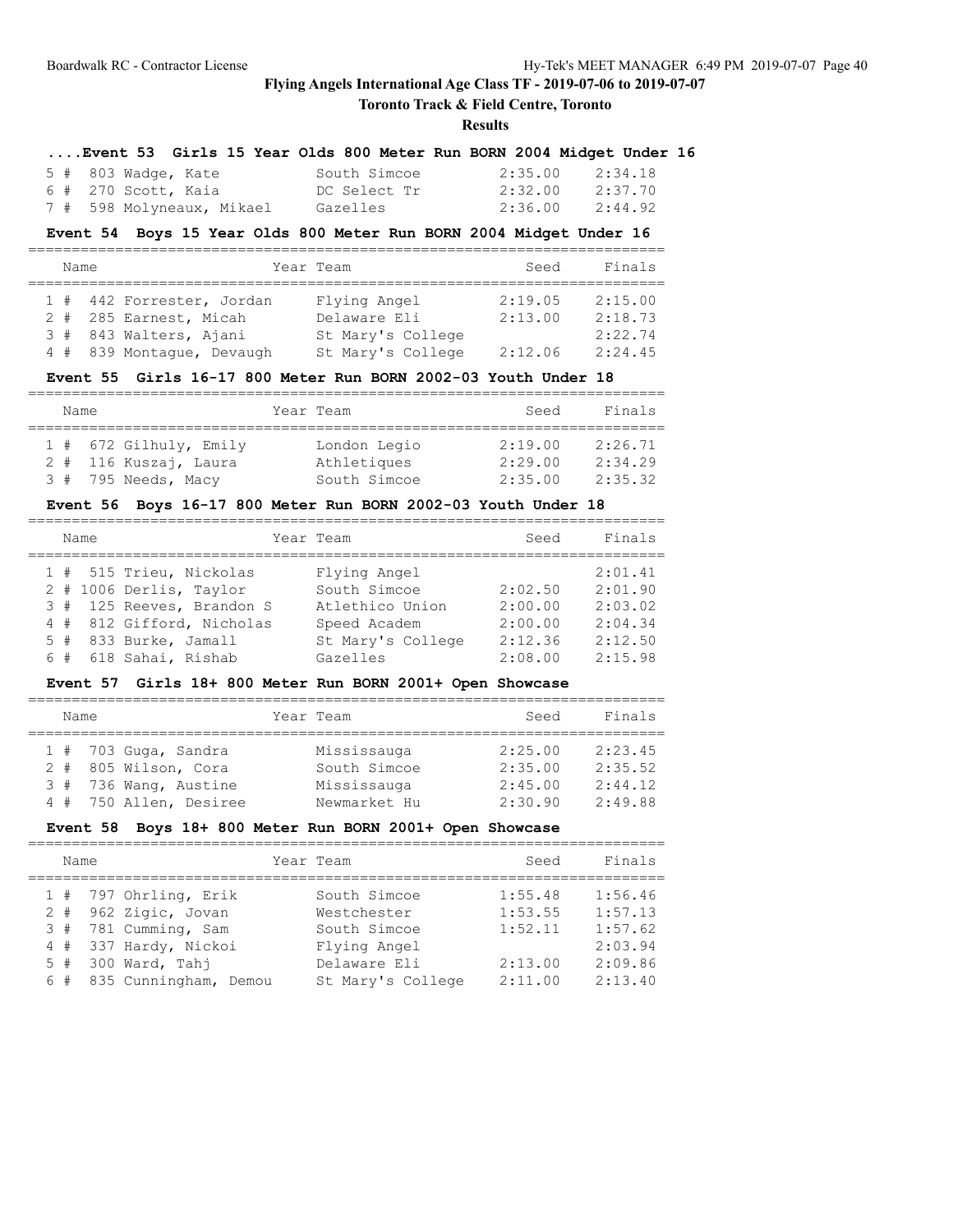# **Toronto Track & Field Centre, Toronto**

**Results**

### **Event 59 Girls 9-10 1200 Meter Run BORN 2009-10 Tyke Under 11**

|     | Name              |                                                            | Year Team                                | Seed                          | Finals                        |
|-----|-------------------|------------------------------------------------------------|------------------------------------------|-------------------------------|-------------------------------|
|     | 1#<br>$2 +$<br>3# | 611 Pratt, Kara<br>315 Hollins, Lila<br>865 Charest, Kiana | Gazelles<br>Durham Drago<br>Timmins Porc | 4:21.00<br>4:24.00<br>4:42.00 | 4:21.01<br>4:21.63<br>4:25.35 |
|     | 4#                | 144 Jones, Azari                                           | Bermuda Pacers                           | 4:26.31                       | 4:29.42                       |
|     | 5#<br>6#          | 374 Codell, Kaylin<br>148 Munya, Amaris                    | Etobicoke Tr<br>Bermuda Pacers           | 4:17.54<br>4:24.21            | 4:37.12<br>4:38.69            |
|     | 7#<br>8#          | 667 Bothwell, Charlot<br>286 Earnest, Monea                | London Legio<br>Delaware Eli             | 4:40.00                       | 4:39.87<br>4:58.55            |
| 10# | 9#                | 873 Picard, Sydney<br>366 Abramowitz, Elois                | Timmins Porc<br>Etobicoke Tr             | 5:00.00                       | 5:09.10<br>6:05.32            |

#### **Event 60 Boys 9-10 1200 Meter Run BORN 2009-10 Tyke Under 11**

|              | Name  |                      | Year Team    | Seed    | Finals  |
|--------------|-------|----------------------|--------------|---------|---------|
|              |       |                      |              |         |         |
| $\mathbf{1}$ | #     | 635 Wolford, Brand   | Gazelles     | 4:10.00 | 4:10.73 |
|              | $2 +$ | 863 Baker, Gavin     | Timmins Porc | 4:30.00 | 4:19.96 |
|              | 3#    | 473 Liu, Jaden       | Flying Angel |         | 4:20.02 |
|              | 4#    | 375 Codell, Vance    | Etobicoke Tr | 4:23.68 | 4:28.00 |
|              | 5#    | 544 Cantwell, Asher  | Gazelles     | 4:20.00 | 4:28.81 |
| 6            | #     | 169 Salo, Hunter     | Blue Devils  | 4:22.00 | 4:31.33 |
|              | 7#    | 573 Johns, Gavin     | Gazelles     | 4:23.00 | 4:44.04 |
|              | $8 +$ | 642 Hannivan, Dezmyn | Hannivan     |         | 4:46.22 |
| 9            | #     | 106 Spadzinski, Bren | 310 Running  |         | 4:50.89 |
| 10#          |       | 371 Birot, Leo       | Etobicoke Tr | 4:50.36 | 5:07.60 |
| 11           | #     | 609 Pratt, Kaden     | Gazelles     | 6:00.00 | 5:56.55 |

#### **Event 61 Girls 11-12 1500 Meter Run BORN 2007-08 Atom Under 13**

|                                                              |      |                                                                                                                                                                                                                               | Seed      | Finals  |
|--------------------------------------------------------------|------|-------------------------------------------------------------------------------------------------------------------------------------------------------------------------------------------------------------------------------|-----------|---------|
|                                                              |      | Gazelles                                                                                                                                                                                                                      | 5:09.00   | 5:12.09 |
|                                                              |      | Boardwalk RC                                                                                                                                                                                                                  | 5:19.00   | 5:15.30 |
|                                                              |      | London Legio                                                                                                                                                                                                                  | 5:33.00   | 5:19.96 |
|                                                              |      | Timmins Porc                                                                                                                                                                                                                  | 5:30.00   | 5:21.33 |
|                                                              |      | Bermuda Pacers                                                                                                                                                                                                                | 5:35.21   | 5:26.65 |
|                                                              |      | Timmins Porc                                                                                                                                                                                                                  | 5:49.00   | 5:32.63 |
|                                                              |      | Toronto Olym                                                                                                                                                                                                                  | 5:50.00   | 5:53.75 |
|                                                              |      | London Legio                                                                                                                                                                                                                  | 5:42.00   | 5:57.03 |
|                                                              |      | Etobicoke Tr                                                                                                                                                                                                                  | 5:51.93   | 6:18.75 |
|                                                              |      | Timmins Porc                                                                                                                                                                                                                  | 6:00.00   | 6:36.43 |
| 1#<br>$2 +$<br>3#<br>4#<br>5#<br>6#<br>7#<br>8#<br>9#<br>10# | Name | 610 Pratt, Kaley<br>181 Mills, Alexandra<br>678 Jaquith, Sarah<br>872 Picard, Julia<br>139 Grant, Jaeda<br>874 Therrien, Siena<br>876 Smuk, Raedyn<br>673 Haygarth, Kaitlyn<br>382 McClement, Penelo<br>867 Daquerre, Jillian | Year Team |         |

### **Event 62 Boys 11-12 1500 Meter Run BORN 2007-08 Atom Under 13**

| Name |                           | Year Team      | Seed    | Finals  |
|------|---------------------------|----------------|---------|---------|
|      | 1 # 381 Larson, Charlie   | Etobicoke Tr   | 4:56.83 | 4:59.26 |
| 2#   | 384 Ottey, Ben            | Etobicoke Tr   | 5:07.96 | 5:01.26 |
|      | 3 # 870 Estabrooks, Braed | Timmins Porc   | 5:30.00 | 5:04.78 |
|      | 4 # 869 Daigle, Peyton    | Timmins Porc   | 5:25.00 | 5:06.42 |
|      | $5$ # 135 Donawa, Jace    | Bermuda Pacers | 5:14.45 | 5:19.58 |
|      | $6$ # 779 Champ, Kenny    | South Simcoe   | 5:08.00 | 5:19.88 |
| 7#   | 183 Scharf, William       | Boardwalk RC   | 5:10.86 | 5:20.72 |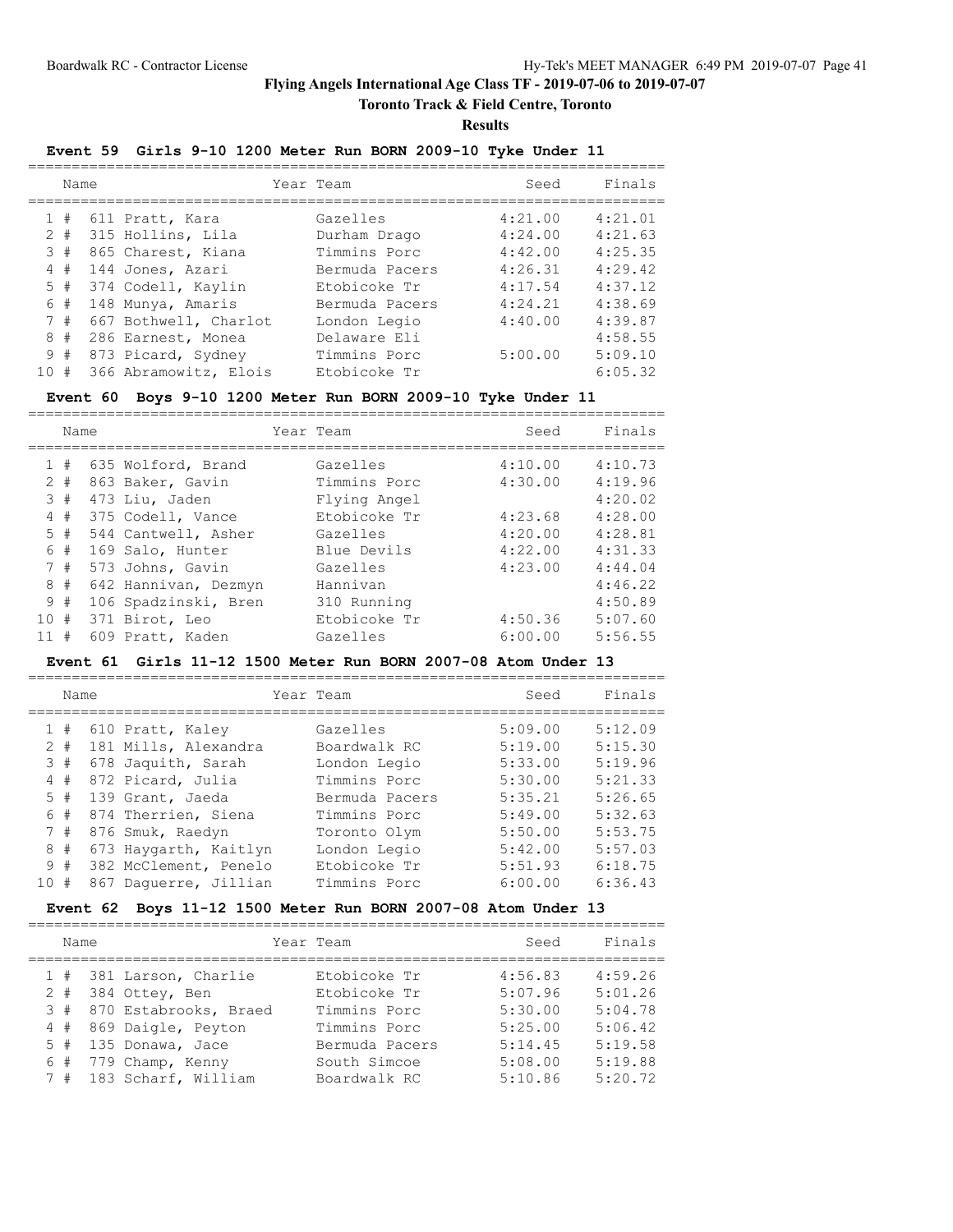# **Toronto Track & Field Centre, Toronto**

### **Results**

**....Event 62 Boys 11-12 1500 Meter Run BORN 2007-08 Atom Under 13**

8 # 186 Yates, James Boardwalk RC 5:29.15 5:34.43

### **Event 63 Girls 13-14 1500 Meter Run BORN 2005-06 Senior Under 15**

| Name  |                          | Year Team    | Seed    | Finals  |
|-------|--------------------------|--------------|---------|---------|
|       | 1 # 877 Smuk, Rianna     | Toronto Olym | 4:55.00 | 4:57.47 |
| $2 +$ | 687 Phinnemore, Lorel    | London Legio | 4:54.34 | 4:58.13 |
| 3#    | 792 Koopmans, Grace      | South Simcoe | 5:10.00 | 5:02.25 |
| 4#    | 467 Kerr-Wong, Madiso    | Flying Angel | 5:16.06 | 5:23.38 |
| 5#    | 748 Jaklova, Anna        | Muskoka Algo | 5:20.29 | 5:29.23 |
| 6#    | 184 Sparkes, Ava         | Boardwalk RC | 5:22.86 | 5:35.77 |
|       | 7 # 794 McArthur, Sydney | South Simcoe | 6:40.35 | 6:13.03 |
| 8#    | 265 Kyle, Asija          | DC Select Tr | 5:40.00 | 6:33.12 |

### **Event 64 Boys 13-14 1500 Meter Run BORN 2005-06 Senior Under 15**

|      | Name |     |                       | Year Team         | Seed    | Finals  |
|------|------|-----|-----------------------|-------------------|---------|---------|
|      | 1#   |     | 627 Unger, Erik       | Gazelles          | 4:37.00 | 4:26.94 |
| 2    | #    |     | 681 Marsh-Lansard, Ou | London Legio      | 4:39.10 | 4:40.11 |
| 3    | #    |     | 143 James, J'Auza     | Bermuda Pacers    | 5:05.12 | 4:42.16 |
| 4    | #    |     | 684 Monteith, Andrew  | London Legio      | 5:02.04 | 4:44.57 |
|      | 5#   |     | 679 Lamb, Justin      | London Legio      | 4:41.23 | 4:44.64 |
| 6    | #    |     | 392 Adebajo, Tolu     | Flying Angel      | 5:01.78 | 4:45.48 |
|      | 7#   |     | 101 Bauman, Liam      | 310 Running       | 4:45.00 | 4:46.25 |
| 8    | #    |     | 182 Mills, Charlie    | Boardwalk RC      | 4:51.00 | 4:50.52 |
| 9    | #    |     | 641 Hannivan, Dante   | Hannivan          | 5:01.98 | 4:57.05 |
| 10#  |      |     | 378 Galloway, Cameron | Etobicoke Tr      | 4:59.03 | 5:01.85 |
| 11#  |      |     | 671 Buck-O'Neill, Nol | London Legio      | 5:07.75 | 5:08.21 |
| 12#  |      |     | 377 Ellinas, Lucas    | Etobicoke Tr      | 4:51.38 | 5:10.87 |
| 13#  |      | 788 | Ippolito, Lucas       | South Simcoe      | 5:40.35 | 5:20.13 |
| 14#  |      |     | 841 Taylor, Kevoy     | St Mary's College | 4:59.05 | 5:21.07 |
| 15#  |      |     | 804 Williams, Carson  | South Simcoe      | 5:24.05 | 5:41.89 |
| 16 # |      |     | 160 Doyle, James      | Blue Devils       | 5:45.00 | 6:02.37 |

### **Event 65 Girls 15 Year Olds 1500 Meter Run BORN 2004 Midget Under 16**

| Name |                          | Year Team    | Seed    | Finals          |
|------|--------------------------|--------------|---------|-----------------|
|      |                          |              |         |                 |
|      | 1 # 191 Hendrikx, Olivia | Boost Athlet | 5:43.38 | 5:25.94         |
|      | $2$ # 115 Elliot, Nala   | Athletiques  | 5:55.00 | $6 \cdot 01$ 94 |

# **Event 66 Boys 15 Year Olds 1500 Meter Run BORN 2004 Midget Under 16**

|  |  |  |      |  |                                                                                | Seed                      | Finals  |  |
|--|--|--|------|--|--------------------------------------------------------------------------------|---------------------------|---------|--|
|  |  |  |      |  |                                                                                |                           |         |  |
|  |  |  |      |  |                                                                                |                           | 4:42.20 |  |
|  |  |  |      |  | Unattached Ontario                                                             | 4:42.00                   | 4:52.11 |  |
|  |  |  |      |  | St Mary's College                                                              | 4:36.46                   | 4:55.60 |  |
|  |  |  | Name |  | 1 # 285 Earnest, Micah<br>2 # 895 Dadhania, Shrey<br>3 # 839 Montaque, Devaugh | Year Team<br>Delaware Eli | 4:38.00 |  |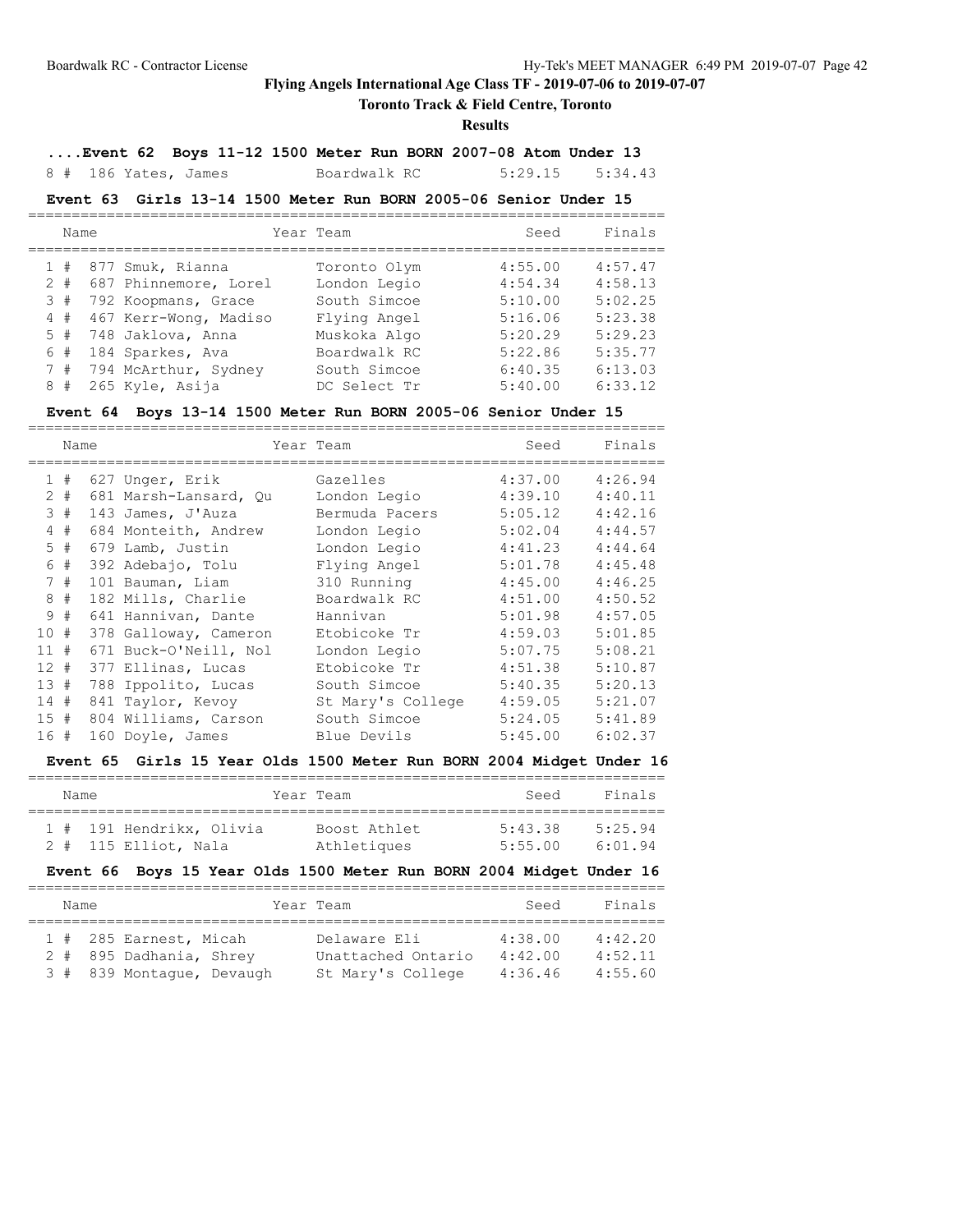# **Toronto Track & Field Centre, Toronto**

**Results**

### **Event 67 Girls 16-17 1500 Meter Run BORN 2002-03 Youth Under 18**

| Name |                           | Year Team    | Seed    | Finals  |
|------|---------------------------|--------------|---------|---------|
|      |                           |              |         |         |
|      | 1 # 104 Rasmussen, Taylor | 310 Running  | 4:55.00 | 5:12.30 |
|      | 2 # 116 Kuszaj, Laura     | Athletiques  | 5:17.00 | 5:15.77 |
|      | 3 # 795 Needs, Macy       | South Simcoe | 5:20.00 | 5:27.49 |
|      | 4 # 105 Rodriquez, Cather | 310 Running  | 5:00.00 | 5:31.30 |

#### **Event 68 Boys 16-17 1500 Meter Run BORN 2002-03 Youth Under 18**

| Name |                           | Year Team         | Seed    | Finals  |
|------|---------------------------|-------------------|---------|---------|
|      |                           |                   |         |         |
|      | 1 # 959 Arulananthan, Aja | University O      | 4:18.64 | 4:26.44 |
|      | $2$ # 113 Chios, Jack     | Athletics Niagara | 4:20.33 | 4:29.70 |
|      | 3 # 618 Sahai, Rishab     | Gazelles          | 4:27.00 | 4:31.22 |
|      | 4 # 643 Hannivan, Tayden  | Hannivan          | 4:42.00 | 4:38.23 |
|      | 5 # 117 Mackay, Isaiah    | Athletiques       | 4:45.00 | 4:50.38 |

### **Event 69 Girls 18+ 1500 Meter Run BORN 2001+ Open Showcase**

|  | Name |                        | Year Team    | Seed    | Finals  |
|--|------|------------------------|--------------|---------|---------|
|  |      |                        |              |         |         |
|  |      | $1$ # 703 Guga, Sandra | Mississauga  | 4:53.10 | 4:55.62 |
|  |      | 2 # 750 Allen, Desiree | Newmarket Hu | 5:26.00 | 5:34.64 |
|  |      | 3 # 736 Wang, Austine  | Mississauga  | 5:36.15 | 5:37.23 |

#### **Event 70 Boys 18+ 1500 Meter Run BORN 2001+ Open Showcase**

| Name |                       | Year Team    | Seed    | Finals  |
|------|-----------------------|--------------|---------|---------|
|      | 1 # 337 Hardy, Nickoi | Flying Angel |         | 4:22.47 |
|      | $2$ # 300 Ward, Tahi  | Delaware Eli | 4:57.00 | 4:38.23 |

### **Event 71 Girls 13-14 80 Meter Hurdles BORN 2005-06 Senior Under 15 Top 8 Advance by Time**

|      |       | Name | Year Team                         |              | Seed     | Prelims            |
|------|-------|------|-----------------------------------|--------------|----------|--------------------|
| Heat |       |      | 1 Preliminaries Wind: -3.5        |              |          |                    |
|      |       |      | 1 # 756 Maliah, Edwards           | Rising Stars | 12.75    | 13.01q             |
|      |       |      | 2 # 302 Allen, Dani               | Durham Drago | 13.03    | 13.13q             |
|      | 3#    |      | 107 Spadzinski, Maddi 310 Running |              | 14.71    | 13.25q             |
|      | $4$ # |      | 401 Alleyne-Adams, Ka             | Flying Angel | 13.55    | 14.05 <sub>q</sub> |
|      | $5$ # |      | 239 Williams, Samatha             | Brampton Rac |          | 15.37              |
|      | 6#    |      | 928 Ganeshamurthi, Sa             | United Tamil |          | 15.47              |
|      | 7#    |      | 385 Premru, Juliet                | Etobicoke Tr |          | 15.65              |
|      | 8#    |      | 871 Murray, Keenyah               | Timmins Porc |          | 17.65              |
| Heat |       |      | 2 Preliminaries Wind: -2.1        |              |          |                    |
|      | 1#    |      | 319 Larkan, Robyn                 | Durham Drago | 12.50    | 12.84q             |
|      | $2 +$ |      | 102 Jelaca, Katie                 | 310 Running  | 13.17    | 13.59q             |
|      | 3#    |      | 322 Rose, Jodie                   | Durham Drago |          | 13.63q             |
|      | 4#    |      | 674 Humphries, Allie              | London Legio | 13.51    | 14.39q             |
|      | 5#    |      | 462 Idowu, Kiki                   | Flying Angel |          | 14.63              |
|      | 6#    |      | 207 Blades, Nya                   | Brampton Rac | 14:27.00 | 14.81              |
|      | 7#    |      | 260 Dean, Kareema                 | DC Select Tr | 15.00    | 18.24              |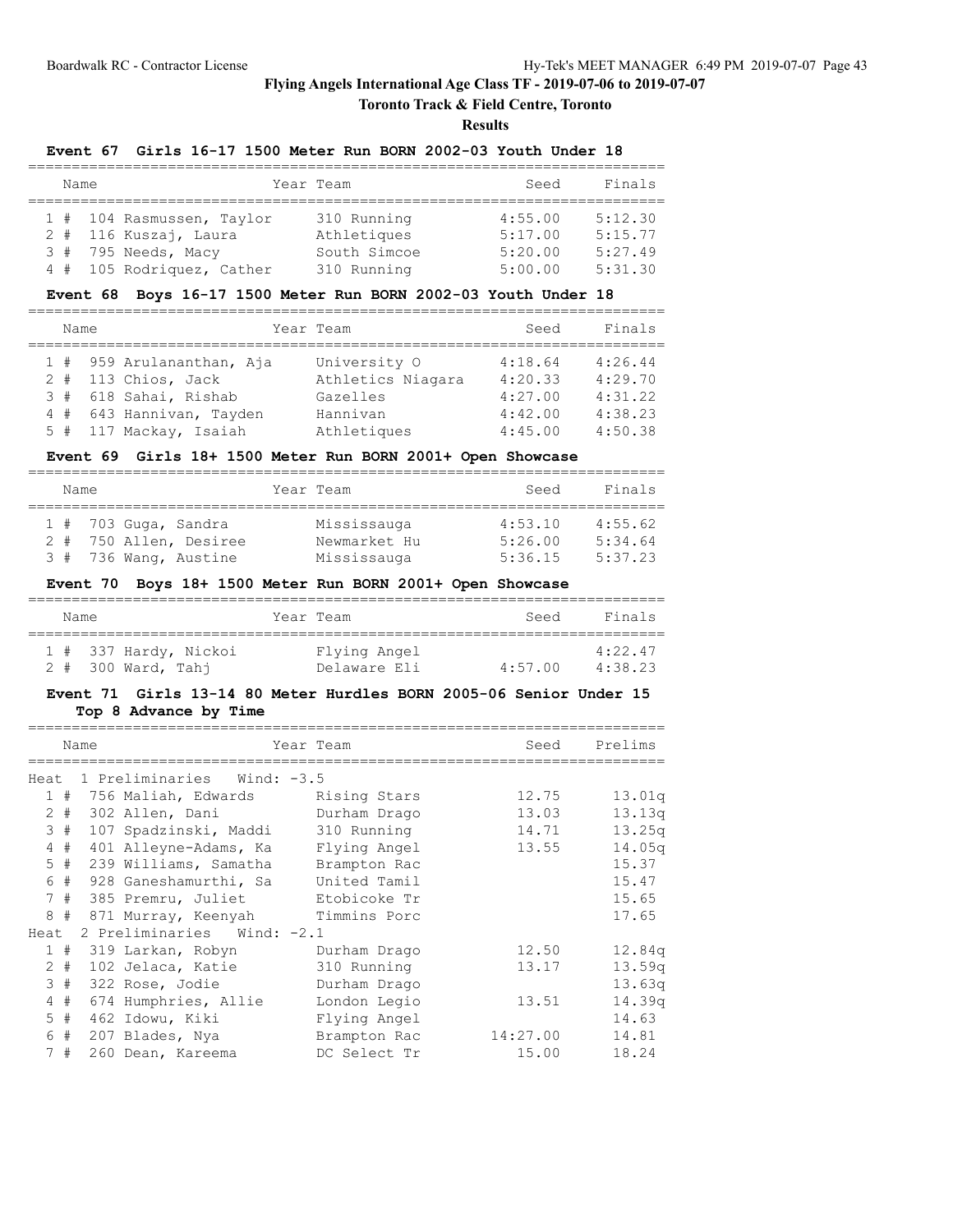# **Toronto Track & Field Centre, Toronto**

#### **Results**

### **Event 71 Girls 13-14 80 Meter Hurdles BORN 2005-06 Senior Under 15**

|        | Name  |               |                             | Year Team    | Prelims | Finals |
|--------|-------|---------------|-----------------------------|--------------|---------|--------|
|        |       |               | Section 1 Finals Wind: -2.8 |              |         |        |
|        |       |               | 1 # 756 Maliah, Edwards     | Rising Stars | 13.01   | 13.02  |
|        | $2 +$ |               | 302 Allen, Dani             | Durham Drago | 13.13   | 13.14  |
|        | 3#    |               | 107 Spadzinski, Maddi       | 310 Running  | 13.25   | 13.17  |
|        | $4$ # |               | 102 Jelaca, Katie           | 310 Running  | 13.59   | 13.32  |
|        |       |               | 5 # 322 Rose, Jodie         | Durham Drago | 13.63   | 13.40  |
|        | 6#    |               | 401 Alleyne-Adams, Ka       | Flying Angel | 14.05   | 14.09  |
|        |       |               | 7 # 674 Humphries, Allie    | London Legio | 14.39   | 14.65  |
|        |       |               | 8 # 319 Larkan, Robyn       | Durham Drago | 12.84   | 17.22  |
|        |       | Preliminaries |                             |              |         |        |
|        | 9#    |               | 462 Idowu, Kiki             | Flying Angel | 14.63   |        |
| 10#    |       |               | 207 Blades, Nya             | Brampton Rac | 14.81   |        |
| 11#    |       |               | 239 Williams, Samatha       | Brampton Rac | 15.37   |        |
| $12 +$ |       |               | 928 Ganeshamurthi, Sa       | United Tamil | 15.47   |        |
|        |       |               | 13 # 385 Premru, Juliet     | Etobicoke Tr | 15.65   |        |
|        |       |               | 14 # 871 Murray, Keenyah    | Timmins Porc | 17.65   |        |
| 15#    |       |               | 260 Dean, Kareema           | DC Select Tr | 18.24   |        |

# **Event 72 Boys 13-14 80 Meter Hurdles BORN 2005-06 Senior Under 15**

# **Top 8 Advance by Time**

|       | Name | Year Team                  |                    | Seed     | Prelims |
|-------|------|----------------------------|--------------------|----------|---------|
|       |      |                            |                    |          |         |
| Heat  |      | 1 Preliminaries Wind: -1.5 |                    |          |         |
| 1#    |      | 937 Kulainthiran, Ban      | United Tamil       | 13.24    | 13.67q  |
| $2 +$ |      | 324 Streeter, Josh         | Durham Drago       |          | 13.75q  |
| 3#    |      | 267 Martin, Terrell        | DC Select Tr       | 13.50    | 13.86q  |
| 4#    |      | 946 Sangarathas, Kart      | United Tamil       |          | 15.28q  |
| $5$ # |      | 949 Sriranjan, Nithil      | United Tamil       | 14:00.00 | 15.65   |
| Heat  |      | 2 Preliminaries Wind: -3.2 |                    |          |         |
| 1#    |      | 272 Townes, Kareem         | DC Select Tr       | 12.00    | 12.73q  |
| $2 +$ |      | 235 Walker-Lewin, Jud      | Brampton Rac       | 13:11.00 | 13.21q  |
| 3#    |      | 245 Brown, Reshawn         | Bullets Track      |          | 13.59q  |
| 4#    |      | 836 Day, Davon             | St Mary's College  |          | 13.90q  |
| $5$ # |      | 768 Springett, Christ      | Rivers Speed Stars |          | 16.08   |
| 6 #   |      | 935 Kanthavel, Sanjee      | United Tamil       | 15.00    | 16.17   |

#### **Event 72 Boys 13-14 80 Meter Hurdles BORN 2005-06 Senior Under 15**

|     | Name |               |                             | Year Team          | Prelims | Finals |
|-----|------|---------------|-----------------------------|--------------------|---------|--------|
|     |      |               |                             |                    |         |        |
|     |      |               | Section 1 Finals Wind: -1.7 |                    |         |        |
|     | 1#   |               | 272 Townes, Kareem          | DC Select Tr       | 12.73   | 12.84  |
|     |      |               | 2 # 235 Walker-Lewin, Jud   | Brampton Rac       | 13.21   | 13.03  |
|     | 3#   |               | 324 Streeter, Josh          | Durham Drago       | 13.75   | 13.26  |
|     |      |               | 4 # 937 Kulainthiran, Ban   | United Tamil       | 13.67   | 13.58  |
|     |      |               | $5$ # 836 Day, Davon        | St Mary's College  | 13.90   | 13.68  |
|     |      |               | 6 # 267 Martin, Terrell     | DC Select Tr       | 13.86   | 13.98  |
|     | 7#   |               | 946 Sangarathas, Kart       | United Tamil       | 15.28   | 14.68  |
|     |      | Preliminaries |                             |                    |         |        |
|     | 3#   |               | 245 Brown, Reshawn          | Bullets Track      | 13.59   |        |
|     |      |               | 9 # 949 Sriranjan, Nithil   | United Tamil       | 15.65   |        |
| 10# |      |               | 768 Springett, Christ       | Rivers Speed Stars | 16.08   |        |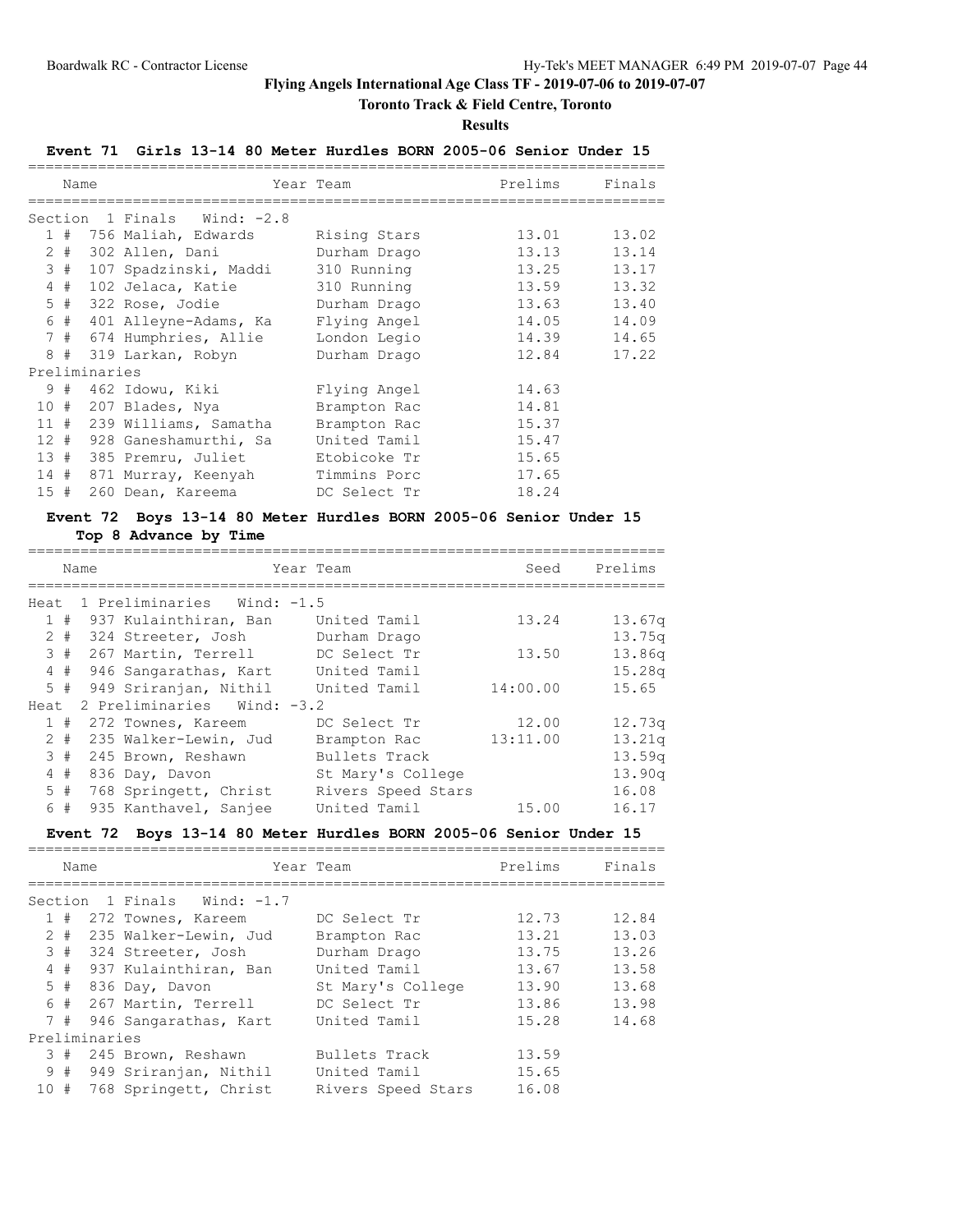# **Toronto Track & Field Centre, Toronto**

### **Results**

**....Event 72 Boys 13-14 80 Meter Hurdles BORN 2005-06 Senior Under 15**

11 # 935 Kanthavel, Sanjee United Tamil 16.17

### **Event 73 Girls 15 Year Olds 80 Meter Hurdles BORN 2004 HT Midget Under 16**

| Name      |                        |  | Year Team          | Seed  | Finals |  |  |
|-----------|------------------------|--|--------------------|-------|--------|--|--|
|           |                        |  |                    |       |        |  |  |
| Section 1 | Wind: -2.4             |  |                    |       |        |  |  |
|           | $1$ # 715 Luke, Amber  |  | Mississauga        | 12.30 | 12.59  |  |  |
|           | 2 # 676 Jackman, Anna  |  | London Legio       | 12.85 | 13.39  |  |  |
|           | 3 # 914 Smith, Mychena |  | Unattached Ontario | 13.65 | 15.17  |  |  |

### **Event 74 Boys 15 Year Olds 100 Meter Hurdles BORN 2004 HT Midget Under 16**

| Name      |                            | Year Team    | Seed  | Finals |       |
|-----------|----------------------------|--------------|-------|--------|-------|
|           |                            |              |       |        |       |
| Section 1 | Wind: -3.6                 |              |       |        |       |
|           | $1$ $\#$ 757 Pearce, Jadon | Rising Stars | 14.00 | 14.06  |       |
|           | $--$ # 323 Stan, Robert    | Durham Drago | 13.65 |        | 168.7 |

### **Event 75 Girls 16-17 100 Meter Hurdles BORN 2002-03 Youth Under 18**

|           | Name  |                           | Year Team          | Seed  | Finals |
|-----------|-------|---------------------------|--------------------|-------|--------|
|           |       |                           |                    |       |        |
| Section 1 |       | Wind: $-2.4$              |                    |       |        |
|           | 1#    | 194 Martin, Kaycee        | Boost Athlet       | 14.66 | 15.76  |
|           | $2 +$ | 897 Elliott, Alika        | Unattached Ontario | 15.79 | 16.58  |
|           |       | 3 # 303 Bartlett, Samanth | Durham Drago       | 15.12 | 16.94  |
|           | 4#    | 914 Smith, Mychena        | Unattached Ontario |       | 17.66  |
|           | $5$ # | 854 Labricciosa, Sofi     | Thorold Elit       | 16.00 | 17.98  |
|           | 6#    | 751 Mactavish, Heathe     | Peak Velocit       |       | 18.75  |
|           | 7#    | 582 Lennon, Jaidyn        | Gazelles           | 17.90 | 18.93  |

# **Event 76 Boys 16-17 110 Meter Hurdles BORN 2002-03 Youth Under 18**

|           | Name |  |                           | Year Team    | Seed  | Finals |  |  |  |  |
|-----------|------|--|---------------------------|--------------|-------|--------|--|--|--|--|
|           |      |  |                           |              |       |        |  |  |  |  |
| Section 1 |      |  | Wind: -2.8                |              |       |        |  |  |  |  |
|           |      |  | 1 # 172 Taffese, Nathanae | Blue Devils  | 15.88 | 15.86  |  |  |  |  |
|           |      |  | $2$ # 648 Boug, Riley     | Invictus Ath |       | 16.95  |  |  |  |  |
|           |      |  | 3 # 796 Nicolle, Carter   | South Simcoe | 17.96 | 18.25  |  |  |  |  |

### **Event 77 Girls 1-8 Long Jump BORN 2011-12 Mite Under 9**

|        | Name |                       | Year Team     | Seed  | Finals | Wind |
|--------|------|-----------------------|---------------|-------|--------|------|
| Flight |      |                       |               |       |        |      |
| 1#     |      | 940 Paranitharan, Jab | United Tamil  |       | 3.05m  | NWI  |
| $2 +$  |      | 952 Sureshwaran, News | United Tamil  | 3.68m | 3.00m  | NWI  |
| 3#     |      | 499 Phillips, Aliya   | Flying Angel  |       | 2.81m  | NWI  |
|        | 3#   | 939 Pakeetharan, Niti | United Tamil  |       | 2.81m  | NWI  |
| 5#     |      | 518 Vigod, Teona      | Flying Angel  |       | 2.75m  | NWI  |
|        | 6#   | 613 Pratt, Kyla       | Gazelles      |       | 2.64m  | NWI  |
| 7#     |      | 709 Joseph-Brerenton, | Mississauga   |       | 2.49m  | NWI  |
| 8      | #    | 926 Balathas, Medha   | United Tamil  | 2.78m | 2.35m  | NWI  |
| 9#     |      | 330 Fourtune, Carys   | Bullets Track |       | 2.26m  | NWI  |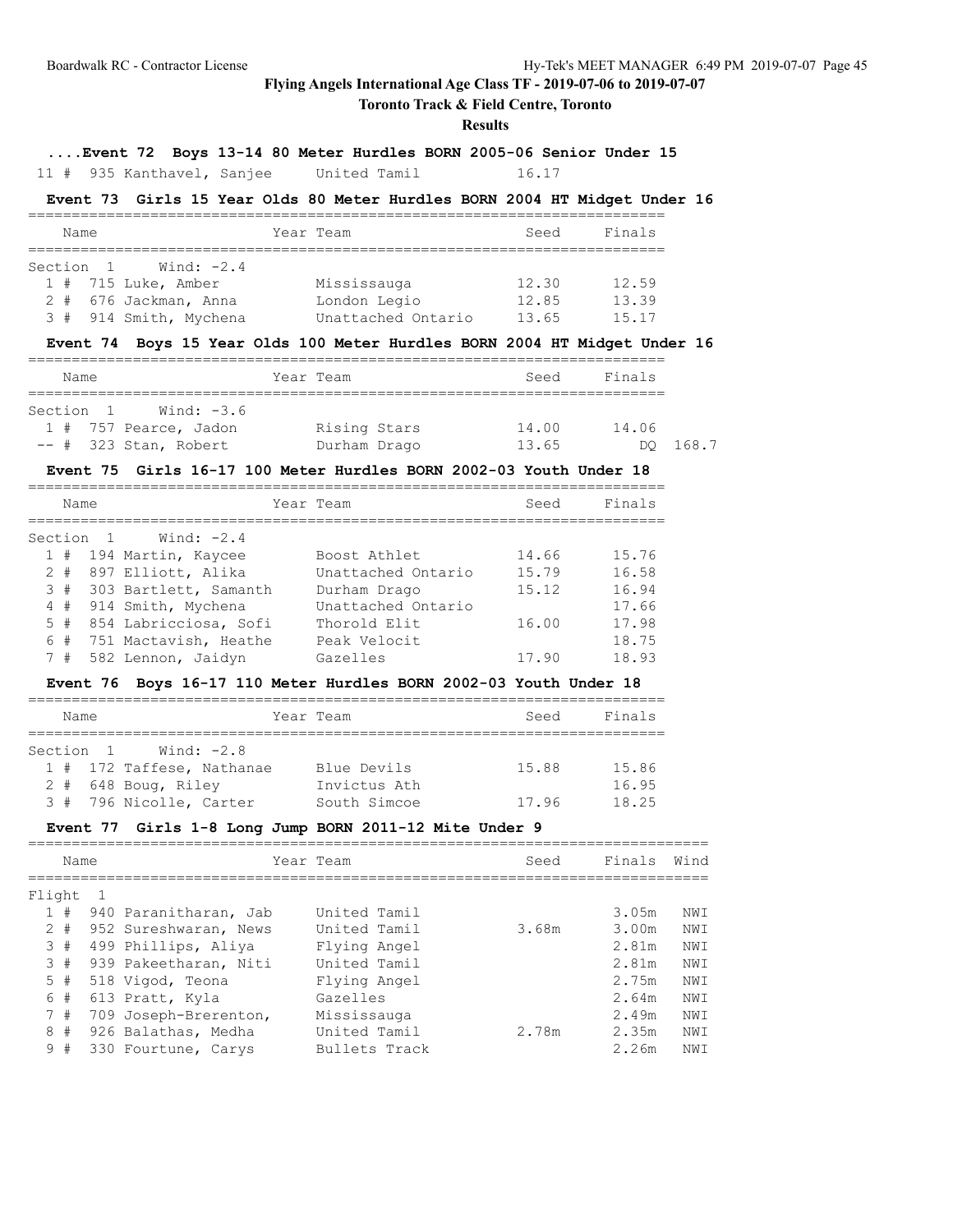# **Toronto Track & Field Centre, Toronto**

#### **Results**

# **....Event 77 Girls 1-8 Long Jump BORN 2011-12 Mite Under 9**

| 10 # 719 Malcolm- Sewell,  | Mississauga | 2.23m | NWI |
|----------------------------|-------------|-------|-----|
| 11 # 612 Pratt, Kinley     | Gazelles    | 2.16m | NWI |
| 12 # 742 Weems, Sienna     | Mississauga | 1.66m | NWI |
| -- # 710 Joseph-Brerenton, | Mississauga | ND.   | NWI |
| -- # 596 Molina, Daniella  | Gazelles    | ND.   | NWI |

#### **Event 78 Boys 1-8 Long Jump BORN 2011-12 Mite Under 9**

|                | Name  |                |                       | Year Team         | Seed   | Finals | Wind |
|----------------|-------|----------------|-----------------------|-------------------|--------|--------|------|
|                | 1#    |                | 591 Mack, Dailen      | Gazelles          |        | 5.35m  | NWI  |
|                | $2 +$ |                | 776 Chehal, Kabir     | Shahph Puma SC    |        | 3.34m  | NWI  |
| 3              | #     |                | 749 Stevens, Jermain  | New York Sta      | 11.01m | 3.21m  | NWI  |
| $\overline{4}$ | #     |                | 777 Senthilnathan, Na | Shahph Puma SC    |        | 2.98m  | NWI  |
|                | $5$ # |                | 403 Alleyne-Adams, Zh | Flying Angel      |        | 2.74m  | NWI  |
| 6              | #     |                | 622 Sookram, Caleb    | Gazelles          |        | 2.64m  | NWI  |
|                | 7#    |                | 109 Esmie, Nehemiah   | Airblastoff Lions | 2.30m  | 2.44m  | NWI  |
| 8              | #     |                | 934 Jeyanathan, Natha | United Tamil      |        | 2.34m  | NWI  |
| 9              | #     |                | 948 Sriranjan, Komala | United Tamil      |        | 2.13m  | NWI  |
| Flight         |       | $\overline{2}$ |                       |                   |        |        |      |
|                | 1#    |                | 398 Akinduro, Tobi    | Flying Angel      | 3.35m  | 3.63m  | NWI  |
|                | $2 +$ |                | 212 Francis, Nathan   | Brampton Rac      |        | 3.18m  | NWI  |
|                | 3#    |                | 543 Buchanan, Chase   | Gazelles          |        | 2.94m  | NWI  |
|                | 4#    |                | 878 Hyman, Elijah     | Toronto Tornadoes |        | 2.14m  | NWI  |
|                | 5#    |                | 112 Zito, Joe         | Airblastoff Lions | 2.26m  | 2.07m  | NWI  |
| 6              | #     |                | 571 John, Kingsley    | Gazelles          |        | 1.50m  | NWI  |

# **Event 79 Girls 9-10 Long Jump BORN 2009-10 Tyke Under 11**

|         | Name  |                |                       | Year Team      | Seed  | Finals | Wind |
|---------|-------|----------------|-----------------------|----------------|-------|--------|------|
|         |       |                |                       |                |       |        |      |
| Flight  |       | $\overline{1}$ |                       |                |       |        |      |
|         | 1#    |                | 248 Jones, Alexia     | Bullets Track  | 4.00m | 4.24m  | NWI  |
|         | $2$ # |                | 159 Blondie, Bronwyn  | Blue Devils    |       | 3.75m  | NWI  |
| 3       | #     |                | 702 Gooden, Shiloh-Re | Mississauga    |       | 3.73m  | NWI  |
|         | $4$ # |                | 945 Sangarathas, Arth | United Tamil   |       | 3.67m  | NWI  |
|         | 4#    |                | 155 Smith-Daniels, Sh | Bermuda Pacers | 3.68m | J3.67m | NWI  |
| 6       | #     |                | 423 Burbick, Saige    | Flying Angel   | 3.38m | 3.63m  | NWI  |
|         | 7#    |                | 931 Gumarathas, Kirth | United Tamil   |       | 3.52m  | NWI  |
| $\,8\,$ | #     |                | 951 Suresh, Oviya     | United Tamil   | 4.00m | 3.48m  | NWI  |
| 9       | #     |                | 611 Pratt, Kara       | Gazelles       |       | 3.40m  | NWI  |
| 10#     |       |                | 376 Ellinas, Abby     | Etobicoke Tr   | 3.56m | 3.37m  | NWI  |
| 11#     |       |                | 669 Brosnan, Addyson  | London Legio   |       | 3.23m  | NWI  |
| 12#     |       |                | 597 Molina, Ella Mari | Gazelles       |       | 3.17m  | NWI  |
| 13#     |       |                | 827 Satheesh, Swaathi | Speed City TC  |       | 3.15m  | NWI  |
| 14#     |       |                | 420 Brumwell, Abriann | Flying Angel   |       | 3.05m  | NWI  |
| 15#     |       |                | 941 Paranitharan, Leb | United Tamil   |       | 2.90m  | NWI  |
| 15#     |       |                | 477 Love, Aoki        | Flying Angel   |       | 2.90m  | NWI  |
| 17#     |       |                | 362 Twyne, Keilyn     | Eclipse Trac   |       | 2.89m  | NWI  |
| 18#     |       |                | 617 Robinson, Naomi   | Gazelles       |       | 2.80m  | NWI  |
| Flight  |       | $\overline{2}$ |                       |                |       |        |      |
|         | 1#    |                | 491 Ollivierre, Aneci | Flying Angel   | 3.32m | 3.24m  | NWI  |
|         | $2$ # |                | 236 Webb, Kalea       | Brampton Rac   |       | 3.22m  | NWI  |
|         | 3#    |                | 238 Williams, Malia   | Brampton Rac   |       | 3.06m  | NWI  |
|         | 4#    |                | 154 Simons-Duque, Ram | Bermuda Pacers | 3.00m | 3.01m  | NWI  |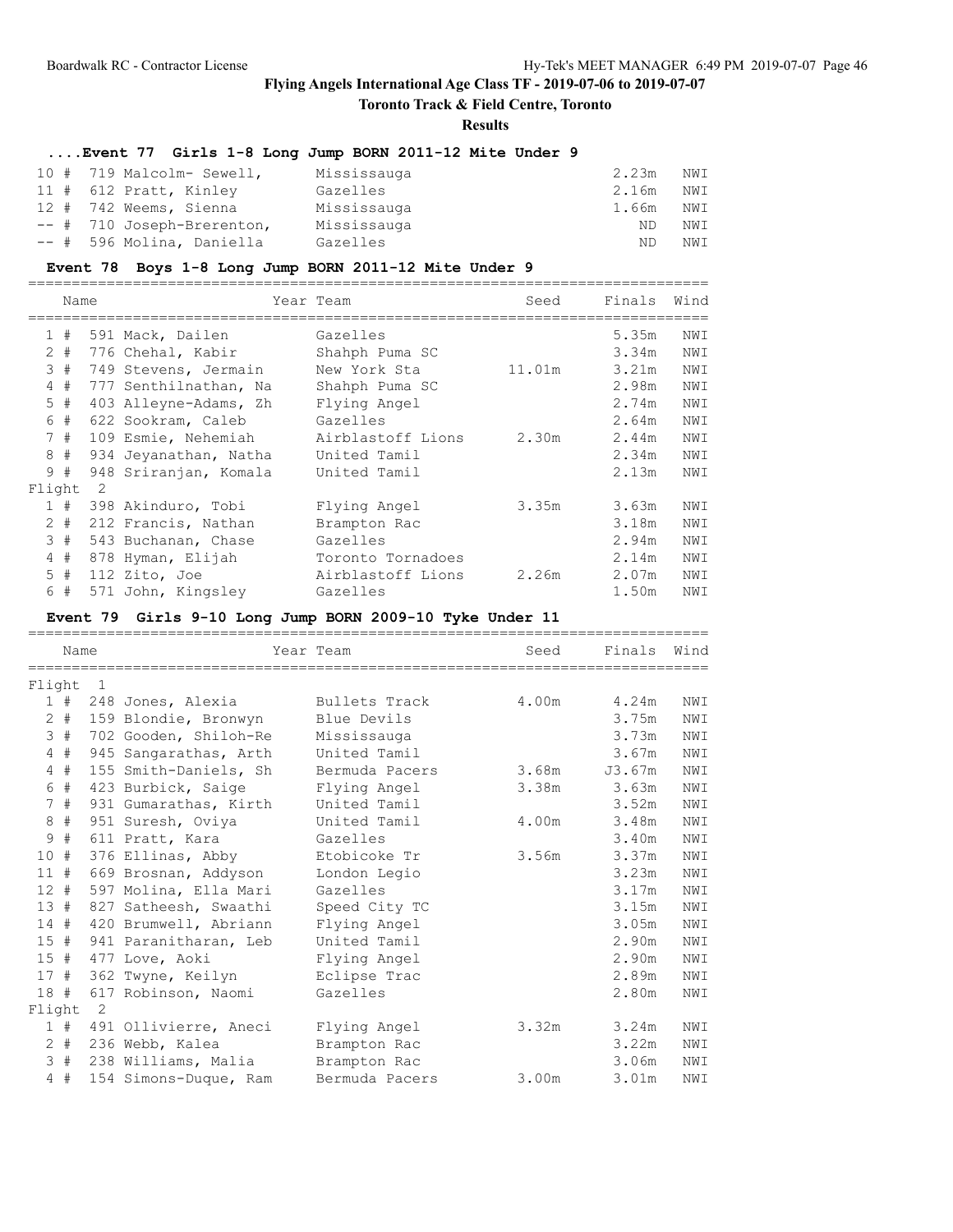# **Toronto Track & Field Centre, Toronto**

#### **Results**

# **....Event 79 Girls 9-10 Long Jump BORN 2009-10 Tyke Under 11**

| 5 # 858 Orr, Leah         | Thorold Elit   |       | 2.95m NWI |     |
|---------------------------|----------------|-------|-----------|-----|
| $6$ # 144 Jones, Azari    | Bermuda Pacers | 3.67m | 2.58m NWI |     |
| 7 # 446 Gammage, Nathalie | Flying Angel   |       | 2.51m NWI |     |
| $--$ # 349 Gairy, Rosie   | Eclipse Trac   | 2.77m | ND 1      | NWI |

### **Event 80 Boys 9-10 Long Jump BORN 2009-10 Tyke Under 11**

|        | Name  |                |                       | Year Team         | Seed  | Finals | Wind |
|--------|-------|----------------|-----------------------|-------------------|-------|--------|------|
| Flight |       | $\overline{1}$ |                       |                   |       |        |      |
|        | 1#    |                | 228 Phinn, Anthony    | Brampton Rac      |       | 3.87m  | NWI  |
|        | $2 +$ |                | 111 Odaiskey, Gillis  | Airblastoff Lions | 3.66m | 3.81m  | NWI  |
|        | 3#    |                | 204 Barnett, Braxtton | Brampton Rac      |       | 3.69m  | NWI  |
|        | $4$ # |                | 958 Vishnukaran, Nith | United Tamil      |       | 3.53m  | NWI  |
|        | 4#    |                | 920 Arulananthan, Ari | United Tamil      |       | 3.53m  | NWI  |
|        | 6#    |                | 624 Sookram, Isaiah   | Gazelles          |       | 3.48m  | NWI  |
|        | 7#    |                | 142 Iris, Kruz        | Bermuda Pacers    | 3.90m | 3.40m  | NWI  |
| 8      | #     |                | 738 Warwick, Cahjay   | Mississauga       |       | 3.25m  | NWI  |
| 9      | #     |                | 713 Lewis, Jah'vaiye  | Mississauga       |       | 3.03m  | NWI  |
| 10#    |       |                | 938 Kumaran, Madhuran | United Tamil      |       | 3.02m  | NWI  |
| 11#    |       |                | 476 Love, Akio        | Flying Angel      |       | 2.93m  | NWI  |
| 12#    |       |                | 106 Spadzinski, Bren  | 310 Running       |       | 2.73m  | NWI  |
| 13#    |       |                | 165 MacDonald, Rhodes | Blue Devils       |       | 2.46m  | NWI  |
| $--$ # |       |                | 950 Sriranjan, Vithur | United Tamil      |       | ND.    | NWI  |
| $--$ # |       |                | 424 Burrell, Rashaud  | Flying Angel      |       | ND.    | NWI  |
| $--$ # |       |                | 232 Stubbs, Jaylen    | Brampton Rac      |       | FOUL   |      |

# **Event 81 Girls 11-12 Long Jump BORN 2007-08 Atom Under 13**

|        |       | Name |                       | Year Team      | Seed  | Finals | Wind |
|--------|-------|------|-----------------------|----------------|-------|--------|------|
|        |       |      |                       |                |       |        |      |
|        | 1#    |      | 404 Alleyne-Joseph, J | Flying Angel   | 4.88m | 4.78m  | NWI  |
|        | $2 +$ |      | 625 Sookram, Summer   | Gazelles       |       | 4.12m  | NWI  |
| 3      | #     |      | 463 Ifill, Lianah     | Flying Angel   | 4.47m | 4.08m  | NWI  |
|        | 4#    |      | 857 Orr, Cassie       | Thorold Elit   | 3.80m | 4.00m  | NWI  |
|        | $5$ # |      | 158 Turner, Arima     | Bermuda Pacers | 4.20m | 3.95m  | NWI  |
| 6      | #     |      | 680 Lugogo, Celeste   | London Legio   |       | 3.79m  | NWI  |
|        | 7#    |      | 131 Brooks, Karis     | Bermuda Pacers | 4.20m | 3.56m  | NWI  |
| 8      | #     |      | 451 Glen, Allyanna    | Flying Angel   |       | 3.35m  | NWI  |
| 9      | #     |      | 921 Arulananthan, Kav | United Tamil   |       | 2.95m  | NWI  |
| Flight |       | -2   |                       |                |       |        |      |
|        | 1#    |      | 128 Barclay, Nevaeh   | Bermuda Pacers | 4.16m | 4.26m  | NWI  |
|        | $2$ # |      | 308 Fernandes, Myanne | Durham Drago   | 4.12m | 4.19m  | NWI  |
|        | 3#    |      | 588 Lumsden, Megan    | Gazelles       |       | 4.15m  | NWI  |
|        | $4$ # |      | 610 Pratt, Kaley      | Gazelles       |       | 3.74m  | NWI  |
|        | $5$ # |      | 495 Onapano, Phoebe   | Flying Angel   | 3.02m | 3.71m  | NWI  |
| 6      | #     |      | 450 Gill, Mehtaj      | Flying Angel   |       | 3.46m  | NWI  |
|        | 7#    |      | 614 Reid, Savanah     | Gazelles       |       | 3.41m  | NWI  |
| 8      | #     |      | 402 Alleyne-Adams, Se | Flying Angel   |       | 3.38m  | NWI  |
| 9      | #     |      | 1004 Bullets, Noar    | Bullets Track  |       | 3.28m  | NWI  |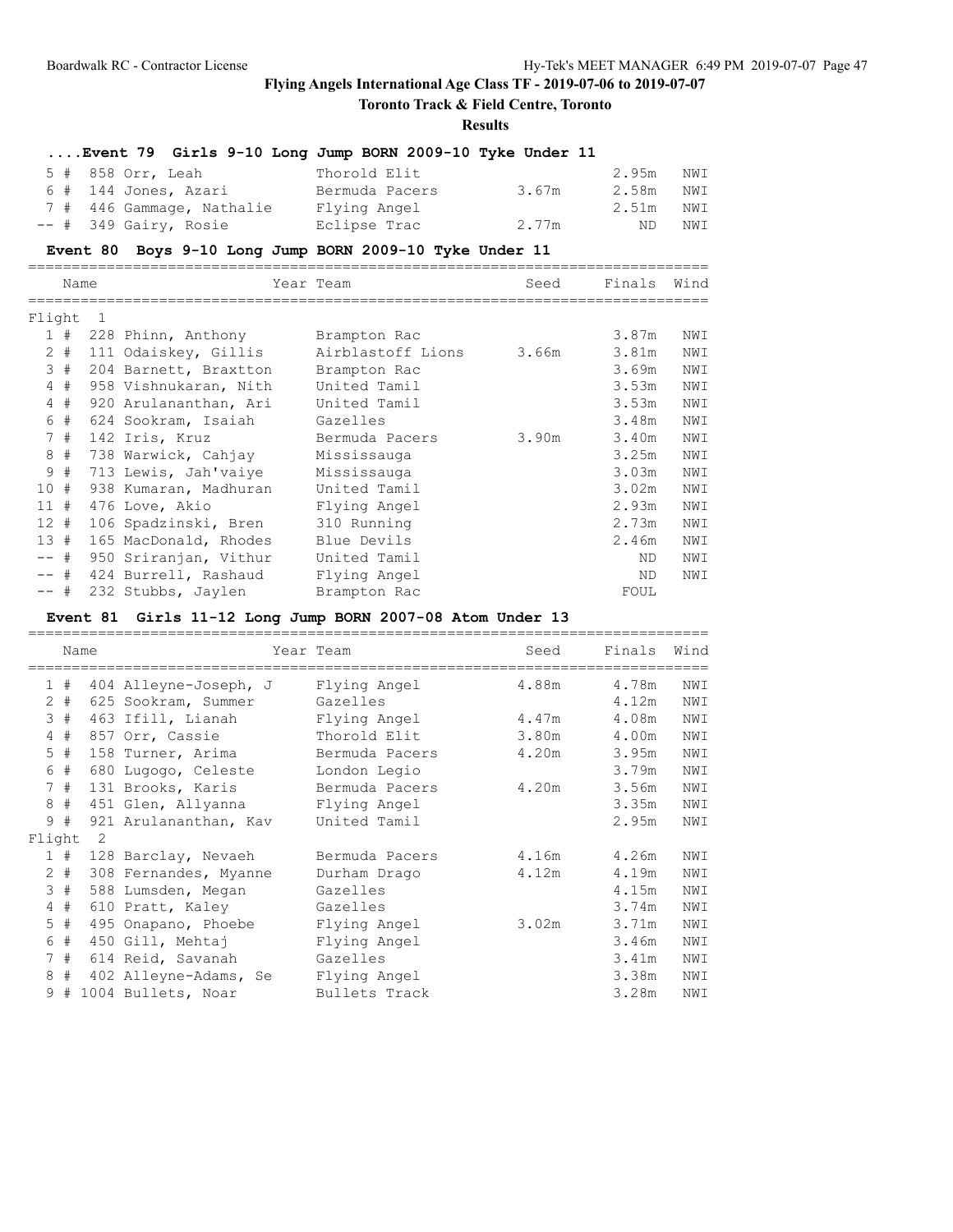# **Toronto Track & Field Centre, Toronto**

**Results**

# **Event 82 Boys 11-12 Long Jump BORN 2007-08 Atom Under 13**

|        |       | ============<br>Name | ========================  | Year Team       | --------------------------------<br>Seed | Finals Wind |     |
|--------|-------|----------------------|---------------------------|-----------------|------------------------------------------|-------------|-----|
| Flight |       | 1                    |                           |                 |                                          |             |     |
|        | 1#    |                      | 307 Dyke, Noah            | Durham Drago    |                                          | 4.42m       | NWI |
|        | $2$ # |                      | 639 Wonnacott, Reid       | Gazelles        |                                          | 4.13m       | NWI |
|        | 3#    |                      | 211 Darnell, Green        | Brampton Rac    |                                          | 4.07m       | NWI |
|        | $4$ # |                      | 870 Estabrooks, Braed     | Timmins Porc    |                                          | 3.95m       | NWI |
| 5      | #     |                      | 826 Satheesh, Seyon       | Speed City TC   |                                          | 3.93m       | NWI |
|        | 6 #   |                      | 281 Brooks, Robert        | Delaware Eli    |                                          | 3.88m       | NWI |
|        | 7#    |                      | 605 Oliveira, Dylan       | Gazelles        |                                          | 3.86m       | NWI |
| 8      | #     |                      | 454 Green, Ethan          | Flying Angel    | 4.12m                                    | 3.80m       | NWI |
| 9      | #     |                      | 200 Akpokiniovo, Tega     | Brampton Rac    |                                          | 3.68m       | NWI |
| 10#    |       |                      | 357 Nicolas, Joshua       | Eclipse Trac    |                                          | 3.65m       | NWI |
| 11#    |       |                      | 785 Griffin, Levi         | South Simcoe    |                                          | 3.62m       | NWI |
| $12 +$ |       |                      | 595 Molina, Cruz          | Gazelles        |                                          | 3.17m       | NWI |
| 13#    |       |                      | 341 Hamilton, Jalen       | Durham Legio    |                                          | 2.79m       | NWI |
| 14#    |       |                      | 574 Johnson, Ryan         | Gazelles        |                                          | 2.64m       | NWI |
| 15#    |       |                      | 551 Deery, Tiernan        | Gazelles        |                                          | 2.32m       | NWI |
| $--$   | #     |                      | 120 Boogle, Rashaun       | Atlethico Union |                                          | ND.         | NWI |
| Flight |       | 2                    |                           |                 |                                          |             |     |
|        | 1#    |                      | 153 Scott, Daylen         | Bermuda Pacers  | 4.60m                                    | 4.92m       | NWI |
|        | $2 +$ |                      | 924 Arulrajan, Sayant     | United Tamil    |                                          | 4.85m       | NWI |
|        | 3#    |                      | 763 Trotman, Ashan        | Rising Stars    | 4.96m                                    | 4.72m       | NWI |
|        | $4$ # |                      | 126 Smythe, Johan-Rom     | Atlethico Union | 5.26m                                    | 4.53m       | NWI |
| 5      | #     |                      | 668 Bothwell, Mason       | London Legio    | 4.01m                                    | 4.38m       | NWI |
| 6      | #     |                      | 747 Morgan, Joshua        | Morgan Chiro    | 4.25m                                    | 4.17m       | NWI |
|        | 7#    |                      | 458 Hall, Nahshon         | Flying Angel    | 4.15m                                    | 4.07m       | NWI |
| 8      | #     |                      | 755 Gill, Ephraim         | Rising Stars    | 4.48m                                    | 4.06m       | NWI |
| 9      | #     |                      | 135 Donawa, Jace          | Bermuda Pacers  | 4.11m                                    | 3.96m       | NWI |
| 10#    |       |                      | 779 Champ, Kenny          | South Simcoe    | 4.06m                                    | 3.90m       | NWI |
| 11#    |       |                      | 146 Lugo, Aaron           | Bermuda Pacers  | 4.20m                                    | 3.68m       | NWI |
| 12#    |       |                      | 520 Wiersma, Percy        | Flying Angel    | 3.69m                                    | 3.53m       | NWI |
| 13#    |       |                      | 352 Johnson, Caleb        | Eclipse Trac    | 3.90m                                    | 3.50m       | NWI |
|        |       |                      | 14 # 1003 Bullets, Autumn | Bullets Track   |                                          | 2.85m       | NWI |
|        | #     |                      | 348 Gairy, Christian      | Eclipse Trac    | 3.64m                                    | ND.         | NWI |
| $--$ # |       |                      | 464 Jones, Elijah         | Flying Angel    | 3.76m                                    | ND          | NWI |

### **Event 83 Girls 13-14 Long Jump BORN 2005-06 Senior Under 15**

|        | Name  |     |                       | Year Team         | Seed  | Finals | Wind |
|--------|-------|-----|-----------------------|-------------------|-------|--------|------|
| Flight |       | - 1 |                       |                   |       |        |      |
|        | 1#    |     | 306 Dundas, Stephanie | Durham Drago      | 5.00m | 4.84m  | NWI  |
|        | $2 +$ |     | 462 Idowu, Kiki       | Flying Angel      |       | 4.37m  | NWI  |
|        | 3#    |     | 923 Arulrajan, Hasvee | United Tamil      |       | 4.25m  | NWI  |
|        | 4#    |     | 205 Barton, Gabrielle | Brampton Rac      |       | 4.19m  | NWI  |
|        | $5$ # |     | 220 Housen, Ashna     | Brampton Rac      |       | 3.97m  | NWI  |
| 6      | #     |     | 871 Murray, Keenyah   | Timmins Porc      |       | 3.86m  | NWI  |
|        | 7#    |     | 207 Blades, Nya       | Brampton Rac      |       | 3.83m  | NWI  |
|        | 8#    |     | 440 Ferris, Audery    | Flying Angel      |       | 3.72m  | NWI  |
|        | 9#    |     | 460 Hamilton, Sylvia  | Flying Angel      |       | 3.62m  | NWI  |
| 10#    |       |     | 879 Hyman, Kaiva      | Toronto Tornadoes |       | 2.85m  | NWI  |
| $--$ # |       |     | 623 Sookram, Daylah   | Gazelles          |       | ND.    | NWI  |
| $--$ # |       |     | 730 Selvakumar, Sabir | Mississauga       |       | FOUL   |      |
| Flight |       | 2   |                       |                   |       |        |      |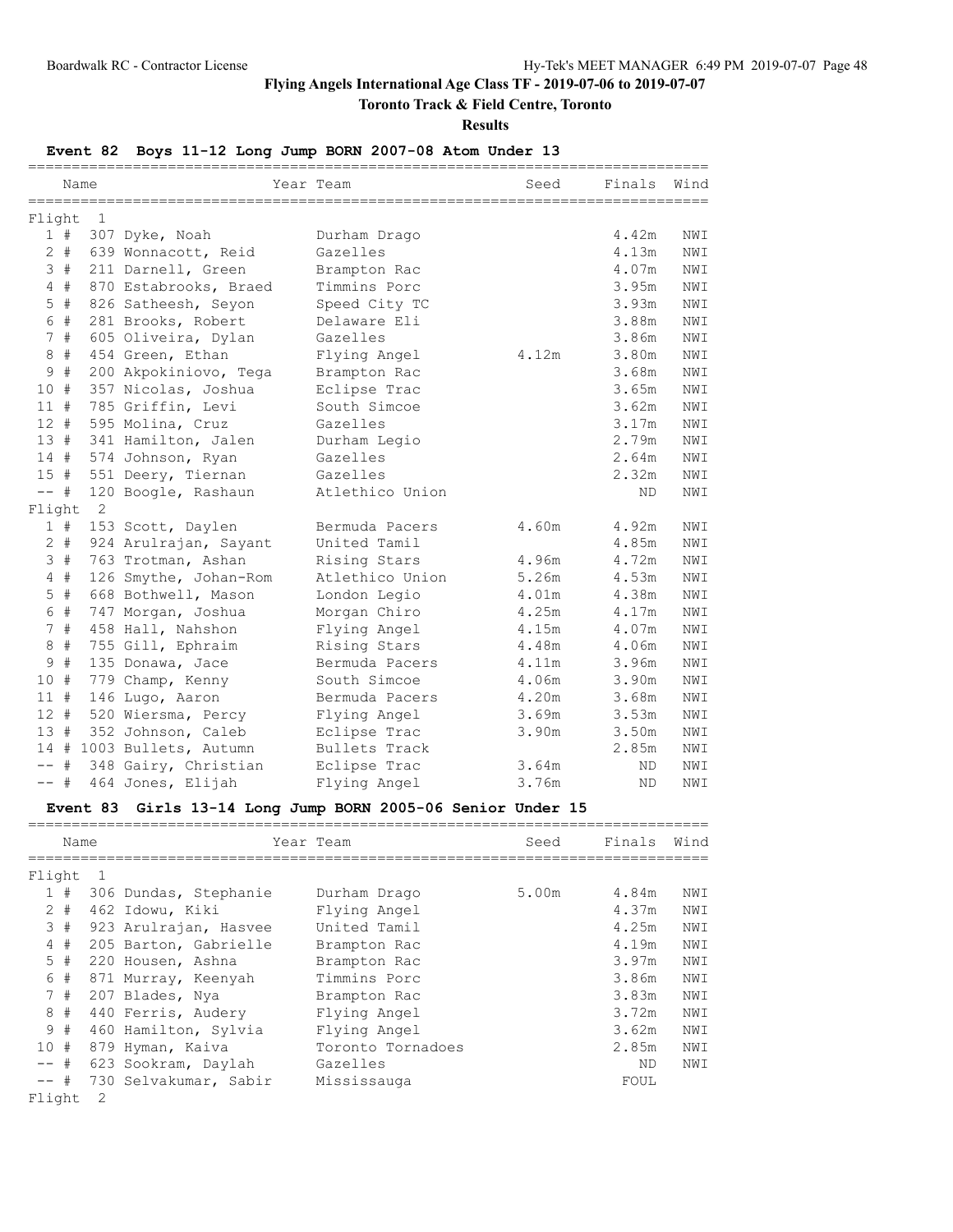**Toronto Track & Field Centre, Toronto**

**Results**

# **....Event 83 Girls 13-14 Long Jump BORN 2005-06 Senior Under 15**

| 1#     | 500 Phillips, Asia    | Flying Angel   | 4.56m | 5.19m     | NWI |
|--------|-----------------------|----------------|-------|-----------|-----|
| $2 +$  | 455 Green, Riana      | Flying Angel   | 4.89m | 4.92m     | NWI |
| 3#     | 474 Lodi, Blanka      | Flying Angel   | 4.24m | 4.88m     | NWI |
| 4#     | 247 Fraser, Charlize  | Bullets Track  | 4.94m | 4.87m     | NWI |
| 5#     | 448 George, Nailah    | Flying Angel   | 4.60m | 4.83m     | NWI |
| 6#     | 250 Brugnano, Maya    | Centro Scuol   | 4.90m | 4.58m     | NWI |
| 7#     | 319 Larkan, Robyn     | Durham Drago   | 5.10m | 4.37m     | NWI |
| 8#     | 427 Carello, Pariya   | Flying Angel   | 4.48m | 4.16m     | NWI |
| 9#     | 564 Hermanstyne, Nair | Gazelles       |       | 4.05m     | NWI |
| 10#    | 746 Morgan, Hannah    | Morgan Chiro   | 3.25m | 3.59m     | NWI |
| 11#    | 304 David, Ania       | Durham Drago   | 4.00m | 2.98m     | NWI |
| $--$ # | 136 Golding, I'Aura   | Bermuda Pacers | 4.45m | ND.       | NWI |
| $--$ # | 141 Griffith, Jahzara | Bermuda Pacers | 4.15m | <b>ND</b> | NWI |

### **Event 84 Boys 13-14 Long Jump BORN 2005-06 Senior Under 15**

|                | Name  |                |                       | Year Team       | Seed   | Finals Wind |        |
|----------------|-------|----------------|-----------------------|-----------------|--------|-------------|--------|
|                |       |                |                       |                 |        |             |        |
| Flight         |       | $\overline{1}$ |                       |                 |        |             |        |
|                | 1#    |                | 157 Tucker, Denver    | Bermuda Pacers  | 5.10m  | 5.17m       | $+0.0$ |
|                | $2 +$ |                | 143 James, J'Auza     | Bermuda Pacers  | 4.90m  | 5.14m       | 0.5    |
|                | 3#    |                | 697 Cassells-Watson,  | Mississauga     |        | 5.13m       | 0.4    |
|                | 4#    |                | 493 Onapajo, Emmanuel | Flying Angel    |        | 5.03m       | 0.3    |
|                | $5$ # |                | 272 Townes, Kareem    | DC Select Tr    |        | 4.86m       | 0.2    |
|                | 6 #   |                | 937 Kulainthiran, Ban | United Tamil    | 4.79m  | 4.30m       | 0.2    |
|                | 7#    |                | 209 Christie-Orr, Lam | Brampton Rac    |        | 3.23m       | 0.1    |
| $--$ #         |       |                | 281 Brooks, Robert    | Delaware Eli    | 14.00m | ND.         | NWI    |
| $--$ #         |       |                | 121 Daley, Deandre    | Atlethico Union |        | ND.         | NWI    |
| $--$ #         |       |                | 206 Beason, Jaiden    | Brampton Rac    |        | ND.         | NWI    |
| $--$ #         |       |                | 235 Walker-Lewin, Jud | Brampton Rac    |        | FOUL        |        |
| Flight         |       | $\overline{2}$ |                       |                 |        |             |        |
|                | 1#    |                | 345 Cagan, Myles      | Eclipse Trac    |        | 5.23m       | 0.2    |
|                | $2 +$ |                | 324 Streeter, Josh    | Durham Drago    | 4.98m  | 5.08m       | 0.5    |
| 3              | #     |                | 560 Hay, Elijah       | Gazelles        |        | 4.71m       | 0.2    |
| $\overline{4}$ | #     |                | 793 Laineus, Gordon   | South Simcoe    | 4.96m  | 4.67m       | 0.1    |
| 5              | #     |                | 563 Hermanstyne, Juda | Gazelles        |        | 4.62m       | 0.4    |
| 6              | #     |                | 470 Larmond, Moses    | Flying Angel    | 4.56m  | 4.37m       | 0.2    |
|                | 7#    |                | 140 Grant, Jaelyn     | Bermuda Pacers  | 4.78m  | 4.15m       | 0.1    |
| 8              | #     |                | 954 Thayaparan, Nelan | United Tamil    |        | 3.52m       | 0.3    |
| $--$ #         |       |                | 245 Brown, Reshawn    | Bullets Track   |        | ND.         | NWI    |
| -- #           |       |                | 296 Patten, Bostwick  | Delaware Eli    | 16.00m | ND.         | NWI    |
| $--$ #         |       |                | 949 Sriranjan, Nithil | United Tamil    |        | FOUL        |        |

# **Event 85 Girls 15 Year Olds Long Jump BORN 2004 Midget Under 16**

|        | Name  |                       | Year Team    | Seed  | Finals | Wind |
|--------|-------|-----------------------|--------------|-------|--------|------|
| Flight |       |                       |              |       |        |      |
|        | 1#    | 492 Omonzane, Peace   | Flying Angel | 5.50m | 5.34m  | 0.2  |
|        | $2 +$ | 399 Akinduro, Tolulop | Flying Angel | 5.60m | 5.13m  | 0.3  |
|        | 3#    | 475 Lodi, Csenge      | Flying Angel |       | 4.82m  | 0.1  |
| 4      | #     | 118 Manning, Ashleigh | Athletiques  |       | 4.68m  | 0.2  |
|        | $5$ # | 490 O'Brien, Emma     | Flying Angel |       | 4.64m  | 0.1  |
| 6      | #     | 783 Duncan, Sierra    | South Simcoe | 4.59m | 4.48m  | 0.2  |
|        | #     | 690 Whyte, Vanessa    | London Legio |       | 4.42m  | 0.2  |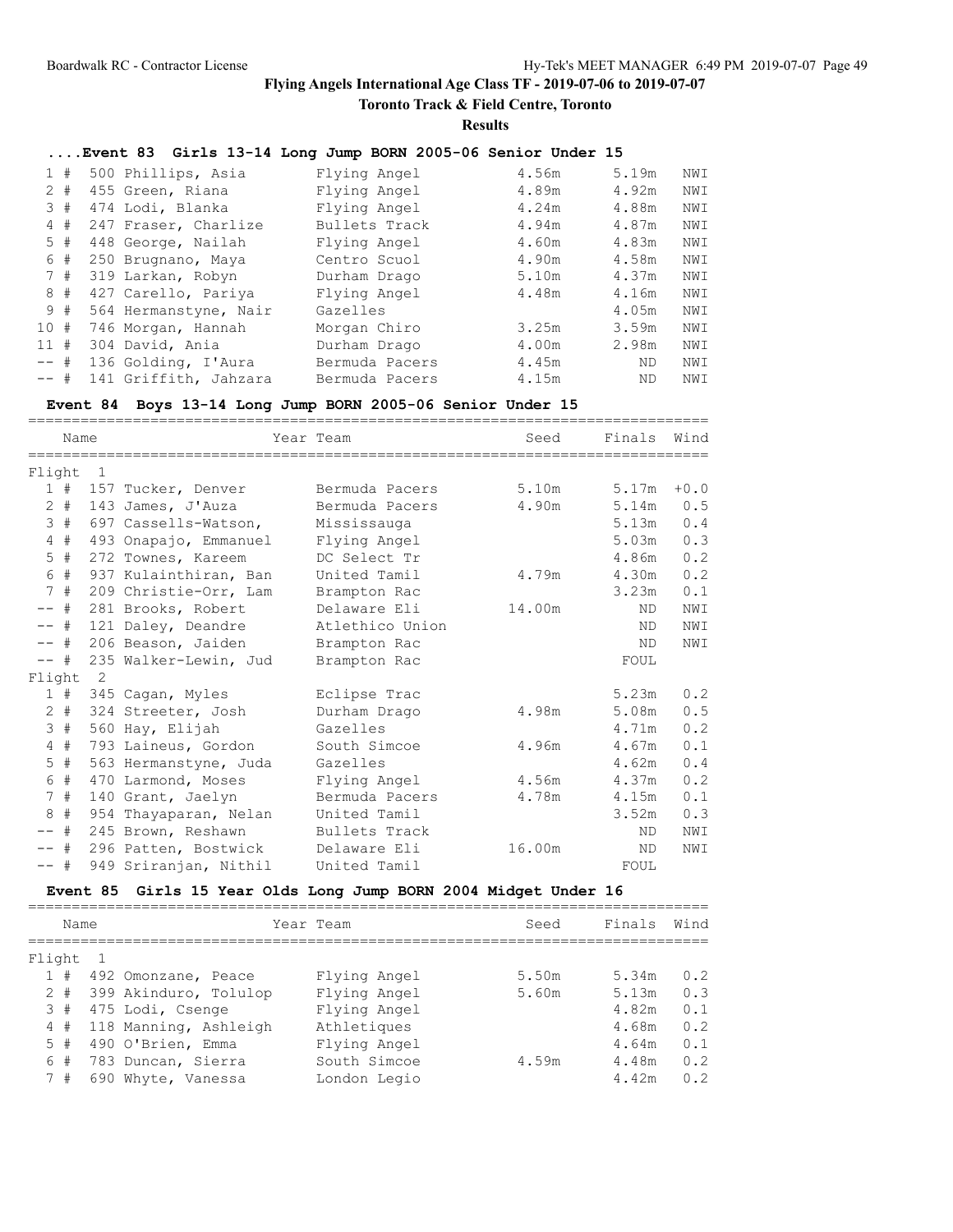# **Toronto Track & Field Centre, Toronto**

### **Results**

| Event 85 Girls 15 Year Olds Long Jump BORN 2004 Midget Under 16 |  |  |  |  |  |  |  |  |  |
|-----------------------------------------------------------------|--|--|--|--|--|--|--|--|--|
|-----------------------------------------------------------------|--|--|--|--|--|--|--|--|--|

| 8 # 419 Brown, Megan     | Flying Angel |       | $3.94m + 0.0$ |        |
|--------------------------|--------------|-------|---------------|--------|
| -- # 744 Morgan, Abigail | Morgan Chiro | 3.25m |               | ND NWI |

### **Event 86 Boys 15 Year Olds Long Jump BORN 2004 Midget Under 16**

| Name |  |                           | Year Team          | Seed  | Finals Wind   |     |  |  |  |  |
|------|--|---------------------------|--------------------|-------|---------------|-----|--|--|--|--|
|      |  |                           |                    |       |               |     |  |  |  |  |
|      |  | 1 # 902 John-Dunslow, Cam | Unattached Ontario |       | $5.49m$ 0.1   |     |  |  |  |  |
|      |  | 2 # 852 Gauthier, Carson  | Thorold Elit       | 4.70m | 5.20m         | 0.2 |  |  |  |  |
|      |  | 3 # 853 Gibson, Tyrese    | Thorold Elit       | 5 11m | $4.97m$ $0.5$ |     |  |  |  |  |

### **Event 87 Girls 16-17 Long Jump BORN 2002-03 Youth Under 18**

|              | Name  |                       | Year Team          | Seed  | Finals | Wind |
|--------------|-------|-----------------------|--------------------|-------|--------|------|
|              |       |                       |                    |       |        |      |
| $\mathbf{1}$ | #     | 530 Adderley Julien,  | Gazelles           |       | 5.47m  | NWI  |
|              | $2 +$ | 396 Akinduro, Busola  | Flying Angel       | 5.20m | 5.19m  | NWI  |
|              | 3#    | 347 Freeman, Natalie  | Eclipse Trac       | 5.43m | 5.12m  | NWI  |
|              | 4#    | 459 Hamilton, Asia    | Flying Angel       |       | 5.05m  | NWI  |
|              | $5$ # | 526 Yabit-Tita, Agath | Flying Angel       |       | 4.95m  | NWI  |
|              | 6 #   | 893 Acheampong, Abiga | Unattached Ontario |       | 4.94m  | NWI  |
|              | 7#    | 471 Le, Christine     | Flying Angel       |       | 4.51m  | NWI  |
|              | 8#    | 360 Stevens, Kathleen | Eclipse Trac       | 4.20m | 3.85m  | NWI  |
| $--$ #       |       | 469 King, Chantea     | Flying Angel       | 4.58m | FOUL   |      |
| -- #         |       | 328 Okwute, Tabatha   | Flying Angel       |       | FOUL   |      |
| $--$ #       |       | 234 Walker-Lewin, Cus | Brampton Rac       |       | FOUL   |      |
| -- #         |       | 124 Moodie, Mickaell  | Atlethico Union    |       | FOUL   |      |
|              |       |                       |                    |       |        |      |

# **Event 88 Boys 16-17 Long Jump BORN 2002-03 Youth Under 18**

|        | Name  |                       | Year Team    | Seed   | Finals | Wind |
|--------|-------|-----------------------|--------------|--------|--------|------|
|        | 1#    | 511 Small, Almond     | Flying Angel | 6.30m  | 6.65m  | 0.2  |
|        | $2 +$ | 329 West, Kenneth     | Flying Angel |        | 6.54m  | 0.1  |
|        | 3#    | 555 Fox, Matthew      | Gazelles     |        | 6.46m  | 0.2  |
|        | 4#    | 816 Lim, Dominick     | Speed Academ | 6.39m  | 6.27m  | 0.4  |
|        | 5#    | 809 Chang, Declan     | Speed Academ | 6.31m  | 6.05m  | 0.3  |
| 6      | #     | 767 Williams, Shem    | Rising Stars | 6.80m  | 6.02m  | 0.2  |
|        | 7#    | 773 Hinsperger, Aiden | Saugeen Trac | 5.88m  | 5.88m  | 0.3  |
|        | 8#    | 585 Liverpool, Malik  | Gazelles     |        | 5.77m  | 0.2  |
|        | 9#    | 466 Kapumba Iii, Step | Flying Angel |        | 5.45m  | 0.1  |
| 10#    |       | 350 George, Tony      | Eclipse Trac | 4.70m  | 5.03m  | 0.2  |
| 11#    |       | 855 Lopinski, Aidan   | Thorold Elit | 4.92m  | 5.01m  | 0.2  |
| $--$ # |       | 290 Lyn, Demetrius    | Delaware Eli | 19.00m | ND.    | NWI  |
| $--$ # |       | 461 Holloway, Liam    | Flying Angel |        | ND.    | NWI  |
| -- #   |       | 394 Adekale, Khaleel  | Flying Angel |        | ND.    | NWI  |
| -- #   |       | 960 McPhaden, David   | University O | 5.54m  | FOUL   |      |

### **Event 89 Girls 11-12 Triple Jump BORN 2007-08 Atom Under 13**

|  | Name |                         |  | Year Team    |  | Seed | Finals Wind |     |  |
|--|------|-------------------------|--|--------------|--|------|-------------|-----|--|
|  |      |                         |  |              |  |      |             |     |  |
|  |      | $1$ # 463 Ifill, Lianah |  | Flying Angel |  |      | $9.57m$ 0.5 |     |  |
|  |      | 2 # 625 Sookram, Summer |  | Gazelles     |  |      | 8.52m       | 0.4 |  |
|  |      | 3 # 610 Pratt, Kaley    |  | Gazelles     |  |      | 8.44m       | 0.5 |  |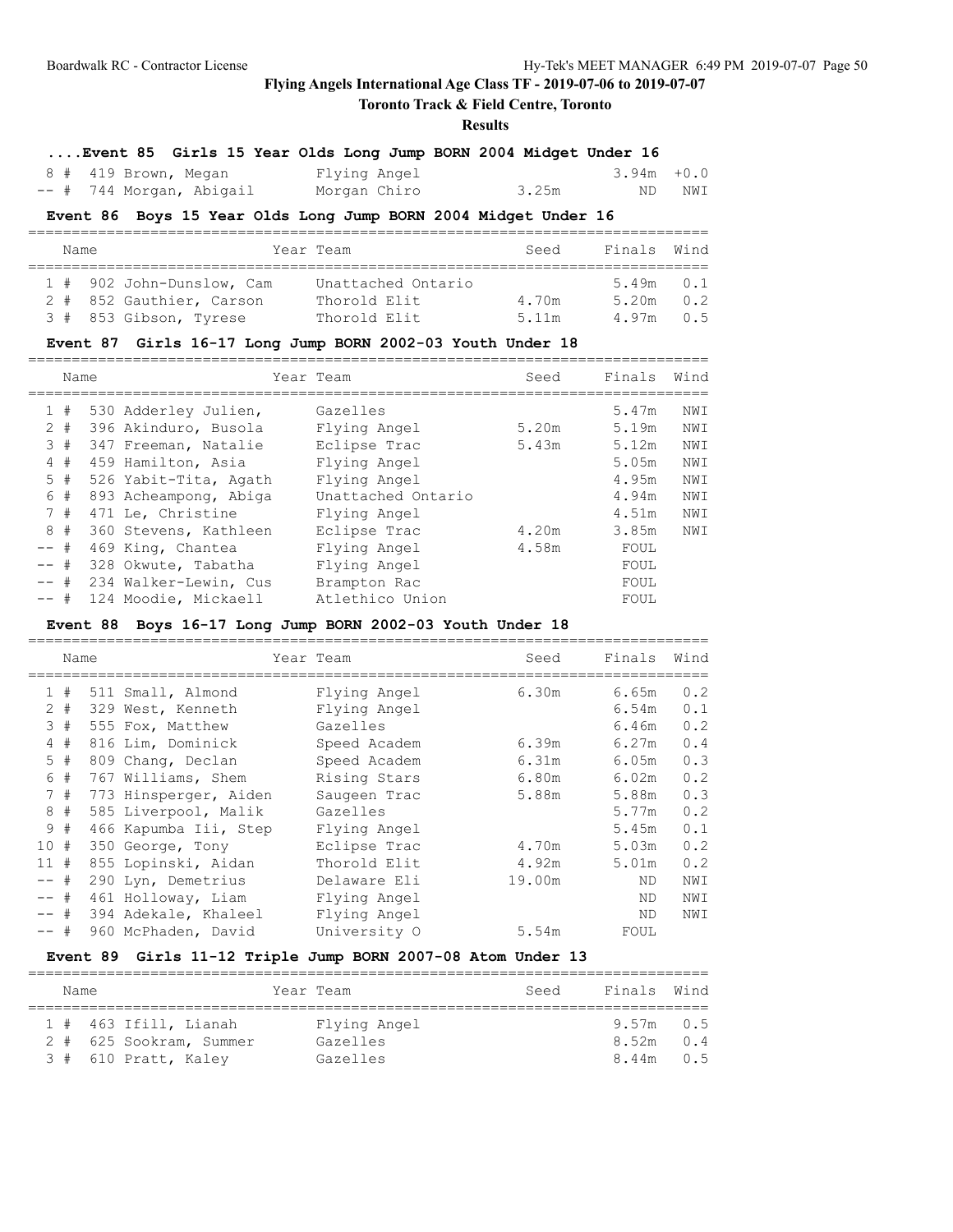# **Toronto Track & Field Centre, Toronto**

### **Results**

# **....Event 89 Girls 11-12 Triple Jump BORN 2007-08 Atom Under 13**

| $4$ # $450$ Gill, Mehtaj  | Flying Angel      |       | 8.30m 0.2 |  |
|---------------------------|-------------------|-------|-----------|--|
| 5 # 110 Odaiskey, Cameron | Airblastoff Lions | 7.38m | 8.14m 0.6 |  |

#### **Event 90 Boys 11-12 Triple Jump BORN 2007-08 Atom Under 13**

| Name |  |                            | Year Team       | Seed   | Finals | Wind            |  |  |  |  |
|------|--|----------------------------|-----------------|--------|--------|-----------------|--|--|--|--|
|      |  | $1$ # 786 Ing, Alexander   | South Simcoe    | 10.21m | 10.34m | 1.0             |  |  |  |  |
|      |  | 2 # 924 Arulrajan, Sayant  | United Tamil    |        | 10.32m | 0.5             |  |  |  |  |
|      |  | 3 # 520 Wiersma, Percy     | Flying Angel    |        | 9.01m  | 0.3             |  |  |  |  |
|      |  | 4 # 946 Sangarathas, Kart  | United Tamil    |        | 8.84m  | 0.5             |  |  |  |  |
|      |  | 5 # 929 Ganeshamurthi, Sa  | United Tamil    |        | 7.96m  | 0.5             |  |  |  |  |
|      |  | -- # 126 Smythe, Johan-Rom | Atlethico Union |        | ND     | NW <sub>T</sub> |  |  |  |  |

#### **Event 91 Girls 13-14 Triple Jump BORN 2005-06 Senior Under 15**

|    | Name  |                       | Year Team          | Seed   | Finals | Wind   |
|----|-------|-----------------------|--------------------|--------|--------|--------|
|    | #     | 898 Elliott, Kalista  | Unattached Ontario | 11.32m | 12.06m | 0.2    |
|    | $2 +$ | 500 Phillips, Asia    | Flying Angel       | 9.91m  | 11.18m | 0.5    |
|    | 3#    | 474 Lodi, Blanka      | Flying Angel       | 9.20m  | 10.75m | $+0.0$ |
|    | 4#    | 448 George, Nailah    | Flying Angel       |        | 10.47m | 0.2    |
|    | 5#    | 923 Arulrajan, Hasvee | United Tamil       |        | 10.02m | 0.4    |
|    | 6#    | 462 Idowu, Kiki       | Flying Angel       |        | 9.96m  | 0.5    |
|    | 7#    | 674 Humphries, Allie  | London Legio       | 9.27m  | 9.83m  | 0.5    |
|    | 8#    | 936 Krisnagopal, Elak | United Tamil       |        | 9.68m  | 0.2    |
|    | 9#    | 928 Ganeshamurthi, Sa | United Tamil       |        | 8.56m  | 0.1    |
| 10 | #     | 623 Sookram, Daylah   | Gazelles           |        | 8.18m  | 0.4    |
|    | #     | 689 Whyte, Keira      | London Legio       |        | 7.99m  | 0.6    |
|    |       |                       |                    |        |        |        |

# **Event 92 Boys 13-14 Triple Jump BORN 2005-06 Senior Under 15**

| Name  |                           | Year Team    | Seed   | Finals | Wind |
|-------|---------------------------|--------------|--------|--------|------|
|       | 1 # 937 Kulainthiran, Ban | United Tamil | 11.30m | 11.27m | 0.8  |
| $2 +$ | 422 Bucknor Johnson,      | Flying Angel | 11.14m | 11.10m | 0.4  |
| 3#    | 550 Deery, Eamonn         | Gazelles     |        | 10.28m | 4.0  |
| 4#    | 701 Eng, Jordan           | Mississauga  |        | 10.26m | 0.6  |
|       | 5 # 927 Balendra, Jeevesh | United Tamil | 9.59m  | 9.91m  | 0.5  |
| 6#    | 160 Doyle, James          | Blue Devils  |        | 8.92m  | 0.5  |
|       |                           |              |        |        |      |

### **Event 93 Girls 15 Year Olds Triple Jump BORN 2004 Midget Under 16**

| Name |  |                           |  | Year Team    | Seed   | Finals Wind  |     |  |  |  |  |  |
|------|--|---------------------------|--|--------------|--------|--------------|-----|--|--|--|--|--|
|      |  |                           |  |              |        |              |     |  |  |  |  |  |
|      |  | 1 # 399 Akinduro, Tolulop |  | Flying Angel | 11.80m | $11.21m$ 0.1 |     |  |  |  |  |  |
|      |  | $2$ # 475 Lodi, Csenge    |  | Flying Angel |        | 10.45m       | 0.6 |  |  |  |  |  |
|      |  | 3 # 118 Manning, Ashleigh |  | Athletiques  |        | 10.37m       | 0.2 |  |  |  |  |  |
|      |  | 4 # 690 Whyte, Vanessa    |  | London Legio |        | 9.85m        | 0.5 |  |  |  |  |  |

### **Event 94 Boys 15 Year Olds Triple Jump BORN 2004 Midget Under 16**

| Name |                         |  | Year Team    | Seed   |  | Finals Wind |
|------|-------------------------|--|--------------|--------|--|-------------|
|      | $1$ # $770$ Hampel, Tye |  | Sarnia Athle | 11 00m |  | 11.54m 0.5  |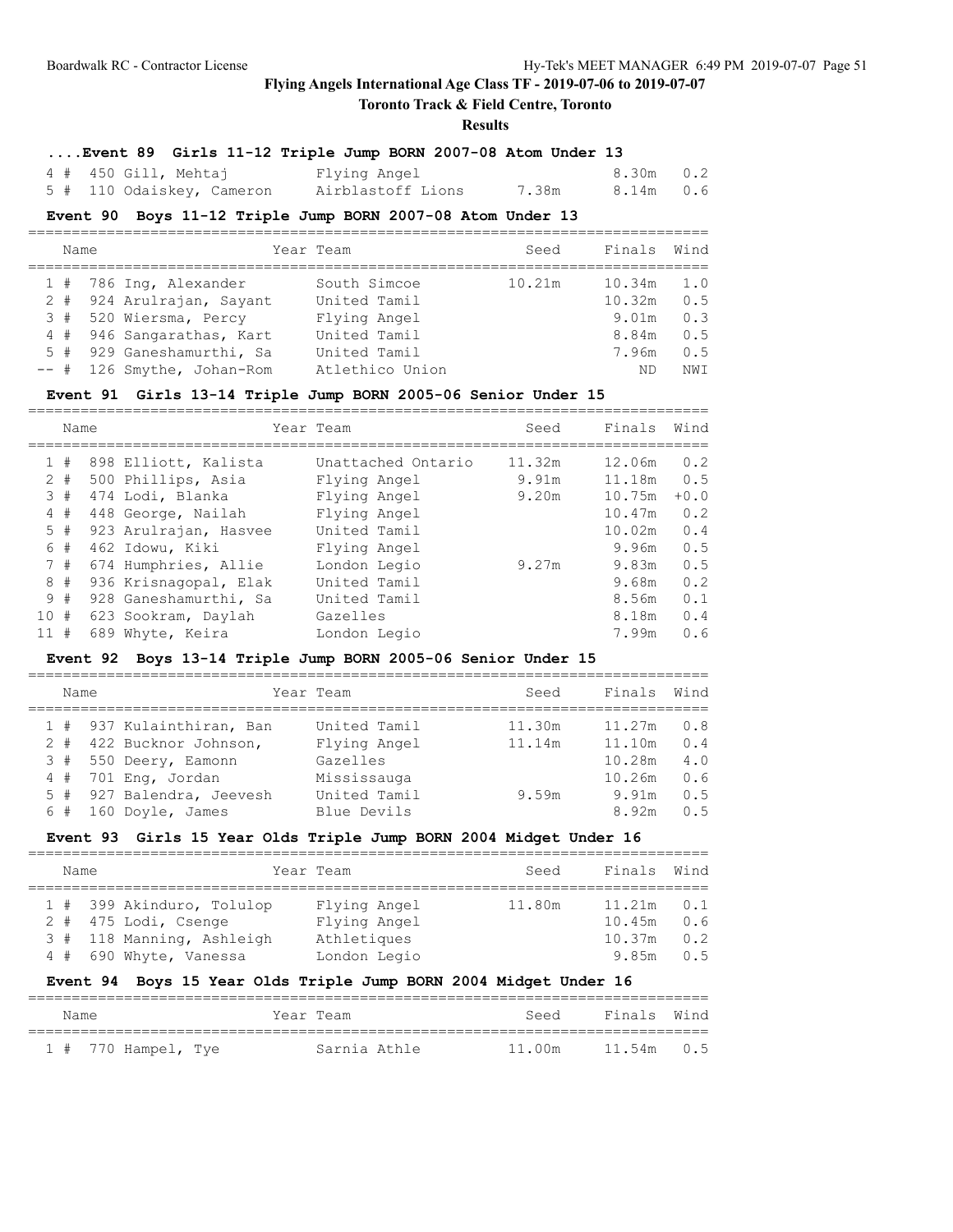# **Toronto Track & Field Centre, Toronto**

#### **Results**

# **....Event 94 Boys 15 Year Olds Triple Jump BORN 2004 Midget Under 16**

| 2 # 859 Parker, Reilly | Thorold Elit | $11.40m$ $10.92m$ $0.2$ |     |     |
|------------------------|--------------|-------------------------|-----|-----|
| -- # 430 Chase, Justin | Flying Angel |                         | ND. | NWI |

### **Event 95 Girls 16-17 Triple Jump BORN 2002-03 Youth Under 18**

|       | Name |                           | Year Team    | Seed   | Finals | Wind |
|-------|------|---------------------------|--------------|--------|--------|------|
|       |      | 1 # 396 Akinduro, Busola  | Flying Angel | 12.19m | 11.81m | 0.9  |
| $2 +$ |      | 459 Hamilton, Asia        | Flying Angel |        | 10.88m | 0.5  |
| 3#    |      | 347 Freeman, Natalie      | Eclipse Trac | 11.15m | 10.73m | 0.8  |
|       |      | 4 # 526 Yabit-Tita, Agath | Flying Angel |        | 10.54m | 1.0  |
|       |      | 5 # 328 Okwute, Tabatha   | Flying Angel |        | 9.51m  | 0.5  |
|       |      | 6 # 360 Stevens, Kathleen | Eclipse Trac | 10.30m | 9.16m  | 0.3  |
| 7#    |      | 471 Le, Christine         | Flying Angel |        | 9.15m  | 0.2  |

### **Event 96 Boys 16-17 Triple Jump BORN 2002-03 Youth Under 18**

|  | Name |                           | Year Team    | Seed   | Finals         | Wind |
|--|------|---------------------------|--------------|--------|----------------|------|
|  |      | 1 # 501 Phillips, Xavier  | Flying Angel |        | $12.50m - 2.0$ |      |
|  |      | 2 # 585 Liverpool, Malik  | Gazelles     |        | $11.80m - 1.7$ |      |
|  |      | 3 # 466 Kapumba Iii, Step | Flying Angel |        | $11.66m - 1.3$ |      |
|  |      | 4 # 1006 Derlis, Taylor   | South Simcoe |        | $11.53m - 1.9$ |      |
|  |      | 5 # 607 Phillips, Shamar  | Gazelles     |        | $11.13m - 1.4$ |      |
|  |      | 6 # 855 Lopinski, Aidan   | Thorold Elit | 11.00m | $10.70m - 2.0$ |      |
|  |      | -- # 394 Adekale, Khaleel | Flying Angel |        | ND             | NWI  |

# **Event 97 Girls 9-10 High Jump BORN 2009-10 Tyke Under 11**

| Name |  |                           | Year Team      | Seed  | Finals |  |  |  |  |  |
|------|--|---------------------------|----------------|-------|--------|--|--|--|--|--|
|      |  |                           |                |       |        |  |  |  |  |  |
|      |  | 1 # 931 Gumarathas, Kirth | United Tamil   |       | 1.18m  |  |  |  |  |  |
|      |  | 2 # 951 Suresh, Oviya     | United Tamil   | 2.00m | 1.15m  |  |  |  |  |  |
|      |  | 3 # 156 Trott, Miyari     | Bermuda Pacers | 1.15m | 1.10m  |  |  |  |  |  |
|      |  | 4 # 945 Sangarathas, Arth | United Tamil   |       | 1.05m  |  |  |  |  |  |

#### **Event 98 Boys 9-10 High Jump BORN 2009-10 Tyke Under 11**

| Name |                           | Year Team         | Seed  | Finals |
|------|---------------------------|-------------------|-------|--------|
|      | 1 # 958 Vishnukaran, Nith | United Tamil      |       | 1.25m  |
|      | 2 # 224 Lindsay, Isaac    | Brampton Rac      |       | 1.15m  |
|      | 3 # 950 Sriranjan, Vithur | United Tamil      |       | 1.10m  |
|      | 4 # 944 Rajakulathilakan, | United Tamil      |       | 1.00m  |
|      | 4 # 111 Odaiskey, Gillis  | Airblastoff Lions | 1.10m | 1.00m  |
|      | -- # 778 Suresh, Avinesh  | Shahph Puma SC    |       | NΗ     |

### **Event 99 Girls 11-12 High Jump BORN 2007-08 Atom Under 13**

| Name |  |                           |  | Year Team      | Seed  | Finals |  |  |  |  |
|------|--|---------------------------|--|----------------|-------|--------|--|--|--|--|
|      |  |                           |  |                |       |        |  |  |  |  |
|      |  | 1 # 647 Wilson, Reigne    |  | I Be Fast Tr   | 1.35m | 1.45m  |  |  |  |  |
|      |  | 2 # 132 Dickinson, Ellise |  | Bermuda Pacers | 1.35m | 1.39m  |  |  |  |  |
|      |  | 3 # 149 Robinson, Century |  | Bermuda Pacers | 1.25m | 1.33m  |  |  |  |  |
|      |  | 4 # 138 Graham, Amari     |  | Bermuda Pacers | 1.25m | 1.15m  |  |  |  |  |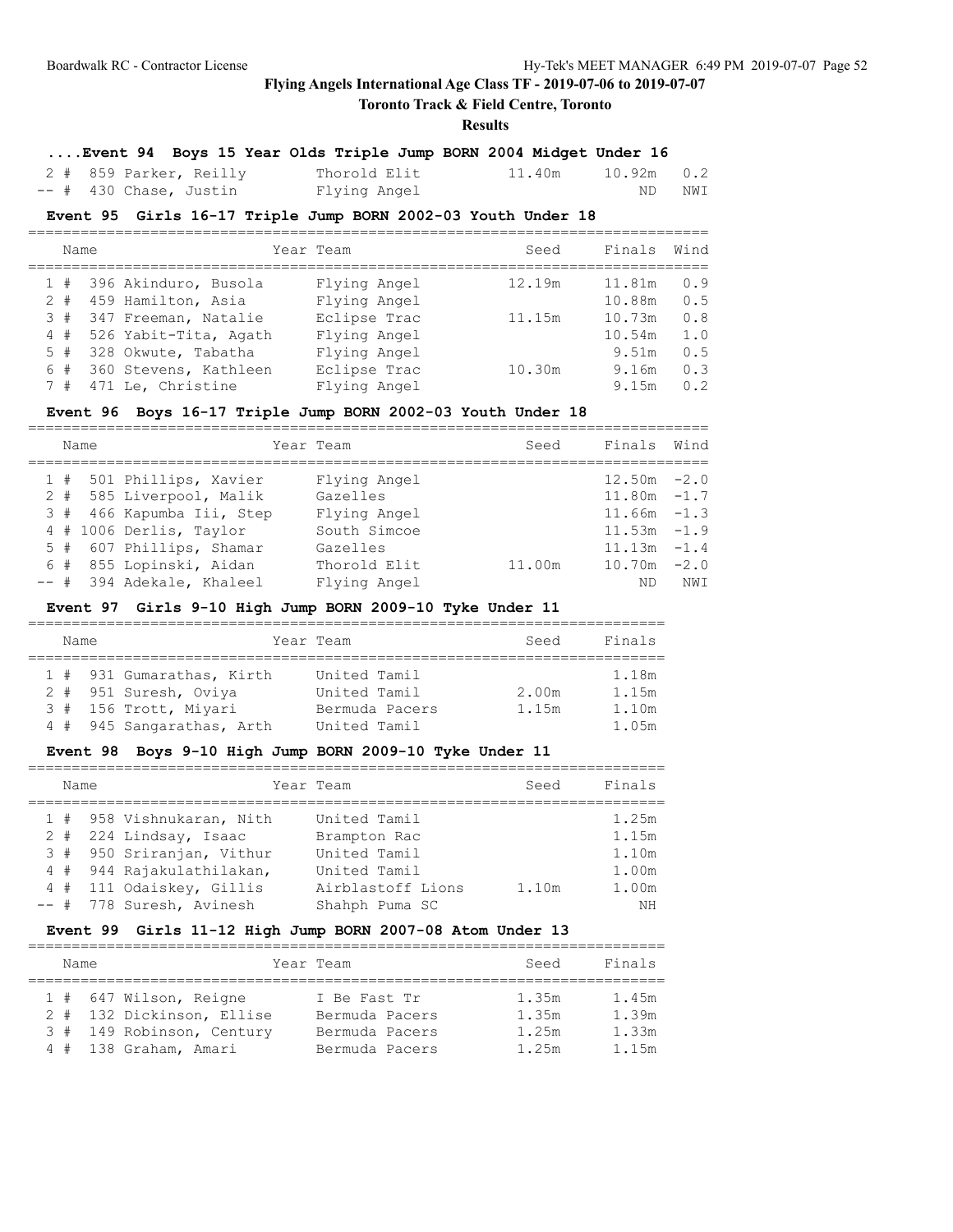# **Toronto Track & Field Centre, Toronto**

**Results**

#### **Event 100 Boys 11-12 High Jump BORN 2007-08 Atom Under 13**

| Name |                           | Year Team    | Seed  | Finals |
|------|---------------------------|--------------|-------|--------|
|      | 1 # 924 Arulrajan, Sayant | United Tamil |       | 1.50m  |
|      | 2 # 307 Dyke, Noah        | Durham Drago |       | 1.40m  |
|      | 3 # 946 Sangarathas, Kart | United Tamil |       | 1.30m  |
|      | 4 # 520 Wiersma, Percy    | Flying Angel | 1.05m | J1.25m |
|      | 4 # 763 Trotman, Ashan    | Rising Stars | 1.30m | 1.25m  |
|      | 6 # 670 Brosnan, Ashton   | London Legio | 1.30m | 1.20m  |
|      | -- # 547 Colquhoun, Caden | Gazelles     |       | NΗ     |

# **Event 101 Girls 13-14 High Jump BORN 2005-06 Senior Under 15**

| Name |                           | Year Team    | Seed  | Finals |
|------|---------------------------|--------------|-------|--------|
|      | 1 # 302 Allen, Dani       | Durham Drago | 1.60m | 1.55m  |
|      | 2 # 306 Dundas, Stephanie | Durham Drago | 1.60m | 1.50m  |
|      | 3 # 936 Krisnagopal, Elak | United Tamil |       | 1.35m  |
|      | 4 # 923 Arulrajan, Hasvee | United Tamil |       | 1.30m  |
|      | 5 # 554 Falobi, Kanyinsol | Gazelles     |       | 1.20m  |

### **Event 102 Boys 13-14 High Jump BORN 2005-06 Senior Under 15**

| Name |  |                           |  | Year Team      |  | Seed  | Finals |  |  |  |  |
|------|--|---------------------------|--|----------------|--|-------|--------|--|--|--|--|
|      |  |                           |  |                |  |       |        |  |  |  |  |
|      |  | 1 # 157 Tucker, Denver    |  | Bermuda Pacers |  | 1.60m | 1.60m  |  |  |  |  |
|      |  | $2$ # 143 James, J'Auza   |  | Bermuda Pacers |  | 1.60m | 1.55m  |  |  |  |  |
|      |  | 3 # 422 Bucknor Johnson,  |  | Flying Angel   |  | 1.43m | 1.45m  |  |  |  |  |
|      |  | 4 # 935 Kanthavel, Sanjee |  | United Tamil   |  | 1.45m | 1.35m  |  |  |  |  |

### **Event 103 Girls 15 Year Olds High Jump BORN 2004 Midget Under 16**

| Name |                           | Year Team    | Seed  | Finals |
|------|---------------------------|--------------|-------|--------|
|      | 1 # 252 Drub, Precious    | Centro Scuol | 1.65m | 1.59m  |
|      | 2 # 774 Oestreicher, Aver | Saugeen Trac | 1.63m | 1.56m  |
|      | 3 # 676 Jackman, Anna     | London Legio | 1.51m | 1.50m  |
|      | 4 # 772 Gies, Naomi       | Saugeen Trac | 1.50m | 1.45m  |
|      | 5 # 707 Jackson, Chanel   | Mississauga  |       | J1.40m |
|      | 5 # 258 Williamson, Jumei | Centro Scuol | 1.55m | 1.40m  |
|      |                           |              |       |        |

### **Event 104 Boys 15 Year Olds High Jump BORN 2004 Midget Under 16**

| Name |                        |  | Year Team    | Seed  | Finals |
|------|------------------------|--|--------------|-------|--------|
|      | 1 # 861 Swayze, Daniel |  | Thorold Elit | 1.70m | 1.60m  |
|      | 2 # 770 Hampel, Tye    |  | Sarnia Athle | 1.70m | 1.55m  |

### **Event 105 Girls 16-17 High Jump BORN 2002-03 Youth Under 18**

| Name |  |                           | Year Team    | Seed  | Finals |  |  |  |  |
|------|--|---------------------------|--------------|-------|--------|--|--|--|--|
|      |  |                           |              |       |        |  |  |  |  |
|      |  | 1 # 846 Bernier, Emma     | Sundown Athl | 1.58m | 1.60m  |  |  |  |  |
|      |  | 2 # 254 Gomes-John, Zaria | Centro Scuol | 1.58m | J1.50m |  |  |  |  |
|      |  | 2 # 103 Johannink, Tara   | 310 Running  | 1.53m | 1.50m  |  |  |  |  |
|      |  | 4 # 751 Mactavish, Heathe | Peak Velocit |       | 1.40m  |  |  |  |  |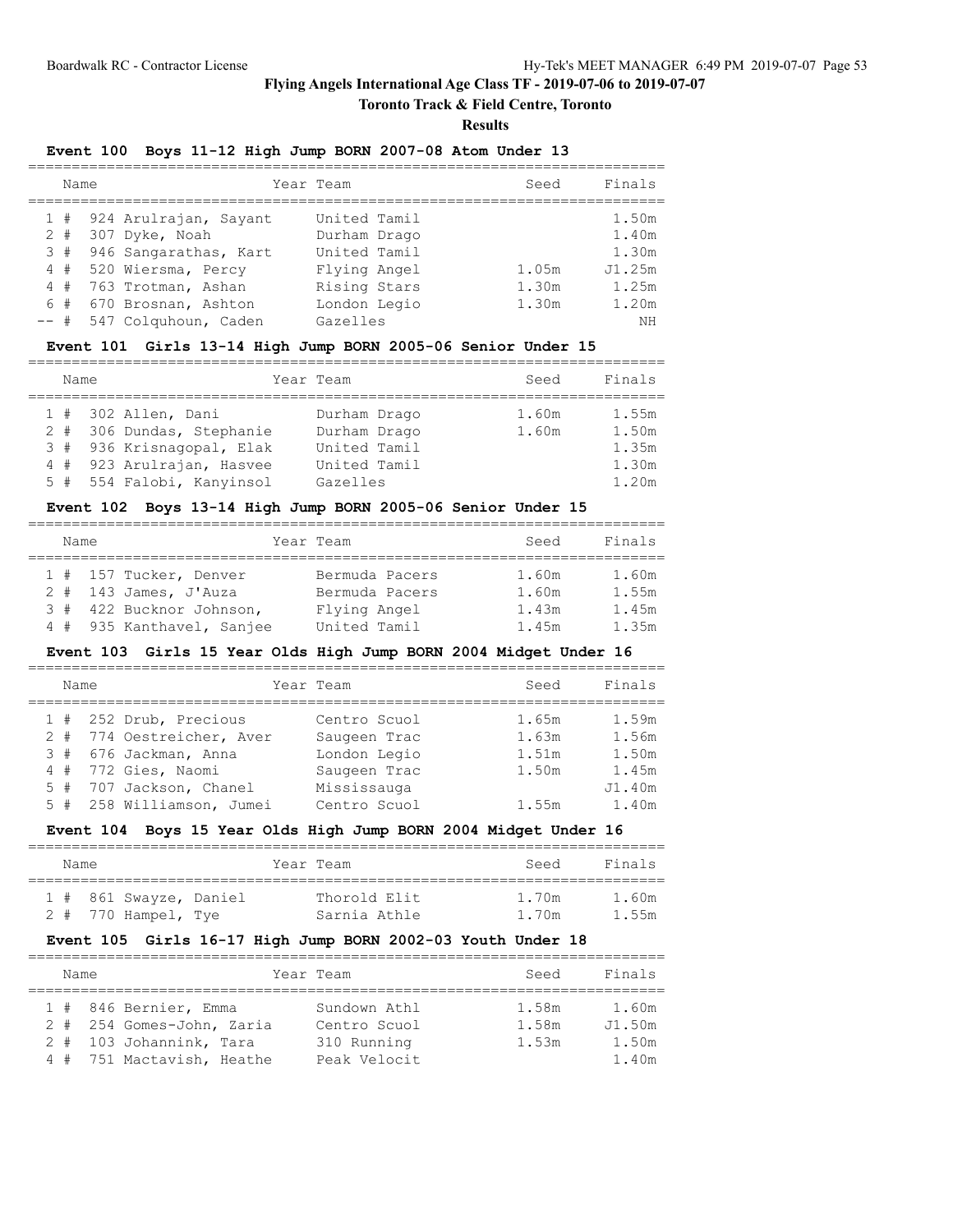# **Toronto Track & Field Centre, Toronto**

### **Results**

**....Event 105 Girls 16-17 High Jump BORN 2002-03 Youth Under 18**

### 5 # 328 Okwute, Tabatha Flying Angel 1.25m

### **Event 106 Boys 16-17 High Jump BORN 2002-03 Youth Under 18**

|  | Name |                          | Year Team          | Seed  | Finals |
|--|------|--------------------------|--------------------|-------|--------|
|  |      | $1$ # 896 Digby, Tyler   | Unattached Ontario | 1.86m | J1.80m |
|  |      | 1 # 963 Cowan, Jasper    | Woodstock Le       | 1.86m | 1.80m  |
|  |      | 3 # 585 Liverpool, Malik | Gazelles           |       | 1.75m  |
|  |      | 3 # 1009 Service, Shanye | Flying Angel       |       | 1.75m  |
|  |      | 5 # 775 Schnurr, Connor  | Saugeen Trac       | 1.65m | 1.70m  |
|  |      | 6 # 767 Williams, Shem   | Rising Stars       | 1.70m | 1.63m  |

### **Event 107 Girls 1-8 Shot Put BORN 2011- Mite Under 9**

| Name |  |                                                                                                                                             | Year Team                                                                    | Seed  | Finals                                    |  |  |  |  |
|------|--|---------------------------------------------------------------------------------------------------------------------------------------------|------------------------------------------------------------------------------|-------|-------------------------------------------|--|--|--|--|
|      |  | 1 # 955 Uruthirarasa, Kis<br>2 # 940 Paranitharan, Jab<br>3 # 939 Pakeetharan, Niti<br>4 # 957 Uthayaan, Tharrsa<br>5 # 926 Balathas, Medha | United Tamil<br>United Tamil<br>United Tamil<br>United Tamil<br>United Tamil | 3.98m | 5.16m<br>4.08m<br>3.68m<br>3.41m<br>2.90m |  |  |  |  |

# **Event 108 Boys 1-8 Shot Put BORN 2011- Mite Under 9**

| Name |                           | Year Team         | Seed  | Finals |
|------|---------------------------|-------------------|-------|--------|
|      | 1 # 777 Senthilnathan, Na | Shahph Puma SC    |       | 6.20m  |
|      | 2 # 622 Sookram, Caleb    | Gazelles          |       | 5.79m  |
|      | 3 # 364 Twyne, Sutton     | Eclipse Trac      |       | 5.20m  |
|      | 4 # 948 Sriranjan, Komala | United Tamil      |       | 4.16m  |
|      | 5 # 109 Esmie, Nehemiah   | Airblastoff Lions | 2.50m | 3.23m  |

### **Event 109 Girls 9-10 Shot Put BORN 2009-10 Tyke Under 11**

| Name |                           | Year Team    | Seed   | Finals |
|------|---------------------------|--------------|--------|--------|
|      | 1 # 295 Norwood, Tamiyah  | Delaware Eli | 17.08m | 6.19m  |
|      | 2 # 931 Gumarathas, Kirth | United Tamil |        | 5.96m  |
|      | 3 # 858 Orr, Leah         | Thorold Elit |        | 5.19m  |
|      | 4 # 945 Sangarathas, Arth | United Tamil |        | 5.01m  |
|      | 5 # 362 Twyne, Keilyn     | Eclipse Trac |        | 4.87m  |
|      | 6 # 941 Paranitharan, Leb | United Tamil |        | 3.88m  |

#### **Event 110 Boys 9-10 Shot Put BORN 2009-10 Tyke Under 11**

| Name |  |                                                                                                          |  | Year Team                                                           | Seed           | Finals                           |  |  |  |
|------|--|----------------------------------------------------------------------------------------------------------|--|---------------------------------------------------------------------|----------------|----------------------------------|--|--|--|
|      |  | $1$ # 919 Wisdom, Aksel<br>2 # 111 Odaiskey, Gillis<br>3 # 944 Rajakulathilakan,<br>4 # 609 Pratt, Kaden |  | Unattached Ontario<br>Airblastoff Lions<br>United Tamil<br>Gazelles | 5.34m<br>7.38m | 9.07m<br>7.56m<br>6.92m<br>6.02m |  |  |  |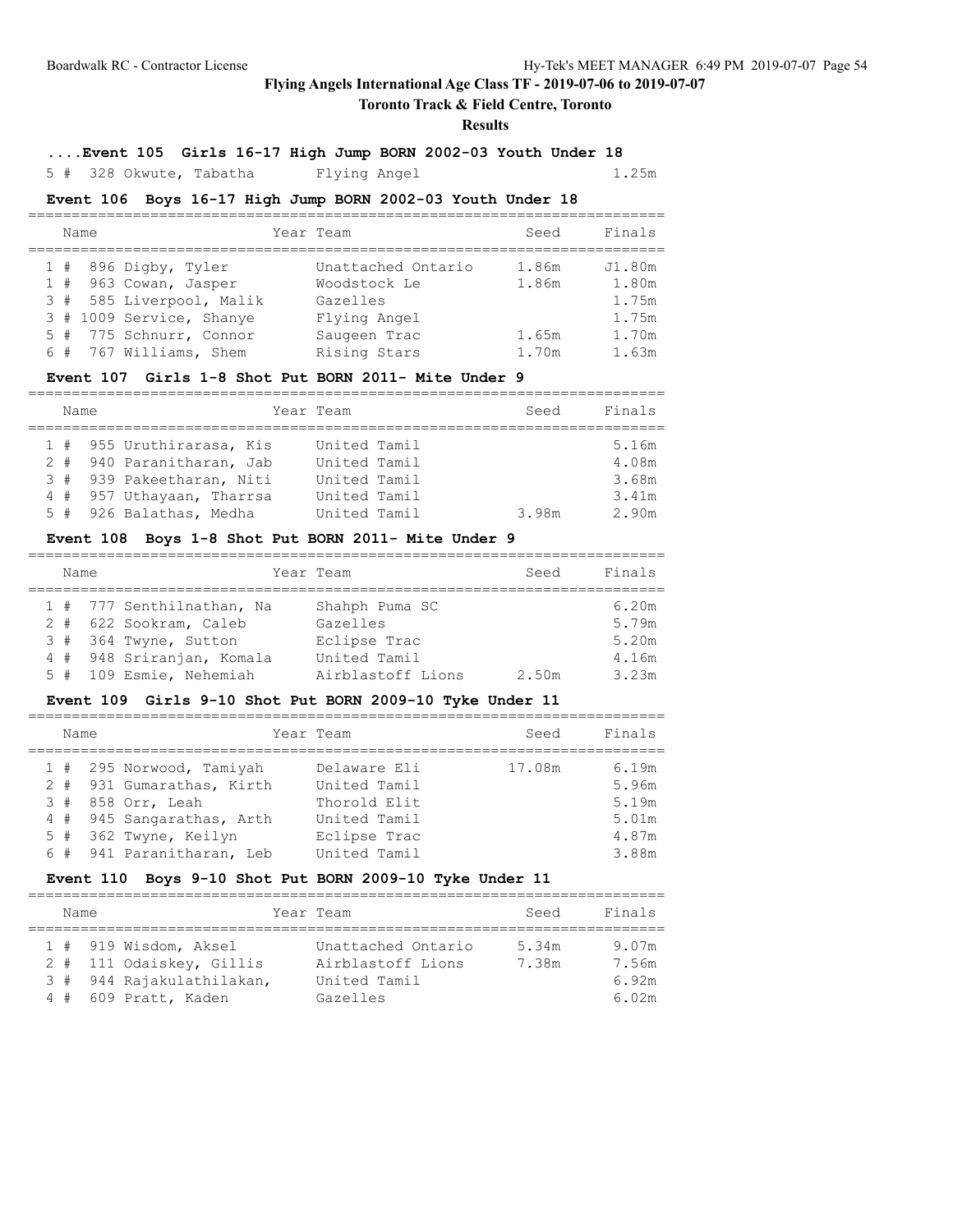# **Toronto Track & Field Centre, Toronto**

**Results**

### **Event 111 Girls 11-12 Shot Put BORN 2007-08 Atom Under 13**

|        | Name  |                       | Year Team         | Seed   | Finals |
|--------|-------|-----------------------|-------------------|--------|--------|
|        | #     | 203 Barnett, Aszzura  | Brampton Rac      |        | 9.05m  |
|        | $2 +$ | 332 Fortune, Kaliah   | Bullets Track     |        | 9.02m  |
|        | 3#    | 405 Alleyne-Joseph, M | Flying Angel      | 8.37m  | 8.47m  |
|        | 4#    | 495 Onapano, Phoebe   | Flying Angel      | 7.30m  | 8.03m  |
|        | 5#    | 857 Orr, Cassie       | Thorold Elit      | 7.00m  | 8.00m  |
|        | 6 #   | 110 Odaiskey, Cameron | Airblastoff Lions | 6.10m  | 6.21m  |
|        | 7#    | 921 Arulananthan, Kav | United Tamil      |        | 5.98m  |
| 8      | #     | 287 Harris, Dae'riana | Delaware Eli      | 19.04m | 5.00m  |
|        | 9#    | 313 Harrylal, Rachel  | Durham Drago      |        | 4.68m  |
| $--$ # |       | 647 Wilson, Reigne    | I Be Fast Tr      | 6.21m  | DNF    |
| -- #   |       | 488 Njie, Haddy       | Flying Angel      | 5.24m  | DNF    |

### **Event 112 Boys 11-12 Shot Put BORN 2007-08 Atom Under 13**

|  | Name |                          | Year Team        | Seed  | Finals |
|--|------|--------------------------|------------------|-------|--------|
|  |      | $1$ # 241 Crego, Nolan   | Brantford T.F.C. |       | 10.55m |
|  |      | 2 # 942 Prabu, Aakaash   | United Tamil     |       | 9.91m  |
|  |      | 3 # 551 Deery, Tiernan   | Gazelles         |       | 6.70m  |
|  |      | 4 # 520 Wiersma, Percy   | Flying Angel     | 6.20m | 6.28m  |
|  |      | 5 # 956 Uthayaan, Laksh  | United Tamil     |       | 4.83m  |
|  |      | 6 # 1003 Bullets, Autumn | Bullets Track    |       | 4.20m  |
|  |      | $--$ # 569 James, Kaleel | Gazelles         |       | ND     |

#### **Event 113 Girls 13-14 Shot Put BORN 2005-06 Senior Under 15**

|        | Name  |                          | Year Team          | Seed   | Finals |
|--------|-------|--------------------------|--------------------|--------|--------|
|        |       | 1 # 913 Saldutto, Sophia | Unattached Ontario |        | 10.09m |
|        | $2 +$ | 936 Krisnaqopal, Elak    | United Tamil       |        | 9.54m  |
|        | 3#    | 531 Akuazaoku, Ugochi    | Gazelles           |        | 9.25m  |
|        | 4#    | 302 Allen, Dani          | Durham Drago       | 9.51m  | 8.99m  |
|        | $5 +$ | 677 Jaquith, Maya        | London Legio       | 9.05m  | 8.81m  |
|        | 6#    | 928 Ganeshamurthi, Sa    | United Tamil       |        | 8.44m  |
|        | 7#    | 240 Gujarati, Amrita     | Branksome Hall     |        | 8.21m  |
| $--$ # |       | 284 Earnest, Mekiyah     | Delaware Eli       | 19.04m | FOUL   |

### **Event 114 Boys 13-14 Shot Put BORN 2005-06 Senior Under 15**

| Name |                           | Year Team    | Seed   | Finals |
|------|---------------------------|--------------|--------|--------|
|      | 1 # 852 Gauthier, Carson  | Thorold Elit | 12.05m | 13.38m |
|      | 2 # 932 Jeyakumar, Sanoja | United Tamil |        | 12.09m |
|      | 3 # 922 Arulrajan, Hasvee | United Tamil |        | 11.49m |
|      | 4 # 954 Thayaparan, Nelan | United Tamil |        | 10.27m |
|      | 5 # 644 Shafransky, Benja | Hodgson MS   |        | 7.67m  |

### **Event 115 Girls 15 Year Olds Shot Put BORN 2004 Midget Under 16**

| Name |                         | Year Team    | Seed  | Finals |
|------|-------------------------|--------------|-------|--------|
|      | 1 # 707 Jackson, Chanel | Mississauga  |       | 8.60m  |
|      | 2 # 438 Elcock, Keyanna | Flying Angel | 8.49m | 7.58m  |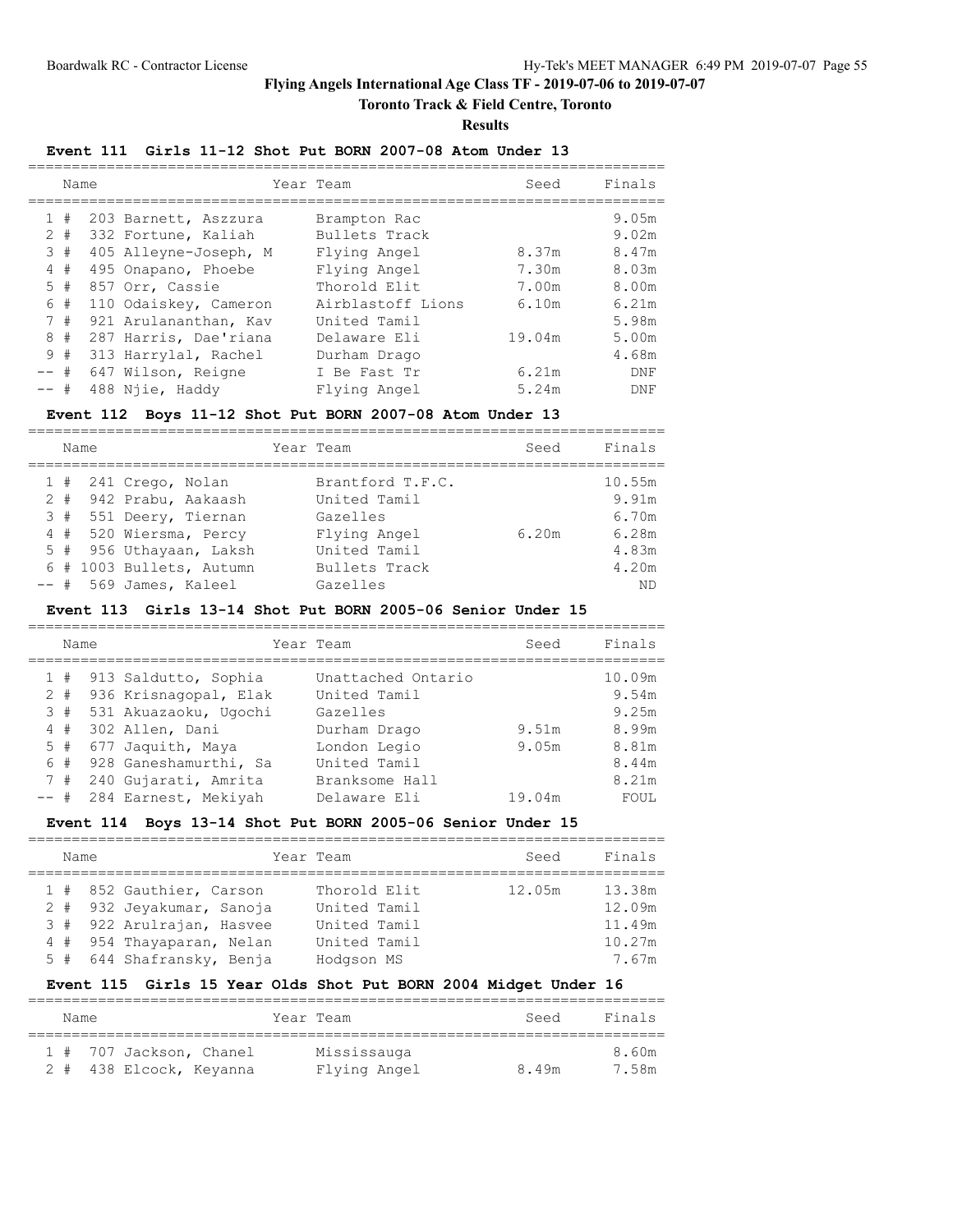### **Toronto Track & Field Centre, Toronto**

#### **Results**

#### **Event 116 Boys 15 Year Olds Shot Put BORN 2004 Midget Under 16**

| Name |                        | Year Team        | Seed   | Finals |
|------|------------------------|------------------|--------|--------|
|      |                        |                  |        |        |
|      | 1 # 861 Swayze, Daniel | Thorold Elit     | 12.00m | 11.96m |
|      | 2 # 221 Johnson, Aiden | Brampton Rac     |        | 11.47m |
|      | $3$ # 242 Deane, Alex  | Brantford T.F.C. |        | 11.10m |

#### **Event 117 Girls 16-17 Shot Put BORN 2002-03 Youth Under 18**

| Name |  |  | Year Team                    | Seed         | Finals |       |
|------|--|--|------------------------------|--------------|--------|-------|
|      |  |  |                              |              |        |       |
|      |  |  | 1 # 947 Sathiyamether, Th    | United Tamil |        | 9.18m |
|      |  |  | 2 # 760 Sandiford, Renita    | Rising Stars | 8.10m  | 8.53m |
|      |  |  | $--$ # 444 Fray--Samuel, Zay | Flying Angel |        | ND.   |

#### **Event 118 Boys 16-17 Shot Put BORN 2002-03 Youth Under 18**

| Name |  |  | Year Team                 | Seed | Finals             |  |        |  |  |  |  |
|------|--|--|---------------------------|------|--------------------|--|--------|--|--|--|--|
|      |  |  |                           |      |                    |  |        |  |  |  |  |
|      |  |  | 1 # 912 Saldutto, Callan  |      | Unattached Ontario |  | 14.84m |  |  |  |  |
|      |  |  | 2 # 262 Harris, Dominick  |      | DC Select Tr       |  | 10.42m |  |  |  |  |
|      |  |  | 3 # 930 Gumarathas, Gogee |      | United Tamil       |  | 10.06m |  |  |  |  |

#### **Event 119 Girls 13-14 Discus Throw BORN 2005-06 Senior Under 15**

| Name |  |                           | Year Team          | Seed   | Finals |
|------|--|---------------------------|--------------------|--------|--------|
|      |  |                           |                    |        |        |
|      |  | 1 # 913 Saldutto, Sophia  | Unattached Ontario |        | 29.71m |
|      |  | 2 # 936 Krisnagopal, Elak | United Tamil       |        | 20.04m |
|      |  | 3 # 677 Jaquith, Maya     | London Legio       | 17.00m | 19.75m |
|      |  | 4 # 879 Hyman, Kaiva      | Toronto Tornadoes  |        | 11.09m |

#### **Event 120 Boys 13-14 Discus Throw BORN 2005-06 Senior Under 15**

| Name |  |                                                     | Year Team                     | Seed | Finals           |
|------|--|-----------------------------------------------------|-------------------------------|------|------------------|
|      |  | 1 # 852 Gauthier, Carson                            | Thorold Elit                  |      | 30.19m           |
|      |  | 2 # 922 Arulrajan, Hasvee<br>3 # 331 Fortune, Ayden | United Tamil<br>Bullets Track |      | 24.03m<br>22.25m |
|      |  | 4 # 942 Prabu, Aakaash                              | United Tamil                  |      | 20.51m           |
|      |  | 5 # 241 Crego, Nolan                                | Brantford T.F.C.              |      | 19.45m           |
|      |  | 6 # 949 Sriranjan, Nithil                           | United Tamil                  |      | 17.54m           |

#### **Event 121 Girls 15 Year Olds Discus Throw BORN 2004 Midget Under 16** =========================================================================

| Name |                         |  | Year Team     |  | Seed | Finals |
|------|-------------------------|--|---------------|--|------|--------|
|      |                         |  |               |  |      |        |
|      | 1 # 332 Fortune, Kaliah |  | Bullets Track |  |      | 18.23m |

#### **Event 122 Boys 15 Year Olds Discus Throw BORN 2004 Midget Under 16**

| Name |                        | Year Team        | Seed   | Finals |
|------|------------------------|------------------|--------|--------|
|      | 1 # 861 Swayze, Daniel | Thorold Elit     | 43.00m | 41 88m |
|      | 2 # 242 Deane, Alex    | Brantford T.F.C. |        | 41 73m |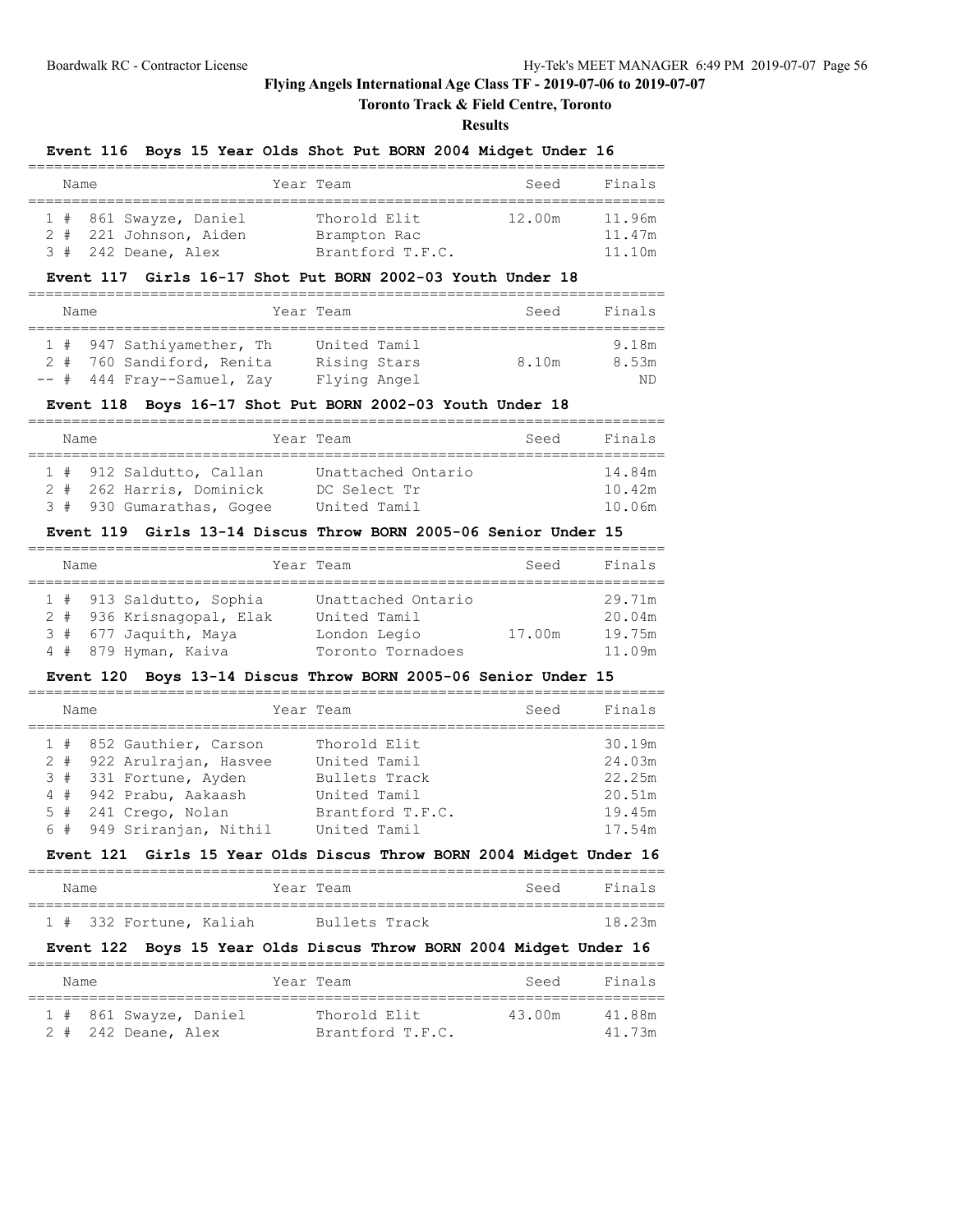# **Toronto Track & Field Centre, Toronto**

**Results**

#### **Event 123 Girls 16-17 Discus Throw BORN 2002-03 Youth Under 18**

|  | Name |                           | Year Team    | Seed   | Finals |
|--|------|---------------------------|--------------|--------|--------|
|  |      | 1 # 947 Sathiyamether, Th | United Tamil |        | 23.90m |
|  |      | 2 # 760 Sandiford, Renita | Rising Stars | 16.33m | 15 99m |

# **Event 124 Boys 16-17 Discus Throw BORN 2002-03 Youth Under 18**

| Name |  |  | Year Team                 | Seed | Finals             |        |        |  |  |  |  |
|------|--|--|---------------------------|------|--------------------|--------|--------|--|--|--|--|
|      |  |  |                           |      |                    |        |        |  |  |  |  |
|      |  |  | 1 # 912 Saldutto, Callan  |      | Unattached Ontario |        | 52.98m |  |  |  |  |
|      |  |  | 2 # 963 Cowan, Jasper     |      | Woodstock Le       | 42.00m | 32.42m |  |  |  |  |
|      |  |  | 3 # 930 Gumarathas, Gogee |      | United Tamil       |        | 25.78m |  |  |  |  |
|      |  |  | 4 # 262 Harris, Dominick  |      | DC Select Tr       |        | 25.33m |  |  |  |  |

#### **Event 125 Girls 13-14 Javelin Throw BORN 2005-06 Senior Under 15**

| Name |  |                                                                                                                                                                                 | Year Team                                                                                                                      | Seed             | Finals                                                             |
|------|--|---------------------------------------------------------------------------------------------------------------------------------------------------------------------------------|--------------------------------------------------------------------------------------------------------------------------------|------------------|--------------------------------------------------------------------|
| 5#   |  | 1 # 913 Saldutto, Sophia<br>2 # 917 Tremain, Acadia<br>3 # 928 Ganeshamurthi, Sa<br>4 # 677 Jaquith, Maya<br>857 Orr, Cassie<br>6 # 879 Hyman, Kaiva<br>7 # 332 Fortune, Kaliah | Unattached Ontario<br>Unattached Ontario<br>United Tamil<br>London Legio<br>Thorold Elit<br>Toronto Tornadoes<br>Bullets Track | 21.00m<br>18.00m | 27.82m<br>24.10m<br>23.13m<br>21.69m<br>19.30m<br>13.66m<br>13.59m |

#### **Event 126 Boys 13-14 Javelin Throw BORN 2005-06 Senior Under 15**

| Name |  |                           | Year Team        | Seed   | Finals |
|------|--|---------------------------|------------------|--------|--------|
|      |  | 1 # 922 Arulrajan, Hasvee | United Tamil     |        | 28.66m |
|      |  | 2 # 852 Gauthier, Carson  | Thorold Elit     |        | 28.23m |
|      |  | 3 # 331 Fortune, Ayden    | Bullets Track    |        | 28.12m |
|      |  | 4 # 935 Kanthavel, Sanjee | United Tamil     | 26.58m | 23.51m |
|      |  | 5 # 954 Thayaparan, Nelan | United Tamil     |        | 19.01m |
|      |  | 6 # 644 Shafransky, Benja | Hodgson MS       |        | 14.70m |
|      |  | 7 # 241 Crego, Nolan      | Brantford T.F.C. |        | 13.07m |

### **Event 128 Boys 15 Year Olds Javelin Throw BORN 2004 Midget Under 16**

| Name |                        |  | Year Team    | Seed   | Finals |
|------|------------------------|--|--------------|--------|--------|
|      | 1 # 861 Swayze, Daniel |  | Thorold Elit | 45.00m | 43.70m |

### **Event 129 Girls 16-17 Javelin Throw BORN 2002-03 Youth Under 18**

|  | Name |                           | Year Team |                    | Seed   | Finals |
|--|------|---------------------------|-----------|--------------------|--------|--------|
|  |      |                           |           |                    |        |        |
|  |      | 1 # 961 Powers-Luketic, T |           | University O       | 40.14m | 42.47m |
|  |      | 2 # 897 Elliott, Alika    |           | Unattached Ontario |        | 12.44m |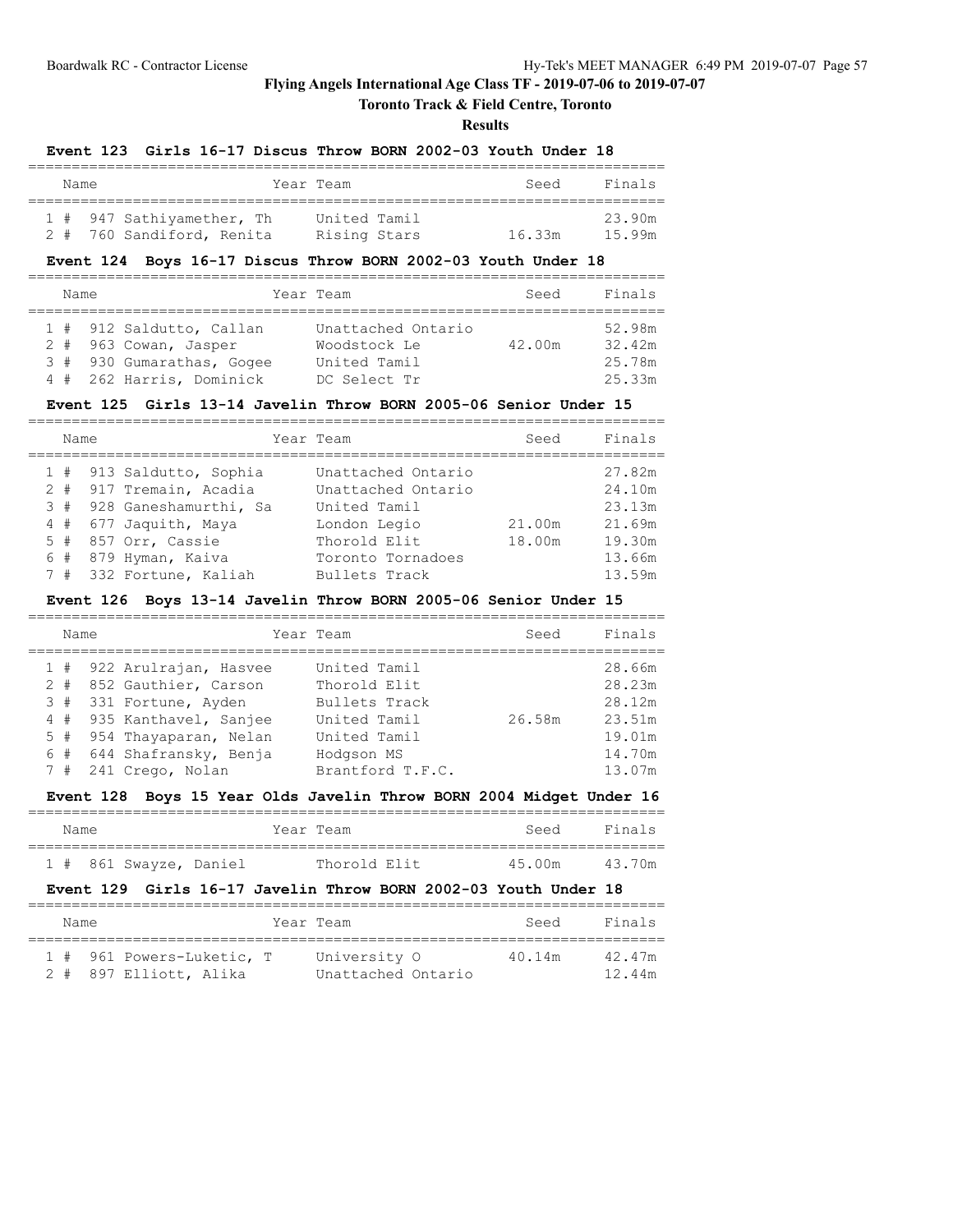# **Toronto Track & Field Centre, Toronto**

#### **Results**

#### **Event 130 Boys 16-17 Javelin Throw BORN 2002-03 Youth Under 18**

| Name |                           | Year Team          | Seed   | Finals |
|------|---------------------------|--------------------|--------|--------|
|      |                           |                    |        |        |
|      | 1 # 912 Saldutto, Callan  | Unattached Ontario |        | 58.10m |
|      | 2 # 963 Cowan, Jasper     | Woodstock Le       | 51.00m | 52.74m |
|      | 3 # 174 Torrance, William | Blue Devils        |        | 50.91m |
|      | 4 # 930 Gumarathas, Gogee | United Tamil       |        | 17.75m |
|      | -- # 890 Rath, Maxwell    | University O       |        | ΝD     |

#### **Event 131 Girls 1-8 4x100 Meter Relay BORN 2011-12 Mite Under 9**

| Team                           | Seed | Finals  |
|--------------------------------|------|---------|
|                                |      |         |
| Section 1                      |      |         |
| 1 Flying Angels Academy 'A'    |      | 1:09.36 |
| 2 United Tamil Sports Club 'A' |      | 1:12.99 |
| 3 Gazelles 'A'                 |      | 1:17.65 |
| 4 Gazelles 'B'                 |      | 1:23.07 |

### **Event 132 Boys 1-8 4x100 Meter Relay BORN 2011-12 Mite Under 9**

| Team           |  |  | Seed Finals |
|----------------|--|--|-------------|
|                |  |  |             |
| 1 Gazelles 'A' |  |  | 1:19.90     |

#### **Event 133 Girls 9-10 4x100 Meter Relay BORN 2009-10 Tyke Under 11**

| Team                                                     |                                                                                                   |                                | Seed    | Finals                                                         |
|----------------------------------------------------------|---------------------------------------------------------------------------------------------------|--------------------------------|---------|----------------------------------------------------------------|
| 1 Gazelles 'A'<br>2 Bermuda Pacers 'A'<br>5 Gazelles 'B' | 3 United Tamil Sports Club 'A'<br>4 Mississauga Olympians T&F A.A.<br>6 Flying Angels Academy 'A' | $\mathsf{I} \wedge \mathsf{I}$ | 1:05.50 | 1:00.96<br>1:03.11<br>1:05.31<br>1:07.54<br>1:08.78<br>1:10.55 |

# **Event 134 Boys 9-10 4x100 Meter Relay BORN 2009-10 Tyke Under 11**

| Team                                       |                           | Seed    | Finals  |
|--------------------------------------------|---------------------------|---------|---------|
|                                            |                           |         |         |
| 1 Brampton Racers Track & Field 'A'        |                           |         | 58.55   |
| 2 Flying Angels Academy 'A'                |                           |         | 1:01.10 |
| 3 Mississauga Olympians T&F A.A.           | $\mathsf{r}_{\mathsf{A}}$ | 1:04.75 | 1:03.15 |
| 4 Gazelles 'A'                             |                           |         | 1:03.48 |
| 5 United Tamil Sports Club<br>$\mathsf{A}$ |                           |         | 1:05.66 |

#### **Event 135 Girls 11-12 4x100 Meter Relay BORN 2007-08 Atom Under 13** =========================================================================

| Team                                                          | Seed    | Finals         |
|---------------------------------------------------------------|---------|----------------|
| 1 Durham Dragons Athletics 'A'<br>2 Flying Angels Academy 'A' | 56.00   | 52.56<br>52.87 |
| 3 Brampton 'A'<br>4 Gazelles 'B'                              | 1:02.00 | 58.49<br>59.09 |
| Section <sub>2</sub><br>1 Gazelles 'A'                        |         | 54.53          |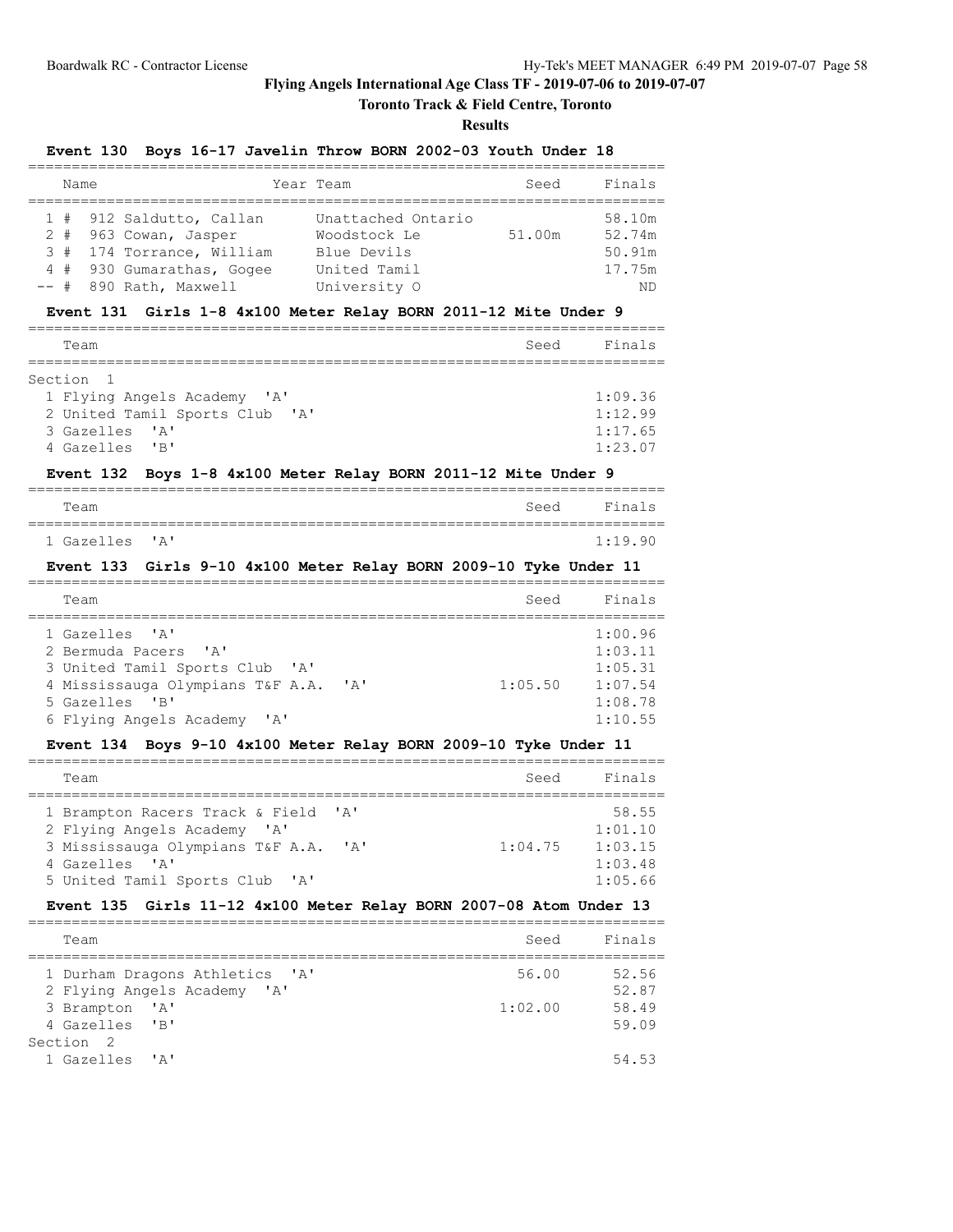# **Toronto Track & Field Centre, Toronto**

# **Results**

| Event 135 Girls 11-12 4x100 Meter Relay BORN 2007-08 Atom Under 13                 |          |           |
|------------------------------------------------------------------------------------|----------|-----------|
| ' A'<br>2 Bermuda Pacers                                                           |          | 56.88     |
| "B"<br>3 Flying Angels Academy                                                     |          | 57.76     |
| 4 Timmins Porcupine Tfc<br>' A'                                                    |          | 1:00.82   |
| 5 Flying Angels Academy<br>"C"                                                     |          | 1:03.02   |
| Event 136 Boys 11-12 4x100 Meter Relay BORN 2007-08 Atom Under 13                  |          |           |
| Team                                                                               | Seed     | Finals    |
| Section<br>1                                                                       |          |           |
| 1 Flying Angels Academy 'A'                                                        |          | 53.43     |
| $\mathsf{A}$<br>2 Gazelles                                                         |          | 55.04     |
| "A"<br>3 Brampton                                                                  | 59:45.00 | 55.48     |
| "B"<br>4 Gazelles                                                                  |          | 1:00.56   |
| Event 137 Girls 13-14 4x100 Meter Relay BORN 2005-06 Senior Under 15               |          |           |
| ----------------------<br>Team                                                     | Seed     | Finals    |
| ============================                                                       |          | ========= |
| 1 Flying Angels Academy 'A'                                                        |          | 49.98     |
| 2 Durham Dragons Athletics<br>$^{\prime}$ A $^{\prime}$                            | 54.00    | 50.27     |
| ' A'<br>3 Gazelles                                                                 |          | 52.06     |
| '' A '<br>4 Brampton                                                               | 1:06.00  | 53.61     |
| 5 Mississauga Olympians T&F A.A.<br>$^{\prime}$ A $^{\prime}$<br>Section<br>- 2    | 56.10    | 54.78     |
| "B"<br>1 Flying Angels Academy                                                     |          | 52.84     |
| 2 Flying Angels Academy<br>$^{\prime}$ C $^{\prime}$                               |          | 52.92     |
| 3 Durham Dragons Athletics<br>"B"                                                  |          | 53.39     |
| "B"<br>4 Gazelles                                                                  |          | 56.03     |
| 5 United Tamil Sports Club<br>'A'                                                  |          | 56.34     |
| Boys 13-14 4x100 Meter Relay BORN 2005-06 Senior Under 15<br><b>Event 138</b>      |          |           |
| Team                                                                               | Seed     | Finals    |
|                                                                                    |          |           |
| Section<br>-1                                                                      |          |           |
| 1 Gazelles<br>$^{\prime}$ A $^{\prime}$                                            |          | 50.00     |
| 2 Rising Stars<br>$\mathsf{A}$                                                     |          | 50.45     |
| 3 Mississauga Olympians T&F A.A.<br>'A'                                            | 52.60    | 51.01     |
| 4 Flying Angels Academy 'A'                                                        |          | 51.66     |
| Girls 15 Year Olds 4x100 Meter Relay BORN 2004 Midget Under 16<br><b>Event 139</b> |          |           |
| Team                                                                               | Seed     | Finals    |
| ' A '                                                                              |          | 48.50     |
| 1 Flying Angels Academy<br>"B"                                                     |          | 50.84     |
| 2 Flying Angels Academy<br>3 Mississauga Olympians T&F A.A.<br>' A '               | 55.00    | 52.63     |
| Boys 15 Year Olds 4x100 Meter Relay BORN 2004 Midget Under 16<br>Event 140         |          |           |
|                                                                                    |          |           |
| Team                                                                               | Seed     | Finals    |
|                                                                                    |          |           |

1 Gazelles 'A' 46.87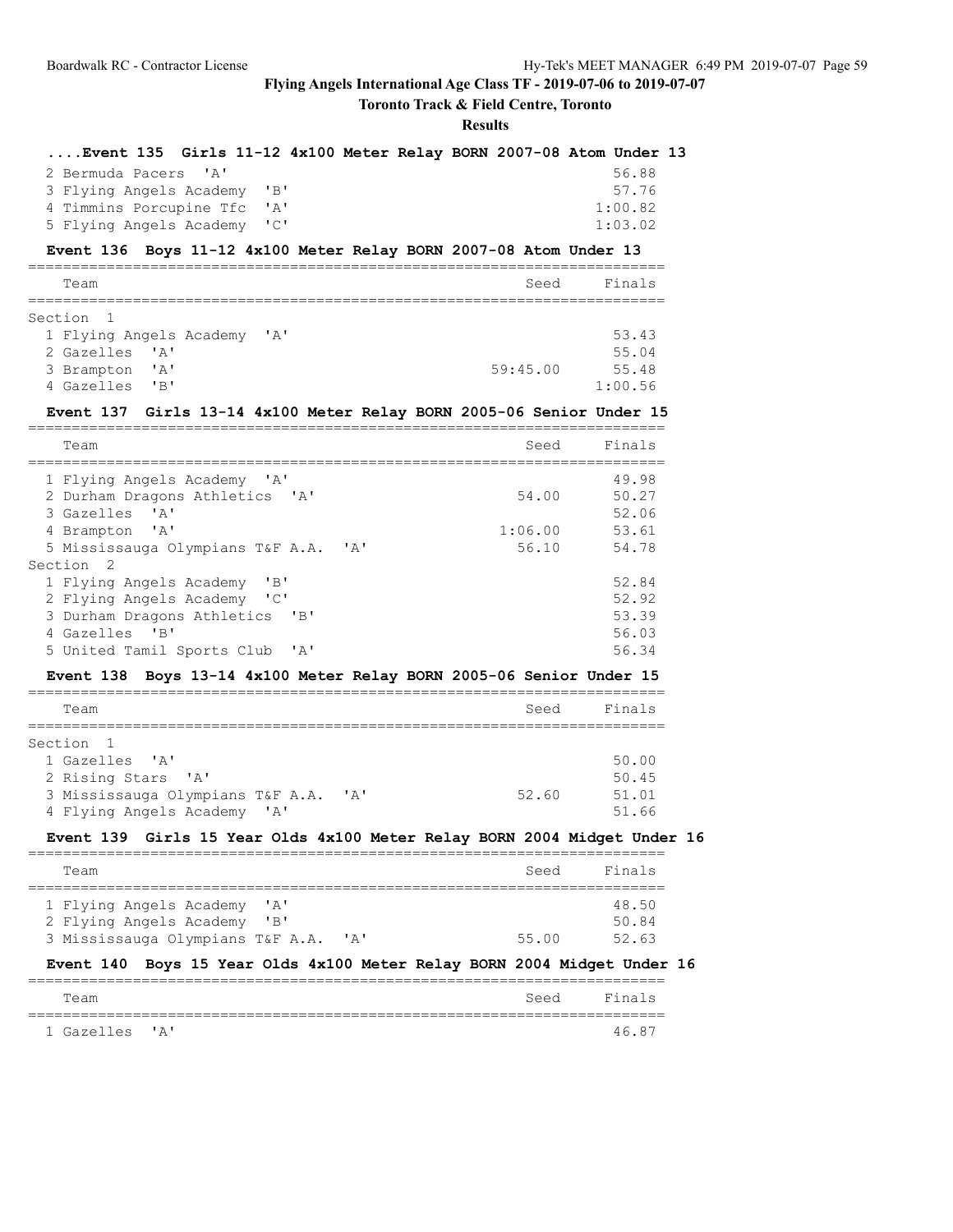### **Toronto Track & Field Centre, Toronto**

**Results**

#### **Event 141 Girls 16 Year Olds 4x100 Meter Relay BORN 2002-03 Youth Under 18**

| Team                                             | Seed  | Finals |
|--------------------------------------------------|-------|--------|
|                                                  |       |        |
| 1 Flying Angels Academy 'A'                      |       | 48.28  |
| 2 Gazelles 'A'                                   |       | 48.39  |
| 3 Delaware Elite Track Club 'A'                  | 49.05 | 49.70  |
| 4 Gazelles 'B'                                   |       | 51.92  |
| 5 Mississauga Olympians T&F A.A.<br>$\mathsf{A}$ | 54.10 | 52 92  |

#### **Event 142 Boys 16 Year Olds 4x100 Meter Relay BORN 2002-03 Youth Under 18**

| Team                                 | Seed     | Finals |
|--------------------------------------|----------|--------|
| 1 Mississauga Olympians T&F A.A. 'A' | 43.50    | 42.93  |
| 2 Flying Angels Academy 'A'          |          | 44.39  |
| 3 Brampton Racers Track & Field 'A'  | 50:55.00 | 45.04  |
| 4 Delaware Elite Track Club 'A'      |          | 45.09  |
| 5 Gazelles 'A'                       |          | 47.93  |

### **Event 144 Boys 18+ 4x100 Meter Relay BORN 2001+ Open Showcase**

| Team                            | Seed  | Finals |
|---------------------------------|-------|--------|
|                                 |       |        |
| 1 Flying Angels Academy 'A'     |       | 42.23  |
| 2 Rising Stars 'A'              |       | 42.25  |
| 3 Delaware Elite Track Club 'A' | 44.00 | 44 50  |

### **Event 147 Girls 4x400 Meter Relay 4 X 400 Senior Under 15**

| Team |                             |  | Seed Finals |         |
|------|-----------------------------|--|-------------|---------|
|      |                             |  |             |         |
|      | 1 Flying Angels Academy 'A' |  |             | 4:34.87 |

### **Event 148 Boys 4x400 Meter Relay 4 X 400 Senior Under 15**

| Team                                             | Seed | Finals  |  |  |  |  |  |  |
|--------------------------------------------------|------|---------|--|--|--|--|--|--|
|                                                  |      |         |  |  |  |  |  |  |
| 1 Delaware Elite Track Club 'A'                  |      | 4:07.21 |  |  |  |  |  |  |
| 2 Mississauga Olympians T&F A.A.<br>$\mathsf{A}$ |      | 4:14.55 |  |  |  |  |  |  |
| 3 Flying Angels Academy 'A'                      |      | 4:28.00 |  |  |  |  |  |  |

# **Event 149 Girls 4x400 Meter Relay 4 X 400 Youth Under 18**

| Team                                                                               | Seed    | Finals             |  |  |  |  |  |
|------------------------------------------------------------------------------------|---------|--------------------|--|--|--|--|--|
| 1 Flying Angels Academy 'A'<br>2 Boost Athletics Club<br>$\mathbf{1}$ $\mathbf{A}$ |         | 4:14.23<br>4:14.78 |  |  |  |  |  |
| 3 Delaware Elite Track Club<br>$\mathsf{r}_{\mathsf{A}}$                           | 4:10.00 | 4:17.25            |  |  |  |  |  |

### **Event 150 Boys 4x400 Meter Relay 4 X 400 Youth Under 18**

| Team                                                          | Seed    | Finals  |  |  |  |  |  |
|---------------------------------------------------------------|---------|---------|--|--|--|--|--|
|                                                               |         |         |  |  |  |  |  |
| 1 Delaware Elite Track Club 'A'                               | 3:29.00 | 3:35.07 |  |  |  |  |  |
| 2 Flying Angels Academy 'A'                                   |         | 3:35.70 |  |  |  |  |  |
| 3 Atlethico Union Track Club Jam<br>$\mathsf{r}_{\mathsf{A}}$ |         | 3:46.80 |  |  |  |  |  |